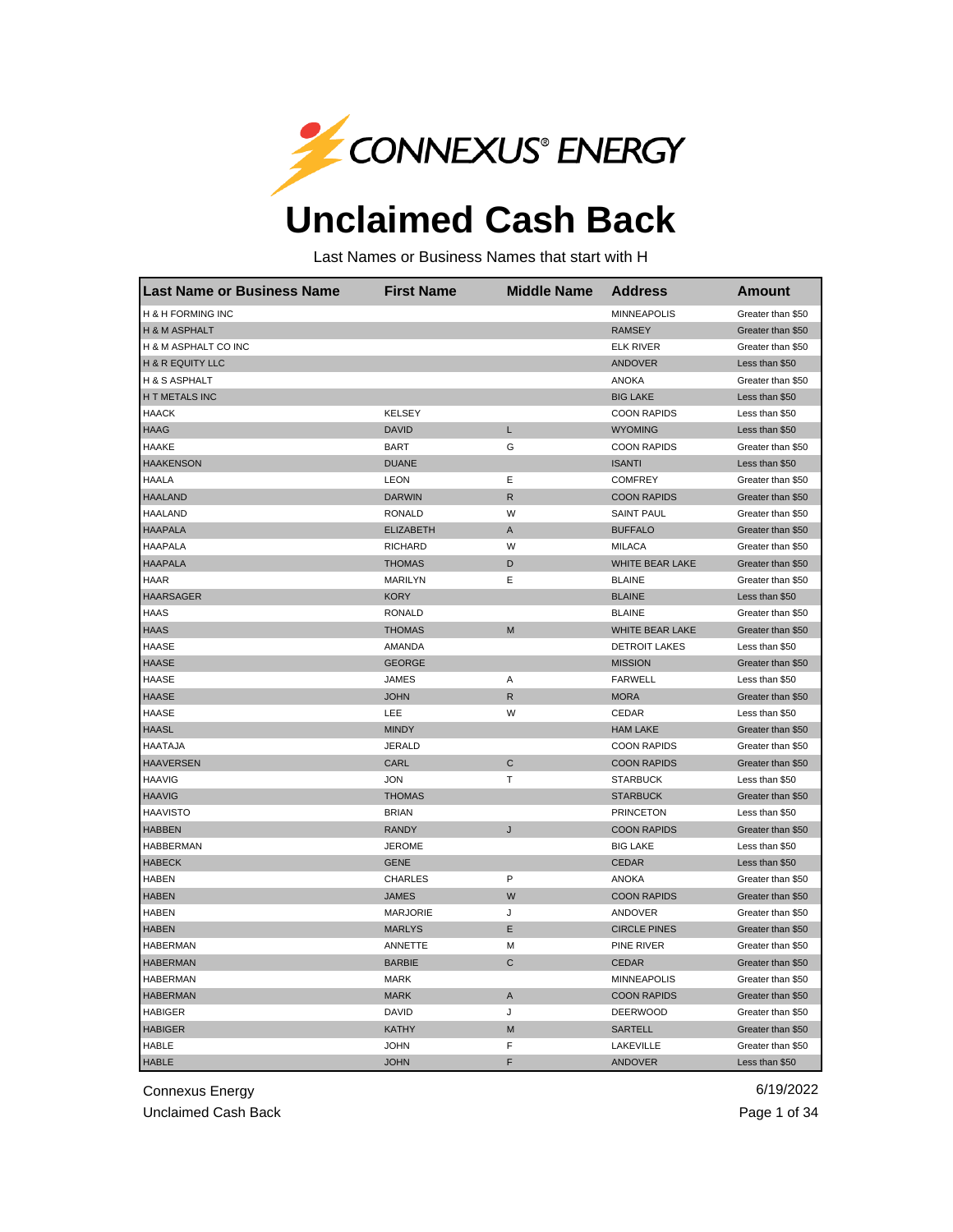| <b>Last Name or Business Name</b> | <b>First Name</b> | <b>Middle Name</b> | <b>Address</b>                          | <b>Amount</b>                       |
|-----------------------------------|-------------------|--------------------|-----------------------------------------|-------------------------------------|
| <b>HABLE</b>                      | WILLIAM           | Κ                  | <b>EAST BETHEL</b>                      | Greater than \$50                   |
| <b>HABLE</b>                      | <b>WILLIAM</b>    | Κ                  | <b>MINNEAPOLIS</b>                      | Greater than \$50                   |
| <b>HACKEL</b>                     | <b>FRANCES</b>    |                    | <b>MORA</b>                             | Less than \$50                      |
| <b>HACKEN</b>                     | <b>ROBERT</b>     | D                  | <b>PRINCETON</b>                        | Greater than \$50                   |
| <b>HACKER</b>                     | <b>EDWIN</b>      | D                  | <b>SAINT PAUL</b>                       | Less than \$50                      |
| <b>HACKETT</b>                    | <b>JILL</b>       | С                  | <b>COLUMBIA HEIGHTS</b>                 | Greater than \$50                   |
| <b>HACKMAN</b>                    | DANIEL            |                    | SOUTHFIELD                              | Greater than \$50                   |
| <b>HADDEN</b>                     | <b>WANDA</b>      | L                  | <b>COON RAPIDS</b>                      | Less than \$50                      |
| <b>HADDON</b>                     | MELANIE           | Α                  | OSSEO                                   | Less than \$50                      |
| <b>HADLAND</b>                    | <b>BEVERLY</b>    | A                  | <b>SAINT PAUL</b>                       | Greater than \$50                   |
| HADLER                            | <b>PAULA</b>      | J                  | SANDSTONE                               | Greater than \$50                   |
| <b>HADLEY</b>                     | EARL              |                    | <b>MINNEAPOLIS</b>                      | Less than \$50                      |
| <b>HADLEY</b>                     | <b>WM</b>         | G                  | <b>ELK RIVER</b>                        | Greater than \$50                   |
| <b>HADSALL</b>                    | R                 | S                  | <b>BLAINE</b>                           | Greater than \$50                   |
| <b>HADTRATH</b>                   | <b>FRAN</b>       | G                  | <b>STACY</b>                            | Greater than \$50                   |
| <b>HAENKE</b>                     | <b>RODERICK</b>   |                    | <b>ANDOVER</b>                          | Greater than \$50                   |
| <b>HAFDAL</b>                     | GARY              |                    | ALEXANDRIA                              | Greater than \$50                   |
| <b>HAFDAL</b>                     | <b>STACEY</b>     | L                  | <b>BLAINE</b>                           | Greater than \$50                   |
| <b>HAFTERSON</b>                  | <b>MICHAEL</b>    | Г                  | <b>BLAINE</b>                           | Greater than \$50                   |
| <b>HAFTERSON</b>                  | <b>TODD</b>       |                    | <b>HAM LAKE</b>                         | Less than \$50                      |
| HAFTERSON*                        | CRAIG             | Α                  | EAGAN                                   | Less than \$50                      |
| <b>HAGA</b>                       | JIM               | R                  | <b>CAMBRIDGE</b>                        | Less than \$50                      |
| <b>HAGBERG</b>                    | <b>RHONDA</b>     |                    | ZIMMERMAN                               | Greater than \$50                   |
| <b>HAGE</b>                       | <b>GREGGORY</b>   | <b>ALLEN</b>       | OAK GROVE                               | Greater than \$50                   |
| HAGE                              | <b>RICKY</b>      |                    | <b>BIG LAKE</b>                         | Greater than \$50                   |
| <b>HAGEDORN</b>                   | <b>PAUL</b>       | A                  | <b>BECKER</b>                           | Greater than \$50                   |
| HAGEL                             | <b>KENNETH</b>    | W                  | WHITE BEAR LAKE                         | Greater than \$50                   |
| <b>HAGEL</b>                      | <b>MICHAEL</b>    | J                  | <b>CAMBRIDGE</b>                        | Greater than \$50                   |
| <b>HAGEMAN</b>                    | <b>CYNDI</b>      | Α                  | DALBO                                   | Greater than \$50                   |
| <b>HAGEN</b>                      | <b>ANNA</b>       | M                  | <b>MAPLE GROVE</b>                      | Less than \$50                      |
| <b>HAGEN</b>                      | в                 | Τ                  | <b>MINNEAPOLIS</b>                      | Greater than \$50                   |
| <b>HAGEN</b>                      | <b>BRENDA</b>     | J                  | <b>SHOREVIEW</b>                        | Greater than \$50                   |
| HAGEN                             | <b>BRIAN</b>      |                    | <b>BLAINE</b>                           | Less than \$50                      |
| <b>HAGEN</b>                      | <b>CORY</b>       |                    | <b>MINNEAPOLIS</b>                      | Less than \$50                      |
| <b>HAGEN</b>                      | <b>DAVID</b>      | M                  | <b>LITTLE FALLS</b>                     | Greater than \$50                   |
| <b>HAGEN</b>                      | <b>DEBORAH</b>    | M                  | <b>BLAINE</b>                           | Greater than \$50                   |
| HAGEN                             | <b>DEBORAH</b>    | М                  | <b>AITKIN</b>                           | Less than \$50                      |
| <b>HAGEN</b>                      | <b>DEL</b>        | Ε                  | <b>COON RAPIDS</b>                      | Greater than \$50                   |
| <b>HAGEN</b>                      | <b>EINAR</b>      |                    | <b>HAM LAKE</b>                         | Greater than \$50                   |
| <b>HAGEN</b>                      | <b>ERIC</b>       | G                  | <b>BLAINE</b>                           | Greater than \$50                   |
|                                   | JOAN              |                    | <b>BURNSVILLE</b>                       |                                     |
| HAGEN<br><b>HAGEN</b>             | <b>JODELLE</b>    | Κ                  | <b>BIG LAKE</b>                         | Greater than \$50<br>Less than \$50 |
| <b>HAGEN</b>                      | KEITH             | M                  | <b>SUMMERVILLE</b>                      | Greater than \$50                   |
| <b>HAGEN</b>                      | <b>KEVIN</b>      | J                  | <b>SAINT CLOUD</b>                      | Greater than \$50                   |
|                                   |                   |                    |                                         | Greater than \$50                   |
| HAGEN                             | KEVIN             | R                  | ANDOVER                                 |                                     |
| <b>HAGEN</b><br><b>HAGEN</b>      | LEE               |                    | <b>FARIBAULT</b><br><b>CIRCLE PINES</b> | Less than \$50                      |
|                                   | MARY              | L                  |                                         | Less than \$50                      |
| <b>HAGEN</b>                      | PHIL              |                    | <b>SAINT PAUL</b>                       | Less than \$50                      |
| HAGEN                             | <b>RICHARD</b>    | D                  | <b>BIG LAKE</b>                         | Greater than \$50                   |
| <b>HAGEN</b>                      | <b>RICHARD</b>    | D                  | <b>LINO LAKES</b>                       | Greater than \$50                   |
| HAGEN                             | <b>RICHARD</b>    | W                  | <b>COON RAPIDS</b>                      | Greater than \$50                   |
| <b>HAGEN</b>                      | <b>ROGER</b>      | S                  | WHITE BEAR LK                           | Greater than \$50                   |
| HAGEN                             | SCOTT             | J                  | <b>TRUCKEE</b>                          | Greater than \$50                   |
| <b>HAGEN</b>                      | <b>THOMAS</b>     | L                  | <b>SAINT PAUL</b>                       | Greater than \$50                   |
| HAGEN                             | WILLIAM           | J                  | ANOKA                                   | Greater than \$50                   |
| <b>HAGENS</b>                     | <b>TAX</b>        |                    | <b>ELK RIVER</b>                        | Greater than \$50                   |

Unclaimed Cash Back **Page 2 of 34**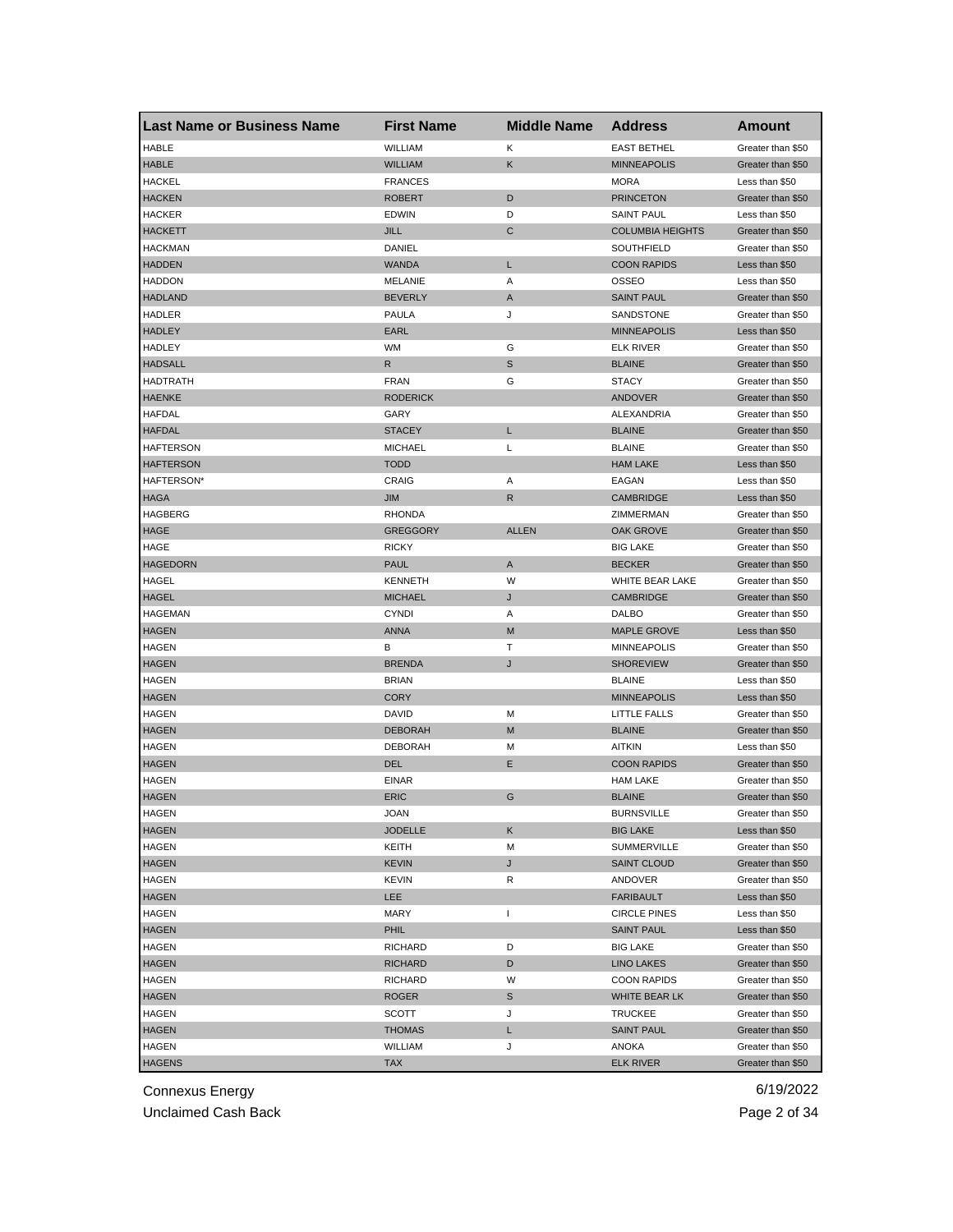| <b>Last Name or Business Name</b> | <b>First Name</b> | <b>Middle Name</b> | <b>Address</b>          | Amount            |
|-----------------------------------|-------------------|--------------------|-------------------------|-------------------|
| <b>HAGER</b>                      | <b>DUANE</b>      | Е                  | <b>SAINT PAUL</b>       | Greater than \$50 |
| <b>HAGER</b>                      | KATY              | A                  | <b>ELK RIVER</b>        | Less than \$50    |
| <b>HAGERMAN</b>                   | <b>COLLEEN</b>    |                    | <b>COON RAPIDS</b>      | Greater than \$50 |
| <b>HAGERMAN</b>                   | <b>ROBERT</b>     | W                  | <b>NORCROSS</b>         | Greater than \$50 |
| <b>HAGERT</b>                     | <b>THOMAS</b>     |                    | <b>FOREST LAKE</b>      | Greater than \$50 |
| <b>HAGERTY</b>                    | <b>PENNY</b>      | L                  | <b>BLAINE</b>           | Greater than \$50 |
| <b>HAGFORD</b>                    | BERT              | Α                  | <b>BLAINE</b>           | Greater than \$50 |
| <b>HAGFORD</b>                    | <b>BERT</b>       | A                  | <b>NEW BRIGHTON</b>     | Greater than \$50 |
| <b>HAGFORD</b>                    | <b>KEVIN</b>      | R                  | <b>ANDOVER</b>          | Greater than \$50 |
| <b>HAGG</b>                       | <b>DAVID</b>      | L                  | <b>ROSEVILLE</b>        | Greater than \$50 |
| HAGG                              | <b>GILLESPIE</b>  | <b>DAWN</b>        | MARINE ON ST CROIX      | Less than \$50    |
| <b>HAGG</b>                       | <b>MARGERY</b>    | L                  | <b>KEARNEY</b>          | Greater than \$50 |
| HAGGERTY                          | <b>ASHLEY</b>     |                    | <b>COON RAPIDS</b>      | Less than \$50    |
| <b>HAGLE</b>                      | <b>MARVIN</b>     | н                  | <b>BUFFALO</b>          | Less than \$50    |
| <b>HAGLE</b>                      | TARA              | С                  | <b>FOREST LAKE</b>      | Greater than \$50 |
| <b>HAGLUND</b>                    | <b>THOMAS</b>     | Κ                  | <b>MINNEAPOLIS</b>      | Greater than \$50 |
| <b>HAGLUND</b>                    | WALLACE           | G                  | <b>WISCONSIN RAPIDS</b> | Greater than \$50 |
| <b>HAGMAN</b>                     | <b>ETHEL</b>      | M                  | <b>STACY</b>            | Less than \$50    |
| <b>HAGMAN</b>                     | <b>MARVIN</b>     |                    | <b>ANOKA</b>            | Less than \$50    |
| <b>HAGMAN</b>                     | <b>MARVIN</b>     | С                  | <b>COON RAPIDS</b>      | Greater than \$50 |
| <b>HAGNER</b>                     | CHERI             |                    | <b>FRIDLEY</b>          | Less than \$50    |
| <b>HAGNER</b>                     | <b>LAWRENCE</b>   |                    | <b>MINNEAPOLIS</b>      | Less than \$50    |
| <b>HAGNER</b>                     | LAWRENCE          | PAUL               | <b>COON RAPIDS</b>      | Greater than \$50 |
| <b>HAGSTROM</b>                   | <b>DOUGLAS</b>    | L                  | <b>BENSON</b>           | Less than \$50    |
| <b>HAGSTROM</b>                   | MARK              | Α                  | <b>ROCK CREEK</b>       | Less than \$50    |
| <b>HAGSTROM</b>                   | <b>STEVEN</b>     | G                  | <b>ANOKA</b>            | Greater than \$50 |
| HAHN                              | <b>JEROME</b>     |                    | <b>CIRCLE PINES</b>     | Greater than \$50 |
| <b>HAHN</b>                       | ROBERT            | S                  | ALBUQUERQUE             | Greater than \$50 |
| <b>HAHN BOOK BINDING</b>          |                   |                    | DANBURY                 | Greater than \$50 |
| <b>HAIDT</b>                      | <b>WILLIAM</b>    | J                  | <b>DANBURY</b>          | Greater than \$50 |
| <b>HAIGHT</b>                     | DARRELL           | т                  | LEESBURG                | Greater than \$50 |
| <b>HAIJ</b>                       | <b>CLAYTON</b>    | M                  | <b>COON RAPIDS</b>      | Less than \$50    |
| <b>HAIKEL</b>                     | GEORGE            | Α                  | <b>COON RAPIDS</b>      | Greater than \$50 |
| <b>HAINES</b>                     | <b>EUGENIA</b>    |                    | <b>SAINT FRANCIS</b>    | Less than \$50    |
| <b>HAINES</b>                     | <b>MICHAEL</b>    | т                  | <b>BLAINE</b>           | Greater than \$50 |
| <b>HAINGL</b>                     | LARRY             | F                  | <b>EDINA</b>            | Greater than \$50 |
| <b>HAINLEN</b>                    | <b>CHRISTIAN</b>  | С                  | <b>SAINT PAUL</b>       | Greater than \$50 |
| <b>HAIR</b>                       | <b>STATION</b>    |                    | <b>FRIDLEY</b>          | Greater than \$50 |
| <b>HAIR APPEAL</b>                |                   |                    | <b>ANOKA</b>            | Greater than \$50 |
| <b>HAIR BY HUGHES &amp; CREW</b>  |                   |                    | <b>BLAINE</b>           | Greater than \$50 |
| <b>HAIR DYNAMICS</b>              |                   |                    | ISANII                  | Less than \$50    |
| <b>HAJDER</b>                     | TERRY             | т                  | <b>MINNEAPOLIS</b>      | Greater than \$50 |
| <b>HAJICEK</b>                    | <b>DOUGLAS</b>    |                    | <b>BLAINE</b>           | Greater than \$50 |
| <b>HAJNEY</b>                     | <b>MICHAEL</b>    | J                  | PUNTA GORDA             | Greater than \$50 |
| <b>HAJNEY</b>                     | <b>VICTORIA</b>   |                    | <b>BLAINE</b>           | Greater than \$50 |
| <b>HAKALA</b>                     | <b>PHYLLIS</b>    |                    | <b>COON RAPIDS</b>      | Greater than \$50 |
| <b>HAKARINEN</b>                  | DARLENE           | Г                  | <b>HOPKINS</b>          | Greater than \$50 |
| <b>HAKOLA</b>                     | <b>GERALD</b>     |                    | <b>ANOKA</b>            | Greater than \$50 |
| <b>HAKOLA</b>                     | KYLE              |                    | <b>BROOKLYN PK</b>      | Greater than \$50 |
| <b>HALCOMM</b>                    | <b>INC</b>        |                    | <b>SAINT CLOUD</b>      | Greater than \$50 |
| <b>HALDORSON</b>                  | LYNN              |                    | BALLWIN                 | Greater than \$50 |
| <b>HALDORSON</b>                  | <b>MARCELLA</b>   | M                  | <b>BLAINE</b>           | Greater than \$50 |
| <b>HALDORSON</b>                  | <b>RICHARD</b>    |                    | <b>COON RAPIDS</b>      | Greater than \$50 |
| HALE                              | <b>CURTIS</b>     | A                  | <b>SHOREVIEW</b>        | Greater than \$50 |
| HALE                              | MAT               |                    | <b>BIG LAKE</b>         | Less than \$50    |
| <b>HALE</b>                       | <b>RONALD</b>     | M                  | <b>COON RAPIDS</b>      | Greater than \$50 |

Unclaimed Cash Back **Page 3 of 34**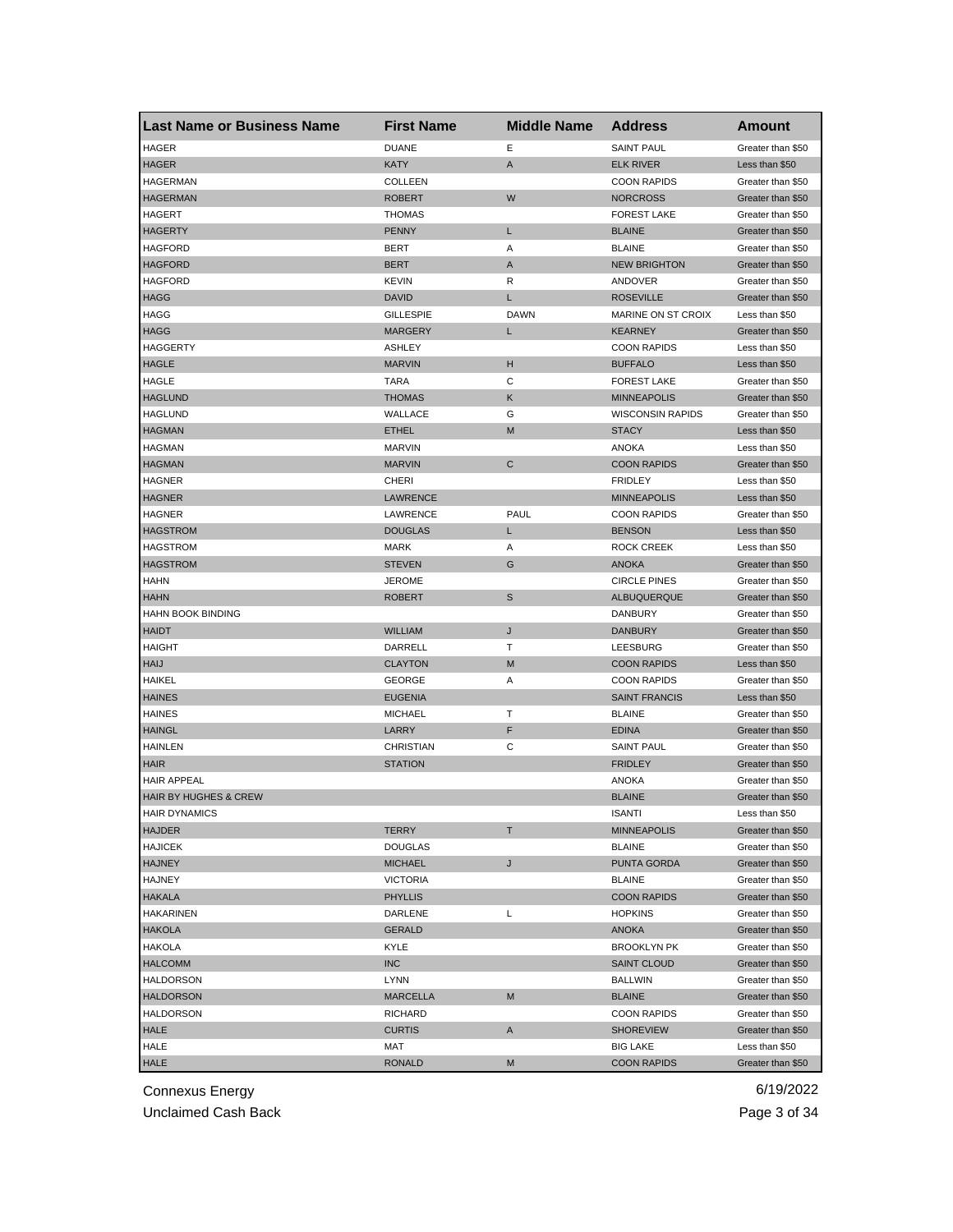| <b>Last Name or Business Name</b> | <b>First Name</b> | <b>Middle Name</b> | <b>Address</b>         | <b>Amount</b>     |
|-----------------------------------|-------------------|--------------------|------------------------|-------------------|
| <b>HALE</b>                       | SANDRA            | Α                  | <b>RAMSEY</b>          | Greater than \$50 |
| <b>HALE</b>                       | <b>SHANNON</b>    |                    | <b>COON RAPIDS</b>     | Greater than \$50 |
| HALE                              | WILLIAM           | D                  | <b>COTTAGE GROVE</b>   | Greater than \$50 |
| <b>HALEK</b>                      | <b>KENNETH</b>    | J                  | <b>ANDOVER</b>         | Greater than \$50 |
| HALEK                             | SCOTT             | W                  | SARTELL                | Less than \$50    |
| <b>HALES</b>                      | <b>GREGG</b>      | Α                  | <b>BLAINE</b>          | Greater than \$50 |
| <b>HALEY</b>                      | JOHN              | R                  | <b>COON RAPIDS</b>     | Greater than \$50 |
| <b>HALEY</b>                      | <b>THOMAS</b>     | R                  | <b>COON RAPIDS</b>     | Greater than \$50 |
| HALEY                             | <b>TIMOTHY</b>    | P                  | <b>BLAINE</b>          | Greater than \$50 |
| <b>HALFRICH</b>                   | <b>WILLIAM</b>    |                    | <b>MAPLE GROVE</b>     | Greater than \$50 |
| <b>HALL</b>                       | ANGALA            |                    | <b>BROOKLYN PARK</b>   | Less than \$50    |
| <b>HALL</b>                       | ANNETTE           |                    | <b>ANDOVER</b>         | Greater than \$50 |
| HALL                              | <b>BRUCE</b>      | J                  | <b>MC GRATH</b>        | Greater than \$50 |
| <b>HALL</b>                       | <b>DAVID</b>      | Г                  | <b>COON RAPIDS</b>     | Greater than \$50 |
| HALL                              | <b>DEBORAH</b>    | Κ                  | <b>ANOKA</b>           | Greater than \$50 |
| <b>HALL</b>                       | <b>DENNIS</b>     | W                  | CAMBRIDGE              | Greater than \$50 |
| HALL                              | <b>GERALD</b>     |                    | <b>MINNEAPOLIS</b>     | Less than \$50    |
| <b>HALL</b>                       | <b>GREGORY</b>    |                    | <b>FRIDLEY</b>         | Greater than \$50 |
| HALL                              | <b>JEAN</b>       |                    | <b>NEW BRIGHTON</b>    | Greater than \$50 |
| <b>HALL</b>                       | <b>JENNIFER</b>   |                    | <b>SAINT CLOUD</b>     | Less than \$50    |
| HALL                              | <b>JEREMY</b>     | J                  | <b>HAM LAKE</b>        | Greater than \$50 |
| <b>HALL</b>                       | <b>JOHN</b>       | A                  | <b>SAINT PAUL</b>      | Less than \$50    |
| HALL                              | <b>JOHN</b>       | L                  | <b>SAINT PAUL</b>      | Greater than \$50 |
| <b>HALL</b>                       | <b>JON</b>        | A                  | <b>FOREST LAKE</b>     | Less than \$50    |
| HALL                              | <b>MICHAEL</b>    | С                  | WHITE BEAR LAKE        | Greater than \$50 |
|                                   |                   |                    |                        |                   |
| <b>HALL</b>                       | <b>MICHAEL</b>    | G                  | <b>ANDOVER</b>         | Greater than \$50 |
| HALL                              | <b>PATRICIA</b>   | C                  | PINE CITY              | Greater than \$50 |
| <b>HALL</b>                       | <b>RICHARD</b>    | J                  | <b>MINNEAPOLIS</b>     | Greater than \$50 |
| HALL                              | <b>RICHARD</b>    | JR                 | MARINE ON ST CROIX     | Greater than \$50 |
| <b>HALL</b>                       | <b>SHARON</b>     |                    | <b>COON RAPIDS</b>     | Less than \$50    |
| HALL                              | <b>THERESA</b>    | L                  | <b>MINNEAPOLIS</b>     | Less than \$50    |
| <b>HALL</b>                       | <b>THOMAS</b>     | C                  | <b>MINNEAPOLIS</b>     | Greater than \$50 |
| <b>HALL</b>                       | <b>THOMAS</b>     | н                  | <b>COON RAPIDS</b>     | Greater than \$50 |
| <b>HALL JERRY</b>                 |                   |                    | <b>ANOKA</b>           | Greater than \$50 |
| HALL LEVI M 3RD                   |                   |                    | <b>APPLE VALLEY</b>    | Greater than \$50 |
| <b>HALLAMEK</b>                   | <b>PAULA</b>      | C                  | <b>WHITE BEAR LAKE</b> | Greater than \$50 |
| <b>HALLAND</b>                    | TERRY             |                    | <b>FRIDLEY</b>         | Greater than \$50 |
| <b>HALLAR</b>                     | <b>THOMAS</b>     |                    | <b>COON RAPIDS</b>     | Greater than \$50 |
| HALLAWAY                          | DONALD            | н                  | <b>HAM LAKE</b>        | Greater than \$50 |
| <b>HALLBERG</b>                   | <b>DAVID</b>      | $\mathsf{R}$       | ANNANDALE              | Greater than \$50 |
| <b>HALLBERG</b>                   | DAVID             | R                  | CAMBRIDGE              | Greater than \$50 |
| <b>HALLBERG</b>                   | <b>JENNIFER</b>   | Г                  | <b>MINNEAPOLIS</b>     | Less than \$50    |
| HALLBERG                          | <b>JOHN</b>       | С                  | ANOKA                  | Greater than \$50 |
| <b>HALLBERG</b>                   | <b>STACY</b>      | Α                  | <b>FOREST LAKE</b>     | Less than \$50    |
| HALLBLADE                         | <b>DON</b>        | W                  | <b>DAYTON</b>          | Less than \$50    |
| <b>HALLER</b>                     | <b>PROPERTIES</b> |                    | <b>MAPLE GROVE</b>     | Greater than \$50 |
| HALLER                            | RICHARD           | Α                  | <b>BLAINE</b>          | Greater than \$50 |
| <b>HALLER</b>                     | <b>THOMAS</b>     | M                  | <b>BLAINE</b>          | Less than \$50    |
| HALLEY                            | EARL              | R                  | HUGO                   | Greater than \$50 |
| <b>HALLFIELDER</b>                | <b>JENNIFER</b>   | A                  | <b>ANOKA</b>           | Greater than \$50 |
| <b>HALLIN</b>                     | <b>BECKY</b>      | Г                  | <b>HACKENSACK</b>      | Less than \$50    |
| <b>HALLIN</b>                     | <b>DANIEL</b>     |                    | ANOKA                  | Greater than \$50 |
| <b>HALLING</b>                    | RONALD            | G                  | <b>BLAINE</b>          | Greater than \$50 |
| <b>HALLMAN</b>                    | <b>DAVID</b>      | M                  | ANDOVER                | Greater than \$50 |
| HALLMARK                          | PERRY             |                    | <b>INDIANAPOLIS</b>    | Less than \$50    |
| <b>HALLOFF</b>                    | <b>RONALD</b>     |                    | <b>GILBERT</b>         | Greater than \$50 |

Unclaimed Cash Back **Page 4 of 34**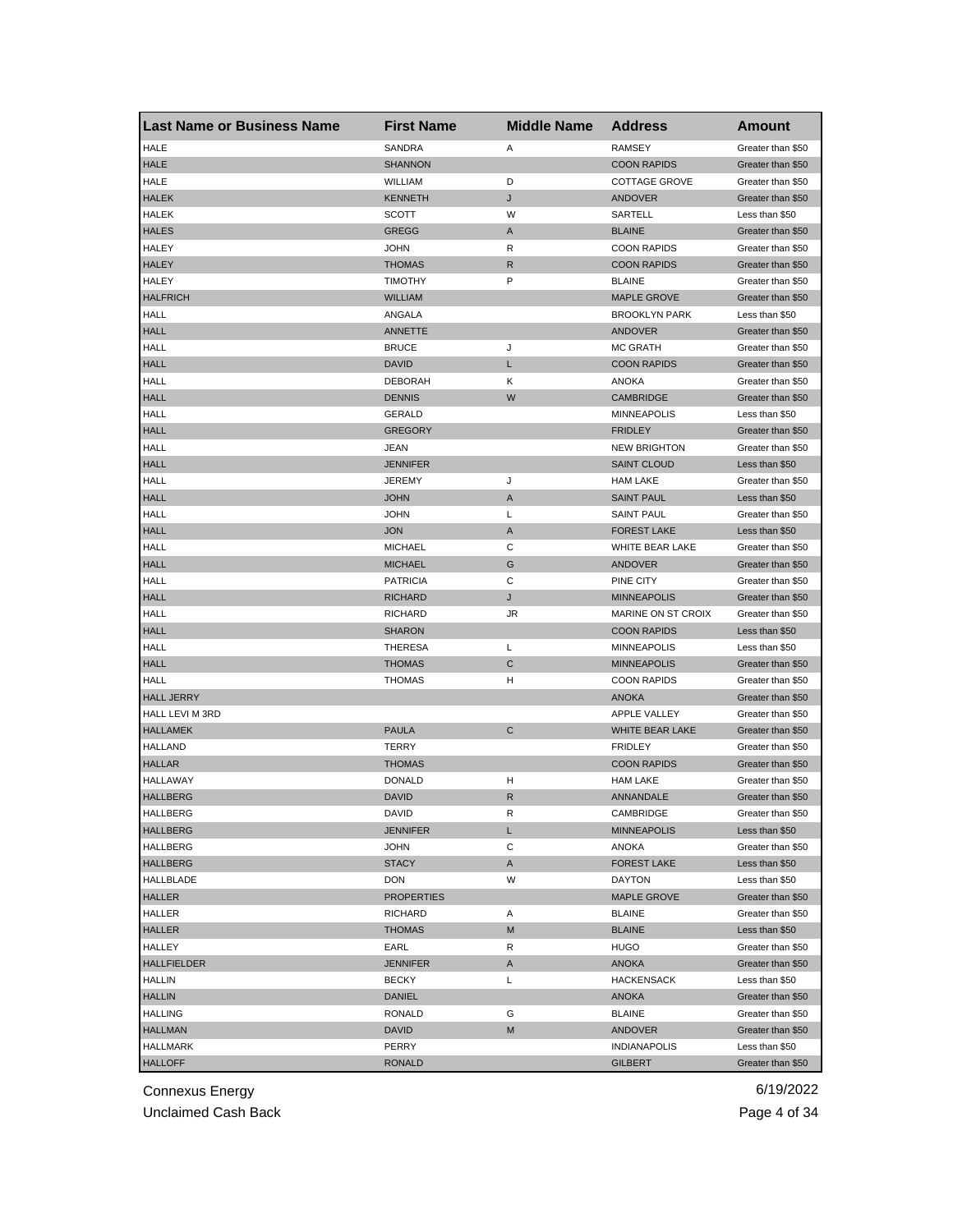| <b>HALLOW</b><br>ZIMMERMAN<br><b>DERIK</b><br>G<br>Greater than \$50<br><b>HALLQUIST</b><br><b>PAULINE</b><br><b>ANOKA</b><br>Greater than \$50<br>F.<br><b>HALLS</b><br>JASON<br>NORTH BRANCH<br>Less than \$50<br><b>HALLS</b><br><b>RICK</b><br><b>CLEARWATER</b><br>Less than \$50<br><b>HALLS</b><br><b>SHERRI</b><br>L<br><b>COON RAPIDS</b><br>Greater than \$50<br><b>HALM</b><br>F<br><b>INVER GROVE HEIGHTS</b><br><b>NICHOLAS</b><br>Greater than \$50<br><b>HALONEN</b><br>KIMBERLEE<br>ANN<br>WHITE BEAR LAKE<br>Greater than \$50<br><b>HALPHEN</b><br><b>REBECCA</b><br><b>COON RAPIDS</b><br>Greater than \$50<br>HALSTENSGARD<br><b>BRUCE</b><br><b>COON RAPIDS</b><br>Greater than \$50<br><b>HALSTENSON</b><br><b>MELBA</b><br>$\mathsf{A}$<br><b>COON RAPIDS</b><br>Greater than \$50<br>HALSTENSON<br><b>MICHAEL</b><br>J<br><b>ELK RIVER</b><br>Greater than \$50<br><b>HALSTENSON</b><br>C<br><b>STEVEN</b><br><b>FOREST LAKE</b><br>Greater than \$50<br>J<br>HALUPCZOK<br>TIMOTHY<br><b>SAINT CLOUD</b><br>Greater than \$50<br><b>HALUPTZOK</b><br><b>DEREK</b><br>L<br><b>FRIDLEY</b><br>Greater than \$50<br><b>HALUPTZOK</b><br><b>JEFFREY</b><br>т<br><b>MOUNDSVIEW</b><br>Greater than \$50<br><b>HALUPTZOK</b><br>LIEZA<br>J<br><b>BLAINE</b><br>Greater than \$50<br><b>HALUSKA</b><br><b>JOHN</b><br>Α<br><b>MINNEAPOLIS</b><br>Greater than \$50<br><b>HALVERSON</b><br><b>DEBRA</b><br>A<br><b>MINNEAPOLIS</b><br>Greater than \$50<br><b>HALVERSON</b><br><b>EVONNE</b><br>M<br>ANOKA<br>Less than \$50<br><b>HALVERSON</b><br><b>MARK</b><br><b>COON RAPIDS</b><br>Greater than \$50<br><b>HALVERSON</b><br><b>RICK</b><br><b>BIG LAKE</b><br>Greater than \$50<br><b>HALVERSON</b><br><b>ROBERT</b><br><b>STACY</b><br>Greater than \$50<br><b>HALVERSON</b><br><b>SHARON</b><br>М<br><b>WAITE PARK</b><br>Less than \$50<br><b>HALVERSON</b><br><b>TROY</b><br>Е<br><b>BLAINE</b><br>Greater than \$50<br><b>HALVERSON</b><br>WILLIAM<br>W<br><b>HENDERSON</b><br>Less than \$50<br><b>HALVORSEN</b><br><b>DAVID</b><br>А.<br><b>NEW BRIGHTON</b><br>Greater than \$50<br>HALVORSEN<br><b>MICHAEL</b><br>D<br><b>EAU CLAIRE</b><br>Greater than \$50<br><b>STEVE</b><br><b>HALVORSEN</b><br><b>BLAINE</b><br>Greater than \$50<br><b>HALVORSON</b><br><b>COON RAPIDS</b><br>Α<br>Less than \$50<br><b>HALVORSON</b><br><b>HENRY</b><br>т<br><b>SAINT LOUIS PARK</b><br>Greater than \$50<br><b>HALVORSON</b><br><b>JANICE</b><br>M<br><b>SAUK CENTRE</b><br>Less than \$50<br><b>HALVORSON</b><br><b>JULIE</b><br>J<br><b>BECKER</b><br>Greater than \$50<br><b>HALVORSON</b><br><b>KRISTEN</b><br>D<br><b>COON RAPIDS</b><br>Greater than \$50<br><b>HALVORSON</b><br><b>PEGGY</b><br>L<br><b>BLAINE</b><br>Greater than \$50<br><b>HALVORSON</b><br>WHITE BEAR LAKE<br>PHYLLIS<br>D<br>Greater than \$50<br>M<br><b>HALVORSON</b><br><b>MINNEAPOLIS</b><br><b>RACHEL</b><br>Less than \$50<br><b>HALVORSON</b><br><b>RICHARD</b><br><b>BIG LAKE</b><br>Less than \$50<br><b>HALVORSON</b><br><b>ROBERT</b><br><b>STACY</b><br>Greater than \$50<br><b>HALVORSON</b><br>TRENT<br><b>ISANTI</b><br>Greater than \$50<br><b>HAM</b><br>LAKE<br><b>PETS</b><br><b>CEDAR</b><br>Greater than \$50<br>HAM LAKE FAST FOOD<br><b>MINNEAPOLIS</b><br>Greater than \$50<br>HAM LAKE MUSIC & ELECTRONICS #210<br><b>HAM LAKE</b><br>Greater than \$50<br><b>HAM LAKE SPORTS</b><br><b>HAM LAKE</b><br>Greater than \$50<br>HAM LAKE VFW POST #10796<br>OAK GROVE<br>Greater than \$50<br>RALPH<br>HAMACHER<br><b>BECKER</b><br>Greater than \$50<br><b>HAMAN</b><br><b>JACK</b><br>D<br><b>SAINT CLOUD</b><br>Less than \$50<br><b>HAMANN</b><br>LORA<br>L<br><b>COON RAPIDS</b><br>Less than \$50<br>W<br><b>HAMANN</b><br><b>RANDY</b><br>Greater than \$50<br><b>RINGWOOD</b><br><b>HAMBLETON</b><br><b>CRAIG</b><br>J<br>CEDAR<br>Greater than \$50<br><b>HAMBLIN</b><br><b>VIRGIL</b><br><b>BIG LAKE</b><br>Greater than \$50<br><b>HAMBY TRANSFER</b><br>HAM LAKE<br>Greater than \$50<br><b>HAMCO</b><br><b>INVESTMENTS</b><br><b>MINNEAPOLIS</b><br>Greater than \$50<br><b>HAMCO</b><br><b>MINNEAPOLIS</b><br>Greater than \$50<br><b>INVESTMENTS</b><br>HAMER<br><b>BLAINE</b><br><b>CHERYL</b><br>J<br>Less than \$50<br>HAMER<br><b>DONALD</b><br><b>BLAINE</b><br>Greater than \$50<br>J<br><b>HAMERSKI</b><br><b>RONALD</b><br>т<br><b>MINNEAPOLIS</b><br>Less than \$50 | <b>Last Name or Business Name</b> | <b>First Name</b> | <b>Middle Name</b> | <b>Address</b> | Amount |
|-----------------------------------------------------------------------------------------------------------------------------------------------------------------------------------------------------------------------------------------------------------------------------------------------------------------------------------------------------------------------------------------------------------------------------------------------------------------------------------------------------------------------------------------------------------------------------------------------------------------------------------------------------------------------------------------------------------------------------------------------------------------------------------------------------------------------------------------------------------------------------------------------------------------------------------------------------------------------------------------------------------------------------------------------------------------------------------------------------------------------------------------------------------------------------------------------------------------------------------------------------------------------------------------------------------------------------------------------------------------------------------------------------------------------------------------------------------------------------------------------------------------------------------------------------------------------------------------------------------------------------------------------------------------------------------------------------------------------------------------------------------------------------------------------------------------------------------------------------------------------------------------------------------------------------------------------------------------------------------------------------------------------------------------------------------------------------------------------------------------------------------------------------------------------------------------------------------------------------------------------------------------------------------------------------------------------------------------------------------------------------------------------------------------------------------------------------------------------------------------------------------------------------------------------------------------------------------------------------------------------------------------------------------------------------------------------------------------------------------------------------------------------------------------------------------------------------------------------------------------------------------------------------------------------------------------------------------------------------------------------------------------------------------------------------------------------------------------------------------------------------------------------------------------------------------------------------------------------------------------------------------------------------------------------------------------------------------------------------------------------------------------------------------------------------------------------------------------------------------------------------------------------------------------------------------------------------------------------------------------------------------------------------------------------------------------------------------------------------------------------------------------------------------------------------------------------------------------------------------------------------------------------------------------------------------------------------------------------------------------------------------------------------------------------------------------------------------------------------------------------------------------------------------------------------------------------------------------------------------------------------------------------------------------------------------------------------------------------------------------------------------------------------------------------|-----------------------------------|-------------------|--------------------|----------------|--------|
|                                                                                                                                                                                                                                                                                                                                                                                                                                                                                                                                                                                                                                                                                                                                                                                                                                                                                                                                                                                                                                                                                                                                                                                                                                                                                                                                                                                                                                                                                                                                                                                                                                                                                                                                                                                                                                                                                                                                                                                                                                                                                                                                                                                                                                                                                                                                                                                                                                                                                                                                                                                                                                                                                                                                                                                                                                                                                                                                                                                                                                                                                                                                                                                                                                                                                                                                                                                                                                                                                                                                                                                                                                                                                                                                                                                                                                                                                                                                                                                                                                                                                                                                                                                                                                                                                                                                                                                                                       |                                   |                   |                    |                |        |
|                                                                                                                                                                                                                                                                                                                                                                                                                                                                                                                                                                                                                                                                                                                                                                                                                                                                                                                                                                                                                                                                                                                                                                                                                                                                                                                                                                                                                                                                                                                                                                                                                                                                                                                                                                                                                                                                                                                                                                                                                                                                                                                                                                                                                                                                                                                                                                                                                                                                                                                                                                                                                                                                                                                                                                                                                                                                                                                                                                                                                                                                                                                                                                                                                                                                                                                                                                                                                                                                                                                                                                                                                                                                                                                                                                                                                                                                                                                                                                                                                                                                                                                                                                                                                                                                                                                                                                                                                       |                                   |                   |                    |                |        |
|                                                                                                                                                                                                                                                                                                                                                                                                                                                                                                                                                                                                                                                                                                                                                                                                                                                                                                                                                                                                                                                                                                                                                                                                                                                                                                                                                                                                                                                                                                                                                                                                                                                                                                                                                                                                                                                                                                                                                                                                                                                                                                                                                                                                                                                                                                                                                                                                                                                                                                                                                                                                                                                                                                                                                                                                                                                                                                                                                                                                                                                                                                                                                                                                                                                                                                                                                                                                                                                                                                                                                                                                                                                                                                                                                                                                                                                                                                                                                                                                                                                                                                                                                                                                                                                                                                                                                                                                                       |                                   |                   |                    |                |        |
|                                                                                                                                                                                                                                                                                                                                                                                                                                                                                                                                                                                                                                                                                                                                                                                                                                                                                                                                                                                                                                                                                                                                                                                                                                                                                                                                                                                                                                                                                                                                                                                                                                                                                                                                                                                                                                                                                                                                                                                                                                                                                                                                                                                                                                                                                                                                                                                                                                                                                                                                                                                                                                                                                                                                                                                                                                                                                                                                                                                                                                                                                                                                                                                                                                                                                                                                                                                                                                                                                                                                                                                                                                                                                                                                                                                                                                                                                                                                                                                                                                                                                                                                                                                                                                                                                                                                                                                                                       |                                   |                   |                    |                |        |
|                                                                                                                                                                                                                                                                                                                                                                                                                                                                                                                                                                                                                                                                                                                                                                                                                                                                                                                                                                                                                                                                                                                                                                                                                                                                                                                                                                                                                                                                                                                                                                                                                                                                                                                                                                                                                                                                                                                                                                                                                                                                                                                                                                                                                                                                                                                                                                                                                                                                                                                                                                                                                                                                                                                                                                                                                                                                                                                                                                                                                                                                                                                                                                                                                                                                                                                                                                                                                                                                                                                                                                                                                                                                                                                                                                                                                                                                                                                                                                                                                                                                                                                                                                                                                                                                                                                                                                                                                       |                                   |                   |                    |                |        |
|                                                                                                                                                                                                                                                                                                                                                                                                                                                                                                                                                                                                                                                                                                                                                                                                                                                                                                                                                                                                                                                                                                                                                                                                                                                                                                                                                                                                                                                                                                                                                                                                                                                                                                                                                                                                                                                                                                                                                                                                                                                                                                                                                                                                                                                                                                                                                                                                                                                                                                                                                                                                                                                                                                                                                                                                                                                                                                                                                                                                                                                                                                                                                                                                                                                                                                                                                                                                                                                                                                                                                                                                                                                                                                                                                                                                                                                                                                                                                                                                                                                                                                                                                                                                                                                                                                                                                                                                                       |                                   |                   |                    |                |        |
|                                                                                                                                                                                                                                                                                                                                                                                                                                                                                                                                                                                                                                                                                                                                                                                                                                                                                                                                                                                                                                                                                                                                                                                                                                                                                                                                                                                                                                                                                                                                                                                                                                                                                                                                                                                                                                                                                                                                                                                                                                                                                                                                                                                                                                                                                                                                                                                                                                                                                                                                                                                                                                                                                                                                                                                                                                                                                                                                                                                                                                                                                                                                                                                                                                                                                                                                                                                                                                                                                                                                                                                                                                                                                                                                                                                                                                                                                                                                                                                                                                                                                                                                                                                                                                                                                                                                                                                                                       |                                   |                   |                    |                |        |
|                                                                                                                                                                                                                                                                                                                                                                                                                                                                                                                                                                                                                                                                                                                                                                                                                                                                                                                                                                                                                                                                                                                                                                                                                                                                                                                                                                                                                                                                                                                                                                                                                                                                                                                                                                                                                                                                                                                                                                                                                                                                                                                                                                                                                                                                                                                                                                                                                                                                                                                                                                                                                                                                                                                                                                                                                                                                                                                                                                                                                                                                                                                                                                                                                                                                                                                                                                                                                                                                                                                                                                                                                                                                                                                                                                                                                                                                                                                                                                                                                                                                                                                                                                                                                                                                                                                                                                                                                       |                                   |                   |                    |                |        |
|                                                                                                                                                                                                                                                                                                                                                                                                                                                                                                                                                                                                                                                                                                                                                                                                                                                                                                                                                                                                                                                                                                                                                                                                                                                                                                                                                                                                                                                                                                                                                                                                                                                                                                                                                                                                                                                                                                                                                                                                                                                                                                                                                                                                                                                                                                                                                                                                                                                                                                                                                                                                                                                                                                                                                                                                                                                                                                                                                                                                                                                                                                                                                                                                                                                                                                                                                                                                                                                                                                                                                                                                                                                                                                                                                                                                                                                                                                                                                                                                                                                                                                                                                                                                                                                                                                                                                                                                                       |                                   |                   |                    |                |        |
|                                                                                                                                                                                                                                                                                                                                                                                                                                                                                                                                                                                                                                                                                                                                                                                                                                                                                                                                                                                                                                                                                                                                                                                                                                                                                                                                                                                                                                                                                                                                                                                                                                                                                                                                                                                                                                                                                                                                                                                                                                                                                                                                                                                                                                                                                                                                                                                                                                                                                                                                                                                                                                                                                                                                                                                                                                                                                                                                                                                                                                                                                                                                                                                                                                                                                                                                                                                                                                                                                                                                                                                                                                                                                                                                                                                                                                                                                                                                                                                                                                                                                                                                                                                                                                                                                                                                                                                                                       |                                   |                   |                    |                |        |
|                                                                                                                                                                                                                                                                                                                                                                                                                                                                                                                                                                                                                                                                                                                                                                                                                                                                                                                                                                                                                                                                                                                                                                                                                                                                                                                                                                                                                                                                                                                                                                                                                                                                                                                                                                                                                                                                                                                                                                                                                                                                                                                                                                                                                                                                                                                                                                                                                                                                                                                                                                                                                                                                                                                                                                                                                                                                                                                                                                                                                                                                                                                                                                                                                                                                                                                                                                                                                                                                                                                                                                                                                                                                                                                                                                                                                                                                                                                                                                                                                                                                                                                                                                                                                                                                                                                                                                                                                       |                                   |                   |                    |                |        |
|                                                                                                                                                                                                                                                                                                                                                                                                                                                                                                                                                                                                                                                                                                                                                                                                                                                                                                                                                                                                                                                                                                                                                                                                                                                                                                                                                                                                                                                                                                                                                                                                                                                                                                                                                                                                                                                                                                                                                                                                                                                                                                                                                                                                                                                                                                                                                                                                                                                                                                                                                                                                                                                                                                                                                                                                                                                                                                                                                                                                                                                                                                                                                                                                                                                                                                                                                                                                                                                                                                                                                                                                                                                                                                                                                                                                                                                                                                                                                                                                                                                                                                                                                                                                                                                                                                                                                                                                                       |                                   |                   |                    |                |        |
|                                                                                                                                                                                                                                                                                                                                                                                                                                                                                                                                                                                                                                                                                                                                                                                                                                                                                                                                                                                                                                                                                                                                                                                                                                                                                                                                                                                                                                                                                                                                                                                                                                                                                                                                                                                                                                                                                                                                                                                                                                                                                                                                                                                                                                                                                                                                                                                                                                                                                                                                                                                                                                                                                                                                                                                                                                                                                                                                                                                                                                                                                                                                                                                                                                                                                                                                                                                                                                                                                                                                                                                                                                                                                                                                                                                                                                                                                                                                                                                                                                                                                                                                                                                                                                                                                                                                                                                                                       |                                   |                   |                    |                |        |
|                                                                                                                                                                                                                                                                                                                                                                                                                                                                                                                                                                                                                                                                                                                                                                                                                                                                                                                                                                                                                                                                                                                                                                                                                                                                                                                                                                                                                                                                                                                                                                                                                                                                                                                                                                                                                                                                                                                                                                                                                                                                                                                                                                                                                                                                                                                                                                                                                                                                                                                                                                                                                                                                                                                                                                                                                                                                                                                                                                                                                                                                                                                                                                                                                                                                                                                                                                                                                                                                                                                                                                                                                                                                                                                                                                                                                                                                                                                                                                                                                                                                                                                                                                                                                                                                                                                                                                                                                       |                                   |                   |                    |                |        |
|                                                                                                                                                                                                                                                                                                                                                                                                                                                                                                                                                                                                                                                                                                                                                                                                                                                                                                                                                                                                                                                                                                                                                                                                                                                                                                                                                                                                                                                                                                                                                                                                                                                                                                                                                                                                                                                                                                                                                                                                                                                                                                                                                                                                                                                                                                                                                                                                                                                                                                                                                                                                                                                                                                                                                                                                                                                                                                                                                                                                                                                                                                                                                                                                                                                                                                                                                                                                                                                                                                                                                                                                                                                                                                                                                                                                                                                                                                                                                                                                                                                                                                                                                                                                                                                                                                                                                                                                                       |                                   |                   |                    |                |        |
|                                                                                                                                                                                                                                                                                                                                                                                                                                                                                                                                                                                                                                                                                                                                                                                                                                                                                                                                                                                                                                                                                                                                                                                                                                                                                                                                                                                                                                                                                                                                                                                                                                                                                                                                                                                                                                                                                                                                                                                                                                                                                                                                                                                                                                                                                                                                                                                                                                                                                                                                                                                                                                                                                                                                                                                                                                                                                                                                                                                                                                                                                                                                                                                                                                                                                                                                                                                                                                                                                                                                                                                                                                                                                                                                                                                                                                                                                                                                                                                                                                                                                                                                                                                                                                                                                                                                                                                                                       |                                   |                   |                    |                |        |
|                                                                                                                                                                                                                                                                                                                                                                                                                                                                                                                                                                                                                                                                                                                                                                                                                                                                                                                                                                                                                                                                                                                                                                                                                                                                                                                                                                                                                                                                                                                                                                                                                                                                                                                                                                                                                                                                                                                                                                                                                                                                                                                                                                                                                                                                                                                                                                                                                                                                                                                                                                                                                                                                                                                                                                                                                                                                                                                                                                                                                                                                                                                                                                                                                                                                                                                                                                                                                                                                                                                                                                                                                                                                                                                                                                                                                                                                                                                                                                                                                                                                                                                                                                                                                                                                                                                                                                                                                       |                                   |                   |                    |                |        |
|                                                                                                                                                                                                                                                                                                                                                                                                                                                                                                                                                                                                                                                                                                                                                                                                                                                                                                                                                                                                                                                                                                                                                                                                                                                                                                                                                                                                                                                                                                                                                                                                                                                                                                                                                                                                                                                                                                                                                                                                                                                                                                                                                                                                                                                                                                                                                                                                                                                                                                                                                                                                                                                                                                                                                                                                                                                                                                                                                                                                                                                                                                                                                                                                                                                                                                                                                                                                                                                                                                                                                                                                                                                                                                                                                                                                                                                                                                                                                                                                                                                                                                                                                                                                                                                                                                                                                                                                                       |                                   |                   |                    |                |        |
|                                                                                                                                                                                                                                                                                                                                                                                                                                                                                                                                                                                                                                                                                                                                                                                                                                                                                                                                                                                                                                                                                                                                                                                                                                                                                                                                                                                                                                                                                                                                                                                                                                                                                                                                                                                                                                                                                                                                                                                                                                                                                                                                                                                                                                                                                                                                                                                                                                                                                                                                                                                                                                                                                                                                                                                                                                                                                                                                                                                                                                                                                                                                                                                                                                                                                                                                                                                                                                                                                                                                                                                                                                                                                                                                                                                                                                                                                                                                                                                                                                                                                                                                                                                                                                                                                                                                                                                                                       |                                   |                   |                    |                |        |
|                                                                                                                                                                                                                                                                                                                                                                                                                                                                                                                                                                                                                                                                                                                                                                                                                                                                                                                                                                                                                                                                                                                                                                                                                                                                                                                                                                                                                                                                                                                                                                                                                                                                                                                                                                                                                                                                                                                                                                                                                                                                                                                                                                                                                                                                                                                                                                                                                                                                                                                                                                                                                                                                                                                                                                                                                                                                                                                                                                                                                                                                                                                                                                                                                                                                                                                                                                                                                                                                                                                                                                                                                                                                                                                                                                                                                                                                                                                                                                                                                                                                                                                                                                                                                                                                                                                                                                                                                       |                                   |                   |                    |                |        |
|                                                                                                                                                                                                                                                                                                                                                                                                                                                                                                                                                                                                                                                                                                                                                                                                                                                                                                                                                                                                                                                                                                                                                                                                                                                                                                                                                                                                                                                                                                                                                                                                                                                                                                                                                                                                                                                                                                                                                                                                                                                                                                                                                                                                                                                                                                                                                                                                                                                                                                                                                                                                                                                                                                                                                                                                                                                                                                                                                                                                                                                                                                                                                                                                                                                                                                                                                                                                                                                                                                                                                                                                                                                                                                                                                                                                                                                                                                                                                                                                                                                                                                                                                                                                                                                                                                                                                                                                                       |                                   |                   |                    |                |        |
|                                                                                                                                                                                                                                                                                                                                                                                                                                                                                                                                                                                                                                                                                                                                                                                                                                                                                                                                                                                                                                                                                                                                                                                                                                                                                                                                                                                                                                                                                                                                                                                                                                                                                                                                                                                                                                                                                                                                                                                                                                                                                                                                                                                                                                                                                                                                                                                                                                                                                                                                                                                                                                                                                                                                                                                                                                                                                                                                                                                                                                                                                                                                                                                                                                                                                                                                                                                                                                                                                                                                                                                                                                                                                                                                                                                                                                                                                                                                                                                                                                                                                                                                                                                                                                                                                                                                                                                                                       |                                   |                   |                    |                |        |
|                                                                                                                                                                                                                                                                                                                                                                                                                                                                                                                                                                                                                                                                                                                                                                                                                                                                                                                                                                                                                                                                                                                                                                                                                                                                                                                                                                                                                                                                                                                                                                                                                                                                                                                                                                                                                                                                                                                                                                                                                                                                                                                                                                                                                                                                                                                                                                                                                                                                                                                                                                                                                                                                                                                                                                                                                                                                                                                                                                                                                                                                                                                                                                                                                                                                                                                                                                                                                                                                                                                                                                                                                                                                                                                                                                                                                                                                                                                                                                                                                                                                                                                                                                                                                                                                                                                                                                                                                       |                                   |                   |                    |                |        |
|                                                                                                                                                                                                                                                                                                                                                                                                                                                                                                                                                                                                                                                                                                                                                                                                                                                                                                                                                                                                                                                                                                                                                                                                                                                                                                                                                                                                                                                                                                                                                                                                                                                                                                                                                                                                                                                                                                                                                                                                                                                                                                                                                                                                                                                                                                                                                                                                                                                                                                                                                                                                                                                                                                                                                                                                                                                                                                                                                                                                                                                                                                                                                                                                                                                                                                                                                                                                                                                                                                                                                                                                                                                                                                                                                                                                                                                                                                                                                                                                                                                                                                                                                                                                                                                                                                                                                                                                                       |                                   |                   |                    |                |        |
|                                                                                                                                                                                                                                                                                                                                                                                                                                                                                                                                                                                                                                                                                                                                                                                                                                                                                                                                                                                                                                                                                                                                                                                                                                                                                                                                                                                                                                                                                                                                                                                                                                                                                                                                                                                                                                                                                                                                                                                                                                                                                                                                                                                                                                                                                                                                                                                                                                                                                                                                                                                                                                                                                                                                                                                                                                                                                                                                                                                                                                                                                                                                                                                                                                                                                                                                                                                                                                                                                                                                                                                                                                                                                                                                                                                                                                                                                                                                                                                                                                                                                                                                                                                                                                                                                                                                                                                                                       |                                   |                   |                    |                |        |
|                                                                                                                                                                                                                                                                                                                                                                                                                                                                                                                                                                                                                                                                                                                                                                                                                                                                                                                                                                                                                                                                                                                                                                                                                                                                                                                                                                                                                                                                                                                                                                                                                                                                                                                                                                                                                                                                                                                                                                                                                                                                                                                                                                                                                                                                                                                                                                                                                                                                                                                                                                                                                                                                                                                                                                                                                                                                                                                                                                                                                                                                                                                                                                                                                                                                                                                                                                                                                                                                                                                                                                                                                                                                                                                                                                                                                                                                                                                                                                                                                                                                                                                                                                                                                                                                                                                                                                                                                       |                                   |                   |                    |                |        |
|                                                                                                                                                                                                                                                                                                                                                                                                                                                                                                                                                                                                                                                                                                                                                                                                                                                                                                                                                                                                                                                                                                                                                                                                                                                                                                                                                                                                                                                                                                                                                                                                                                                                                                                                                                                                                                                                                                                                                                                                                                                                                                                                                                                                                                                                                                                                                                                                                                                                                                                                                                                                                                                                                                                                                                                                                                                                                                                                                                                                                                                                                                                                                                                                                                                                                                                                                                                                                                                                                                                                                                                                                                                                                                                                                                                                                                                                                                                                                                                                                                                                                                                                                                                                                                                                                                                                                                                                                       |                                   |                   |                    |                |        |
|                                                                                                                                                                                                                                                                                                                                                                                                                                                                                                                                                                                                                                                                                                                                                                                                                                                                                                                                                                                                                                                                                                                                                                                                                                                                                                                                                                                                                                                                                                                                                                                                                                                                                                                                                                                                                                                                                                                                                                                                                                                                                                                                                                                                                                                                                                                                                                                                                                                                                                                                                                                                                                                                                                                                                                                                                                                                                                                                                                                                                                                                                                                                                                                                                                                                                                                                                                                                                                                                                                                                                                                                                                                                                                                                                                                                                                                                                                                                                                                                                                                                                                                                                                                                                                                                                                                                                                                                                       |                                   |                   |                    |                |        |
|                                                                                                                                                                                                                                                                                                                                                                                                                                                                                                                                                                                                                                                                                                                                                                                                                                                                                                                                                                                                                                                                                                                                                                                                                                                                                                                                                                                                                                                                                                                                                                                                                                                                                                                                                                                                                                                                                                                                                                                                                                                                                                                                                                                                                                                                                                                                                                                                                                                                                                                                                                                                                                                                                                                                                                                                                                                                                                                                                                                                                                                                                                                                                                                                                                                                                                                                                                                                                                                                                                                                                                                                                                                                                                                                                                                                                                                                                                                                                                                                                                                                                                                                                                                                                                                                                                                                                                                                                       |                                   |                   |                    |                |        |
|                                                                                                                                                                                                                                                                                                                                                                                                                                                                                                                                                                                                                                                                                                                                                                                                                                                                                                                                                                                                                                                                                                                                                                                                                                                                                                                                                                                                                                                                                                                                                                                                                                                                                                                                                                                                                                                                                                                                                                                                                                                                                                                                                                                                                                                                                                                                                                                                                                                                                                                                                                                                                                                                                                                                                                                                                                                                                                                                                                                                                                                                                                                                                                                                                                                                                                                                                                                                                                                                                                                                                                                                                                                                                                                                                                                                                                                                                                                                                                                                                                                                                                                                                                                                                                                                                                                                                                                                                       |                                   |                   |                    |                |        |
|                                                                                                                                                                                                                                                                                                                                                                                                                                                                                                                                                                                                                                                                                                                                                                                                                                                                                                                                                                                                                                                                                                                                                                                                                                                                                                                                                                                                                                                                                                                                                                                                                                                                                                                                                                                                                                                                                                                                                                                                                                                                                                                                                                                                                                                                                                                                                                                                                                                                                                                                                                                                                                                                                                                                                                                                                                                                                                                                                                                                                                                                                                                                                                                                                                                                                                                                                                                                                                                                                                                                                                                                                                                                                                                                                                                                                                                                                                                                                                                                                                                                                                                                                                                                                                                                                                                                                                                                                       |                                   |                   |                    |                |        |
|                                                                                                                                                                                                                                                                                                                                                                                                                                                                                                                                                                                                                                                                                                                                                                                                                                                                                                                                                                                                                                                                                                                                                                                                                                                                                                                                                                                                                                                                                                                                                                                                                                                                                                                                                                                                                                                                                                                                                                                                                                                                                                                                                                                                                                                                                                                                                                                                                                                                                                                                                                                                                                                                                                                                                                                                                                                                                                                                                                                                                                                                                                                                                                                                                                                                                                                                                                                                                                                                                                                                                                                                                                                                                                                                                                                                                                                                                                                                                                                                                                                                                                                                                                                                                                                                                                                                                                                                                       |                                   |                   |                    |                |        |
|                                                                                                                                                                                                                                                                                                                                                                                                                                                                                                                                                                                                                                                                                                                                                                                                                                                                                                                                                                                                                                                                                                                                                                                                                                                                                                                                                                                                                                                                                                                                                                                                                                                                                                                                                                                                                                                                                                                                                                                                                                                                                                                                                                                                                                                                                                                                                                                                                                                                                                                                                                                                                                                                                                                                                                                                                                                                                                                                                                                                                                                                                                                                                                                                                                                                                                                                                                                                                                                                                                                                                                                                                                                                                                                                                                                                                                                                                                                                                                                                                                                                                                                                                                                                                                                                                                                                                                                                                       |                                   |                   |                    |                |        |
|                                                                                                                                                                                                                                                                                                                                                                                                                                                                                                                                                                                                                                                                                                                                                                                                                                                                                                                                                                                                                                                                                                                                                                                                                                                                                                                                                                                                                                                                                                                                                                                                                                                                                                                                                                                                                                                                                                                                                                                                                                                                                                                                                                                                                                                                                                                                                                                                                                                                                                                                                                                                                                                                                                                                                                                                                                                                                                                                                                                                                                                                                                                                                                                                                                                                                                                                                                                                                                                                                                                                                                                                                                                                                                                                                                                                                                                                                                                                                                                                                                                                                                                                                                                                                                                                                                                                                                                                                       |                                   |                   |                    |                |        |
|                                                                                                                                                                                                                                                                                                                                                                                                                                                                                                                                                                                                                                                                                                                                                                                                                                                                                                                                                                                                                                                                                                                                                                                                                                                                                                                                                                                                                                                                                                                                                                                                                                                                                                                                                                                                                                                                                                                                                                                                                                                                                                                                                                                                                                                                                                                                                                                                                                                                                                                                                                                                                                                                                                                                                                                                                                                                                                                                                                                                                                                                                                                                                                                                                                                                                                                                                                                                                                                                                                                                                                                                                                                                                                                                                                                                                                                                                                                                                                                                                                                                                                                                                                                                                                                                                                                                                                                                                       |                                   |                   |                    |                |        |
|                                                                                                                                                                                                                                                                                                                                                                                                                                                                                                                                                                                                                                                                                                                                                                                                                                                                                                                                                                                                                                                                                                                                                                                                                                                                                                                                                                                                                                                                                                                                                                                                                                                                                                                                                                                                                                                                                                                                                                                                                                                                                                                                                                                                                                                                                                                                                                                                                                                                                                                                                                                                                                                                                                                                                                                                                                                                                                                                                                                                                                                                                                                                                                                                                                                                                                                                                                                                                                                                                                                                                                                                                                                                                                                                                                                                                                                                                                                                                                                                                                                                                                                                                                                                                                                                                                                                                                                                                       |                                   |                   |                    |                |        |
|                                                                                                                                                                                                                                                                                                                                                                                                                                                                                                                                                                                                                                                                                                                                                                                                                                                                                                                                                                                                                                                                                                                                                                                                                                                                                                                                                                                                                                                                                                                                                                                                                                                                                                                                                                                                                                                                                                                                                                                                                                                                                                                                                                                                                                                                                                                                                                                                                                                                                                                                                                                                                                                                                                                                                                                                                                                                                                                                                                                                                                                                                                                                                                                                                                                                                                                                                                                                                                                                                                                                                                                                                                                                                                                                                                                                                                                                                                                                                                                                                                                                                                                                                                                                                                                                                                                                                                                                                       |                                   |                   |                    |                |        |
|                                                                                                                                                                                                                                                                                                                                                                                                                                                                                                                                                                                                                                                                                                                                                                                                                                                                                                                                                                                                                                                                                                                                                                                                                                                                                                                                                                                                                                                                                                                                                                                                                                                                                                                                                                                                                                                                                                                                                                                                                                                                                                                                                                                                                                                                                                                                                                                                                                                                                                                                                                                                                                                                                                                                                                                                                                                                                                                                                                                                                                                                                                                                                                                                                                                                                                                                                                                                                                                                                                                                                                                                                                                                                                                                                                                                                                                                                                                                                                                                                                                                                                                                                                                                                                                                                                                                                                                                                       |                                   |                   |                    |                |        |
|                                                                                                                                                                                                                                                                                                                                                                                                                                                                                                                                                                                                                                                                                                                                                                                                                                                                                                                                                                                                                                                                                                                                                                                                                                                                                                                                                                                                                                                                                                                                                                                                                                                                                                                                                                                                                                                                                                                                                                                                                                                                                                                                                                                                                                                                                                                                                                                                                                                                                                                                                                                                                                                                                                                                                                                                                                                                                                                                                                                                                                                                                                                                                                                                                                                                                                                                                                                                                                                                                                                                                                                                                                                                                                                                                                                                                                                                                                                                                                                                                                                                                                                                                                                                                                                                                                                                                                                                                       |                                   |                   |                    |                |        |
|                                                                                                                                                                                                                                                                                                                                                                                                                                                                                                                                                                                                                                                                                                                                                                                                                                                                                                                                                                                                                                                                                                                                                                                                                                                                                                                                                                                                                                                                                                                                                                                                                                                                                                                                                                                                                                                                                                                                                                                                                                                                                                                                                                                                                                                                                                                                                                                                                                                                                                                                                                                                                                                                                                                                                                                                                                                                                                                                                                                                                                                                                                                                                                                                                                                                                                                                                                                                                                                                                                                                                                                                                                                                                                                                                                                                                                                                                                                                                                                                                                                                                                                                                                                                                                                                                                                                                                                                                       |                                   |                   |                    |                |        |
|                                                                                                                                                                                                                                                                                                                                                                                                                                                                                                                                                                                                                                                                                                                                                                                                                                                                                                                                                                                                                                                                                                                                                                                                                                                                                                                                                                                                                                                                                                                                                                                                                                                                                                                                                                                                                                                                                                                                                                                                                                                                                                                                                                                                                                                                                                                                                                                                                                                                                                                                                                                                                                                                                                                                                                                                                                                                                                                                                                                                                                                                                                                                                                                                                                                                                                                                                                                                                                                                                                                                                                                                                                                                                                                                                                                                                                                                                                                                                                                                                                                                                                                                                                                                                                                                                                                                                                                                                       |                                   |                   |                    |                |        |
|                                                                                                                                                                                                                                                                                                                                                                                                                                                                                                                                                                                                                                                                                                                                                                                                                                                                                                                                                                                                                                                                                                                                                                                                                                                                                                                                                                                                                                                                                                                                                                                                                                                                                                                                                                                                                                                                                                                                                                                                                                                                                                                                                                                                                                                                                                                                                                                                                                                                                                                                                                                                                                                                                                                                                                                                                                                                                                                                                                                                                                                                                                                                                                                                                                                                                                                                                                                                                                                                                                                                                                                                                                                                                                                                                                                                                                                                                                                                                                                                                                                                                                                                                                                                                                                                                                                                                                                                                       |                                   |                   |                    |                |        |
|                                                                                                                                                                                                                                                                                                                                                                                                                                                                                                                                                                                                                                                                                                                                                                                                                                                                                                                                                                                                                                                                                                                                                                                                                                                                                                                                                                                                                                                                                                                                                                                                                                                                                                                                                                                                                                                                                                                                                                                                                                                                                                                                                                                                                                                                                                                                                                                                                                                                                                                                                                                                                                                                                                                                                                                                                                                                                                                                                                                                                                                                                                                                                                                                                                                                                                                                                                                                                                                                                                                                                                                                                                                                                                                                                                                                                                                                                                                                                                                                                                                                                                                                                                                                                                                                                                                                                                                                                       |                                   |                   |                    |                |        |
|                                                                                                                                                                                                                                                                                                                                                                                                                                                                                                                                                                                                                                                                                                                                                                                                                                                                                                                                                                                                                                                                                                                                                                                                                                                                                                                                                                                                                                                                                                                                                                                                                                                                                                                                                                                                                                                                                                                                                                                                                                                                                                                                                                                                                                                                                                                                                                                                                                                                                                                                                                                                                                                                                                                                                                                                                                                                                                                                                                                                                                                                                                                                                                                                                                                                                                                                                                                                                                                                                                                                                                                                                                                                                                                                                                                                                                                                                                                                                                                                                                                                                                                                                                                                                                                                                                                                                                                                                       |                                   |                   |                    |                |        |
|                                                                                                                                                                                                                                                                                                                                                                                                                                                                                                                                                                                                                                                                                                                                                                                                                                                                                                                                                                                                                                                                                                                                                                                                                                                                                                                                                                                                                                                                                                                                                                                                                                                                                                                                                                                                                                                                                                                                                                                                                                                                                                                                                                                                                                                                                                                                                                                                                                                                                                                                                                                                                                                                                                                                                                                                                                                                                                                                                                                                                                                                                                                                                                                                                                                                                                                                                                                                                                                                                                                                                                                                                                                                                                                                                                                                                                                                                                                                                                                                                                                                                                                                                                                                                                                                                                                                                                                                                       |                                   |                   |                    |                |        |
|                                                                                                                                                                                                                                                                                                                                                                                                                                                                                                                                                                                                                                                                                                                                                                                                                                                                                                                                                                                                                                                                                                                                                                                                                                                                                                                                                                                                                                                                                                                                                                                                                                                                                                                                                                                                                                                                                                                                                                                                                                                                                                                                                                                                                                                                                                                                                                                                                                                                                                                                                                                                                                                                                                                                                                                                                                                                                                                                                                                                                                                                                                                                                                                                                                                                                                                                                                                                                                                                                                                                                                                                                                                                                                                                                                                                                                                                                                                                                                                                                                                                                                                                                                                                                                                                                                                                                                                                                       |                                   |                   |                    |                |        |
|                                                                                                                                                                                                                                                                                                                                                                                                                                                                                                                                                                                                                                                                                                                                                                                                                                                                                                                                                                                                                                                                                                                                                                                                                                                                                                                                                                                                                                                                                                                                                                                                                                                                                                                                                                                                                                                                                                                                                                                                                                                                                                                                                                                                                                                                                                                                                                                                                                                                                                                                                                                                                                                                                                                                                                                                                                                                                                                                                                                                                                                                                                                                                                                                                                                                                                                                                                                                                                                                                                                                                                                                                                                                                                                                                                                                                                                                                                                                                                                                                                                                                                                                                                                                                                                                                                                                                                                                                       |                                   |                   |                    |                |        |
|                                                                                                                                                                                                                                                                                                                                                                                                                                                                                                                                                                                                                                                                                                                                                                                                                                                                                                                                                                                                                                                                                                                                                                                                                                                                                                                                                                                                                                                                                                                                                                                                                                                                                                                                                                                                                                                                                                                                                                                                                                                                                                                                                                                                                                                                                                                                                                                                                                                                                                                                                                                                                                                                                                                                                                                                                                                                                                                                                                                                                                                                                                                                                                                                                                                                                                                                                                                                                                                                                                                                                                                                                                                                                                                                                                                                                                                                                                                                                                                                                                                                                                                                                                                                                                                                                                                                                                                                                       |                                   |                   |                    |                |        |
|                                                                                                                                                                                                                                                                                                                                                                                                                                                                                                                                                                                                                                                                                                                                                                                                                                                                                                                                                                                                                                                                                                                                                                                                                                                                                                                                                                                                                                                                                                                                                                                                                                                                                                                                                                                                                                                                                                                                                                                                                                                                                                                                                                                                                                                                                                                                                                                                                                                                                                                                                                                                                                                                                                                                                                                                                                                                                                                                                                                                                                                                                                                                                                                                                                                                                                                                                                                                                                                                                                                                                                                                                                                                                                                                                                                                                                                                                                                                                                                                                                                                                                                                                                                                                                                                                                                                                                                                                       |                                   |                   |                    |                |        |
|                                                                                                                                                                                                                                                                                                                                                                                                                                                                                                                                                                                                                                                                                                                                                                                                                                                                                                                                                                                                                                                                                                                                                                                                                                                                                                                                                                                                                                                                                                                                                                                                                                                                                                                                                                                                                                                                                                                                                                                                                                                                                                                                                                                                                                                                                                                                                                                                                                                                                                                                                                                                                                                                                                                                                                                                                                                                                                                                                                                                                                                                                                                                                                                                                                                                                                                                                                                                                                                                                                                                                                                                                                                                                                                                                                                                                                                                                                                                                                                                                                                                                                                                                                                                                                                                                                                                                                                                                       |                                   |                   |                    |                |        |
|                                                                                                                                                                                                                                                                                                                                                                                                                                                                                                                                                                                                                                                                                                                                                                                                                                                                                                                                                                                                                                                                                                                                                                                                                                                                                                                                                                                                                                                                                                                                                                                                                                                                                                                                                                                                                                                                                                                                                                                                                                                                                                                                                                                                                                                                                                                                                                                                                                                                                                                                                                                                                                                                                                                                                                                                                                                                                                                                                                                                                                                                                                                                                                                                                                                                                                                                                                                                                                                                                                                                                                                                                                                                                                                                                                                                                                                                                                                                                                                                                                                                                                                                                                                                                                                                                                                                                                                                                       |                                   |                   |                    |                |        |
|                                                                                                                                                                                                                                                                                                                                                                                                                                                                                                                                                                                                                                                                                                                                                                                                                                                                                                                                                                                                                                                                                                                                                                                                                                                                                                                                                                                                                                                                                                                                                                                                                                                                                                                                                                                                                                                                                                                                                                                                                                                                                                                                                                                                                                                                                                                                                                                                                                                                                                                                                                                                                                                                                                                                                                                                                                                                                                                                                                                                                                                                                                                                                                                                                                                                                                                                                                                                                                                                                                                                                                                                                                                                                                                                                                                                                                                                                                                                                                                                                                                                                                                                                                                                                                                                                                                                                                                                                       |                                   |                   |                    |                |        |
|                                                                                                                                                                                                                                                                                                                                                                                                                                                                                                                                                                                                                                                                                                                                                                                                                                                                                                                                                                                                                                                                                                                                                                                                                                                                                                                                                                                                                                                                                                                                                                                                                                                                                                                                                                                                                                                                                                                                                                                                                                                                                                                                                                                                                                                                                                                                                                                                                                                                                                                                                                                                                                                                                                                                                                                                                                                                                                                                                                                                                                                                                                                                                                                                                                                                                                                                                                                                                                                                                                                                                                                                                                                                                                                                                                                                                                                                                                                                                                                                                                                                                                                                                                                                                                                                                                                                                                                                                       |                                   |                   |                    |                |        |
|                                                                                                                                                                                                                                                                                                                                                                                                                                                                                                                                                                                                                                                                                                                                                                                                                                                                                                                                                                                                                                                                                                                                                                                                                                                                                                                                                                                                                                                                                                                                                                                                                                                                                                                                                                                                                                                                                                                                                                                                                                                                                                                                                                                                                                                                                                                                                                                                                                                                                                                                                                                                                                                                                                                                                                                                                                                                                                                                                                                                                                                                                                                                                                                                                                                                                                                                                                                                                                                                                                                                                                                                                                                                                                                                                                                                                                                                                                                                                                                                                                                                                                                                                                                                                                                                                                                                                                                                                       |                                   |                   |                    |                |        |
|                                                                                                                                                                                                                                                                                                                                                                                                                                                                                                                                                                                                                                                                                                                                                                                                                                                                                                                                                                                                                                                                                                                                                                                                                                                                                                                                                                                                                                                                                                                                                                                                                                                                                                                                                                                                                                                                                                                                                                                                                                                                                                                                                                                                                                                                                                                                                                                                                                                                                                                                                                                                                                                                                                                                                                                                                                                                                                                                                                                                                                                                                                                                                                                                                                                                                                                                                                                                                                                                                                                                                                                                                                                                                                                                                                                                                                                                                                                                                                                                                                                                                                                                                                                                                                                                                                                                                                                                                       |                                   |                   |                    |                |        |
|                                                                                                                                                                                                                                                                                                                                                                                                                                                                                                                                                                                                                                                                                                                                                                                                                                                                                                                                                                                                                                                                                                                                                                                                                                                                                                                                                                                                                                                                                                                                                                                                                                                                                                                                                                                                                                                                                                                                                                                                                                                                                                                                                                                                                                                                                                                                                                                                                                                                                                                                                                                                                                                                                                                                                                                                                                                                                                                                                                                                                                                                                                                                                                                                                                                                                                                                                                                                                                                                                                                                                                                                                                                                                                                                                                                                                                                                                                                                                                                                                                                                                                                                                                                                                                                                                                                                                                                                                       |                                   |                   |                    |                |        |

Unclaimed Cash Back **Page 5 of 34**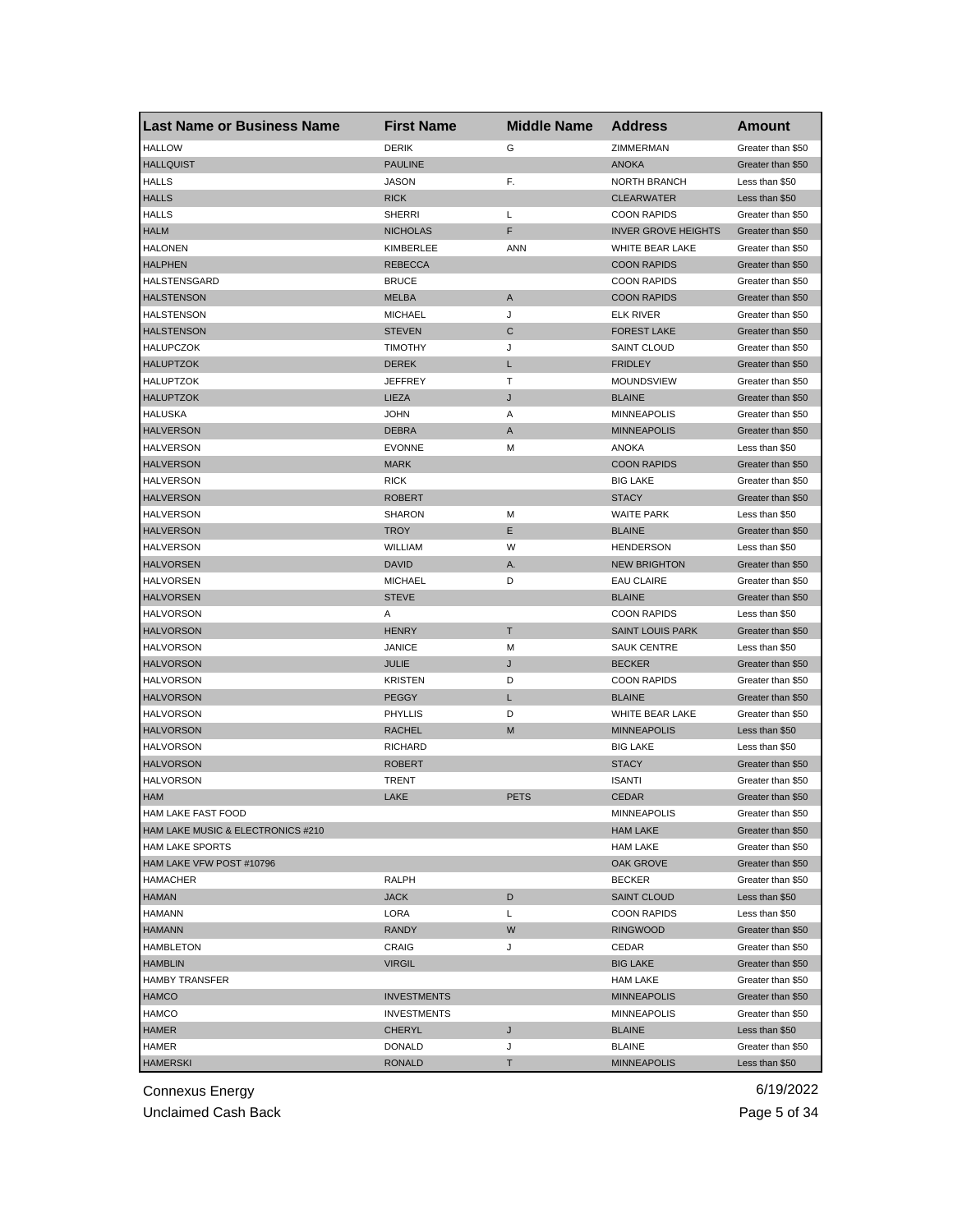| <b>HAMES</b><br><b>VERNON</b><br><b>WOLVERTON</b><br>Less than \$50<br><b>HAMILTON</b><br><b>CARLTON</b><br><b>WYOMING</b><br>Greater than \$50<br>W<br><b>HAMILTON</b><br><b>DONALD</b><br><b>AUSTIN</b><br>Greater than \$50<br><b>MENDOTA HEIGHTS</b><br><b>HAMILTON</b><br><b>EUGENE</b><br>Greater than \$50<br><b>GABRIELLE</b><br><b>HAMILTON</b><br><b>HILL CITY</b><br>Greater than \$50<br><b>HAMILTON</b><br>GARY<br><b>ANDOVER</b><br>Greater than \$50<br><b>HAMILTON</b><br><b>JOHN</b><br><b>COON RAPIDS</b><br>Less than \$50<br><b>HAMILTON</b><br>KEITH<br><b>ISANTI</b><br>A<br>Greater than \$50<br><b>HAMILTON</b><br><b>LISA</b><br>Г<br><b>COON RAPIDS</b><br>Greater than \$50<br><b>HAMILTON</b><br><b>MARILU</b><br><b>ANDOVER</b><br>M<br>Greater than \$50<br><b>HAMILTON</b><br>MARYBETH<br><b>DULUTH</b><br>Less than \$50<br><b>BLAINE</b><br><b>HAMILTON</b><br><b>MELONIE</b><br>Less than \$50<br>κ<br><b>HAMILTON</b><br><b>RONALD</b><br>OSHKOSH<br>Greater than \$50<br><b>HAMILTON</b><br><b>SCOTT</b><br>R<br><b>NORTH MINNEAPOIS</b><br>Less than \$50<br><b>STEVEN</b><br><b>COON RAPIDS</b><br><b>HAMILTON</b><br>М<br>Less than \$50<br><b>HAMLET</b><br><b>JERRY</b><br>R<br><b>ANOKA</b><br>Greater than \$50<br>P<br><b>HAMLIN</b><br><b>DAVID</b><br><b>HUGO</b><br>Greater than \$50<br><b>HAMLIN</b><br><b>JONATHAN</b><br><b>NOVI</b><br>Less than \$50<br><b>HAMM</b><br><b>DAVID</b><br>G<br>WARBA<br>Greater than \$50<br><b>HAMM</b><br>GARY<br>Α<br><b>MENAHGA</b><br>Greater than \$50<br>С<br><b>HAMM</b><br><b>JAMES</b><br><b>WOODBURY</b><br>Greater than \$50<br><b>HAMM</b><br><b>JOHN</b><br><b>HAM LAKE</b><br>Less than \$50<br><b>HAMM THOMAS J</b><br>& SEERY ROBERT<br><b>CIRCLE PINES</b><br>Greater than \$50<br><b>HAMMAN</b><br>GUY<br>N<br><b>BLAINE</b><br>Greater than \$50<br><b>HAMMEL</b><br><b>LISA</b><br><b>BEMIDJI</b><br>Greater than \$50<br>М<br><b>HAMMER</b><br><b>CARLA</b><br><b>IDAHO FALLS</b><br>J<br>Less than \$50<br><b>DONAMAE</b><br>W<br><b>BLAINE</b><br><b>HAMMER</b><br>Greater than \$50<br><b>DOUGLAS</b><br>Г<br>WHITE BEAR LAKE<br><b>HAMMER</b><br>Greater than \$50<br>κ<br><b>HAMMER</b><br><b>GERALD</b><br><b>HARTSVILLE</b><br>Greater than \$50<br><b>HAMMER</b><br><b>GREG</b><br>S<br><b>EAST BETHEL</b><br>Greater than \$50<br>S<br><b>THOMAS</b><br>ALEXANDRIA<br><b>HAMMER</b><br>Greater than \$50<br><b>HAMMERSTAFF CORP</b><br><b>BLAINE</b><br>Greater than \$50<br>JAY<br>R<br><b>FORT MEYERS</b><br><b>HAMMERSTROM</b><br>Greater than \$50<br>J<br><b>HAMMERSTROM</b><br><b>STEVEN</b><br><b>WYOMING</b><br>Greater than \$50<br><b>HAMMES</b><br>G<br><b>CIRCLE PINES</b><br><b>STEPHEN</b><br>Greater than \$50<br><b>HAMMES</b><br><b>WILLIAM</b><br><b>BLAINE</b><br>Less than \$50<br><b>HAMMINK</b><br><b>NORMAN</b><br>F<br><b>CIRCLE PINES</b><br>Greater than \$50<br><b>HAMMITT</b><br><b>PHILLIP</b><br>M<br><b>BLAINE</b><br>Greater than \$50<br><b>HAMMOND</b><br>DAVID<br>Ε<br><b>COON RAPIDS</b><br>Greater than \$50<br><b>HAMMOND</b><br><b>HAROLD</b><br>WHITE BEAR LAKE<br>J<br>Greater than \$50<br><b>HAMMOND</b><br>JACK<br>в<br><b>COON RAPIDS</b><br>Greater than \$50<br><b>HAMMOND</b><br><b>JAMES</b><br>н<br><b>SAINT PAUL</b><br>Greater than \$50<br><b>HAMMOND</b><br>JOHN<br>CAMBRIDGE<br>Greater than \$50<br>R<br><b>HAMMOND</b><br><b>KAREN</b><br>J<br><b>WYOMING</b><br>Greater than \$50<br><b>HAMMOND</b><br>LISA<br><b>CIRCLE PINES</b><br>Greater than \$50<br>M<br><b>HAMMOURI</b><br><b>WAJDI</b><br>R<br>SPRING LAKE PARK<br>Less than \$50<br><b>HAMPTON</b><br><b>BRENDA</b><br><b>COON RAPIDS</b><br>Less than \$50<br><b>HAMRE</b><br><b>TIMOTHY</b><br><b>HUGO</b><br>Greater than \$50<br><b>HAMZA</b><br><b>NADIA</b><br>М<br>ANDOVER<br>Less than \$50<br><b>HAN</b><br><b>MIKE</b><br><b>MINNEAPOLIS</b><br>Less than \$50<br><b>HANCE</b><br>JAMES<br>Greater than \$50<br><b>BIG LAKE</b><br><b>HANCOCK</b><br><b>WAYNE</b><br>R<br><b>MARIETTA</b><br>Greater than \$50<br>HAND<br><b>DONALD</b><br><b>COON RAPIDS</b><br>Greater than \$50<br>H<br><b>HAND</b><br>LAWRENCE<br>G<br><b>LAKEVILLE</b><br>Greater than \$50<br>HANDBERG<br>PAULA<br>Κ<br>MAPLE GROVE<br>Greater than \$50<br>т<br>Greater than \$50 | <b>Last Name or Business Name</b> | <b>First Name</b> | <b>Middle Name</b> | <b>Address</b> | <b>Amount</b> |
|---------------------------------------------------------------------------------------------------------------------------------------------------------------------------------------------------------------------------------------------------------------------------------------------------------------------------------------------------------------------------------------------------------------------------------------------------------------------------------------------------------------------------------------------------------------------------------------------------------------------------------------------------------------------------------------------------------------------------------------------------------------------------------------------------------------------------------------------------------------------------------------------------------------------------------------------------------------------------------------------------------------------------------------------------------------------------------------------------------------------------------------------------------------------------------------------------------------------------------------------------------------------------------------------------------------------------------------------------------------------------------------------------------------------------------------------------------------------------------------------------------------------------------------------------------------------------------------------------------------------------------------------------------------------------------------------------------------------------------------------------------------------------------------------------------------------------------------------------------------------------------------------------------------------------------------------------------------------------------------------------------------------------------------------------------------------------------------------------------------------------------------------------------------------------------------------------------------------------------------------------------------------------------------------------------------------------------------------------------------------------------------------------------------------------------------------------------------------------------------------------------------------------------------------------------------------------------------------------------------------------------------------------------------------------------------------------------------------------------------------------------------------------------------------------------------------------------------------------------------------------------------------------------------------------------------------------------------------------------------------------------------------------------------------------------------------------------------------------------------------------------------------------------------------------------------------------------------------------------------------------------------------------------------------------------------------------------------------------------------------------------------------------------------------------------------------------------------------------------------------------------------------------------------------------------------------------------------------------------------------------------------------------------------------------------------------------------------------------------------------------------------------------------------------------------------------------------------------------------------------------------------------------------------------------------------------------------------------------------------------------------------------------------------------------------------------------------------------------------------------------------------------------------------------------------------------------------------------------------------------------------------------------------------------------------|-----------------------------------|-------------------|--------------------|----------------|---------------|
|                                                                                                                                                                                                                                                                                                                                                                                                                                                                                                                                                                                                                                                                                                                                                                                                                                                                                                                                                                                                                                                                                                                                                                                                                                                                                                                                                                                                                                                                                                                                                                                                                                                                                                                                                                                                                                                                                                                                                                                                                                                                                                                                                                                                                                                                                                                                                                                                                                                                                                                                                                                                                                                                                                                                                                                                                                                                                                                                                                                                                                                                                                                                                                                                                                                                                                                                                                                                                                                                                                                                                                                                                                                                                                                                                                                                                                                                                                                                                                                                                                                                                                                                                                                                                                                                                                         |                                   |                   |                    |                |               |
|                                                                                                                                                                                                                                                                                                                                                                                                                                                                                                                                                                                                                                                                                                                                                                                                                                                                                                                                                                                                                                                                                                                                                                                                                                                                                                                                                                                                                                                                                                                                                                                                                                                                                                                                                                                                                                                                                                                                                                                                                                                                                                                                                                                                                                                                                                                                                                                                                                                                                                                                                                                                                                                                                                                                                                                                                                                                                                                                                                                                                                                                                                                                                                                                                                                                                                                                                                                                                                                                                                                                                                                                                                                                                                                                                                                                                                                                                                                                                                                                                                                                                                                                                                                                                                                                                                         |                                   |                   |                    |                |               |
|                                                                                                                                                                                                                                                                                                                                                                                                                                                                                                                                                                                                                                                                                                                                                                                                                                                                                                                                                                                                                                                                                                                                                                                                                                                                                                                                                                                                                                                                                                                                                                                                                                                                                                                                                                                                                                                                                                                                                                                                                                                                                                                                                                                                                                                                                                                                                                                                                                                                                                                                                                                                                                                                                                                                                                                                                                                                                                                                                                                                                                                                                                                                                                                                                                                                                                                                                                                                                                                                                                                                                                                                                                                                                                                                                                                                                                                                                                                                                                                                                                                                                                                                                                                                                                                                                                         |                                   |                   |                    |                |               |
|                                                                                                                                                                                                                                                                                                                                                                                                                                                                                                                                                                                                                                                                                                                                                                                                                                                                                                                                                                                                                                                                                                                                                                                                                                                                                                                                                                                                                                                                                                                                                                                                                                                                                                                                                                                                                                                                                                                                                                                                                                                                                                                                                                                                                                                                                                                                                                                                                                                                                                                                                                                                                                                                                                                                                                                                                                                                                                                                                                                                                                                                                                                                                                                                                                                                                                                                                                                                                                                                                                                                                                                                                                                                                                                                                                                                                                                                                                                                                                                                                                                                                                                                                                                                                                                                                                         |                                   |                   |                    |                |               |
|                                                                                                                                                                                                                                                                                                                                                                                                                                                                                                                                                                                                                                                                                                                                                                                                                                                                                                                                                                                                                                                                                                                                                                                                                                                                                                                                                                                                                                                                                                                                                                                                                                                                                                                                                                                                                                                                                                                                                                                                                                                                                                                                                                                                                                                                                                                                                                                                                                                                                                                                                                                                                                                                                                                                                                                                                                                                                                                                                                                                                                                                                                                                                                                                                                                                                                                                                                                                                                                                                                                                                                                                                                                                                                                                                                                                                                                                                                                                                                                                                                                                                                                                                                                                                                                                                                         |                                   |                   |                    |                |               |
|                                                                                                                                                                                                                                                                                                                                                                                                                                                                                                                                                                                                                                                                                                                                                                                                                                                                                                                                                                                                                                                                                                                                                                                                                                                                                                                                                                                                                                                                                                                                                                                                                                                                                                                                                                                                                                                                                                                                                                                                                                                                                                                                                                                                                                                                                                                                                                                                                                                                                                                                                                                                                                                                                                                                                                                                                                                                                                                                                                                                                                                                                                                                                                                                                                                                                                                                                                                                                                                                                                                                                                                                                                                                                                                                                                                                                                                                                                                                                                                                                                                                                                                                                                                                                                                                                                         |                                   |                   |                    |                |               |
|                                                                                                                                                                                                                                                                                                                                                                                                                                                                                                                                                                                                                                                                                                                                                                                                                                                                                                                                                                                                                                                                                                                                                                                                                                                                                                                                                                                                                                                                                                                                                                                                                                                                                                                                                                                                                                                                                                                                                                                                                                                                                                                                                                                                                                                                                                                                                                                                                                                                                                                                                                                                                                                                                                                                                                                                                                                                                                                                                                                                                                                                                                                                                                                                                                                                                                                                                                                                                                                                                                                                                                                                                                                                                                                                                                                                                                                                                                                                                                                                                                                                                                                                                                                                                                                                                                         |                                   |                   |                    |                |               |
|                                                                                                                                                                                                                                                                                                                                                                                                                                                                                                                                                                                                                                                                                                                                                                                                                                                                                                                                                                                                                                                                                                                                                                                                                                                                                                                                                                                                                                                                                                                                                                                                                                                                                                                                                                                                                                                                                                                                                                                                                                                                                                                                                                                                                                                                                                                                                                                                                                                                                                                                                                                                                                                                                                                                                                                                                                                                                                                                                                                                                                                                                                                                                                                                                                                                                                                                                                                                                                                                                                                                                                                                                                                                                                                                                                                                                                                                                                                                                                                                                                                                                                                                                                                                                                                                                                         |                                   |                   |                    |                |               |
|                                                                                                                                                                                                                                                                                                                                                                                                                                                                                                                                                                                                                                                                                                                                                                                                                                                                                                                                                                                                                                                                                                                                                                                                                                                                                                                                                                                                                                                                                                                                                                                                                                                                                                                                                                                                                                                                                                                                                                                                                                                                                                                                                                                                                                                                                                                                                                                                                                                                                                                                                                                                                                                                                                                                                                                                                                                                                                                                                                                                                                                                                                                                                                                                                                                                                                                                                                                                                                                                                                                                                                                                                                                                                                                                                                                                                                                                                                                                                                                                                                                                                                                                                                                                                                                                                                         |                                   |                   |                    |                |               |
|                                                                                                                                                                                                                                                                                                                                                                                                                                                                                                                                                                                                                                                                                                                                                                                                                                                                                                                                                                                                                                                                                                                                                                                                                                                                                                                                                                                                                                                                                                                                                                                                                                                                                                                                                                                                                                                                                                                                                                                                                                                                                                                                                                                                                                                                                                                                                                                                                                                                                                                                                                                                                                                                                                                                                                                                                                                                                                                                                                                                                                                                                                                                                                                                                                                                                                                                                                                                                                                                                                                                                                                                                                                                                                                                                                                                                                                                                                                                                                                                                                                                                                                                                                                                                                                                                                         |                                   |                   |                    |                |               |
|                                                                                                                                                                                                                                                                                                                                                                                                                                                                                                                                                                                                                                                                                                                                                                                                                                                                                                                                                                                                                                                                                                                                                                                                                                                                                                                                                                                                                                                                                                                                                                                                                                                                                                                                                                                                                                                                                                                                                                                                                                                                                                                                                                                                                                                                                                                                                                                                                                                                                                                                                                                                                                                                                                                                                                                                                                                                                                                                                                                                                                                                                                                                                                                                                                                                                                                                                                                                                                                                                                                                                                                                                                                                                                                                                                                                                                                                                                                                                                                                                                                                                                                                                                                                                                                                                                         |                                   |                   |                    |                |               |
|                                                                                                                                                                                                                                                                                                                                                                                                                                                                                                                                                                                                                                                                                                                                                                                                                                                                                                                                                                                                                                                                                                                                                                                                                                                                                                                                                                                                                                                                                                                                                                                                                                                                                                                                                                                                                                                                                                                                                                                                                                                                                                                                                                                                                                                                                                                                                                                                                                                                                                                                                                                                                                                                                                                                                                                                                                                                                                                                                                                                                                                                                                                                                                                                                                                                                                                                                                                                                                                                                                                                                                                                                                                                                                                                                                                                                                                                                                                                                                                                                                                                                                                                                                                                                                                                                                         |                                   |                   |                    |                |               |
|                                                                                                                                                                                                                                                                                                                                                                                                                                                                                                                                                                                                                                                                                                                                                                                                                                                                                                                                                                                                                                                                                                                                                                                                                                                                                                                                                                                                                                                                                                                                                                                                                                                                                                                                                                                                                                                                                                                                                                                                                                                                                                                                                                                                                                                                                                                                                                                                                                                                                                                                                                                                                                                                                                                                                                                                                                                                                                                                                                                                                                                                                                                                                                                                                                                                                                                                                                                                                                                                                                                                                                                                                                                                                                                                                                                                                                                                                                                                                                                                                                                                                                                                                                                                                                                                                                         |                                   |                   |                    |                |               |
|                                                                                                                                                                                                                                                                                                                                                                                                                                                                                                                                                                                                                                                                                                                                                                                                                                                                                                                                                                                                                                                                                                                                                                                                                                                                                                                                                                                                                                                                                                                                                                                                                                                                                                                                                                                                                                                                                                                                                                                                                                                                                                                                                                                                                                                                                                                                                                                                                                                                                                                                                                                                                                                                                                                                                                                                                                                                                                                                                                                                                                                                                                                                                                                                                                                                                                                                                                                                                                                                                                                                                                                                                                                                                                                                                                                                                                                                                                                                                                                                                                                                                                                                                                                                                                                                                                         |                                   |                   |                    |                |               |
|                                                                                                                                                                                                                                                                                                                                                                                                                                                                                                                                                                                                                                                                                                                                                                                                                                                                                                                                                                                                                                                                                                                                                                                                                                                                                                                                                                                                                                                                                                                                                                                                                                                                                                                                                                                                                                                                                                                                                                                                                                                                                                                                                                                                                                                                                                                                                                                                                                                                                                                                                                                                                                                                                                                                                                                                                                                                                                                                                                                                                                                                                                                                                                                                                                                                                                                                                                                                                                                                                                                                                                                                                                                                                                                                                                                                                                                                                                                                                                                                                                                                                                                                                                                                                                                                                                         |                                   |                   |                    |                |               |
|                                                                                                                                                                                                                                                                                                                                                                                                                                                                                                                                                                                                                                                                                                                                                                                                                                                                                                                                                                                                                                                                                                                                                                                                                                                                                                                                                                                                                                                                                                                                                                                                                                                                                                                                                                                                                                                                                                                                                                                                                                                                                                                                                                                                                                                                                                                                                                                                                                                                                                                                                                                                                                                                                                                                                                                                                                                                                                                                                                                                                                                                                                                                                                                                                                                                                                                                                                                                                                                                                                                                                                                                                                                                                                                                                                                                                                                                                                                                                                                                                                                                                                                                                                                                                                                                                                         |                                   |                   |                    |                |               |
|                                                                                                                                                                                                                                                                                                                                                                                                                                                                                                                                                                                                                                                                                                                                                                                                                                                                                                                                                                                                                                                                                                                                                                                                                                                                                                                                                                                                                                                                                                                                                                                                                                                                                                                                                                                                                                                                                                                                                                                                                                                                                                                                                                                                                                                                                                                                                                                                                                                                                                                                                                                                                                                                                                                                                                                                                                                                                                                                                                                                                                                                                                                                                                                                                                                                                                                                                                                                                                                                                                                                                                                                                                                                                                                                                                                                                                                                                                                                                                                                                                                                                                                                                                                                                                                                                                         |                                   |                   |                    |                |               |
|                                                                                                                                                                                                                                                                                                                                                                                                                                                                                                                                                                                                                                                                                                                                                                                                                                                                                                                                                                                                                                                                                                                                                                                                                                                                                                                                                                                                                                                                                                                                                                                                                                                                                                                                                                                                                                                                                                                                                                                                                                                                                                                                                                                                                                                                                                                                                                                                                                                                                                                                                                                                                                                                                                                                                                                                                                                                                                                                                                                                                                                                                                                                                                                                                                                                                                                                                                                                                                                                                                                                                                                                                                                                                                                                                                                                                                                                                                                                                                                                                                                                                                                                                                                                                                                                                                         |                                   |                   |                    |                |               |
|                                                                                                                                                                                                                                                                                                                                                                                                                                                                                                                                                                                                                                                                                                                                                                                                                                                                                                                                                                                                                                                                                                                                                                                                                                                                                                                                                                                                                                                                                                                                                                                                                                                                                                                                                                                                                                                                                                                                                                                                                                                                                                                                                                                                                                                                                                                                                                                                                                                                                                                                                                                                                                                                                                                                                                                                                                                                                                                                                                                                                                                                                                                                                                                                                                                                                                                                                                                                                                                                                                                                                                                                                                                                                                                                                                                                                                                                                                                                                                                                                                                                                                                                                                                                                                                                                                         |                                   |                   |                    |                |               |
|                                                                                                                                                                                                                                                                                                                                                                                                                                                                                                                                                                                                                                                                                                                                                                                                                                                                                                                                                                                                                                                                                                                                                                                                                                                                                                                                                                                                                                                                                                                                                                                                                                                                                                                                                                                                                                                                                                                                                                                                                                                                                                                                                                                                                                                                                                                                                                                                                                                                                                                                                                                                                                                                                                                                                                                                                                                                                                                                                                                                                                                                                                                                                                                                                                                                                                                                                                                                                                                                                                                                                                                                                                                                                                                                                                                                                                                                                                                                                                                                                                                                                                                                                                                                                                                                                                         |                                   |                   |                    |                |               |
|                                                                                                                                                                                                                                                                                                                                                                                                                                                                                                                                                                                                                                                                                                                                                                                                                                                                                                                                                                                                                                                                                                                                                                                                                                                                                                                                                                                                                                                                                                                                                                                                                                                                                                                                                                                                                                                                                                                                                                                                                                                                                                                                                                                                                                                                                                                                                                                                                                                                                                                                                                                                                                                                                                                                                                                                                                                                                                                                                                                                                                                                                                                                                                                                                                                                                                                                                                                                                                                                                                                                                                                                                                                                                                                                                                                                                                                                                                                                                                                                                                                                                                                                                                                                                                                                                                         |                                   |                   |                    |                |               |
|                                                                                                                                                                                                                                                                                                                                                                                                                                                                                                                                                                                                                                                                                                                                                                                                                                                                                                                                                                                                                                                                                                                                                                                                                                                                                                                                                                                                                                                                                                                                                                                                                                                                                                                                                                                                                                                                                                                                                                                                                                                                                                                                                                                                                                                                                                                                                                                                                                                                                                                                                                                                                                                                                                                                                                                                                                                                                                                                                                                                                                                                                                                                                                                                                                                                                                                                                                                                                                                                                                                                                                                                                                                                                                                                                                                                                                                                                                                                                                                                                                                                                                                                                                                                                                                                                                         |                                   |                   |                    |                |               |
|                                                                                                                                                                                                                                                                                                                                                                                                                                                                                                                                                                                                                                                                                                                                                                                                                                                                                                                                                                                                                                                                                                                                                                                                                                                                                                                                                                                                                                                                                                                                                                                                                                                                                                                                                                                                                                                                                                                                                                                                                                                                                                                                                                                                                                                                                                                                                                                                                                                                                                                                                                                                                                                                                                                                                                                                                                                                                                                                                                                                                                                                                                                                                                                                                                                                                                                                                                                                                                                                                                                                                                                                                                                                                                                                                                                                                                                                                                                                                                                                                                                                                                                                                                                                                                                                                                         |                                   |                   |                    |                |               |
|                                                                                                                                                                                                                                                                                                                                                                                                                                                                                                                                                                                                                                                                                                                                                                                                                                                                                                                                                                                                                                                                                                                                                                                                                                                                                                                                                                                                                                                                                                                                                                                                                                                                                                                                                                                                                                                                                                                                                                                                                                                                                                                                                                                                                                                                                                                                                                                                                                                                                                                                                                                                                                                                                                                                                                                                                                                                                                                                                                                                                                                                                                                                                                                                                                                                                                                                                                                                                                                                                                                                                                                                                                                                                                                                                                                                                                                                                                                                                                                                                                                                                                                                                                                                                                                                                                         |                                   |                   |                    |                |               |
|                                                                                                                                                                                                                                                                                                                                                                                                                                                                                                                                                                                                                                                                                                                                                                                                                                                                                                                                                                                                                                                                                                                                                                                                                                                                                                                                                                                                                                                                                                                                                                                                                                                                                                                                                                                                                                                                                                                                                                                                                                                                                                                                                                                                                                                                                                                                                                                                                                                                                                                                                                                                                                                                                                                                                                                                                                                                                                                                                                                                                                                                                                                                                                                                                                                                                                                                                                                                                                                                                                                                                                                                                                                                                                                                                                                                                                                                                                                                                                                                                                                                                                                                                                                                                                                                                                         |                                   |                   |                    |                |               |
|                                                                                                                                                                                                                                                                                                                                                                                                                                                                                                                                                                                                                                                                                                                                                                                                                                                                                                                                                                                                                                                                                                                                                                                                                                                                                                                                                                                                                                                                                                                                                                                                                                                                                                                                                                                                                                                                                                                                                                                                                                                                                                                                                                                                                                                                                                                                                                                                                                                                                                                                                                                                                                                                                                                                                                                                                                                                                                                                                                                                                                                                                                                                                                                                                                                                                                                                                                                                                                                                                                                                                                                                                                                                                                                                                                                                                                                                                                                                                                                                                                                                                                                                                                                                                                                                                                         |                                   |                   |                    |                |               |
|                                                                                                                                                                                                                                                                                                                                                                                                                                                                                                                                                                                                                                                                                                                                                                                                                                                                                                                                                                                                                                                                                                                                                                                                                                                                                                                                                                                                                                                                                                                                                                                                                                                                                                                                                                                                                                                                                                                                                                                                                                                                                                                                                                                                                                                                                                                                                                                                                                                                                                                                                                                                                                                                                                                                                                                                                                                                                                                                                                                                                                                                                                                                                                                                                                                                                                                                                                                                                                                                                                                                                                                                                                                                                                                                                                                                                                                                                                                                                                                                                                                                                                                                                                                                                                                                                                         |                                   |                   |                    |                |               |
|                                                                                                                                                                                                                                                                                                                                                                                                                                                                                                                                                                                                                                                                                                                                                                                                                                                                                                                                                                                                                                                                                                                                                                                                                                                                                                                                                                                                                                                                                                                                                                                                                                                                                                                                                                                                                                                                                                                                                                                                                                                                                                                                                                                                                                                                                                                                                                                                                                                                                                                                                                                                                                                                                                                                                                                                                                                                                                                                                                                                                                                                                                                                                                                                                                                                                                                                                                                                                                                                                                                                                                                                                                                                                                                                                                                                                                                                                                                                                                                                                                                                                                                                                                                                                                                                                                         |                                   |                   |                    |                |               |
|                                                                                                                                                                                                                                                                                                                                                                                                                                                                                                                                                                                                                                                                                                                                                                                                                                                                                                                                                                                                                                                                                                                                                                                                                                                                                                                                                                                                                                                                                                                                                                                                                                                                                                                                                                                                                                                                                                                                                                                                                                                                                                                                                                                                                                                                                                                                                                                                                                                                                                                                                                                                                                                                                                                                                                                                                                                                                                                                                                                                                                                                                                                                                                                                                                                                                                                                                                                                                                                                                                                                                                                                                                                                                                                                                                                                                                                                                                                                                                                                                                                                                                                                                                                                                                                                                                         |                                   |                   |                    |                |               |
|                                                                                                                                                                                                                                                                                                                                                                                                                                                                                                                                                                                                                                                                                                                                                                                                                                                                                                                                                                                                                                                                                                                                                                                                                                                                                                                                                                                                                                                                                                                                                                                                                                                                                                                                                                                                                                                                                                                                                                                                                                                                                                                                                                                                                                                                                                                                                                                                                                                                                                                                                                                                                                                                                                                                                                                                                                                                                                                                                                                                                                                                                                                                                                                                                                                                                                                                                                                                                                                                                                                                                                                                                                                                                                                                                                                                                                                                                                                                                                                                                                                                                                                                                                                                                                                                                                         |                                   |                   |                    |                |               |
|                                                                                                                                                                                                                                                                                                                                                                                                                                                                                                                                                                                                                                                                                                                                                                                                                                                                                                                                                                                                                                                                                                                                                                                                                                                                                                                                                                                                                                                                                                                                                                                                                                                                                                                                                                                                                                                                                                                                                                                                                                                                                                                                                                                                                                                                                                                                                                                                                                                                                                                                                                                                                                                                                                                                                                                                                                                                                                                                                                                                                                                                                                                                                                                                                                                                                                                                                                                                                                                                                                                                                                                                                                                                                                                                                                                                                                                                                                                                                                                                                                                                                                                                                                                                                                                                                                         |                                   |                   |                    |                |               |
|                                                                                                                                                                                                                                                                                                                                                                                                                                                                                                                                                                                                                                                                                                                                                                                                                                                                                                                                                                                                                                                                                                                                                                                                                                                                                                                                                                                                                                                                                                                                                                                                                                                                                                                                                                                                                                                                                                                                                                                                                                                                                                                                                                                                                                                                                                                                                                                                                                                                                                                                                                                                                                                                                                                                                                                                                                                                                                                                                                                                                                                                                                                                                                                                                                                                                                                                                                                                                                                                                                                                                                                                                                                                                                                                                                                                                                                                                                                                                                                                                                                                                                                                                                                                                                                                                                         |                                   |                   |                    |                |               |
|                                                                                                                                                                                                                                                                                                                                                                                                                                                                                                                                                                                                                                                                                                                                                                                                                                                                                                                                                                                                                                                                                                                                                                                                                                                                                                                                                                                                                                                                                                                                                                                                                                                                                                                                                                                                                                                                                                                                                                                                                                                                                                                                                                                                                                                                                                                                                                                                                                                                                                                                                                                                                                                                                                                                                                                                                                                                                                                                                                                                                                                                                                                                                                                                                                                                                                                                                                                                                                                                                                                                                                                                                                                                                                                                                                                                                                                                                                                                                                                                                                                                                                                                                                                                                                                                                                         |                                   |                   |                    |                |               |
|                                                                                                                                                                                                                                                                                                                                                                                                                                                                                                                                                                                                                                                                                                                                                                                                                                                                                                                                                                                                                                                                                                                                                                                                                                                                                                                                                                                                                                                                                                                                                                                                                                                                                                                                                                                                                                                                                                                                                                                                                                                                                                                                                                                                                                                                                                                                                                                                                                                                                                                                                                                                                                                                                                                                                                                                                                                                                                                                                                                                                                                                                                                                                                                                                                                                                                                                                                                                                                                                                                                                                                                                                                                                                                                                                                                                                                                                                                                                                                                                                                                                                                                                                                                                                                                                                                         |                                   |                   |                    |                |               |
|                                                                                                                                                                                                                                                                                                                                                                                                                                                                                                                                                                                                                                                                                                                                                                                                                                                                                                                                                                                                                                                                                                                                                                                                                                                                                                                                                                                                                                                                                                                                                                                                                                                                                                                                                                                                                                                                                                                                                                                                                                                                                                                                                                                                                                                                                                                                                                                                                                                                                                                                                                                                                                                                                                                                                                                                                                                                                                                                                                                                                                                                                                                                                                                                                                                                                                                                                                                                                                                                                                                                                                                                                                                                                                                                                                                                                                                                                                                                                                                                                                                                                                                                                                                                                                                                                                         |                                   |                   |                    |                |               |
|                                                                                                                                                                                                                                                                                                                                                                                                                                                                                                                                                                                                                                                                                                                                                                                                                                                                                                                                                                                                                                                                                                                                                                                                                                                                                                                                                                                                                                                                                                                                                                                                                                                                                                                                                                                                                                                                                                                                                                                                                                                                                                                                                                                                                                                                                                                                                                                                                                                                                                                                                                                                                                                                                                                                                                                                                                                                                                                                                                                                                                                                                                                                                                                                                                                                                                                                                                                                                                                                                                                                                                                                                                                                                                                                                                                                                                                                                                                                                                                                                                                                                                                                                                                                                                                                                                         |                                   |                   |                    |                |               |
|                                                                                                                                                                                                                                                                                                                                                                                                                                                                                                                                                                                                                                                                                                                                                                                                                                                                                                                                                                                                                                                                                                                                                                                                                                                                                                                                                                                                                                                                                                                                                                                                                                                                                                                                                                                                                                                                                                                                                                                                                                                                                                                                                                                                                                                                                                                                                                                                                                                                                                                                                                                                                                                                                                                                                                                                                                                                                                                                                                                                                                                                                                                                                                                                                                                                                                                                                                                                                                                                                                                                                                                                                                                                                                                                                                                                                                                                                                                                                                                                                                                                                                                                                                                                                                                                                                         |                                   |                   |                    |                |               |
|                                                                                                                                                                                                                                                                                                                                                                                                                                                                                                                                                                                                                                                                                                                                                                                                                                                                                                                                                                                                                                                                                                                                                                                                                                                                                                                                                                                                                                                                                                                                                                                                                                                                                                                                                                                                                                                                                                                                                                                                                                                                                                                                                                                                                                                                                                                                                                                                                                                                                                                                                                                                                                                                                                                                                                                                                                                                                                                                                                                                                                                                                                                                                                                                                                                                                                                                                                                                                                                                                                                                                                                                                                                                                                                                                                                                                                                                                                                                                                                                                                                                                                                                                                                                                                                                                                         |                                   |                   |                    |                |               |
|                                                                                                                                                                                                                                                                                                                                                                                                                                                                                                                                                                                                                                                                                                                                                                                                                                                                                                                                                                                                                                                                                                                                                                                                                                                                                                                                                                                                                                                                                                                                                                                                                                                                                                                                                                                                                                                                                                                                                                                                                                                                                                                                                                                                                                                                                                                                                                                                                                                                                                                                                                                                                                                                                                                                                                                                                                                                                                                                                                                                                                                                                                                                                                                                                                                                                                                                                                                                                                                                                                                                                                                                                                                                                                                                                                                                                                                                                                                                                                                                                                                                                                                                                                                                                                                                                                         |                                   |                   |                    |                |               |
|                                                                                                                                                                                                                                                                                                                                                                                                                                                                                                                                                                                                                                                                                                                                                                                                                                                                                                                                                                                                                                                                                                                                                                                                                                                                                                                                                                                                                                                                                                                                                                                                                                                                                                                                                                                                                                                                                                                                                                                                                                                                                                                                                                                                                                                                                                                                                                                                                                                                                                                                                                                                                                                                                                                                                                                                                                                                                                                                                                                                                                                                                                                                                                                                                                                                                                                                                                                                                                                                                                                                                                                                                                                                                                                                                                                                                                                                                                                                                                                                                                                                                                                                                                                                                                                                                                         |                                   |                   |                    |                |               |
|                                                                                                                                                                                                                                                                                                                                                                                                                                                                                                                                                                                                                                                                                                                                                                                                                                                                                                                                                                                                                                                                                                                                                                                                                                                                                                                                                                                                                                                                                                                                                                                                                                                                                                                                                                                                                                                                                                                                                                                                                                                                                                                                                                                                                                                                                                                                                                                                                                                                                                                                                                                                                                                                                                                                                                                                                                                                                                                                                                                                                                                                                                                                                                                                                                                                                                                                                                                                                                                                                                                                                                                                                                                                                                                                                                                                                                                                                                                                                                                                                                                                                                                                                                                                                                                                                                         |                                   |                   |                    |                |               |
|                                                                                                                                                                                                                                                                                                                                                                                                                                                                                                                                                                                                                                                                                                                                                                                                                                                                                                                                                                                                                                                                                                                                                                                                                                                                                                                                                                                                                                                                                                                                                                                                                                                                                                                                                                                                                                                                                                                                                                                                                                                                                                                                                                                                                                                                                                                                                                                                                                                                                                                                                                                                                                                                                                                                                                                                                                                                                                                                                                                                                                                                                                                                                                                                                                                                                                                                                                                                                                                                                                                                                                                                                                                                                                                                                                                                                                                                                                                                                                                                                                                                                                                                                                                                                                                                                                         |                                   |                   |                    |                |               |
|                                                                                                                                                                                                                                                                                                                                                                                                                                                                                                                                                                                                                                                                                                                                                                                                                                                                                                                                                                                                                                                                                                                                                                                                                                                                                                                                                                                                                                                                                                                                                                                                                                                                                                                                                                                                                                                                                                                                                                                                                                                                                                                                                                                                                                                                                                                                                                                                                                                                                                                                                                                                                                                                                                                                                                                                                                                                                                                                                                                                                                                                                                                                                                                                                                                                                                                                                                                                                                                                                                                                                                                                                                                                                                                                                                                                                                                                                                                                                                                                                                                                                                                                                                                                                                                                                                         |                                   |                   |                    |                |               |
|                                                                                                                                                                                                                                                                                                                                                                                                                                                                                                                                                                                                                                                                                                                                                                                                                                                                                                                                                                                                                                                                                                                                                                                                                                                                                                                                                                                                                                                                                                                                                                                                                                                                                                                                                                                                                                                                                                                                                                                                                                                                                                                                                                                                                                                                                                                                                                                                                                                                                                                                                                                                                                                                                                                                                                                                                                                                                                                                                                                                                                                                                                                                                                                                                                                                                                                                                                                                                                                                                                                                                                                                                                                                                                                                                                                                                                                                                                                                                                                                                                                                                                                                                                                                                                                                                                         |                                   |                   |                    |                |               |
|                                                                                                                                                                                                                                                                                                                                                                                                                                                                                                                                                                                                                                                                                                                                                                                                                                                                                                                                                                                                                                                                                                                                                                                                                                                                                                                                                                                                                                                                                                                                                                                                                                                                                                                                                                                                                                                                                                                                                                                                                                                                                                                                                                                                                                                                                                                                                                                                                                                                                                                                                                                                                                                                                                                                                                                                                                                                                                                                                                                                                                                                                                                                                                                                                                                                                                                                                                                                                                                                                                                                                                                                                                                                                                                                                                                                                                                                                                                                                                                                                                                                                                                                                                                                                                                                                                         |                                   |                   |                    |                |               |
|                                                                                                                                                                                                                                                                                                                                                                                                                                                                                                                                                                                                                                                                                                                                                                                                                                                                                                                                                                                                                                                                                                                                                                                                                                                                                                                                                                                                                                                                                                                                                                                                                                                                                                                                                                                                                                                                                                                                                                                                                                                                                                                                                                                                                                                                                                                                                                                                                                                                                                                                                                                                                                                                                                                                                                                                                                                                                                                                                                                                                                                                                                                                                                                                                                                                                                                                                                                                                                                                                                                                                                                                                                                                                                                                                                                                                                                                                                                                                                                                                                                                                                                                                                                                                                                                                                         |                                   |                   |                    |                |               |
|                                                                                                                                                                                                                                                                                                                                                                                                                                                                                                                                                                                                                                                                                                                                                                                                                                                                                                                                                                                                                                                                                                                                                                                                                                                                                                                                                                                                                                                                                                                                                                                                                                                                                                                                                                                                                                                                                                                                                                                                                                                                                                                                                                                                                                                                                                                                                                                                                                                                                                                                                                                                                                                                                                                                                                                                                                                                                                                                                                                                                                                                                                                                                                                                                                                                                                                                                                                                                                                                                                                                                                                                                                                                                                                                                                                                                                                                                                                                                                                                                                                                                                                                                                                                                                                                                                         |                                   |                   |                    |                |               |
|                                                                                                                                                                                                                                                                                                                                                                                                                                                                                                                                                                                                                                                                                                                                                                                                                                                                                                                                                                                                                                                                                                                                                                                                                                                                                                                                                                                                                                                                                                                                                                                                                                                                                                                                                                                                                                                                                                                                                                                                                                                                                                                                                                                                                                                                                                                                                                                                                                                                                                                                                                                                                                                                                                                                                                                                                                                                                                                                                                                                                                                                                                                                                                                                                                                                                                                                                                                                                                                                                                                                                                                                                                                                                                                                                                                                                                                                                                                                                                                                                                                                                                                                                                                                                                                                                                         |                                   |                   |                    |                |               |
|                                                                                                                                                                                                                                                                                                                                                                                                                                                                                                                                                                                                                                                                                                                                                                                                                                                                                                                                                                                                                                                                                                                                                                                                                                                                                                                                                                                                                                                                                                                                                                                                                                                                                                                                                                                                                                                                                                                                                                                                                                                                                                                                                                                                                                                                                                                                                                                                                                                                                                                                                                                                                                                                                                                                                                                                                                                                                                                                                                                                                                                                                                                                                                                                                                                                                                                                                                                                                                                                                                                                                                                                                                                                                                                                                                                                                                                                                                                                                                                                                                                                                                                                                                                                                                                                                                         |                                   |                   |                    |                |               |
|                                                                                                                                                                                                                                                                                                                                                                                                                                                                                                                                                                                                                                                                                                                                                                                                                                                                                                                                                                                                                                                                                                                                                                                                                                                                                                                                                                                                                                                                                                                                                                                                                                                                                                                                                                                                                                                                                                                                                                                                                                                                                                                                                                                                                                                                                                                                                                                                                                                                                                                                                                                                                                                                                                                                                                                                                                                                                                                                                                                                                                                                                                                                                                                                                                                                                                                                                                                                                                                                                                                                                                                                                                                                                                                                                                                                                                                                                                                                                                                                                                                                                                                                                                                                                                                                                                         |                                   |                   |                    |                |               |
|                                                                                                                                                                                                                                                                                                                                                                                                                                                                                                                                                                                                                                                                                                                                                                                                                                                                                                                                                                                                                                                                                                                                                                                                                                                                                                                                                                                                                                                                                                                                                                                                                                                                                                                                                                                                                                                                                                                                                                                                                                                                                                                                                                                                                                                                                                                                                                                                                                                                                                                                                                                                                                                                                                                                                                                                                                                                                                                                                                                                                                                                                                                                                                                                                                                                                                                                                                                                                                                                                                                                                                                                                                                                                                                                                                                                                                                                                                                                                                                                                                                                                                                                                                                                                                                                                                         |                                   |                   |                    |                |               |
|                                                                                                                                                                                                                                                                                                                                                                                                                                                                                                                                                                                                                                                                                                                                                                                                                                                                                                                                                                                                                                                                                                                                                                                                                                                                                                                                                                                                                                                                                                                                                                                                                                                                                                                                                                                                                                                                                                                                                                                                                                                                                                                                                                                                                                                                                                                                                                                                                                                                                                                                                                                                                                                                                                                                                                                                                                                                                                                                                                                                                                                                                                                                                                                                                                                                                                                                                                                                                                                                                                                                                                                                                                                                                                                                                                                                                                                                                                                                                                                                                                                                                                                                                                                                                                                                                                         |                                   |                   |                    |                |               |
|                                                                                                                                                                                                                                                                                                                                                                                                                                                                                                                                                                                                                                                                                                                                                                                                                                                                                                                                                                                                                                                                                                                                                                                                                                                                                                                                                                                                                                                                                                                                                                                                                                                                                                                                                                                                                                                                                                                                                                                                                                                                                                                                                                                                                                                                                                                                                                                                                                                                                                                                                                                                                                                                                                                                                                                                                                                                                                                                                                                                                                                                                                                                                                                                                                                                                                                                                                                                                                                                                                                                                                                                                                                                                                                                                                                                                                                                                                                                                                                                                                                                                                                                                                                                                                                                                                         |                                   |                   |                    |                |               |
|                                                                                                                                                                                                                                                                                                                                                                                                                                                                                                                                                                                                                                                                                                                                                                                                                                                                                                                                                                                                                                                                                                                                                                                                                                                                                                                                                                                                                                                                                                                                                                                                                                                                                                                                                                                                                                                                                                                                                                                                                                                                                                                                                                                                                                                                                                                                                                                                                                                                                                                                                                                                                                                                                                                                                                                                                                                                                                                                                                                                                                                                                                                                                                                                                                                                                                                                                                                                                                                                                                                                                                                                                                                                                                                                                                                                                                                                                                                                                                                                                                                                                                                                                                                                                                                                                                         |                                   |                   |                    |                |               |
|                                                                                                                                                                                                                                                                                                                                                                                                                                                                                                                                                                                                                                                                                                                                                                                                                                                                                                                                                                                                                                                                                                                                                                                                                                                                                                                                                                                                                                                                                                                                                                                                                                                                                                                                                                                                                                                                                                                                                                                                                                                                                                                                                                                                                                                                                                                                                                                                                                                                                                                                                                                                                                                                                                                                                                                                                                                                                                                                                                                                                                                                                                                                                                                                                                                                                                                                                                                                                                                                                                                                                                                                                                                                                                                                                                                                                                                                                                                                                                                                                                                                                                                                                                                                                                                                                                         |                                   |                   |                    |                |               |
|                                                                                                                                                                                                                                                                                                                                                                                                                                                                                                                                                                                                                                                                                                                                                                                                                                                                                                                                                                                                                                                                                                                                                                                                                                                                                                                                                                                                                                                                                                                                                                                                                                                                                                                                                                                                                                                                                                                                                                                                                                                                                                                                                                                                                                                                                                                                                                                                                                                                                                                                                                                                                                                                                                                                                                                                                                                                                                                                                                                                                                                                                                                                                                                                                                                                                                                                                                                                                                                                                                                                                                                                                                                                                                                                                                                                                                                                                                                                                                                                                                                                                                                                                                                                                                                                                                         | <b>HANDELAND</b>                  | <b>ORVILLE</b>    |                    | <b>BRAHAM</b>  |               |

Unclaimed Cash Back **Page 6 of 34**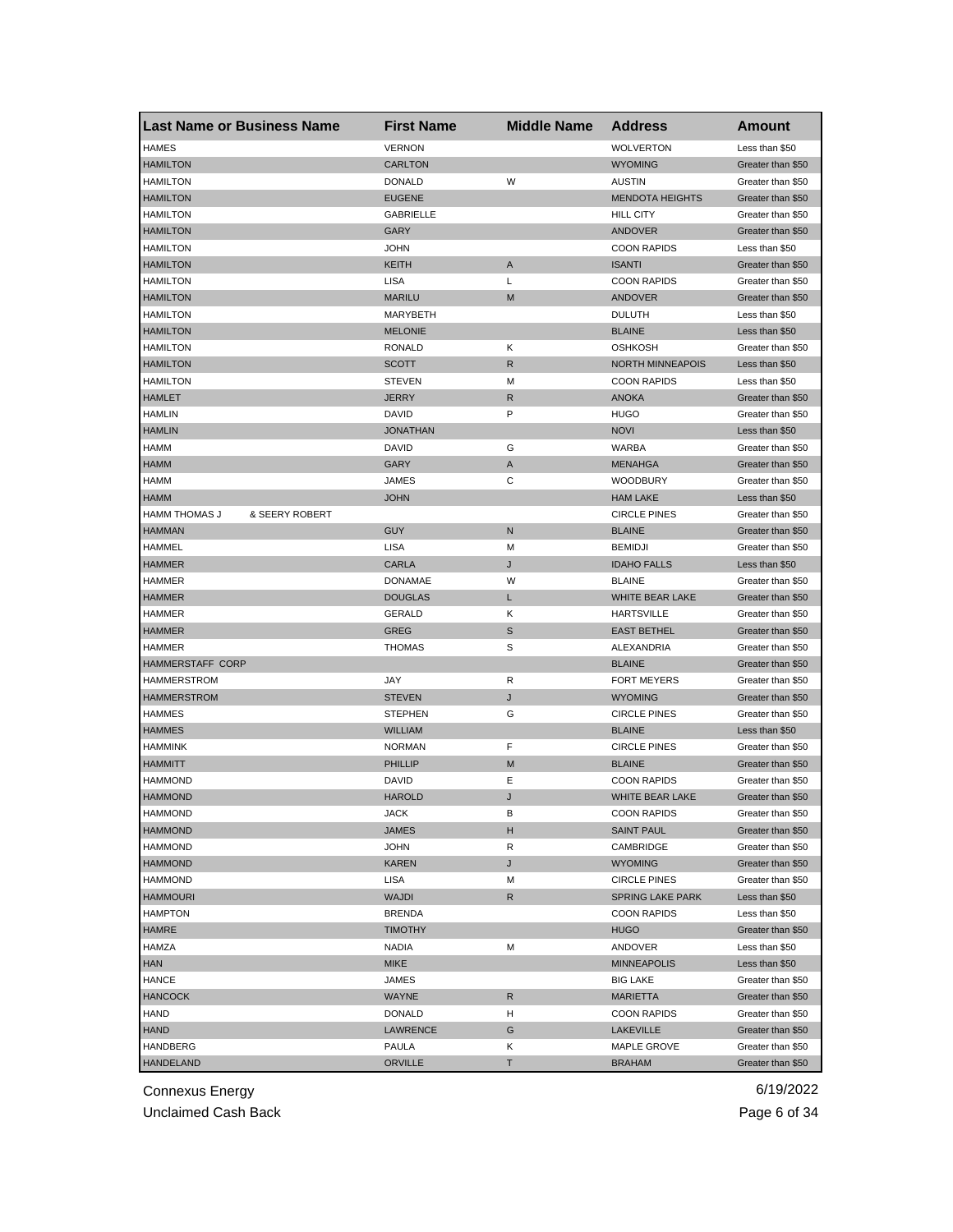| <b>Last Name or Business Name</b>  | <b>First Name</b> | <b>Middle Name</b> | <b>Address</b>          | Amount            |
|------------------------------------|-------------------|--------------------|-------------------------|-------------------|
| <b>HANDEVIDT</b>                   | <b>RONI</b>       |                    | <b>CIRCLE PINES</b>     | Less than \$50    |
| <b>HANDLOS</b>                     | <b>ARLENE</b>     | ${\sf N}$          | WHITE BEAR LAKE         | Greater than \$50 |
| <b>HANDORF</b>                     | JODY              | <b>LYNN</b>        | <b>COON RAPIDS</b>      | Greater than \$50 |
| <b>HANDS</b>                       | <b>ALICIA</b>     | A                  | <b>PLYMOUTH</b>         | Less than \$50    |
| <b>HANDS</b>                       | <b>CHARLES</b>    | н                  | <b>HAM LAKE</b>         | Greater than \$50 |
| <b>HANDSHOE</b>                    | LARRY             |                    | <b>PRINCETON</b>        | Less than \$50    |
| HANDSTAD                           | <b>DONALD</b>     | J                  | <b>FOREST LAKE</b>      | Greater than \$50 |
| <b>HANE</b>                        | <b>BEVERLY</b>    | A                  | <b>BOCK</b>             | Greater than \$50 |
| <b>HANEL</b>                       | <b>DENISE</b>     | н                  | <b>ISANTI</b>           | Less than \$50    |
| <b>HANEY</b>                       | <b>SUSAN</b>      | L                  | <b>COON RAPIDS</b>      | Greater than \$50 |
| <b>HANFORD</b>                     | <b>KIRSTEN</b>    |                    | <b>COON RAPIDS</b>      | Greater than \$50 |
| <b>HANFORD</b>                     | <b>TAMMY</b>      |                    | <b>RAMSEY</b>           | Greater than \$50 |
| <b>HANGGI</b>                      | <b>CHUCK</b>      |                    | <b>BLAINE</b>           | Greater than \$50 |
| <b>HANING</b>                      | <b>RODNEY</b>     | G                  | <b>BLOOMINGTON</b>      | Greater than \$50 |
| <b>HANK</b>                        | <b>ALLAN</b>      | J                  | <b>BLAINE</b>           | Greater than \$50 |
| <b>HANKA</b>                       | DALE              |                    | <b>COHASSET</b>         | Less than \$50    |
| <b>HANKE</b>                       | <b>BRIAN</b>      | J                  | <b>PRINCETON</b>        | Less than \$50    |
| <b>HANKEE</b>                      | <b>THOMAS</b>     | W                  | <b>SAINT PAUL</b>       | Greater than \$50 |
| <b>HANKERINGS</b>                  |                   |                    | <b>MENDOTA HEIGHTS</b>  | Greater than \$50 |
| <b>HANKINS</b>                     | <b>STACY</b>      |                    | <b>RAMSEY</b>           | Greater than \$50 |
| <b>HANLEY</b>                      | <b>PATRICIA</b>   |                    | OAK GROVE               | Greater than \$50 |
| <b>HANLEY</b>                      | <b>ROXANNE</b>    | A                  | <b>OAKDALE</b>          | Greater than \$50 |
| <b>HANLON</b>                      | <b>JOSEPH</b>     | С                  | <b>FRIDLEY</b>          | Greater than \$50 |
| <b>HANLON</b>                      | <b>NANCY</b>      | A                  | <b>EAST BETHEL</b>      | Less than \$50    |
| HANLY                              | <b>BRIAN</b>      | Α                  | <b>CRYSTAL</b>          | Greater than \$50 |
| <b>HANNA</b>                       | <b>JUSTIN</b>     | R                  | <b>MAPLE GROVE</b>      | Less than \$50    |
| HANNA                              | LORI              | KYLE               | <b>COLUMBIA HEIGHTS</b> | Greater than \$50 |
| <b>HANNA</b>                       | <b>PATRICK</b>    | M                  | <b>MOORHEAD</b>         | Greater than \$50 |
| <b>HANNA</b>                       | <b>TOM</b>        |                    | <b>COON RAPIDS</b>      | Greater than \$50 |
| <b>HANNAH</b>                      | <b>DONNA</b>      | <b>HUMPHREY</b>    | <b>MINNETONKA</b>       | Greater than \$50 |
| <b>HANNAN</b>                      | <b>DAVID</b>      | J                  | CAMBRIDGE               | Greater than \$50 |
| <b>HANNAN</b>                      | <b>DEAN</b>       | J                  | <b>ELK RIVER</b>        | Greater than \$50 |
| <b>HANNAN</b>                      | <b>MICHAEL</b>    | D                  | <b>BLAINE</b>           | Greater than \$50 |
| <b>HANNAN</b>                      | <b>MICHAEL</b>    | Т                  | ANDOVER                 | Greater than \$50 |
| <b>HANNAY</b>                      | <b>WILLIAM</b>    |                    | <b>BIG LAKE</b>         | Less than \$50    |
| <b>HANNEMAN</b>                    | <b>ONA</b>        |                    | <b>SAINT PAUL</b>       | Less than \$50    |
| HANNER                             | <b>RICHARD</b>    | F                  | MAPLE GROVE             | Less than \$50    |
| <b>HANNES</b>                      | <b>CHARLES</b>    | W                  | <b>ONAMIA</b>           | Greater than \$50 |
| <b>HANNES</b>                      | <b>CYNTHIA</b>    | М                  | <b>ONAMIA</b>           | Greater than \$50 |
| <b>HANNIGAN</b>                    | <b>THOMAS</b>     |                    | <b>MAPLEWOOD</b>        | Greater than \$50 |
| HANNINE                            | DALE              |                    | ROGERS                  | Greater than \$50 |
| <b>HANNINEN</b>                    | <b>JOHN</b>       | M                  | <b>WOODBURY</b>         | Greater than \$50 |
| <b>HANNON</b>                      | LAWRENCE          | J                  | PINE CITY               | Greater than \$50 |
| <b>HANNON</b>                      | MARY              | G                  | <b>SAINT CLOUD</b>      | Greater than \$50 |
| HANNU                              | RODNEY            |                    | <b>MINNEAPOLIS</b>      | Greater than \$50 |
| <b>HANOLD</b>                      | <b>ROBERT</b>     | G                  | <b>BRAHAM</b>           | Greater than \$50 |
| <b>HANOVER</b>                     | <b>RICHARD</b>    | P                  | SPRING LK PK            | Greater than \$50 |
| <b>HANOVER</b>                     | RICHARD           | P                  | <b>BURNSVILLE</b>       | Less than \$50    |
| <b>HANRAHAN</b>                    | <b>TODD</b>       | W                  | <b>FOREST LAKE</b>      | Greater than \$50 |
| HANS ROSACKER CO                   |                   |                    | <b>ROSEVILLE</b>        | Greater than \$50 |
| HANSCOM LORI M & STROZYK MICHAEL S |                   |                    | <b>COON RAPIDS</b>      | Greater than \$50 |
| <b>HANSEL</b>                      | RANDALL           | L                  | <b>BLAINE</b>           | Less than \$50    |
| <b>HANSEN</b>                      | ARTHUR            | С                  | <b>EAGLE LAKE</b>       | Greater than \$50 |
| <b>HANSEN</b>                      | <b>BETH</b>       |                    | <b>BECKER</b>           | Less than \$50    |
| <b>HANSEN</b>                      | CHARLES           | Ε                  | <b>COON RAPIDS</b>      | Greater than \$50 |
| <b>HANSEN</b>                      | <b>CLARENCE</b>   | С                  | <b>MINNEAPOLIS</b>      | Greater than \$50 |
|                                    |                   |                    |                         |                   |

Unclaimed Cash Back **Page 7 of 34**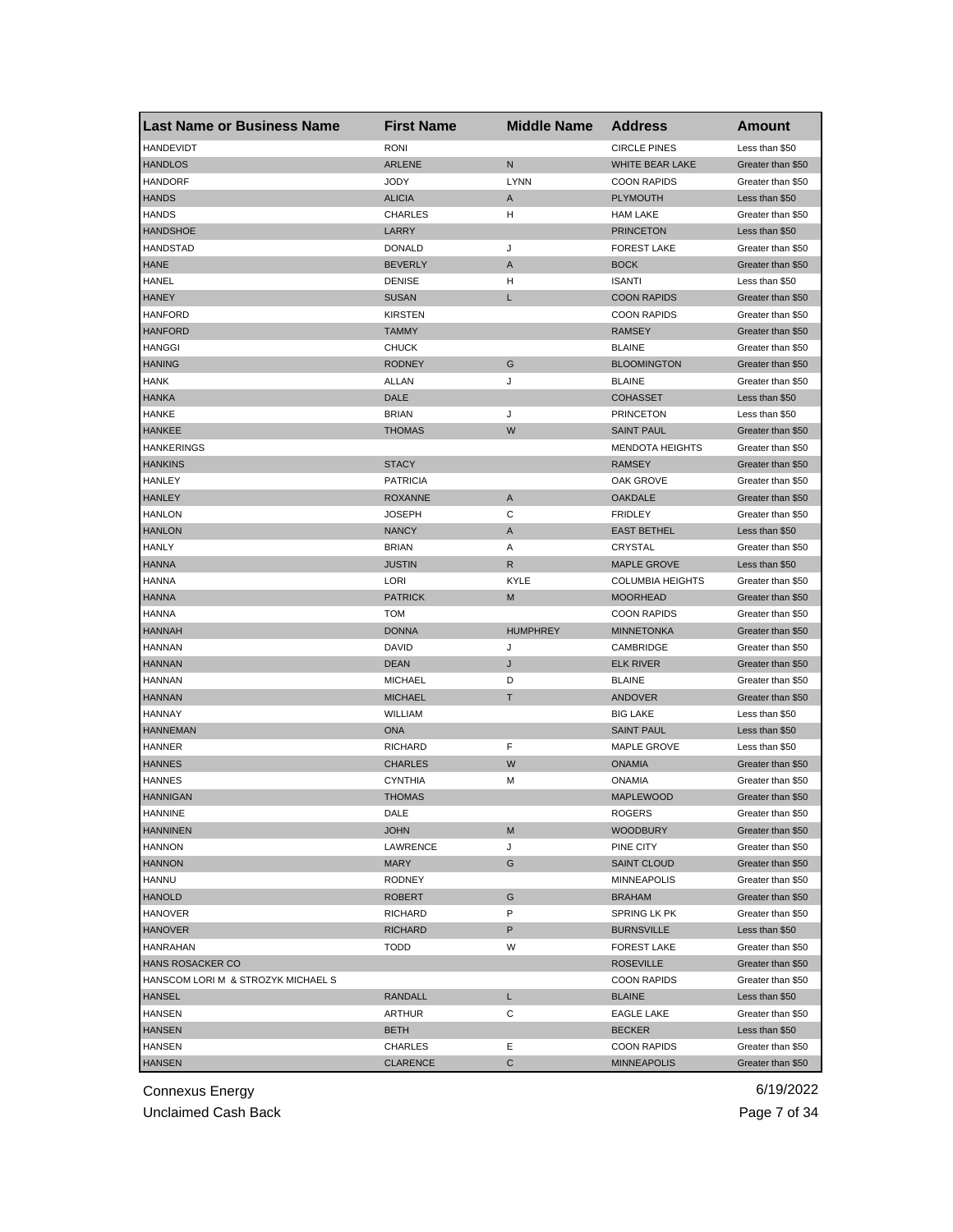| <b>Last Name or Business Name</b>     | <b>First Name</b> | <b>Middle Name</b> | <b>Address</b>       | <b>Amount</b>     |
|---------------------------------------|-------------------|--------------------|----------------------|-------------------|
| <b>HANSEN</b>                         | COLLEEN           | M                  | <b>ELK RIVER</b>     | Greater than \$50 |
| <b>HANSEN</b>                         | <b>DAVID</b>      | A                  | <b>OAK GROVE</b>     | Greater than \$50 |
| <b>HANSEN</b>                         | DAVID             | L                  | <b>DULUTH</b>        | Greater than \$50 |
| <b>HANSEN</b>                         | <b>DAWN</b>       | C                  | <b>ANOKA</b>         | Greater than \$50 |
| <b>HANSEN</b>                         | <b>DENNIS</b>     | J                  | VALDEZ               | Greater than \$50 |
| <b>HANSEN</b>                         | <b>ELLEN</b>      | L                  | <b>NEW BRIGHTON</b>  | Greater than \$50 |
| HANSEN                                | GARY              | С                  | MAPLE GROVE          | Greater than \$50 |
| <b>HANSEN</b>                         | <b>GARY</b>       | R                  | <b>COON RAPIDS</b>   | Greater than \$50 |
| <b>HANSEN</b>                         | <b>HENRY</b>      | В                  | <b>EDEN PRAIRIE</b>  | Greater than \$50 |
| <b>HANSEN</b>                         | JAMES             | Ε                  | <b>OSSEO</b>         | Less than \$50    |
| <b>HANSEN</b>                         | JAMES             | M                  | <b>BECKER</b>        | Greater than \$50 |
| <b>HANSEN</b>                         | <b>JESSICA</b>    | J                  | <b>MINNEAPOLIS</b>   | Less than \$50    |
| <b>HANSEN</b>                         | <b>JOHN</b>       | Κ                  | <b>SAINT FRANCIS</b> | Greater than \$50 |
| <b>HANSEN</b>                         | KAI               | M                  | <b>CEDAR</b>         | Greater than \$50 |
| <b>HANSEN</b>                         | <b>KAREN</b>      |                    | <b>BLOOMINGTON</b>   | Greater than \$50 |
| <b>HANSEN</b>                         | KATIE             |                    | <b>ANOKA</b>         | Greater than \$50 |
| <b>HANSEN</b>                         | <b>KENNETH</b>    | С                  | <b>CLEAR LAKE</b>    | Greater than \$50 |
| <b>HANSEN</b>                         | <b>LAURA</b>      | J                  | <b>OAKDALE</b>       | Greater than \$50 |
| <b>HANSEN</b>                         | <b>LAWRENCE</b>   | M                  | <b>COON RAPIDS</b>   | Greater than \$50 |
| <b>HANSEN</b>                         | <b>LESLIE</b>     | G                  | <b>CLEAR LAKE</b>    | Greater than \$50 |
| <b>HANSEN</b>                         | LINDA             | С                  | <b>BLAINE</b>        | Greater than \$50 |
| <b>HANSEN</b>                         | <b>LLOYD</b>      | Ε                  | ANNANDALE            | Greater than \$50 |
| <b>HANSEN</b>                         | <b>LYNN</b>       | M                  | <b>COON RAPIDS</b>   | Greater than \$50 |
| <b>HANSEN</b>                         | <b>MARVIN</b>     | D                  | <b>STACY</b>         | Greater than \$50 |
| HANSEN                                | MATTHEW           |                    | <b>WYOMING</b>       | Greater than \$50 |
| <b>HANSEN</b>                         | <b>MITCHELL</b>   |                    | <b>SPRING LK PK</b>  | Less than \$50    |
| <b>HANSEN</b>                         | RANDALL           | J                  | <b>ELK RIVER</b>     | Greater than \$50 |
| <b>HANSEN</b>                         | <b>RICHARD</b>    | A                  | <b>ISLE</b>          | Greater than \$50 |
| <b>HANSEN</b>                         | <b>RICHARD</b>    | L                  | <b>HAM LAKE</b>      | Greater than \$50 |
| <b>HANSEN</b>                         | <b>ROGER</b>      | G                  | <b>MAPLE GROVE</b>   | Greater than \$50 |
| <b>HANSEN</b>                         | SAMANTHA          |                    | <b>EDEN PRAIRIE</b>  | Less than \$50    |
| <b>HANSEN</b>                         | <b>SCOTT</b>      |                    | <b>MINNEAPOLIS</b>   | Less than \$50    |
| <b>HANSEN</b>                         | SHARON            |                    | ANOKA                | Greater than \$50 |
| <b>HANSEN</b>                         | <b>SHELLEY</b>    | Ε                  | <b>COON RAPIDS</b>   | Greater than \$50 |
| <b>HANSEN</b>                         | <b>SHERI</b>      | D                  | <b>PRINCETON</b>     | Less than \$50    |
| <b>HANSEN</b>                         | <b>TAMMY</b>      | L                  | <b>ISANTI</b>        | Greater than \$50 |
| <b>HANSEN</b>                         | <b>TAMMY</b>      | <b>LYNN</b>        | <b>ISANTI</b>        | Greater than \$50 |
| <b>HANSEN</b>                         | <b>THORVALD</b>   | C                  | <b>FOREST LAKE</b>   | Greater than \$50 |
| <b>HANSEN</b>                         | WARD              | Κ                  | PINE RIVER           | Greater than \$50 |
| <b>HANSEN</b>                         | <b>WAYNE</b>      |                    | <b>SAINT CLOUD</b>   | Greater than \$50 |
| HANSEN CONSTANCE M OSWEGO SUMITT #123 |                   |                    | LAKE OSWEGO          | Greater than \$50 |
| <b>HANSMANN</b>                       | GARY              | R                  | RAMSEY               | Greater than \$50 |
| <b>HANSON</b>                         | ADAM              | J                  | <b>BLAINE</b>        | Greater than \$50 |
| <b>HANSON</b>                         | <b>ALICIA</b>     |                    | <b>PRINCETON</b>     | Less than \$50    |
| <b>HANSON</b>                         | ALLAN             | R                  | <b>BLAINE</b>        | Greater than \$50 |
| <b>HANSON</b>                         | ALLEN             | <b>JEROME</b>      | <b>HANSKA</b>        | Greater than \$50 |
| <b>HANSON</b>                         | ANGELA            | R                  | <b>BRAHAM</b>        | Less than \$50    |
| <b>HANSON</b>                         | <b>BEVERLY</b>    | т                  | <b>MINNEAPOLIS</b>   | Less than \$50    |
| <b>HANSON</b>                         | <b>BRYAN</b>      | R                  | ANOKA                | Greater than \$50 |
| <b>HANSON</b>                         | <b>BURNELL</b>    | L                  | <b>COON RAPIDS</b>   | Greater than \$50 |
| <b>HANSON</b>                         | <b>BURTON</b>     | W                  | <b>COON RAPIDS</b>   | Greater than \$50 |
| <b>HANSON</b>                         | CARL              | L                  | <b>BRAINERD</b>      | Greater than \$50 |
| <b>HANSON</b>                         | CAROL             |                    | SPRING LK PK         | Greater than \$50 |
| <b>HANSON</b>                         | CAROL             | G                  | ANDOVER              | Greater than \$50 |
| HANSON                                | CHAD              |                    | <b>BECKER</b>        | Less than \$50    |
| <b>HANSON</b>                         | <b>CHAD</b>       |                    | <b>HAM LAKE</b>      | Greater than \$50 |
|                                       |                   |                    |                      |                   |

Unclaimed Cash Back **Page 8 of 34**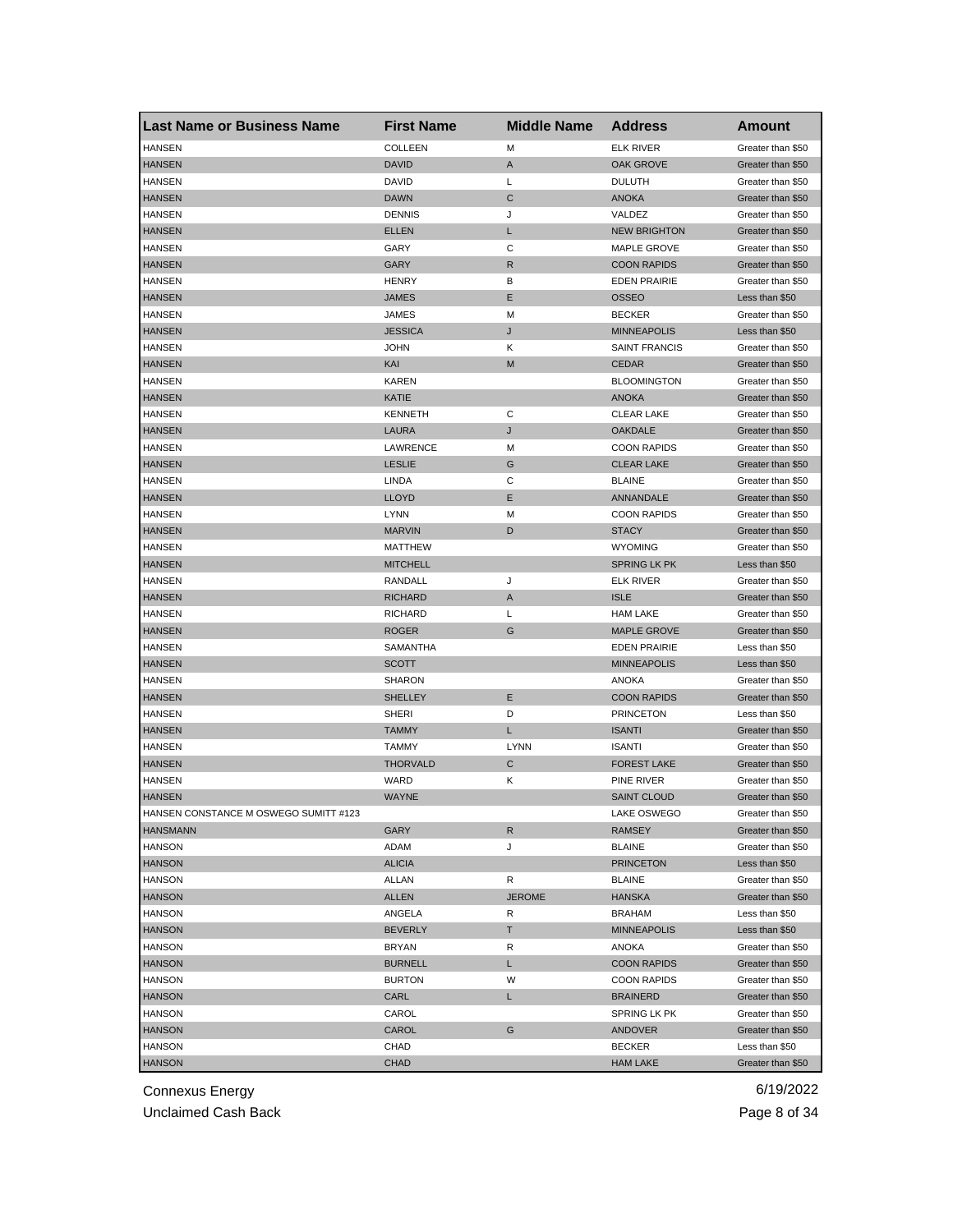| <b>Last Name or Business Name</b> | <b>First Name</b>  | <b>Middle Name</b> | <b>Address</b>             | <b>Amount</b>     |
|-----------------------------------|--------------------|--------------------|----------------------------|-------------------|
| <b>HANSON</b>                     | <b>CHARLES</b>     | н                  | <b>ELK RIVER</b>           | Greater than \$50 |
| <b>HANSON</b>                     | <b>CHARLES</b>     | J                  | <b>BLAINE</b>              | Greater than \$50 |
| <b>HANSON</b>                     | <b>CHRISTOPHER</b> |                    | ANOKA                      | Less than \$50    |
| <b>HANSON</b>                     | DALE               |                    | <b>ELK RIVER</b>           | Less than \$50    |
| <b>HANSON</b>                     | DALE               | В                  | <b>BRAHAM</b>              | Greater than \$50 |
| <b>HANSON</b>                     | DALE               | G                  | <b>COON RAPIDS</b>         | Greater than \$50 |
| <b>HANSON</b>                     | DAVONYA            |                    | <b>ANOKA</b>               | Greater than \$50 |
| <b>HANSON</b>                     | <b>DENISE</b>      | G                  | <b>COON RAPIDS</b>         | Greater than \$50 |
| <b>HANSON</b>                     | <b>DENISE</b>      | G                  | ORLANDO                    | Greater than \$50 |
| <b>HANSON</b>                     | <b>DOROTHY</b>     |                    | <b>ANOKA</b>               | Greater than \$50 |
| <b>HANSON</b>                     | <b>DOUGLAS</b>     | Α                  | <b>COON RAPIDS</b>         | Greater than \$50 |
| <b>HANSON</b>                     | <b>DOUGLAS</b>     | A                  | <b>ELK RIVER</b>           | Less than \$50    |
| <b>HANSON</b>                     | <b>DUPHANE</b>     | R                  | <b>AITKIN</b>              | Greater than \$50 |
| <b>HANSON</b>                     | <b>EDMUND</b>      | $\mathsf{C}$       | <b>BROOK PARK</b>          | Greater than \$50 |
| <b>HANSON</b>                     | ELLEN              |                    | <b>RAMSEY</b>              | Greater than \$50 |
| <b>HANSON</b>                     | <b>ERIC</b>        | W                  | <b>SAINT CLOUD</b>         | Less than \$50    |
| <b>HANSON</b>                     | <b>EUGENE</b>      | S                  | <b>NORTH BRANCH</b>        | Greater than \$50 |
| <b>HANSON</b>                     | <b>FLOYD</b>       | L                  | <b>SAINT CLOUD</b>         | Greater than \$50 |
| <b>HANSON</b>                     | <b>FRANCIS</b>     | Ε                  | <b>MINNEAPOLIS</b>         | Greater than \$50 |
| <b>HANSON</b>                     | <b>GARETT</b>      |                    | <b>SPRING LK PK</b>        | Less than \$50    |
| <b>HANSON</b>                     | GARY               | J                  | <b>NEW BRIGHTON</b>        | Greater than \$50 |
| <b>HANSON</b>                     | <b>GENE</b>        | Κ                  | <b>MINNEAPOLIS</b>         | Less than \$50    |
| <b>HANSON</b>                     | <b>GORDON</b>      | W                  | ANDOVER                    | Greater than \$50 |
| <b>HANSON</b>                     | <b>HANNAH</b>      | J                  | <b>SHOREVIEW</b>           | Less than \$50    |
| <b>HANSON</b>                     | <b>HAROLD</b>      | Ε                  | <b>COON RAPIDS</b>         | Greater than \$50 |
| <b>HANSON</b>                     | <b>HARRY</b>       | L                  | <b>STACY</b>               | Greater than \$50 |
| <b>HANSON</b>                     | JAMES              | F                  | <b>PRINCETON</b>           | Greater than \$50 |
| <b>HANSON</b>                     | <b>JAYNE</b>       | M                  | <b>CAMBRIDGE</b>           | Greater than \$50 |
| <b>HANSON</b>                     | <b>JENNIFER</b>    |                    | ANDOVER                    | Greater than \$50 |
| <b>HANSON</b>                     | <b>JERRY</b>       | S                  | <b>ANOKA</b>               | Less than \$50    |
| <b>HANSON</b>                     | JILL               | Ε                  | <b>RAMSEY</b>              | Less than \$50    |
| <b>HANSON</b>                     | <b>JOANN</b>       |                    | <b>LAKE CITY</b>           | Greater than \$50 |
| <b>HANSON</b>                     | <b>JON</b>         | R                  | CEDAR                      | Greater than \$50 |
| <b>HANSON</b>                     | <b>KARLA</b>       | J                  | <b>CEDAR</b>               | Greater than \$50 |
| <b>HANSON</b>                     | <b>KENNETH</b>     | J                  | <b>RAMSEY</b>              | Greater than \$50 |
| <b>HANSON</b>                     | LARRY              | W                  | <b>COON RAPIDS</b>         | Greater than \$50 |
| <b>HANSON</b>                     | LEONARD            | L                  | <b>HAM LAKE</b>            | Greater than \$50 |
| <b>HANSON</b>                     | <b>LESLIE</b>      |                    | <b>WINONA</b>              | Less than \$50    |
| <b>HANSON</b>                     | LESTER             | Ε                  | CAMBRIDGE                  | Greater than \$50 |
| <b>HANSON</b>                     | LILLIAN            | A                  | <b>INTERNATIONAL FALLS</b> | Less than \$50    |
| HANSON                            | LOIS               | L                  | COON RAPIDS                | Greater than \$50 |
| <b>HANSON</b>                     | MARGARET           | C                  | <b>GARRISON</b>            | Greater than \$50 |
| <b>HANSON</b>                     | MARGARET           | M                  | <b>BROOKLYN CENTER</b>     | Greater than \$50 |
| <b>HANSON</b>                     | <b>MARK</b>        | A                  | <b>EAU CLAIRE</b>          | Greater than \$50 |
| <b>HANSON</b>                     | MARK               | Α                  | <b>MINNEAPOLIS</b>         | Greater than \$50 |
| <b>HANSON</b>                     | <b>MARLA</b>       |                    | <b>SAINT CLOUD</b>         | Greater than \$50 |
| <b>HANSON</b>                     | <b>MARVIN</b>      | R                  | <b>ANOKA</b>               | Less than \$50    |
| <b>HANSON</b>                     | <b>MASHELL</b>     | Τ                  | <b>ANOKA</b>               | Greater than \$50 |
| <b>HANSON</b>                     | <b>MICHAEL</b>     |                    | <b>SAINT PAUL</b>          | Less than \$50    |
|                                   |                    |                    |                            |                   |
| <b>HANSON</b>                     | <b>MICHAEL</b>     | J                  | <b>OAKDALE</b>             | Less than \$50    |
| <b>HANSON</b>                     | <b>MICHELLE</b>    | м                  | <b>BLAINE</b>              | Less than \$50    |
| <b>HANSON</b>                     | <b>MICHELLE</b>    | R                  | <b>COON RAPIDS</b>         | Less than \$50    |
| HANSON                            | NANCY              |                    | <b>SAINT PAUL</b>          | Greater than \$50 |
| <b>HANSON</b>                     | <b>NOEL</b>        | R                  | <b>CIRCLE PINES</b>        | Greater than \$50 |
| <b>HANSON</b>                     | <b>NORMAN</b>      | O                  | <b>CHAMPLIN</b>            | Greater than \$50 |
| <b>HANSON</b>                     | <b>OSCAR</b>       |                    | <b>ANOKA</b>               | Greater than \$50 |

Unclaimed Cash Back **Page 9 of 34**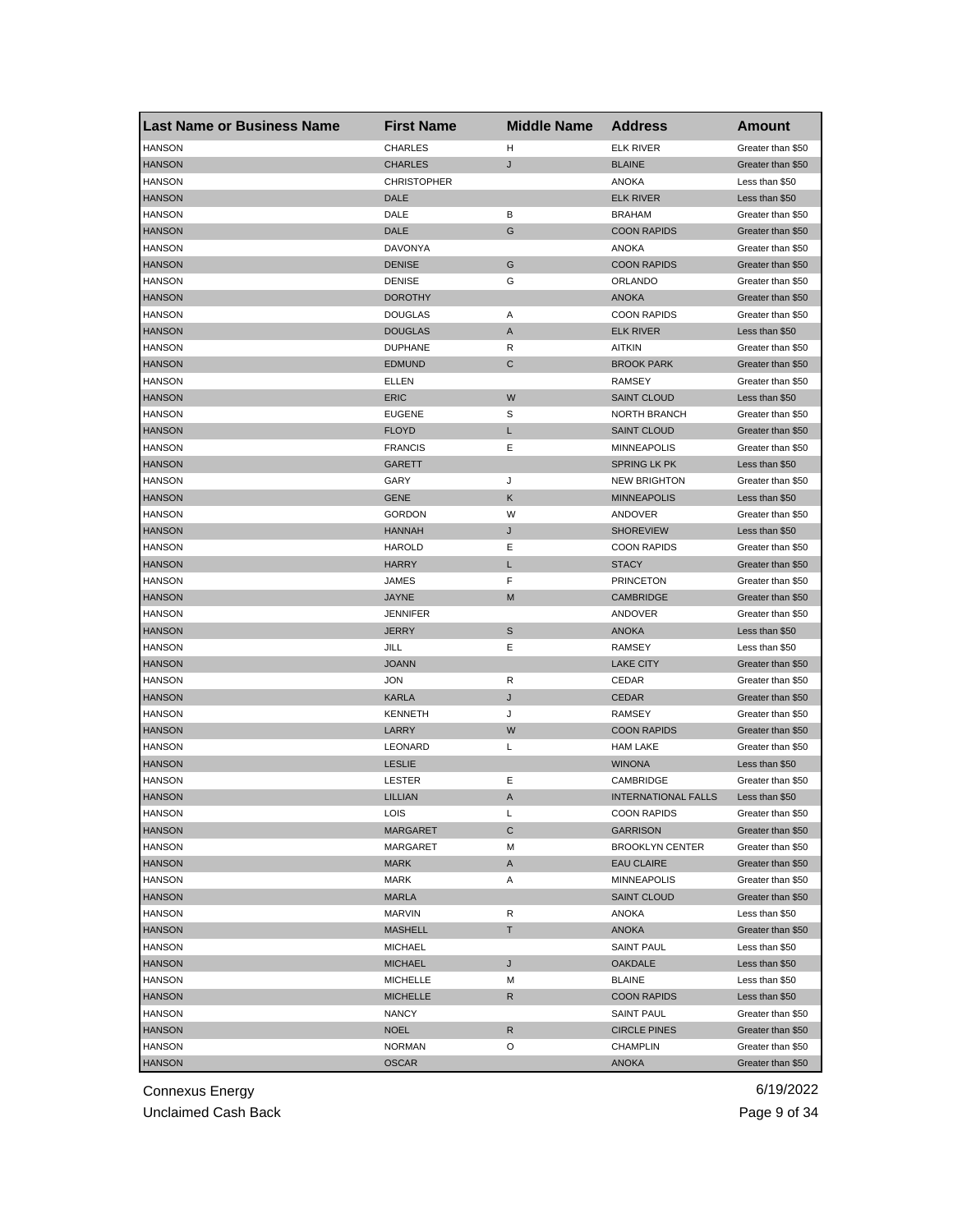| <b>Last Name or Business Name</b> | <b>First Name</b> | <b>Middle Name</b> | <b>Address</b>       | <b>Amount</b>     |
|-----------------------------------|-------------------|--------------------|----------------------|-------------------|
| <b>HANSON</b>                     | <b>RALPH</b>      |                    | <b>BIG LAKE</b>      | Greater than \$50 |
| <b>HANSON</b>                     | <b>RICHARD</b>    | н                  | <b>HOPKINS</b>       | Greater than \$50 |
| <b>HANSON</b>                     | <b>ROBERT</b>     |                    | <b>BLAINE</b>        | Less than \$50    |
| <b>HANSON</b>                     | <b>ROGER</b>      | A                  | <b>BLOOMINGTON</b>   | Less than \$50    |
| <b>HANSON</b>                     | <b>ROGER</b>      | н                  | <b>BROOKLYN PARK</b> | Greater than \$50 |
| <b>HANSON</b>                     | <b>ROSEMARY</b>   | н                  | <b>MINNEAPOLIS</b>   | Less than \$50    |
| <b>HANSON</b>                     | <b>RUSSELL</b>    | Ε                  | <b>GOLDEN VALLEY</b> | Greater than \$50 |
| <b>HANSON</b>                     | <b>RUSSELL</b>    | н                  | <b>MOUNDSVIEW</b>    | Greater than \$50 |
| <b>HANSON</b>                     | RUTH              | Ε                  | <b>COON RAPIDS</b>   | Greater than \$50 |
| <b>HANSON</b>                     | <b>RYAN</b>       |                    | <b>ELK RIVER</b>     | Greater than \$50 |
| <b>HANSON</b>                     | SANDRA            | L                  | <b>BLAINE</b>        | Less than \$50    |
| <b>HANSON</b>                     | SANDY             | Κ                  | <b>COON RAPIDS</b>   | Greater than \$50 |
| <b>HANSON</b>                     | SCOTT             | М                  | EAGAN                | Greater than \$50 |
| <b>HANSON</b>                     | <b>SHANE</b>      |                    | <b>COON RAPIDS</b>   | Greater than \$50 |
| <b>HANSON</b>                     | SHAUNTE           |                    | <b>BECKER</b>        | Less than \$50    |
| <b>HANSON</b>                     | <b>SHAWN</b>      |                    | <b>ANOKA</b>         | Greater than \$50 |
| <b>HANSON</b>                     | <b>SHERRY</b>     | L                  | <b>ELK RIVER</b>     | Greater than \$50 |
| <b>HANSON</b>                     | <b>STANLEY</b>    | A                  | <b>COON RAPIDS</b>   | Greater than \$50 |
| <b>HANSON</b>                     | <b>STEVEN</b>     | G                  | <b>BATTLE LAKE</b>   | Greater than \$50 |
| <b>HANSON</b>                     | <b>TAMMIE</b>     | P                  | <b>FOREST LAKE</b>   | Less than \$50    |
| <b>HANSON</b>                     | <b>TOMMY</b>      | Α                  | ANOKA                | Greater than \$50 |
| <b>HANSON</b>                     | <b>WALLY</b>      |                    | <b>CAMBRIDGE</b>     | Greater than \$50 |
| <b>HANSON</b>                     | WALTER            | J                  | CAMBRIDGE            | Greater than \$50 |
| <b>HANSON</b>                     | <b>WAYNE</b>      | C                  | <b>ANOKA</b>         | Greater than \$50 |
| HANSON STATION LOFTS LLC          |                   |                    | LAKE ELMO            | Greater than \$50 |
| <b>HANSONS DRUG</b>               |                   |                    | <b>COON RAPIDS</b>   | Less than \$50    |
| HANTEN                            | <b>HENRY</b>      | R                  | <b>BLAINE</b>        | Greater than \$50 |
| <b>HANUS</b>                      | <b>WALLY</b>      | Ε                  | <b>OTSEGO</b>        | Less than \$50    |
| HANZAL                            | RANDY             | S                  | <b>FOREST LAKE</b>   | Greater than \$50 |
| <b>HANZALIK</b>                   | <b>STEVE</b>      |                    | <b>MAPLEWOOD</b>     | Greater than \$50 |
| HANZEL                            | Α                 | KEITH              | WHITE BEAR LAKE      | Greater than \$50 |
| HANZEL                            | <b>THOMAS</b>     |                    | <b>CAMBRIDGE</b>     | Less than \$50    |
| HANZELY                           | JAMES             |                    | <b>HAM LAKE</b>      | Greater than \$50 |
| <b>HARAPAT</b>                    | <b>JEFF</b>       |                    | <b>ANDOVER</b>       | Less than \$50    |
| HARAPAT                           | PAMELA            | Κ                  | <b>WYOMING</b>       | Greater than \$50 |
| <b>HARBOUR</b>                    |                   |                    | <b>PHOENIX</b>       | Less than \$50    |
|                                   | <b>MORRIS</b>     |                    |                      |                   |
| HARDEES RESTAURANT                |                   |                    | <b>MADISON</b>       | Greater than \$50 |
| HARDEES RESTAURANT                |                   |                    | <b>MADISON</b>       | Greater than \$50 |
| HARDER                            | <b>KENNETH</b>    | J                  | <b>PRINCETON</b>     | Greater than \$50 |
| <b>HARDER</b>                     | <b>RANDALL</b>    |                    | <b>ISANTI</b>        | Greater than \$50 |
| <b>HARDIES</b>                    | SIEVEN            | D                  | <b>QUARTZSITE</b>    | Greater than \$50 |
| <b>HARDIN</b>                     | <b>MELISSA</b>    | J                  | ANNANDALE            | Less than \$50    |
| <b>HARDING</b>                    | <b>GLENNA</b>     |                    | <b>COON RAPIDS</b>   | Less than \$50    |
| <b>HARDING</b>                    | JEFFERY           | P                  | <b>MINNEAPOLIS</b>   | Less than \$50    |
| <b>HARDING</b>                    | <b>JOANNE</b>     |                    | ANOKA                | Less than \$50    |
| <b>HARDING</b>                    | <b>PAUL</b>       | A                  | <b>BLAINE</b>        | Greater than \$50 |
| <b>HARDING</b>                    | <b>ROBERT</b>     | Ε                  | OMAHA                | Greater than \$50 |
| <b>HARDING</b>                    | <b>THOMAS</b>     | M                  | <b>SAINT PAUL</b>    | Greater than \$50 |
| HARDLE PROPERTIES LLC             |                   |                    | <b>ELK RIVER</b>     | Less than \$50    |
| <b>HARDWICK</b>                   | <b>DONALD</b>     | R                  | WHITE BEAR LAKE      | Less than \$50    |
| <b>HARDWICK</b>                   | JOHN              | т                  | <b>BURNSVILLE</b>    | Greater than \$50 |
| <b>HARDY</b>                      | <b>ADDIE</b>      | R                  | <b>STACY</b>         | Less than \$50    |
| <b>HARDY</b>                      | <b>TIMOTHY</b>    |                    | MILACA               | Greater than \$50 |
| <b>HARDY</b>                      | <b>TRACEY</b>     | M                  | <b>BLAINE</b>        | Greater than \$50 |
| HARE                              | GERALD            |                    | <b>BLAINE</b>        | Greater than \$50 |
| HARE PAUL T III                   |                   |                    | <b>BROOKLYN PK</b>   | Less than \$50    |

Unclaimed Cash Back **Page 10 of 34**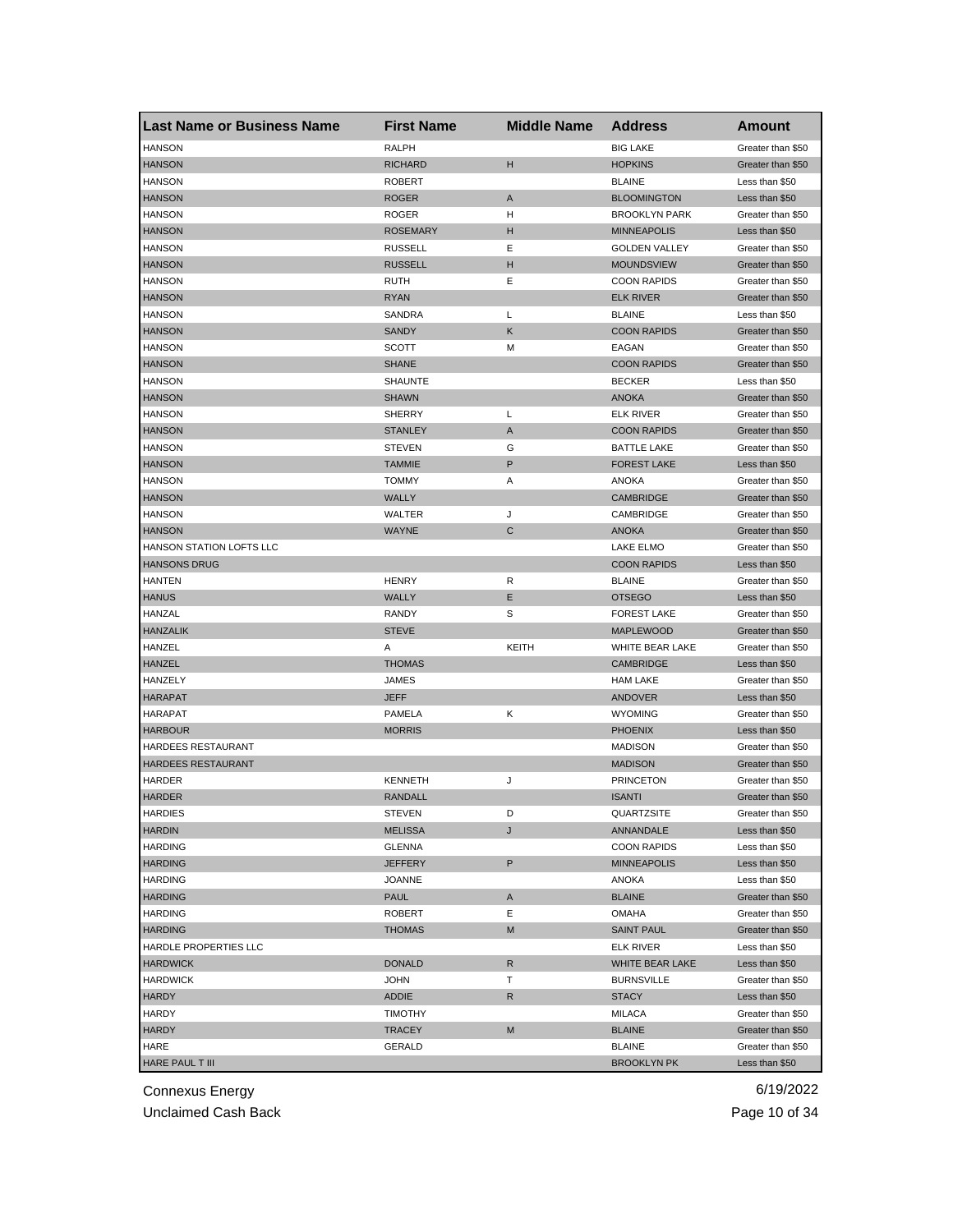| <b>Last Name or Business Name</b> | <b>First Name</b> | <b>Middle Name</b> | <b>Address</b>       | <b>Amount</b>     |
|-----------------------------------|-------------------|--------------------|----------------------|-------------------|
| HAREFIELD FARMS INC               |                   |                    | ANDOVER              | Greater than \$50 |
| <b>HARELSON</b>                   | <b>ELVERNA</b>    | <b>ANN</b>         | <b>WYOMING</b>       | Greater than \$50 |
| <b>HARFF</b>                      | <b>MELANIE</b>    |                    | <b>HAM LAKE</b>      | Less than \$50    |
| <b>HARGREAVES</b>                 | <b>THOMAS</b>     | D                  | ZIMMERMAN            | Greater than \$50 |
| <b>HARGUTH</b>                    | <b>THOMAS</b>     | J                  | <b>SHAKOPEE</b>      | Greater than \$50 |
| <b>HARI</b>                       | <b>RIKKI</b>      | R                  | <b>SAINT FRANCIS</b> | Greater than \$50 |
| HARING & WALSTROM LLC             |                   |                    | PLYMOUTH             | Less than \$50    |
| <b>HARLAN</b>                     | BETTE             | J                  | <b>EAST BETHEL</b>   | Greater than \$50 |
| HARLE                             | <b>GWENDOLYN</b>  | P                  | <b>LINDSTROM</b>     | Greater than \$50 |
| <b>HARLESS</b>                    | <b>TIM</b>        |                    | <b>MINNEAPOLIS</b>   | Less than \$50    |
| <b>HARLESS</b>                    | <b>TIMOTHY</b>    | Ε                  | <b>STACY</b>         | Less than \$50    |
| <b>HARLSON</b>                    | <b>COREY</b>      | D                  | <b>BRAINERD</b>      | Less than \$50    |
| <b>HARMENING</b>                  | <b>JOHN</b>       | R                  | <b>BLAINE</b>        | Greater than \$50 |
| <b>HARMENING</b>                  | <b>TRACEY</b>     |                    | <b>BLAINE</b>        | Greater than \$50 |
| <b>HARMER</b>                     | <b>CHRISTINE</b>  | Α                  | <b>ISANTI</b>        | Greater than \$50 |
| <b>HARMER</b>                     | KENT              |                    | <b>COON RAPIDS</b>   | Greater than \$50 |
| <b>HARMER</b>                     | <b>RICH</b>       | M                  | SEBASTOPOL           | Less than \$50    |
| <b>HARMON</b>                     | <b>TRACY</b>      | R                  | <b>DAYTON</b>        | Greater than \$50 |
| <b>HARMS</b>                      | DEAN              | C                  | <b>MINNEAPOLIS</b>   | Greater than \$50 |
| <b>HARMS</b>                      | <b>MARGE</b>      |                    | <b>SAINT PAUL</b>    | Greater than \$50 |
| <b>HARMS</b>                      | <b>RONALD</b>     |                    | <b>CHAMPLIN</b>      | Less than \$50    |
| HARMS ALLEN W RINEHART JYL        |                   |                    | <b>WYOMING</b>       | Greater than \$50 |
| <b>HARMSTON</b>                   | <b>CHUCK</b>      | Е                  | ANDOVER              | Greater than \$50 |
| <b>HARNDEN</b>                    | <b>LESLIE</b>     | L                  | <b>BLAINE</b>        | Less than \$50    |
| <b>HAROLDS</b>                    | <b>TOWING</b>     |                    | <b>FOREST LAKE</b>   | Greater than \$50 |
| <b>HARP</b>                       | AL                | D                  | ZIMMERMAN            | Greater than \$50 |
| HARPEL                            | <b>TAMMY</b>      | J                  | <b>ROCKFORD</b>      | Less than \$50    |
| <b>HARPER</b>                     | <b>BONITA</b>     | M                  | <b>COON RAPIDS</b>   | Greater than \$50 |
| <b>HARPER</b>                     | <b>GERALD</b>     |                    | LITTLE FALLS         | Greater than \$50 |
| <b>HARPER</b>                     | <b>MICHAEL</b>    |                    | <b>ISANTI</b>        |                   |
|                                   |                   |                    |                      | Greater than \$50 |
| <b>HARPER</b>                     | <b>MICHAEL</b>    | R<br>E             | <b>NEW HOPE</b>      | Greater than \$50 |
| <b>HARPER</b>                     | <b>SHELLY</b>     |                    | <b>BLAINE</b>        | Less than \$50    |
| <b>HARPER</b>                     | WILLIAM           | Т                  | <b>DAYTON</b>        | Greater than \$50 |
| <b>HARPSTER</b>                   | <b>ERNEST</b>     | Е                  | <b>ELK RIVER</b>     | Greater than \$50 |
| <b>HARPSTER</b>                   | ERNIE             |                    | <b>WESLEY CHAPEL</b> | Less than \$50    |
| <b>HARREN</b>                     | <b>GLEN</b>       | $\mathbb S$        | <b>HAM LAKE</b>      | Greater than \$50 |
| HARREN                            | <b>JESSE</b>      | Г                  | <b>CIRCLE PINES</b>  | Greater than \$50 |
| <b>HARREN</b>                     | <b>PAUL</b>       | L                  | <b>BLAINE</b>        | Greater than \$50 |
| <b>HARRINGTON</b>                 | CAROLYN           |                    | <b>BROOKLYN PARK</b> | Greater than \$50 |
| <b>HARRINGTON</b>                 | <b>MIKE</b>       |                    | <b>ANOKA</b>         | Greater than \$50 |
| <b>HARRINGTON</b>                 | RONALD            | R                  | ALBERTVILLE          | Less than \$50    |
| <b>HARRINGTON JAMES R</b>         |                   |                    | <b>STACY</b>         | Greater than \$50 |
| <b>HARRIS</b>                     | DANA              | Г                  | <b>SEATTLE</b>       | Greater than \$50 |
| <b>HARRIS</b>                     | <b>DAVID</b>      | B                  | <b>CAMBRIDGE</b>     | Greater than \$50 |
| <b>HARRIS</b>                     | GARY              |                    | <b>HAM LAKE</b>      | Greater than \$50 |
| <b>HARRIS</b>                     | <b>GARY</b>       | GANS               | <b>CEDAR</b>         | Greater than \$50 |
| <b>HARRIS</b>                     | JAMES             | Г                  | <b>COON RAPIDS</b>   | Greater than \$50 |
| <b>HARRIS</b>                     | <b>JOHN</b>       | W                  | <b>WOODBURY</b>      | Greater than \$50 |
| <b>HARRIS</b>                     | JOYCE             | М                  | ELK RIVER            | Greater than \$50 |
| <b>HARRIS</b>                     | JUSTINE           | Ζ                  | <b>CAMBRIDGE</b>     | Greater than \$50 |
| <b>HARRIS</b>                     | KARLEE            |                    | WILLERNIE            | Less than \$50    |
| <b>HARRIS</b>                     | KEVIN             |                    | <b>CIRCLE PINES</b>  | Greater than \$50 |
| <b>HARRIS</b>                     | Г                 | Κ                  | WILLMAR              | Greater than \$50 |
| <b>HARRIS</b>                     | MICHAEL           | T.                 | <b>BLAINE</b>        | Greater than \$50 |
| <b>HARRIS</b>                     | RICHARD           | Α                  | <b>OCALA</b>         | Less than \$50    |
| <b>HARRIS</b>                     | RICHARD           | Κ                  | <b>BUDAPEST</b>      | Greater than \$50 |

Unclaimed Cash Back **Page 11 of 34**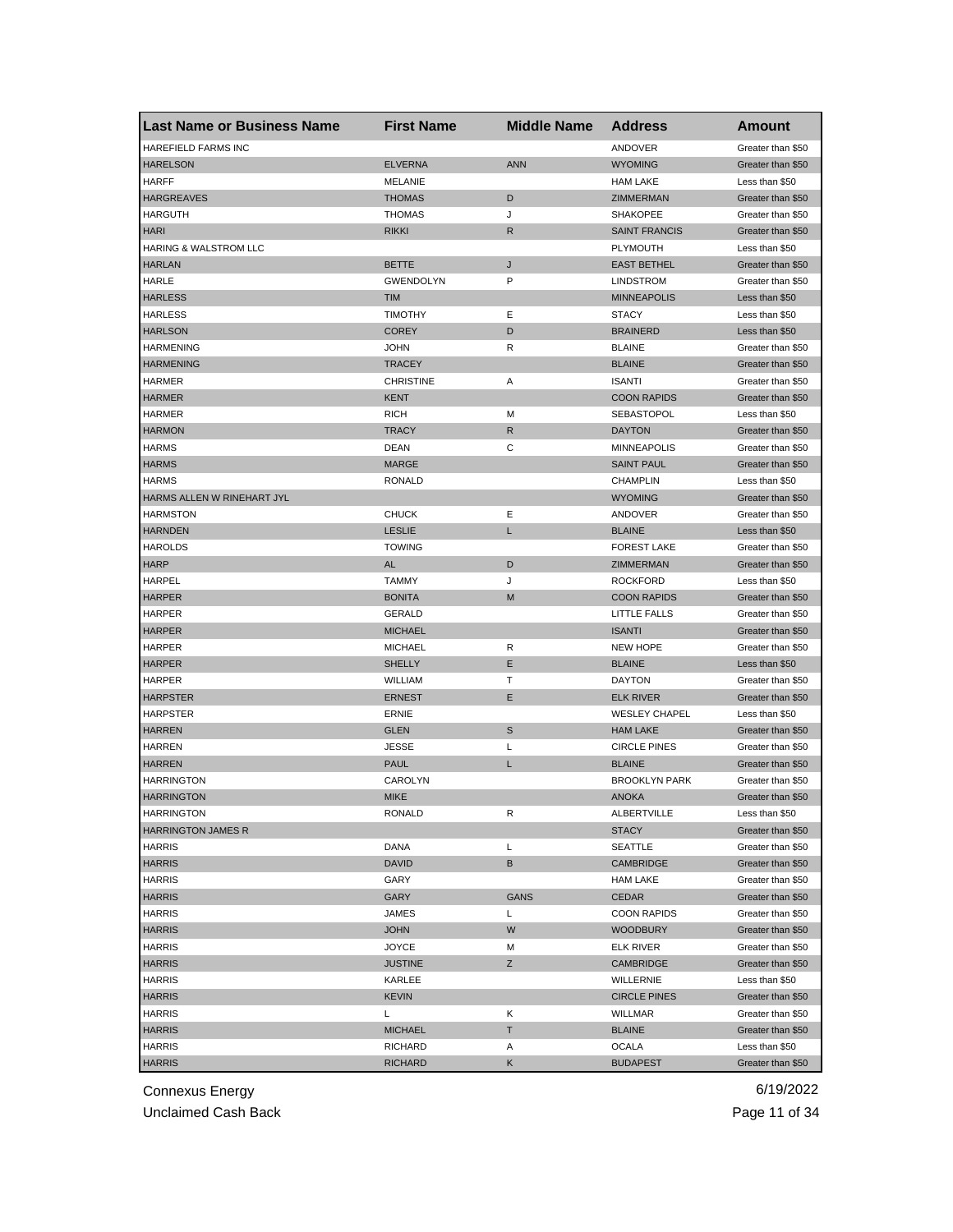| <b>Last Name or Business Name</b> | <b>First Name</b> | <b>Middle Name</b> | <b>Address</b>          | Amount            |
|-----------------------------------|-------------------|--------------------|-------------------------|-------------------|
| <b>HARRIS</b>                     | <b>RICHARD</b>    | L                  | <b>FLORENCE</b>         | Greater than \$50 |
| <b>HARRIS</b>                     | <b>ROBERT</b>     | G                  | EAGAN                   | Greater than \$50 |
| <b>HARRIS</b>                     | SCOTT             | Α                  | <b>ELK RIVER</b>        | Greater than \$50 |
| <b>HARRIS</b>                     | <b>STEVE</b>      |                    | <b>SCANDIA</b>          | Less than \$50    |
| <b>HARRIS</b>                     | WILLIAM           | Α                  | SARTELL                 | Greater than \$50 |
| <b>HARRIS</b>                     | <b>WILLIAM</b>    | J                  | <b>NEW BRIGHTON</b>     | Less than \$50    |
| HARRIS BARBARA<br>& HEMMINGSON N  |                   |                    | <b>COON RAPIDS</b>      | Less than \$50    |
| <b>HARRISON</b>                   | <b>CLYDE</b>      | W                  | PINE CITY               | Less than \$50    |
| <b>HARRISON</b>                   | <b>FRAYDA</b>     | M                  | <b>COLUMBIA HEIGHTS</b> | Less than \$50    |
| <b>HARRISON</b>                   | J                 | <b>DAVE</b>        | <b>BLAINE</b>           | Greater than \$50 |
| <b>HARRISON</b>                   | KYLE              | Г                  | <b>SAINT PAUL</b>       | Greater than \$50 |
| <b>HARRISON</b>                   | <b>TODD</b>       | L                  | ANDOVER                 | Greater than \$50 |
| <b>HARRISON</b>                   | WILLARD           | N                  | <b>BETHEL</b>           | Greater than \$50 |
| <b>HARROLD</b>                    | <b>JOSEPH</b>     | J                  | <b>WINDOM</b>           | Greater than \$50 |
| <b>HARROLD</b>                    | <b>MATTHEW</b>    |                    | <b>DULUTH</b>           | Greater than \$50 |
| <b>HARSHE</b>                     | <b>JENNIFER</b>   |                    | <b>COON RAPIDS</b>      | Greater than \$50 |
| <b>HARSHE</b>                     | <b>RAMONA</b>     | Ε                  | ANDOVER                 | Less than \$50    |
| <b>HARSTAD</b>                    | <b>BRYAN</b>      | L                  | <b>MINOT</b>            | Greater than \$50 |
| <b>HARSTAD</b>                    | DARREL            |                    | <b>BLAINE</b>           | Greater than \$50 |
| <b>HARSTAD</b>                    | <b>DARREL</b>     |                    | <b>ROCHERT</b>          | Less than \$50    |
| HART                              | <b>BEATRICE</b>   | L                  | <b>WYOMING</b>          | Greater than \$50 |
| <b>HART</b>                       | <b>CRAIG</b>      |                    | <b>CHISAGO CITY</b>     | Greater than \$50 |
| HART                              | JAMES             |                    | ANNANDALE               | Greater than \$50 |
| <b>HART</b>                       | <b>KAREN</b>      |                    | <b>WYOMING</b>          | Greater than \$50 |
| HART                              | LASHAWN           | С                  | <b>BROOKLYN CENTER</b>  | Greater than \$50 |
| <b>HART</b>                       | <b>LEON</b>       |                    | <b>MINNEAPOLIS</b>      | Greater than \$50 |
| HART                              | <b>MICHAEL</b>    |                    | <b>COON RAPIDS</b>      | Greater than \$50 |
| HART                              | <b>RICHARD</b>    | н                  | <b>PRIOR LAKE</b>       | Less than \$50    |
| <b>HARTFIEL</b>                   | <b>BEN</b>        |                    | <b>ANOKA</b>            | Greater than \$50 |
| <b>HARTFIEL</b>                   | <b>CHARLES</b>    | J                  | <b>DEERWOOD</b>         | Greater than \$50 |
| <b>HARTFIEL</b>                   | HALE              |                    | <b>STACY</b>            | Greater than \$50 |
| <b>HARTFIEL</b>                   | <b>KENNETH</b>    |                    | ZIMMERMAN               | Greater than \$50 |
| <b>HARTGERS</b>                   | GARY              | Г                  | <b>SAINT CLOUD</b>      | Greater than \$50 |
| <b>HARTGERS</b>                   | <b>TERESA</b>     |                    | <b>BLAINE</b>           | Greater than \$50 |
| <b>HARTGERS</b>                   | WAYNE             | M                  | <b>BLAINE</b>           | Greater than \$50 |
| <b>HARTIN</b>                     | <b>KATHLEEN</b>   |                    | WHITE BEAR LAKE         | Greater than \$50 |
| HARTINGER                         | ALBERT            |                    | <b>LAS VEGAS</b>        | Less than \$50    |
| <b>HARTINGER</b>                  | <b>ALBERT</b>     | J                  | <b>DAYTON</b>           | Greater than \$50 |
| HARTJE                            | <b>ROBERT</b>     | М                  | <b>COON RAPIDS</b>      | Greater than \$50 |
| HARTLAND POINT APTS*              |                   |                    | <b>SAINT CLOUD</b>      | Greater than \$50 |
| <b>HARTLEIB</b>                   | VERNON            |                    | ONAMIA                  | Less than \$50    |
| <b>HARTMAN</b>                    | DALE              | M                  | <b>MINNEAPOLIS</b>      | Greater than \$50 |
| <b>HARTMAN</b>                    | <b>HARRIET</b>    |                    | <b>BLAINE</b>           | Greater than \$50 |
| <b>HARTMAN</b>                    | <b>MICHAEL</b>    |                    | <b>SAINT FRANCIS</b>    | Greater than \$50 |
| <b>HARTMAN</b>                    | MILDRED           | Α                  | <b>BLAINE</b>           | Greater than \$50 |
| <b>HARTMAN</b>                    | <b>RANDY</b>      | <b>ALAN</b>        | <b>PARK RAPIDS</b>      | Less than \$50    |
| <b>HARTMAN</b>                    | <b>ROBIN</b>      | L                  | <b>FOREST LAKE</b>      | Less than \$50    |
| <b>HARTMAN</b>                    | RYAN              | Е                  | <b>DILWORTH</b>         | Less than \$50    |
| <b>HARTMAN</b>                    | <b>TAMMY</b>      | J                  | MINNEAPOLIS             | Greater than \$50 |
| <b>HARTMAN</b>                    | <b>TIMOTHY</b>    | <b>JAMES</b>       | <b>BROOKLYN PK</b>      | Greater than \$50 |
| <b>HARTMANN</b>                   | <b>BRIAN</b>      |                    | ANDOVER                 | Greater than \$50 |
| HARTSE                            | DALE              |                    | <b>ELK RIVER</b>        | Greater than \$50 |
| <b>HARTSTEIN</b>                  | TONY              |                    | <b>COON RAPIDS</b>      | Greater than \$50 |
| <b>HARTUNG</b>                    | WAYNE             | M                  | <b>BLAINE</b>           | Greater than \$50 |
| <b>HARTWIG</b>                    | GARY              | Е                  | <b>BIG LAKE</b>         | Greater than \$50 |
| <b>HARTWIG</b>                    | <b>JIMMIE</b>     | D                  | <b>SAINT FRANCIS</b>    | Greater than \$50 |
|                                   |                   |                    |                         |                   |

Unclaimed Cash Back **Page 12 of 34**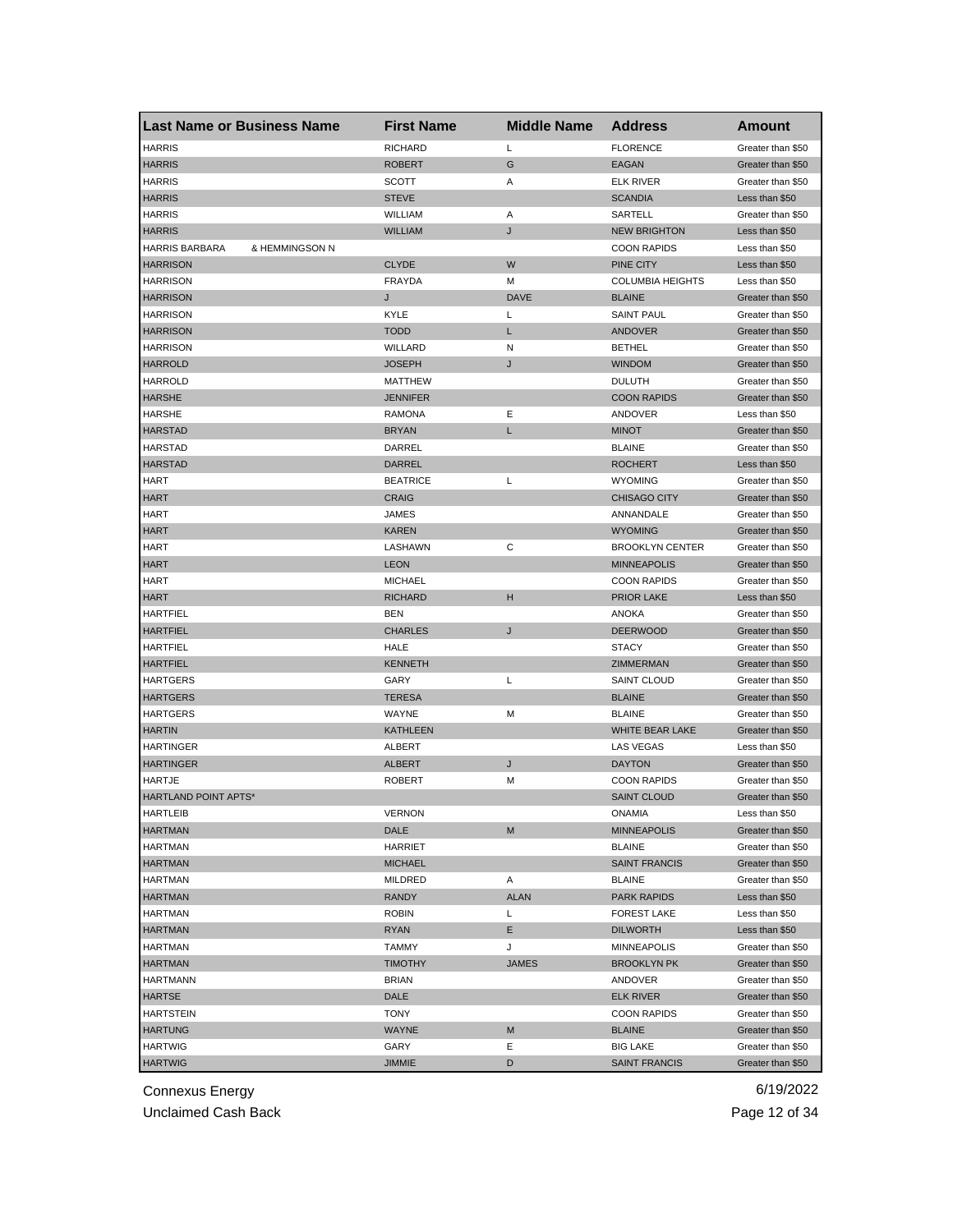| <b>Last Name or Business Name</b>   | <b>First Name</b>    | <b>Middle Name</b> | <b>Address</b>          | <b>Amount</b>     |
|-------------------------------------|----------------------|--------------------|-------------------------|-------------------|
| <b>HARTWIG</b>                      | <b>MICHAEL</b>       |                    | <b>FRIDLEY</b>          | Greater than \$50 |
| <b>HARTY</b>                        | <b>DANIEL</b>        | J                  | <b>ELK RIVER</b>        | Greater than \$50 |
| <b>HARTY</b>                        | LOIS                 | J                  | <b>BLAINE</b>           | Less than \$50    |
| <b>HARTY</b>                        | <b>PENNY</b>         | L                  | <b>COLUMBIA HEIGHTS</b> | Greater than \$50 |
| <b>HARVANKO</b>                     | LARRY                |                    | <b>BROOKLYN PARK</b>    | Greater than \$50 |
| <b>HARVEY</b>                       | <b>ALESIA</b>        |                    | ANDOVER                 | Less than \$50    |
| <b>HARVEY</b>                       | DAVID                | Г                  | <b>BLAINE</b>           | Greater than \$50 |
| <b>HARVEY</b>                       | GREG                 | Е                  | <b>PLYMOUTH</b>         | Greater than \$50 |
| HARVEY                              | <b>STEVEN</b>        | Α                  | ZIMMERMAN               | Greater than \$50 |
| <b>HARVEY</b>                       | <b>TAMMY</b>         | F                  | <b>LINO LAKES</b>       | Less than \$50    |
| <b>HARVEY</b>                       | <b>TIMOTHY</b>       | R                  | ELK RIVER               | Greater than \$50 |
| <b>HARY</b>                         | CARL                 | J                  | <b>BIG LAKE</b>         | Greater than \$50 |
| HARY                                | MARK                 | Г                  | <b>ROGERS</b>           | Less than \$50    |
| <b>HASE</b>                         | GAIL                 | M                  | <b>NEW BRIGHTON</b>     | Greater than \$50 |
| <b>HASELIUS</b>                     | <b>AUDREY</b>        |                    | <b>BLAINE</b>           | Greater than \$50 |
| <b>HASKELL</b>                      | KARYL                | D                  | <b>CHASKA</b>           | Greater than \$50 |
| <b>HASKINS</b>                      | PAUL                 | В                  | HAMEL                   | Greater than \$50 |
| <b>HASKINS</b>                      | <b>RAYMOND</b>       | DALE               | <b>COON RAPIDS</b>      | Greater than \$50 |
| <b>HASON</b>                        | <b>JESSE</b>         |                    | <b>CHAMPLIN</b>         | Less than \$50    |
| <b>HASS</b>                         | <b>BEN</b>           |                    | <b>PARK RAPIDS</b>      | Greater than \$50 |
| <b>HASS</b>                         | DAVID                | P                  | <b>MINNETONKA</b>       | Greater than \$50 |
| <b>HASS</b>                         | <b>LORI</b>          |                    | WAYZATA                 | Greater than \$50 |
| <b>HASSAN</b>                       | DEL                  | т                  | <b>MINNEAPOLIS</b>      | Greater than \$50 |
| <b>HASSE</b>                        | DALE                 |                    | <b>SUN CITY</b>         | Greater than \$50 |
| HASSE                               | <b>PATRICIA</b>      | М                  | <b>COON RAPIDS</b>      | Less than \$50    |
| <b>HASSE</b>                        | ROBERT               |                    | <b>MINNEAPOLIS</b>      | Greater than \$50 |
| HASSELFELDT                         | <b>SHANON</b>        | PP                 | CAMBRIDGE               | Less than \$50    |
| <b>HASSELFELDT</b>                  | <b>STEVEN</b>        | D                  | <b>LINDSTROM</b>        | Greater than \$50 |
| <b>HASSER</b>                       | STEPHANIE            | J                  | ELK RIVER               | Less than \$50    |
| <b>HASSERT</b>                      | <b>JOHN</b>          |                    | <b>WYOMING</b>          | Greater than \$50 |
| <b>HASSETT</b>                      | <b>ROD</b>           |                    | <b>FLOWERMOUND</b>      | Greater than \$50 |
| <b>HASSINGER</b>                    | <b>MARIAN</b>        | $\mathsf{R}$       | <b>MAPLE GROVE</b>      | Greater than \$50 |
| <b>HASSLER</b>                      | <b>MARK</b>          | Α                  | <b>COON RAPIDS</b>      | Greater than \$50 |
| <b>HASTE</b>                        | <b>STEVEN</b>        | R                  | <b>RAMSEY</b>           | Greater than \$50 |
| <b>HASTINGS</b>                     | JANICE               | L                  | CEDAR                   | Greater than \$50 |
| <b>HASTREITER</b>                   | JERRY                | J                  | <b>LAKEVILLE</b>        | Less than \$50    |
| <b>HASWAH</b>                       | AHLAM                |                    | <b>MINNEAPOLIS</b>      | Less than \$50    |
| <b>HATCH</b>                        | DAVID                |                    | <b>BIG LAKE</b>         | Greater than \$50 |
| <b>HATCH</b>                        | GARY                 | G                  | <b>MILACA</b>           | Greater than \$50 |
| <b>HATCH</b>                        | <b>LINDA</b>         | D                  | <b>COON RAPIDS</b>      | Greater than \$50 |
| HAIHAWAY                            | DEVIN                | S                  | <b>BLAINE</b>           | Greater than \$50 |
| <b>HATHAWAY</b>                     | FLOYD                | D                  | <b>BLAINE</b>           | Greater than \$50 |
| HATHAWAY                            | JENNIE               |                    | ZIMMERMAN               | Greater than \$50 |
| <b>HATHAWAY</b>                     | RICHARD              | B                  | ZIMMERMAN               | Greater than \$50 |
| HATHAWAY                            | WILLIAM              | D                  | <b>MENDOTA HEIGHTS</b>  | Greater than \$50 |
| <b>HATLE</b>                        | <b>JOSH</b>          | J                  | <b>PRINCETON</b>        | Less than \$50    |
| HATLE                               | <b>TIMOTHY</b>       |                    | <b>PRINCETON</b>        | Greater than \$50 |
| <b>HATLESTAD</b>                    | <b>KIRK</b>          | W                  | <b>ZIMMERMAN</b>        | Greater than \$50 |
| HATLEY                              | <b>SUSAN</b>         |                    | <b>COON RAPIDS</b>      | Greater than \$50 |
|                                     | <b>COURTNEY</b>      | J                  | <b>TRENTON</b>          | Greater than \$50 |
| <b>HATTESOHL</b><br><b>HATTLING</b> | MARK                 |                    |                         | Less than \$50    |
|                                     |                      |                    | <b>SAINT PAUL</b>       |                   |
| <b>HAUANS</b>                       | <b>ENTERTAINMENT</b> |                    | <b>ELK RIVER</b>        | Greater than \$50 |
| HAUBERG                             | <b>BRADLEY</b>       | G                  | <b>BLAINE</b>           | Greater than \$50 |
| <b>HAUBERG</b>                      | MELISSA              |                    | <b>BIG LAKE</b>         | Less than \$50    |
| <b>HAUBERG</b>                      | VIRGINIA             | L                  | <b>MINNEAPOLIS</b>      | Greater than \$50 |
| <b>HAUBLE</b>                       | <b>GERTRUDE</b>      |                    | <b>FOREST LAKE</b>      | Greater than \$50 |

Unclaimed Cash Back **Page 13 of 34**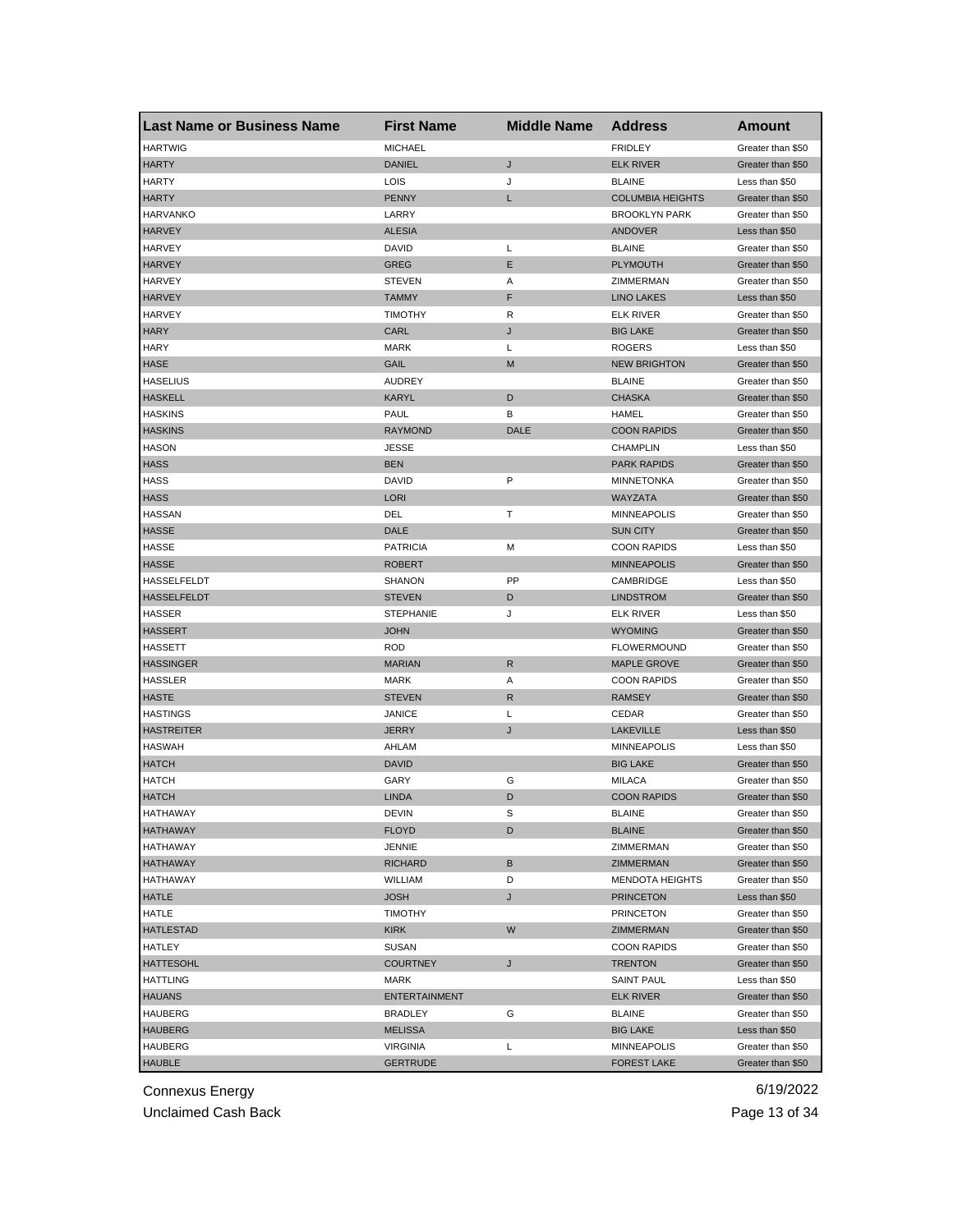| <b>HAUBLE</b><br><b>FOREST LAKE</b><br><b>MATTHEW</b><br>Greater than \$50<br><b>HAUBLE</b><br><b>MATTHEW</b><br>J<br><b>FOREST LAKE</b><br>Greater than \$50<br><b>HAUBNER</b><br><b>MICHAEL</b><br><b>SAINT FRANCIS</b><br>Less than \$50<br>E<br><b>HAUBRICH</b><br><b>KATHRYN</b><br><b>ANDOVER</b><br>Greater than \$50<br><b>HAUBRICK</b><br>JAMES<br>Г<br>MAPLE GROVE<br>Greater than \$50<br><b>HAUBRICK</b><br>LARRY<br>J<br><b>FRIDLEY</b><br>Greater than \$50<br><b>HAUCK</b><br><b>CHRISTINE</b><br><b>COON RAPIDS</b><br>Greater than \$50<br><b>HAUCK</b><br><b>JASON</b><br><b>ISANTI</b><br>Less than \$50<br><b>HAUCK</b><br>JOHN<br>Α<br><b>SHOREVIEW</b><br>Less than \$50<br><b>HAUER</b><br>JAY<br>A<br><b>CIRCLE PINES</b><br>Greater than \$50<br><b>HAUER</b><br><b>RICHARD</b><br><b>ARDEN HILLS</b><br>Greater than \$50<br>W<br><b>HAUG</b><br><b>GREG</b><br><b>SAN ANTONIO</b><br>Greater than \$50<br><b>HAUG</b><br><b>RICHARD</b><br><b>HUGO</b><br>Less than \$50<br><b>HAUGAARD</b><br>$\mathsf{C}$<br>κ<br><b>FOREST LAKE</b><br>Greater than \$50<br><b>HAUGAN</b><br><b>SIGURD</b><br>т<br>CRYSTAL<br>Less than \$50<br><b>HAUGDAHL</b><br><b>ALBERTVILLE</b><br>GARY<br>Greater than \$50<br><b>HAUGE</b><br><b>CURTIS</b><br>L<br><b>FRIDLEY</b><br>Greater than \$50<br><b>HAUGE</b><br><b>LEON</b><br>J<br><b>MILACA</b><br>Greater than \$50<br><b>HAUGE</b><br>RENAE<br><b>AUGUSTA</b><br>Less than \$50<br><b>HAUGE</b><br><b>SHARON</b><br>L<br>ANDOVER<br>Greater than \$50<br><b>HAUGEN</b><br><b>BERNARD</b><br><b>MINNEAPOLIS</b><br>Less than \$50<br><b>HAUGEN</b><br><b>BRYAN</b><br><b>BLAINE</b><br>Greater than \$50<br><b>HAUGEN</b><br>CAROLYN<br><b>ANOKA</b><br>Greater than \$50<br><b>HAUGEN</b><br>Κ<br><b>GRAND RAPIDS</b><br><b>DEBRA</b><br>Greater than \$50<br>HAUGEN<br><b>DELORIS</b><br>J<br>ELK RIVER<br>Less than \$50<br><b>HAUGEN</b><br><b>KELLY</b><br>M<br><b>STACY</b><br>Greater than \$50<br><b>HAUGEN</b><br>KEN<br>ANOKA<br>Less than \$50<br><b>HAUGEN</b><br><b>PAUL</b><br>A<br><b>WYOMING</b><br>Greater than \$50<br><b>HAUGEN</b><br>PERRY<br>R<br><b>BLAINE</b><br>Greater than \$50<br><b>ARDEN HILLS</b><br><b>HAUGEN</b><br><b>RANDY</b><br>D<br>Greater than \$50<br><b>HAUGEN</b><br>WARREN<br>ZIMMERMAN<br>Greater than \$50<br><b>HAUGER</b><br><b>NICOLAS</b><br><b>ST LOUIS PSRK</b><br>Less than \$50<br>P<br><b>HAUGHT</b><br><b>MICHAEL</b><br><b>MONTICELLO</b><br>Less than \$50<br><b>HAUGLAND</b><br><b>RICK</b><br><b>ANOKA</b><br>Greater than \$50<br>HAUGLAND ROGER L<br>& LINDA J<br><b>BLAINE</b><br>Greater than \$50<br><b>HAUGLID</b><br><b>DARREN</b><br><b>MINNEAPOLIS</b><br>Greater than \$50<br><b>HAUGLID BROTHERS</b><br>PIERZ<br>Greater than \$50<br><b>HAUGLIE</b><br><b>MARVIN</b><br>D<br><b>CROSSLAKE</b><br>Less than \$50<br><b>HAUPERT</b><br>CATHERINE<br>Greater than \$50<br>ANDOVER<br><b>HAUPT</b><br><b>KATHLEEN</b><br>R<br><b>BLAINE</b><br>Less than \$50<br><b>HAUPT</b><br><b>NICHOLAS</b><br>ANDOVER<br>Greater than \$50<br><b>HAUSER</b><br>LETA<br>J<br><b>HUGO</b><br>Less than \$50<br><b>HAUSER</b><br>PETER<br>Г<br>LAKEVILLE<br>Less than \$50<br><b>HAUSER</b><br><b>SUSAN</b><br>M<br><b>HAM LAKE</b><br>Greater than \$50<br>HAUSLADEN<br><b>STARRISE</b><br><b>COON RAPIDS</b><br>Greater than \$50<br>P<br><b>HAUTH</b><br>ERIK<br>ZIMMERMAN<br>Less than \$50<br>HAVEL<br><b>RALPH</b><br>Ε<br><b>MINNEAPOLIS</b><br>Greater than \$50<br><b>HAVEN</b><br><b>ALFRED</b><br>R<br><b>LINO LAKES</b><br>Less than \$50<br><b>HAVEN</b><br>Е<br><b>COON RAPIDS</b><br>Greater than \$50<br>DALE<br><b>HAVILAND</b><br><b>STEPHANY</b><br>A<br><b>ANOKA</b><br>Less than \$50<br>HAVIR<br>PLYMOUTH<br>Less than \$50<br>GREG<br><b>HAVISTO</b><br><b>ALVIN</b><br>Α<br><b>HANOVER</b><br>Greater than \$50<br><b>HAVISTO</b><br>TODD<br><b>COON RAPIDS</b><br>Greater than \$50<br>Α<br><b>HAVLIK</b><br>KENNETH<br><b>BLAINE</b><br>Greater than \$50<br>A<br><b>HAVLOVICK</b><br><b>HOLLY</b><br>WHITE BEAR LAKE<br>Greater than \$50<br>M | <b>Last Name or Business Name</b> | <b>First Name</b> | <b>Middle Name</b> | <b>Address</b> | Amount            |
|------------------------------------------------------------------------------------------------------------------------------------------------------------------------------------------------------------------------------------------------------------------------------------------------------------------------------------------------------------------------------------------------------------------------------------------------------------------------------------------------------------------------------------------------------------------------------------------------------------------------------------------------------------------------------------------------------------------------------------------------------------------------------------------------------------------------------------------------------------------------------------------------------------------------------------------------------------------------------------------------------------------------------------------------------------------------------------------------------------------------------------------------------------------------------------------------------------------------------------------------------------------------------------------------------------------------------------------------------------------------------------------------------------------------------------------------------------------------------------------------------------------------------------------------------------------------------------------------------------------------------------------------------------------------------------------------------------------------------------------------------------------------------------------------------------------------------------------------------------------------------------------------------------------------------------------------------------------------------------------------------------------------------------------------------------------------------------------------------------------------------------------------------------------------------------------------------------------------------------------------------------------------------------------------------------------------------------------------------------------------------------------------------------------------------------------------------------------------------------------------------------------------------------------------------------------------------------------------------------------------------------------------------------------------------------------------------------------------------------------------------------------------------------------------------------------------------------------------------------------------------------------------------------------------------------------------------------------------------------------------------------------------------------------------------------------------------------------------------------------------------------------------------------------------------------------------------------------------------------------------------------------------------------------------------------------------------------------------------------------------------------------------------------------------------------------------------------------------------------------------------------------------------------------------------------------------------------------------------------------------------------------------------------------------------------------------------------------------------------------------------------------------------------------------------------------------------------------------------------------------------------------------------------------------------------------------------------------------------------------------------------------------------------------------------------------------------------------------------|-----------------------------------|-------------------|--------------------|----------------|-------------------|
|                                                                                                                                                                                                                                                                                                                                                                                                                                                                                                                                                                                                                                                                                                                                                                                                                                                                                                                                                                                                                                                                                                                                                                                                                                                                                                                                                                                                                                                                                                                                                                                                                                                                                                                                                                                                                                                                                                                                                                                                                                                                                                                                                                                                                                                                                                                                                                                                                                                                                                                                                                                                                                                                                                                                                                                                                                                                                                                                                                                                                                                                                                                                                                                                                                                                                                                                                                                                                                                                                                                                                                                                                                                                                                                                                                                                                                                                                                                                                                                                                                                                                                      |                                   |                   |                    |                |                   |
|                                                                                                                                                                                                                                                                                                                                                                                                                                                                                                                                                                                                                                                                                                                                                                                                                                                                                                                                                                                                                                                                                                                                                                                                                                                                                                                                                                                                                                                                                                                                                                                                                                                                                                                                                                                                                                                                                                                                                                                                                                                                                                                                                                                                                                                                                                                                                                                                                                                                                                                                                                                                                                                                                                                                                                                                                                                                                                                                                                                                                                                                                                                                                                                                                                                                                                                                                                                                                                                                                                                                                                                                                                                                                                                                                                                                                                                                                                                                                                                                                                                                                                      |                                   |                   |                    |                |                   |
|                                                                                                                                                                                                                                                                                                                                                                                                                                                                                                                                                                                                                                                                                                                                                                                                                                                                                                                                                                                                                                                                                                                                                                                                                                                                                                                                                                                                                                                                                                                                                                                                                                                                                                                                                                                                                                                                                                                                                                                                                                                                                                                                                                                                                                                                                                                                                                                                                                                                                                                                                                                                                                                                                                                                                                                                                                                                                                                                                                                                                                                                                                                                                                                                                                                                                                                                                                                                                                                                                                                                                                                                                                                                                                                                                                                                                                                                                                                                                                                                                                                                                                      |                                   |                   |                    |                |                   |
|                                                                                                                                                                                                                                                                                                                                                                                                                                                                                                                                                                                                                                                                                                                                                                                                                                                                                                                                                                                                                                                                                                                                                                                                                                                                                                                                                                                                                                                                                                                                                                                                                                                                                                                                                                                                                                                                                                                                                                                                                                                                                                                                                                                                                                                                                                                                                                                                                                                                                                                                                                                                                                                                                                                                                                                                                                                                                                                                                                                                                                                                                                                                                                                                                                                                                                                                                                                                                                                                                                                                                                                                                                                                                                                                                                                                                                                                                                                                                                                                                                                                                                      |                                   |                   |                    |                |                   |
|                                                                                                                                                                                                                                                                                                                                                                                                                                                                                                                                                                                                                                                                                                                                                                                                                                                                                                                                                                                                                                                                                                                                                                                                                                                                                                                                                                                                                                                                                                                                                                                                                                                                                                                                                                                                                                                                                                                                                                                                                                                                                                                                                                                                                                                                                                                                                                                                                                                                                                                                                                                                                                                                                                                                                                                                                                                                                                                                                                                                                                                                                                                                                                                                                                                                                                                                                                                                                                                                                                                                                                                                                                                                                                                                                                                                                                                                                                                                                                                                                                                                                                      |                                   |                   |                    |                |                   |
|                                                                                                                                                                                                                                                                                                                                                                                                                                                                                                                                                                                                                                                                                                                                                                                                                                                                                                                                                                                                                                                                                                                                                                                                                                                                                                                                                                                                                                                                                                                                                                                                                                                                                                                                                                                                                                                                                                                                                                                                                                                                                                                                                                                                                                                                                                                                                                                                                                                                                                                                                                                                                                                                                                                                                                                                                                                                                                                                                                                                                                                                                                                                                                                                                                                                                                                                                                                                                                                                                                                                                                                                                                                                                                                                                                                                                                                                                                                                                                                                                                                                                                      |                                   |                   |                    |                |                   |
|                                                                                                                                                                                                                                                                                                                                                                                                                                                                                                                                                                                                                                                                                                                                                                                                                                                                                                                                                                                                                                                                                                                                                                                                                                                                                                                                                                                                                                                                                                                                                                                                                                                                                                                                                                                                                                                                                                                                                                                                                                                                                                                                                                                                                                                                                                                                                                                                                                                                                                                                                                                                                                                                                                                                                                                                                                                                                                                                                                                                                                                                                                                                                                                                                                                                                                                                                                                                                                                                                                                                                                                                                                                                                                                                                                                                                                                                                                                                                                                                                                                                                                      |                                   |                   |                    |                |                   |
|                                                                                                                                                                                                                                                                                                                                                                                                                                                                                                                                                                                                                                                                                                                                                                                                                                                                                                                                                                                                                                                                                                                                                                                                                                                                                                                                                                                                                                                                                                                                                                                                                                                                                                                                                                                                                                                                                                                                                                                                                                                                                                                                                                                                                                                                                                                                                                                                                                                                                                                                                                                                                                                                                                                                                                                                                                                                                                                                                                                                                                                                                                                                                                                                                                                                                                                                                                                                                                                                                                                                                                                                                                                                                                                                                                                                                                                                                                                                                                                                                                                                                                      |                                   |                   |                    |                |                   |
|                                                                                                                                                                                                                                                                                                                                                                                                                                                                                                                                                                                                                                                                                                                                                                                                                                                                                                                                                                                                                                                                                                                                                                                                                                                                                                                                                                                                                                                                                                                                                                                                                                                                                                                                                                                                                                                                                                                                                                                                                                                                                                                                                                                                                                                                                                                                                                                                                                                                                                                                                                                                                                                                                                                                                                                                                                                                                                                                                                                                                                                                                                                                                                                                                                                                                                                                                                                                                                                                                                                                                                                                                                                                                                                                                                                                                                                                                                                                                                                                                                                                                                      |                                   |                   |                    |                |                   |
|                                                                                                                                                                                                                                                                                                                                                                                                                                                                                                                                                                                                                                                                                                                                                                                                                                                                                                                                                                                                                                                                                                                                                                                                                                                                                                                                                                                                                                                                                                                                                                                                                                                                                                                                                                                                                                                                                                                                                                                                                                                                                                                                                                                                                                                                                                                                                                                                                                                                                                                                                                                                                                                                                                                                                                                                                                                                                                                                                                                                                                                                                                                                                                                                                                                                                                                                                                                                                                                                                                                                                                                                                                                                                                                                                                                                                                                                                                                                                                                                                                                                                                      |                                   |                   |                    |                |                   |
|                                                                                                                                                                                                                                                                                                                                                                                                                                                                                                                                                                                                                                                                                                                                                                                                                                                                                                                                                                                                                                                                                                                                                                                                                                                                                                                                                                                                                                                                                                                                                                                                                                                                                                                                                                                                                                                                                                                                                                                                                                                                                                                                                                                                                                                                                                                                                                                                                                                                                                                                                                                                                                                                                                                                                                                                                                                                                                                                                                                                                                                                                                                                                                                                                                                                                                                                                                                                                                                                                                                                                                                                                                                                                                                                                                                                                                                                                                                                                                                                                                                                                                      |                                   |                   |                    |                |                   |
|                                                                                                                                                                                                                                                                                                                                                                                                                                                                                                                                                                                                                                                                                                                                                                                                                                                                                                                                                                                                                                                                                                                                                                                                                                                                                                                                                                                                                                                                                                                                                                                                                                                                                                                                                                                                                                                                                                                                                                                                                                                                                                                                                                                                                                                                                                                                                                                                                                                                                                                                                                                                                                                                                                                                                                                                                                                                                                                                                                                                                                                                                                                                                                                                                                                                                                                                                                                                                                                                                                                                                                                                                                                                                                                                                                                                                                                                                                                                                                                                                                                                                                      |                                   |                   |                    |                |                   |
|                                                                                                                                                                                                                                                                                                                                                                                                                                                                                                                                                                                                                                                                                                                                                                                                                                                                                                                                                                                                                                                                                                                                                                                                                                                                                                                                                                                                                                                                                                                                                                                                                                                                                                                                                                                                                                                                                                                                                                                                                                                                                                                                                                                                                                                                                                                                                                                                                                                                                                                                                                                                                                                                                                                                                                                                                                                                                                                                                                                                                                                                                                                                                                                                                                                                                                                                                                                                                                                                                                                                                                                                                                                                                                                                                                                                                                                                                                                                                                                                                                                                                                      |                                   |                   |                    |                |                   |
|                                                                                                                                                                                                                                                                                                                                                                                                                                                                                                                                                                                                                                                                                                                                                                                                                                                                                                                                                                                                                                                                                                                                                                                                                                                                                                                                                                                                                                                                                                                                                                                                                                                                                                                                                                                                                                                                                                                                                                                                                                                                                                                                                                                                                                                                                                                                                                                                                                                                                                                                                                                                                                                                                                                                                                                                                                                                                                                                                                                                                                                                                                                                                                                                                                                                                                                                                                                                                                                                                                                                                                                                                                                                                                                                                                                                                                                                                                                                                                                                                                                                                                      |                                   |                   |                    |                |                   |
|                                                                                                                                                                                                                                                                                                                                                                                                                                                                                                                                                                                                                                                                                                                                                                                                                                                                                                                                                                                                                                                                                                                                                                                                                                                                                                                                                                                                                                                                                                                                                                                                                                                                                                                                                                                                                                                                                                                                                                                                                                                                                                                                                                                                                                                                                                                                                                                                                                                                                                                                                                                                                                                                                                                                                                                                                                                                                                                                                                                                                                                                                                                                                                                                                                                                                                                                                                                                                                                                                                                                                                                                                                                                                                                                                                                                                                                                                                                                                                                                                                                                                                      |                                   |                   |                    |                |                   |
|                                                                                                                                                                                                                                                                                                                                                                                                                                                                                                                                                                                                                                                                                                                                                                                                                                                                                                                                                                                                                                                                                                                                                                                                                                                                                                                                                                                                                                                                                                                                                                                                                                                                                                                                                                                                                                                                                                                                                                                                                                                                                                                                                                                                                                                                                                                                                                                                                                                                                                                                                                                                                                                                                                                                                                                                                                                                                                                                                                                                                                                                                                                                                                                                                                                                                                                                                                                                                                                                                                                                                                                                                                                                                                                                                                                                                                                                                                                                                                                                                                                                                                      |                                   |                   |                    |                |                   |
|                                                                                                                                                                                                                                                                                                                                                                                                                                                                                                                                                                                                                                                                                                                                                                                                                                                                                                                                                                                                                                                                                                                                                                                                                                                                                                                                                                                                                                                                                                                                                                                                                                                                                                                                                                                                                                                                                                                                                                                                                                                                                                                                                                                                                                                                                                                                                                                                                                                                                                                                                                                                                                                                                                                                                                                                                                                                                                                                                                                                                                                                                                                                                                                                                                                                                                                                                                                                                                                                                                                                                                                                                                                                                                                                                                                                                                                                                                                                                                                                                                                                                                      |                                   |                   |                    |                |                   |
|                                                                                                                                                                                                                                                                                                                                                                                                                                                                                                                                                                                                                                                                                                                                                                                                                                                                                                                                                                                                                                                                                                                                                                                                                                                                                                                                                                                                                                                                                                                                                                                                                                                                                                                                                                                                                                                                                                                                                                                                                                                                                                                                                                                                                                                                                                                                                                                                                                                                                                                                                                                                                                                                                                                                                                                                                                                                                                                                                                                                                                                                                                                                                                                                                                                                                                                                                                                                                                                                                                                                                                                                                                                                                                                                                                                                                                                                                                                                                                                                                                                                                                      |                                   |                   |                    |                |                   |
|                                                                                                                                                                                                                                                                                                                                                                                                                                                                                                                                                                                                                                                                                                                                                                                                                                                                                                                                                                                                                                                                                                                                                                                                                                                                                                                                                                                                                                                                                                                                                                                                                                                                                                                                                                                                                                                                                                                                                                                                                                                                                                                                                                                                                                                                                                                                                                                                                                                                                                                                                                                                                                                                                                                                                                                                                                                                                                                                                                                                                                                                                                                                                                                                                                                                                                                                                                                                                                                                                                                                                                                                                                                                                                                                                                                                                                                                                                                                                                                                                                                                                                      |                                   |                   |                    |                |                   |
|                                                                                                                                                                                                                                                                                                                                                                                                                                                                                                                                                                                                                                                                                                                                                                                                                                                                                                                                                                                                                                                                                                                                                                                                                                                                                                                                                                                                                                                                                                                                                                                                                                                                                                                                                                                                                                                                                                                                                                                                                                                                                                                                                                                                                                                                                                                                                                                                                                                                                                                                                                                                                                                                                                                                                                                                                                                                                                                                                                                                                                                                                                                                                                                                                                                                                                                                                                                                                                                                                                                                                                                                                                                                                                                                                                                                                                                                                                                                                                                                                                                                                                      |                                   |                   |                    |                |                   |
|                                                                                                                                                                                                                                                                                                                                                                                                                                                                                                                                                                                                                                                                                                                                                                                                                                                                                                                                                                                                                                                                                                                                                                                                                                                                                                                                                                                                                                                                                                                                                                                                                                                                                                                                                                                                                                                                                                                                                                                                                                                                                                                                                                                                                                                                                                                                                                                                                                                                                                                                                                                                                                                                                                                                                                                                                                                                                                                                                                                                                                                                                                                                                                                                                                                                                                                                                                                                                                                                                                                                                                                                                                                                                                                                                                                                                                                                                                                                                                                                                                                                                                      |                                   |                   |                    |                |                   |
|                                                                                                                                                                                                                                                                                                                                                                                                                                                                                                                                                                                                                                                                                                                                                                                                                                                                                                                                                                                                                                                                                                                                                                                                                                                                                                                                                                                                                                                                                                                                                                                                                                                                                                                                                                                                                                                                                                                                                                                                                                                                                                                                                                                                                                                                                                                                                                                                                                                                                                                                                                                                                                                                                                                                                                                                                                                                                                                                                                                                                                                                                                                                                                                                                                                                                                                                                                                                                                                                                                                                                                                                                                                                                                                                                                                                                                                                                                                                                                                                                                                                                                      |                                   |                   |                    |                |                   |
|                                                                                                                                                                                                                                                                                                                                                                                                                                                                                                                                                                                                                                                                                                                                                                                                                                                                                                                                                                                                                                                                                                                                                                                                                                                                                                                                                                                                                                                                                                                                                                                                                                                                                                                                                                                                                                                                                                                                                                                                                                                                                                                                                                                                                                                                                                                                                                                                                                                                                                                                                                                                                                                                                                                                                                                                                                                                                                                                                                                                                                                                                                                                                                                                                                                                                                                                                                                                                                                                                                                                                                                                                                                                                                                                                                                                                                                                                                                                                                                                                                                                                                      |                                   |                   |                    |                |                   |
|                                                                                                                                                                                                                                                                                                                                                                                                                                                                                                                                                                                                                                                                                                                                                                                                                                                                                                                                                                                                                                                                                                                                                                                                                                                                                                                                                                                                                                                                                                                                                                                                                                                                                                                                                                                                                                                                                                                                                                                                                                                                                                                                                                                                                                                                                                                                                                                                                                                                                                                                                                                                                                                                                                                                                                                                                                                                                                                                                                                                                                                                                                                                                                                                                                                                                                                                                                                                                                                                                                                                                                                                                                                                                                                                                                                                                                                                                                                                                                                                                                                                                                      |                                   |                   |                    |                |                   |
|                                                                                                                                                                                                                                                                                                                                                                                                                                                                                                                                                                                                                                                                                                                                                                                                                                                                                                                                                                                                                                                                                                                                                                                                                                                                                                                                                                                                                                                                                                                                                                                                                                                                                                                                                                                                                                                                                                                                                                                                                                                                                                                                                                                                                                                                                                                                                                                                                                                                                                                                                                                                                                                                                                                                                                                                                                                                                                                                                                                                                                                                                                                                                                                                                                                                                                                                                                                                                                                                                                                                                                                                                                                                                                                                                                                                                                                                                                                                                                                                                                                                                                      |                                   |                   |                    |                |                   |
|                                                                                                                                                                                                                                                                                                                                                                                                                                                                                                                                                                                                                                                                                                                                                                                                                                                                                                                                                                                                                                                                                                                                                                                                                                                                                                                                                                                                                                                                                                                                                                                                                                                                                                                                                                                                                                                                                                                                                                                                                                                                                                                                                                                                                                                                                                                                                                                                                                                                                                                                                                                                                                                                                                                                                                                                                                                                                                                                                                                                                                                                                                                                                                                                                                                                                                                                                                                                                                                                                                                                                                                                                                                                                                                                                                                                                                                                                                                                                                                                                                                                                                      |                                   |                   |                    |                |                   |
|                                                                                                                                                                                                                                                                                                                                                                                                                                                                                                                                                                                                                                                                                                                                                                                                                                                                                                                                                                                                                                                                                                                                                                                                                                                                                                                                                                                                                                                                                                                                                                                                                                                                                                                                                                                                                                                                                                                                                                                                                                                                                                                                                                                                                                                                                                                                                                                                                                                                                                                                                                                                                                                                                                                                                                                                                                                                                                                                                                                                                                                                                                                                                                                                                                                                                                                                                                                                                                                                                                                                                                                                                                                                                                                                                                                                                                                                                                                                                                                                                                                                                                      |                                   |                   |                    |                |                   |
|                                                                                                                                                                                                                                                                                                                                                                                                                                                                                                                                                                                                                                                                                                                                                                                                                                                                                                                                                                                                                                                                                                                                                                                                                                                                                                                                                                                                                                                                                                                                                                                                                                                                                                                                                                                                                                                                                                                                                                                                                                                                                                                                                                                                                                                                                                                                                                                                                                                                                                                                                                                                                                                                                                                                                                                                                                                                                                                                                                                                                                                                                                                                                                                                                                                                                                                                                                                                                                                                                                                                                                                                                                                                                                                                                                                                                                                                                                                                                                                                                                                                                                      |                                   |                   |                    |                |                   |
|                                                                                                                                                                                                                                                                                                                                                                                                                                                                                                                                                                                                                                                                                                                                                                                                                                                                                                                                                                                                                                                                                                                                                                                                                                                                                                                                                                                                                                                                                                                                                                                                                                                                                                                                                                                                                                                                                                                                                                                                                                                                                                                                                                                                                                                                                                                                                                                                                                                                                                                                                                                                                                                                                                                                                                                                                                                                                                                                                                                                                                                                                                                                                                                                                                                                                                                                                                                                                                                                                                                                                                                                                                                                                                                                                                                                                                                                                                                                                                                                                                                                                                      |                                   |                   |                    |                |                   |
|                                                                                                                                                                                                                                                                                                                                                                                                                                                                                                                                                                                                                                                                                                                                                                                                                                                                                                                                                                                                                                                                                                                                                                                                                                                                                                                                                                                                                                                                                                                                                                                                                                                                                                                                                                                                                                                                                                                                                                                                                                                                                                                                                                                                                                                                                                                                                                                                                                                                                                                                                                                                                                                                                                                                                                                                                                                                                                                                                                                                                                                                                                                                                                                                                                                                                                                                                                                                                                                                                                                                                                                                                                                                                                                                                                                                                                                                                                                                                                                                                                                                                                      |                                   |                   |                    |                |                   |
|                                                                                                                                                                                                                                                                                                                                                                                                                                                                                                                                                                                                                                                                                                                                                                                                                                                                                                                                                                                                                                                                                                                                                                                                                                                                                                                                                                                                                                                                                                                                                                                                                                                                                                                                                                                                                                                                                                                                                                                                                                                                                                                                                                                                                                                                                                                                                                                                                                                                                                                                                                                                                                                                                                                                                                                                                                                                                                                                                                                                                                                                                                                                                                                                                                                                                                                                                                                                                                                                                                                                                                                                                                                                                                                                                                                                                                                                                                                                                                                                                                                                                                      |                                   |                   |                    |                |                   |
|                                                                                                                                                                                                                                                                                                                                                                                                                                                                                                                                                                                                                                                                                                                                                                                                                                                                                                                                                                                                                                                                                                                                                                                                                                                                                                                                                                                                                                                                                                                                                                                                                                                                                                                                                                                                                                                                                                                                                                                                                                                                                                                                                                                                                                                                                                                                                                                                                                                                                                                                                                                                                                                                                                                                                                                                                                                                                                                                                                                                                                                                                                                                                                                                                                                                                                                                                                                                                                                                                                                                                                                                                                                                                                                                                                                                                                                                                                                                                                                                                                                                                                      |                                   |                   |                    |                |                   |
|                                                                                                                                                                                                                                                                                                                                                                                                                                                                                                                                                                                                                                                                                                                                                                                                                                                                                                                                                                                                                                                                                                                                                                                                                                                                                                                                                                                                                                                                                                                                                                                                                                                                                                                                                                                                                                                                                                                                                                                                                                                                                                                                                                                                                                                                                                                                                                                                                                                                                                                                                                                                                                                                                                                                                                                                                                                                                                                                                                                                                                                                                                                                                                                                                                                                                                                                                                                                                                                                                                                                                                                                                                                                                                                                                                                                                                                                                                                                                                                                                                                                                                      |                                   |                   |                    |                |                   |
|                                                                                                                                                                                                                                                                                                                                                                                                                                                                                                                                                                                                                                                                                                                                                                                                                                                                                                                                                                                                                                                                                                                                                                                                                                                                                                                                                                                                                                                                                                                                                                                                                                                                                                                                                                                                                                                                                                                                                                                                                                                                                                                                                                                                                                                                                                                                                                                                                                                                                                                                                                                                                                                                                                                                                                                                                                                                                                                                                                                                                                                                                                                                                                                                                                                                                                                                                                                                                                                                                                                                                                                                                                                                                                                                                                                                                                                                                                                                                                                                                                                                                                      |                                   |                   |                    |                |                   |
|                                                                                                                                                                                                                                                                                                                                                                                                                                                                                                                                                                                                                                                                                                                                                                                                                                                                                                                                                                                                                                                                                                                                                                                                                                                                                                                                                                                                                                                                                                                                                                                                                                                                                                                                                                                                                                                                                                                                                                                                                                                                                                                                                                                                                                                                                                                                                                                                                                                                                                                                                                                                                                                                                                                                                                                                                                                                                                                                                                                                                                                                                                                                                                                                                                                                                                                                                                                                                                                                                                                                                                                                                                                                                                                                                                                                                                                                                                                                                                                                                                                                                                      |                                   |                   |                    |                |                   |
|                                                                                                                                                                                                                                                                                                                                                                                                                                                                                                                                                                                                                                                                                                                                                                                                                                                                                                                                                                                                                                                                                                                                                                                                                                                                                                                                                                                                                                                                                                                                                                                                                                                                                                                                                                                                                                                                                                                                                                                                                                                                                                                                                                                                                                                                                                                                                                                                                                                                                                                                                                                                                                                                                                                                                                                                                                                                                                                                                                                                                                                                                                                                                                                                                                                                                                                                                                                                                                                                                                                                                                                                                                                                                                                                                                                                                                                                                                                                                                                                                                                                                                      |                                   |                   |                    |                |                   |
|                                                                                                                                                                                                                                                                                                                                                                                                                                                                                                                                                                                                                                                                                                                                                                                                                                                                                                                                                                                                                                                                                                                                                                                                                                                                                                                                                                                                                                                                                                                                                                                                                                                                                                                                                                                                                                                                                                                                                                                                                                                                                                                                                                                                                                                                                                                                                                                                                                                                                                                                                                                                                                                                                                                                                                                                                                                                                                                                                                                                                                                                                                                                                                                                                                                                                                                                                                                                                                                                                                                                                                                                                                                                                                                                                                                                                                                                                                                                                                                                                                                                                                      |                                   |                   |                    |                |                   |
|                                                                                                                                                                                                                                                                                                                                                                                                                                                                                                                                                                                                                                                                                                                                                                                                                                                                                                                                                                                                                                                                                                                                                                                                                                                                                                                                                                                                                                                                                                                                                                                                                                                                                                                                                                                                                                                                                                                                                                                                                                                                                                                                                                                                                                                                                                                                                                                                                                                                                                                                                                                                                                                                                                                                                                                                                                                                                                                                                                                                                                                                                                                                                                                                                                                                                                                                                                                                                                                                                                                                                                                                                                                                                                                                                                                                                                                                                                                                                                                                                                                                                                      |                                   |                   |                    |                |                   |
|                                                                                                                                                                                                                                                                                                                                                                                                                                                                                                                                                                                                                                                                                                                                                                                                                                                                                                                                                                                                                                                                                                                                                                                                                                                                                                                                                                                                                                                                                                                                                                                                                                                                                                                                                                                                                                                                                                                                                                                                                                                                                                                                                                                                                                                                                                                                                                                                                                                                                                                                                                                                                                                                                                                                                                                                                                                                                                                                                                                                                                                                                                                                                                                                                                                                                                                                                                                                                                                                                                                                                                                                                                                                                                                                                                                                                                                                                                                                                                                                                                                                                                      |                                   |                   |                    |                |                   |
|                                                                                                                                                                                                                                                                                                                                                                                                                                                                                                                                                                                                                                                                                                                                                                                                                                                                                                                                                                                                                                                                                                                                                                                                                                                                                                                                                                                                                                                                                                                                                                                                                                                                                                                                                                                                                                                                                                                                                                                                                                                                                                                                                                                                                                                                                                                                                                                                                                                                                                                                                                                                                                                                                                                                                                                                                                                                                                                                                                                                                                                                                                                                                                                                                                                                                                                                                                                                                                                                                                                                                                                                                                                                                                                                                                                                                                                                                                                                                                                                                                                                                                      |                                   |                   |                    |                |                   |
|                                                                                                                                                                                                                                                                                                                                                                                                                                                                                                                                                                                                                                                                                                                                                                                                                                                                                                                                                                                                                                                                                                                                                                                                                                                                                                                                                                                                                                                                                                                                                                                                                                                                                                                                                                                                                                                                                                                                                                                                                                                                                                                                                                                                                                                                                                                                                                                                                                                                                                                                                                                                                                                                                                                                                                                                                                                                                                                                                                                                                                                                                                                                                                                                                                                                                                                                                                                                                                                                                                                                                                                                                                                                                                                                                                                                                                                                                                                                                                                                                                                                                                      |                                   |                   |                    |                |                   |
|                                                                                                                                                                                                                                                                                                                                                                                                                                                                                                                                                                                                                                                                                                                                                                                                                                                                                                                                                                                                                                                                                                                                                                                                                                                                                                                                                                                                                                                                                                                                                                                                                                                                                                                                                                                                                                                                                                                                                                                                                                                                                                                                                                                                                                                                                                                                                                                                                                                                                                                                                                                                                                                                                                                                                                                                                                                                                                                                                                                                                                                                                                                                                                                                                                                                                                                                                                                                                                                                                                                                                                                                                                                                                                                                                                                                                                                                                                                                                                                                                                                                                                      |                                   |                   |                    |                |                   |
|                                                                                                                                                                                                                                                                                                                                                                                                                                                                                                                                                                                                                                                                                                                                                                                                                                                                                                                                                                                                                                                                                                                                                                                                                                                                                                                                                                                                                                                                                                                                                                                                                                                                                                                                                                                                                                                                                                                                                                                                                                                                                                                                                                                                                                                                                                                                                                                                                                                                                                                                                                                                                                                                                                                                                                                                                                                                                                                                                                                                                                                                                                                                                                                                                                                                                                                                                                                                                                                                                                                                                                                                                                                                                                                                                                                                                                                                                                                                                                                                                                                                                                      |                                   |                   |                    |                |                   |
|                                                                                                                                                                                                                                                                                                                                                                                                                                                                                                                                                                                                                                                                                                                                                                                                                                                                                                                                                                                                                                                                                                                                                                                                                                                                                                                                                                                                                                                                                                                                                                                                                                                                                                                                                                                                                                                                                                                                                                                                                                                                                                                                                                                                                                                                                                                                                                                                                                                                                                                                                                                                                                                                                                                                                                                                                                                                                                                                                                                                                                                                                                                                                                                                                                                                                                                                                                                                                                                                                                                                                                                                                                                                                                                                                                                                                                                                                                                                                                                                                                                                                                      |                                   |                   |                    |                |                   |
|                                                                                                                                                                                                                                                                                                                                                                                                                                                                                                                                                                                                                                                                                                                                                                                                                                                                                                                                                                                                                                                                                                                                                                                                                                                                                                                                                                                                                                                                                                                                                                                                                                                                                                                                                                                                                                                                                                                                                                                                                                                                                                                                                                                                                                                                                                                                                                                                                                                                                                                                                                                                                                                                                                                                                                                                                                                                                                                                                                                                                                                                                                                                                                                                                                                                                                                                                                                                                                                                                                                                                                                                                                                                                                                                                                                                                                                                                                                                                                                                                                                                                                      |                                   |                   |                    |                |                   |
|                                                                                                                                                                                                                                                                                                                                                                                                                                                                                                                                                                                                                                                                                                                                                                                                                                                                                                                                                                                                                                                                                                                                                                                                                                                                                                                                                                                                                                                                                                                                                                                                                                                                                                                                                                                                                                                                                                                                                                                                                                                                                                                                                                                                                                                                                                                                                                                                                                                                                                                                                                                                                                                                                                                                                                                                                                                                                                                                                                                                                                                                                                                                                                                                                                                                                                                                                                                                                                                                                                                                                                                                                                                                                                                                                                                                                                                                                                                                                                                                                                                                                                      |                                   |                   |                    |                |                   |
|                                                                                                                                                                                                                                                                                                                                                                                                                                                                                                                                                                                                                                                                                                                                                                                                                                                                                                                                                                                                                                                                                                                                                                                                                                                                                                                                                                                                                                                                                                                                                                                                                                                                                                                                                                                                                                                                                                                                                                                                                                                                                                                                                                                                                                                                                                                                                                                                                                                                                                                                                                                                                                                                                                                                                                                                                                                                                                                                                                                                                                                                                                                                                                                                                                                                                                                                                                                                                                                                                                                                                                                                                                                                                                                                                                                                                                                                                                                                                                                                                                                                                                      |                                   |                   |                    |                |                   |
|                                                                                                                                                                                                                                                                                                                                                                                                                                                                                                                                                                                                                                                                                                                                                                                                                                                                                                                                                                                                                                                                                                                                                                                                                                                                                                                                                                                                                                                                                                                                                                                                                                                                                                                                                                                                                                                                                                                                                                                                                                                                                                                                                                                                                                                                                                                                                                                                                                                                                                                                                                                                                                                                                                                                                                                                                                                                                                                                                                                                                                                                                                                                                                                                                                                                                                                                                                                                                                                                                                                                                                                                                                                                                                                                                                                                                                                                                                                                                                                                                                                                                                      |                                   |                   |                    |                |                   |
|                                                                                                                                                                                                                                                                                                                                                                                                                                                                                                                                                                                                                                                                                                                                                                                                                                                                                                                                                                                                                                                                                                                                                                                                                                                                                                                                                                                                                                                                                                                                                                                                                                                                                                                                                                                                                                                                                                                                                                                                                                                                                                                                                                                                                                                                                                                                                                                                                                                                                                                                                                                                                                                                                                                                                                                                                                                                                                                                                                                                                                                                                                                                                                                                                                                                                                                                                                                                                                                                                                                                                                                                                                                                                                                                                                                                                                                                                                                                                                                                                                                                                                      |                                   |                   |                    |                |                   |
|                                                                                                                                                                                                                                                                                                                                                                                                                                                                                                                                                                                                                                                                                                                                                                                                                                                                                                                                                                                                                                                                                                                                                                                                                                                                                                                                                                                                                                                                                                                                                                                                                                                                                                                                                                                                                                                                                                                                                                                                                                                                                                                                                                                                                                                                                                                                                                                                                                                                                                                                                                                                                                                                                                                                                                                                                                                                                                                                                                                                                                                                                                                                                                                                                                                                                                                                                                                                                                                                                                                                                                                                                                                                                                                                                                                                                                                                                                                                                                                                                                                                                                      |                                   |                   |                    |                |                   |
|                                                                                                                                                                                                                                                                                                                                                                                                                                                                                                                                                                                                                                                                                                                                                                                                                                                                                                                                                                                                                                                                                                                                                                                                                                                                                                                                                                                                                                                                                                                                                                                                                                                                                                                                                                                                                                                                                                                                                                                                                                                                                                                                                                                                                                                                                                                                                                                                                                                                                                                                                                                                                                                                                                                                                                                                                                                                                                                                                                                                                                                                                                                                                                                                                                                                                                                                                                                                                                                                                                                                                                                                                                                                                                                                                                                                                                                                                                                                                                                                                                                                                                      |                                   |                   |                    |                |                   |
|                                                                                                                                                                                                                                                                                                                                                                                                                                                                                                                                                                                                                                                                                                                                                                                                                                                                                                                                                                                                                                                                                                                                                                                                                                                                                                                                                                                                                                                                                                                                                                                                                                                                                                                                                                                                                                                                                                                                                                                                                                                                                                                                                                                                                                                                                                                                                                                                                                                                                                                                                                                                                                                                                                                                                                                                                                                                                                                                                                                                                                                                                                                                                                                                                                                                                                                                                                                                                                                                                                                                                                                                                                                                                                                                                                                                                                                                                                                                                                                                                                                                                                      |                                   |                   |                    |                |                   |
|                                                                                                                                                                                                                                                                                                                                                                                                                                                                                                                                                                                                                                                                                                                                                                                                                                                                                                                                                                                                                                                                                                                                                                                                                                                                                                                                                                                                                                                                                                                                                                                                                                                                                                                                                                                                                                                                                                                                                                                                                                                                                                                                                                                                                                                                                                                                                                                                                                                                                                                                                                                                                                                                                                                                                                                                                                                                                                                                                                                                                                                                                                                                                                                                                                                                                                                                                                                                                                                                                                                                                                                                                                                                                                                                                                                                                                                                                                                                                                                                                                                                                                      |                                   |                   |                    |                |                   |
|                                                                                                                                                                                                                                                                                                                                                                                                                                                                                                                                                                                                                                                                                                                                                                                                                                                                                                                                                                                                                                                                                                                                                                                                                                                                                                                                                                                                                                                                                                                                                                                                                                                                                                                                                                                                                                                                                                                                                                                                                                                                                                                                                                                                                                                                                                                                                                                                                                                                                                                                                                                                                                                                                                                                                                                                                                                                                                                                                                                                                                                                                                                                                                                                                                                                                                                                                                                                                                                                                                                                                                                                                                                                                                                                                                                                                                                                                                                                                                                                                                                                                                      |                                   |                   |                    |                |                   |
|                                                                                                                                                                                                                                                                                                                                                                                                                                                                                                                                                                                                                                                                                                                                                                                                                                                                                                                                                                                                                                                                                                                                                                                                                                                                                                                                                                                                                                                                                                                                                                                                                                                                                                                                                                                                                                                                                                                                                                                                                                                                                                                                                                                                                                                                                                                                                                                                                                                                                                                                                                                                                                                                                                                                                                                                                                                                                                                                                                                                                                                                                                                                                                                                                                                                                                                                                                                                                                                                                                                                                                                                                                                                                                                                                                                                                                                                                                                                                                                                                                                                                                      |                                   |                   |                    |                |                   |
|                                                                                                                                                                                                                                                                                                                                                                                                                                                                                                                                                                                                                                                                                                                                                                                                                                                                                                                                                                                                                                                                                                                                                                                                                                                                                                                                                                                                                                                                                                                                                                                                                                                                                                                                                                                                                                                                                                                                                                                                                                                                                                                                                                                                                                                                                                                                                                                                                                                                                                                                                                                                                                                                                                                                                                                                                                                                                                                                                                                                                                                                                                                                                                                                                                                                                                                                                                                                                                                                                                                                                                                                                                                                                                                                                                                                                                                                                                                                                                                                                                                                                                      |                                   |                   |                    |                |                   |
|                                                                                                                                                                                                                                                                                                                                                                                                                                                                                                                                                                                                                                                                                                                                                                                                                                                                                                                                                                                                                                                                                                                                                                                                                                                                                                                                                                                                                                                                                                                                                                                                                                                                                                                                                                                                                                                                                                                                                                                                                                                                                                                                                                                                                                                                                                                                                                                                                                                                                                                                                                                                                                                                                                                                                                                                                                                                                                                                                                                                                                                                                                                                                                                                                                                                                                                                                                                                                                                                                                                                                                                                                                                                                                                                                                                                                                                                                                                                                                                                                                                                                                      | <b>HAVRILAK</b>                   | <b>JACK</b>       |                    | <b>CEDAR</b>   | Greater than \$50 |

Unclaimed Cash Back **Page 14 of 34**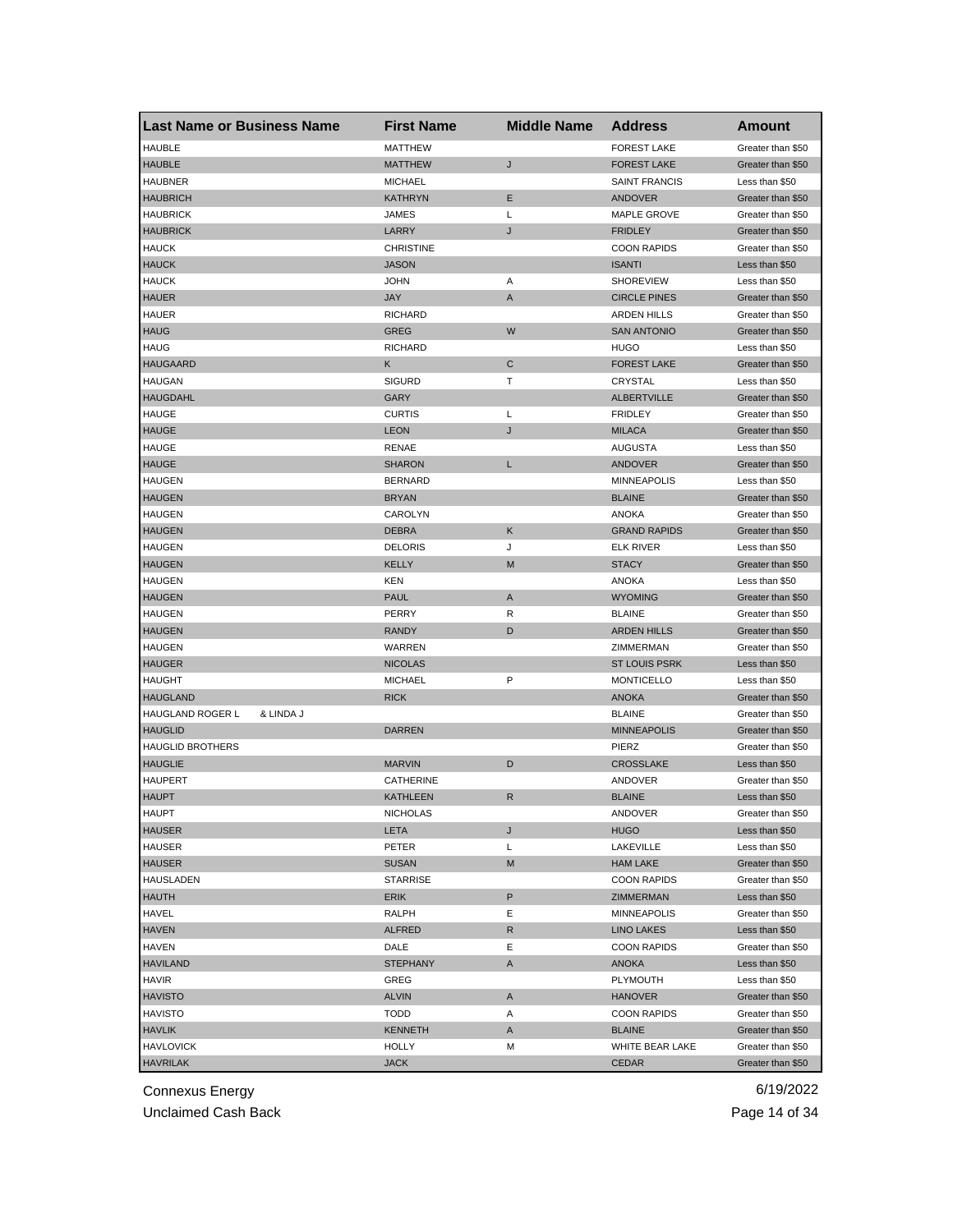| <b>Last Name or Business Name</b>       | <b>First Name</b> | <b>Middle Name</b> | <b>Address</b>          | <b>Amount</b>     |
|-----------------------------------------|-------------------|--------------------|-------------------------|-------------------|
| <b>HAVRON</b>                           | <b>THOMAS</b>     | В                  | <b>ELK RIVER</b>        | Greater than \$50 |
| <b>HAWES</b>                            | <b>DAWN</b>       | Г                  | <b>STAPLES</b>          | Greater than \$50 |
| <b>HAWES</b>                            | <b>KRISTIN</b>    |                    | ALEXANDRIA              | Less than \$50    |
| <b>HAWES</b>                            | RICHARD           | J                  | <b>ALEXANDRIA</b>       | Less than \$50    |
| <b>HAWKES</b>                           | <b>WILLIAM</b>    | J                  | LAS VEGAS               | Less than \$50    |
| <b>HAWKINS</b>                          | <b>ALEXANDER</b>  | D                  | <b>SAINT MICHAEL</b>    | Less than \$50    |
| <b>HAWKINS</b>                          | <b>BETH</b>       | Α                  | <b>COON RAPIDS</b>      | Greater than \$50 |
| <b>HAWKINS</b>                          | <b>CLARENCE</b>   | Ε                  | <b>BLAINE</b>           | Greater than \$50 |
| <b>HAWKINS</b>                          | KENT              | Т                  | <b>COON RAPIDS</b>      | Greater than \$50 |
| <b>HAWKINS</b>                          | <b>LYLE</b>       | W                  | <b>BLAINE</b>           | Less than \$50    |
| <b>HAWKINS</b>                          | MAE               | L                  | <b>BLAINE</b>           | Greater than \$50 |
| <b>HAWKINS</b>                          | <b>MARK</b>       |                    | <b>BLAINE</b>           | Less than \$50    |
| <b>HAWKINS</b>                          | <b>STEVEN</b>     | G                  | <b>BLAINE</b>           | Greater than \$50 |
| <b>HAWKINS</b>                          | <b>SUSAN</b>      | M                  | <b>LINDSTROM</b>        | Greater than \$50 |
| <b>HAWKINSON</b>                        | CRAIG             |                    | <b>MINNEAPOLIS</b>      | Less than \$50    |
| <b>HAWKINSON</b>                        | D                 | <b>JAY</b>         | <b>ALEXANDRIA</b>       | Greater than \$50 |
| <b>HAWKINSON</b>                        | EVELYN            | Ε                  | CEDAR                   | Greater than \$50 |
| <b>HAWKINSON</b>                        | <b>FREDERICK</b>  | G                  | <b>WYOMING</b>          | Greater than \$50 |
| <b>HAWKINSON</b>                        | J                 | м                  | <b>OCEANSIDE</b>        | Greater than \$50 |
| <b>HAWKINSON</b>                        | <b>SCOTT</b>      |                    | <b>MINNEAPOLIS</b>      | Greater than \$50 |
| <b>HAWORTH</b>                          | JAMES             | W                  | <b>BROOKLYN PARK</b>    | Less than \$50    |
| <b>HAWTHORNE</b>                        | <b>JEFF</b>       | F                  | <b>MINNEAPOLIS</b>      | Greater than \$50 |
| HAY                                     | R                 | <b>THOMAS</b>      | <b>BLAINE</b>           | Greater than \$50 |
| <b>HAY</b>                              | <b>THOMAS</b>     |                    | <b>MONTEVIDEO</b>       | Greater than \$50 |
| <b>HAYCRAFT WILLIAMS</b>                | KIMBERLY          | J                  | ANDOVER                 | Greater than \$50 |
| <b>HAYDEN</b>                           | <b>BONITA</b>     |                    | <b>COON RAPIDS</b>      | Greater than \$50 |
| <b>HAYDEN</b>                           | <b>ROBERT</b>     | D                  | <b>SAINT PAUL</b>       | Greater than \$50 |
| <b>HAYES</b>                            | CHARLES           | S                  | <b>ANDOVER</b>          | Less than \$50    |
| HAYES                                   | LAURIE            | $\mathbf{I}$       | <b>COON RAPIDS</b>      | Greater than \$50 |
| <b>HAYES</b>                            | <b>SCOTT</b>      | A                  | <b>BIG LAKE</b>         | Greater than \$50 |
| <b>HAYES</b>                            | <b>SHAWN</b>      | W                  | <b>MORA</b>             | Greater than \$50 |
| <b>HAYFT</b>                            | JAMES             | Ε                  | <b>COON RAPIDS</b>      | Greater than \$50 |
| HAYLE                                   | LARRY             | м                  | ANOKA                   | Greater than \$50 |
| <b>HAYNES</b>                           | <b>DANA</b>       | L.                 | <b>ANAHUAC</b>          | Less than \$50    |
| <b>HAYNES</b>                           | <b>JOSHUA</b>     | P                  | <b>ROGERS</b>           | Less than \$50    |
| <b>HAYNES</b>                           | <b>MAURICE</b>    | L                  | <b>FRIDLEY</b>          | Greater than \$50 |
| <b>HAYNUS</b>                           | <b>WENDY</b>      |                    | <b>COON RAPIDS</b>      | Less than \$50    |
| <b>HAYS</b>                             | <b>JENNIFER</b>   | L                  | <b>WYOMING</b>          | Greater than \$50 |
| <b>HAYS</b>                             | LEO               | $\mathbf{I}$       | <b>PRINCETON</b>        | Greater than \$50 |
| <b>HAYWOOD</b>                          | <b>LOIS</b>       | M                  | <b>COLUMBIA HEIGHTS</b> | Greater than \$50 |
| HAZELTON                                | DONALD            | G                  | <b>CEDAR</b>            | Greater than \$50 |
| <b>HAZELWOOD</b>                        | <b>STACY</b>      | В                  | <b>ELK RIVER</b>        | Greater than \$50 |
| <b>HAZELWOOD</b>                        | <b>THOMAS</b>     | R                  | <b>DULUTH</b>           | Less than \$50    |
| <b>HAZEMAN</b>                          | JAY               |                    | ZIMMERMAN               | Greater than \$50 |
| HAZEWINKEL                              | <b>DOUGLAS</b>    |                    | ANOKA                   | Less than \$50    |
| <b>HEAD</b>                             | <b>JERRY</b>      | F                  | <b>BLAINE</b>           | Less than \$50    |
| <b>HEAD</b>                             | WILFRED           | J                  | <b>COON RAPIDS</b>      | Less than \$50    |
| <b>HEAD</b>                             | <b>WILLIAM</b>    |                    | <b>CEDAR</b>            | Greater than \$50 |
| <b>HEADLEY</b>                          | AARON             |                    | <b>BROOKLYN PARK</b>    | Greater than \$50 |
| <b>HEADLEY</b>                          | <b>STEVE</b>      | <b>HAL</b>         | <b>OVERLAND PARK</b>    | Greater than \$50 |
| <b>HEAGERTY</b>                         | DAVE              |                    | ANDOVER                 | Greater than \$50 |
| <b>HEALING THERAPEUTIC SERVICES LLC</b> |                   |                    | <b>RAMSEY</b>           | Less than \$50    |
| HEALTH EAST VADNAIS CLINIC              |                   |                    | <b>SAINT PAUL</b>       | Greater than \$50 |
| <b>HEALTH EVOLUTION</b>                 |                   |                    | <b>BIG LAKE</b>         | Less than \$50    |
| <b>HEALTHQUEST</b>                      |                   |                    | <b>ELK RIVER</b>        | Greater than \$50 |
| <b>HEALY</b>                            | <b>DARLENE</b>    | F                  | <b>BLAINE</b>           | Greater than \$50 |
|                                         |                   |                    |                         |                   |

Unclaimed Cash Back **Page 15 of 34**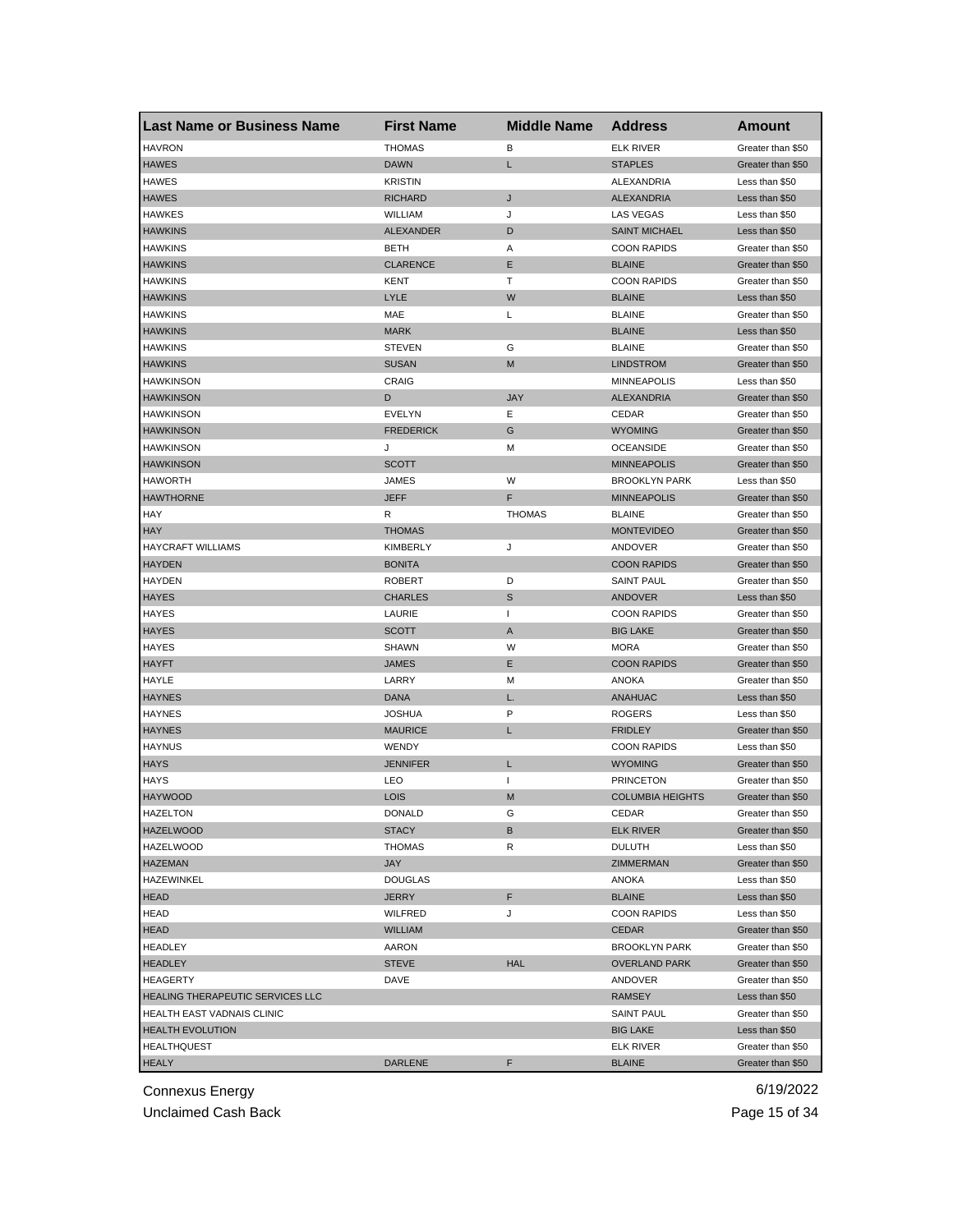| <b>Last Name or Business Name</b>    | <b>First Name</b>  | <b>Middle Name</b> | <b>Address</b>         | <b>Amount</b>     |
|--------------------------------------|--------------------|--------------------|------------------------|-------------------|
| <b>HEALY</b>                         | <b>DAVID</b>       | P                  | <b>MINNEAPOLIS</b>     | Less than \$50    |
| <b>HEART TO HEART</b>                |                    |                    | <b>CROSBY</b>          | Greater than \$50 |
| HEARTHSTONE BUILDERS                 |                    |                    | <b>ISANTI</b>          | Greater than \$50 |
| HEARTHSTONE BUILDERS*                |                    |                    | <b>ELK RIVER</b>       | Greater than \$50 |
| HEARTHSTONE COMPANIES INC            |                    |                    | <b>HAM LAKE</b>        | Greater than \$50 |
| <b>HEARTLAND HOMES</b>               |                    |                    | <b>BECKER</b>          | Greater than \$50 |
| <b>HEARTY &amp; NATURAL PRODUCTS</b> |                    |                    | <b>HOPE</b>            | Less than \$50    |
| <b>HEASER</b>                        | <b>MARY</b>        | <b>KATHERINE</b>   | <b>SAINT PAUL</b>      | Less than \$50    |
| <b>HEASLEY</b>                       | <b>DAVID</b>       | D                  | <b>ELK RIVER</b>       | Greater than \$50 |
| <b>HEATH</b>                         | <b>JAMES</b>       | Е                  | <b>FRIDLEY</b>         | Greater than \$50 |
| <b>HEAVY</b>                         | <b>EQUIPMENT</b>   | <b>FIELD</b>       | <b>ELK RIVER</b>       | Greater than \$50 |
| <b>HEBEISEN</b>                      | D                  | <b>TODD</b>        | <b>CAMBRIDGE</b>       | Greater than \$50 |
| <b>HECK</b>                          | ALLEN              | В                  | <b>COON RAPIDS</b>     | Greater than \$50 |
| <b>HECKEL</b>                        | <b>GERRY</b>       |                    | <b>CIRCLE PINES</b>    | Less than \$50    |
| <b>HECKEL</b>                        | <b>KEVIN</b>       |                    | <b>ANOKA</b>           | Less than \$50    |
| HECOX SHAWN D DPRO UNITED DEFENSE    |                    |                    | <b>MINNEAPOLIS</b>     | Greater than \$50 |
| <b>HEDBERG</b>                       | DEBRA              | L                  | <b>ANOKA</b>           | Greater than \$50 |
| <b>HEDBERG</b>                       | <b>SCOTT</b>       | A                  | <b>CAMBRIDGE</b>       | Greater than \$50 |
| <b>HEDBERG</b>                       | <b>SCOTT</b>       | М                  | WHITE BEAR LAKE        | Greater than \$50 |
| <b>HEDERMAN</b>                      | <b>DELL</b>        |                    | <b>BLAINE</b>          | Less than \$50    |
| <b>HEDGEPATH</b>                     | <b>FLOYD</b>       |                    | <b>SAINT FRANCIS</b>   | Greater than \$50 |
| <b>HEDGEPETH</b>                     | <b>DARRELL</b>     |                    | <b>VADNAIS HEIGHTS</b> | Greater than \$50 |
| <b>HEDICAN</b>                       | MARIE              | Г                  | <b>STACY</b>           | Greater than \$50 |
| <b>HEDIN</b>                         | AMY                |                    | <b>MAPLE GROVE</b>     | Greater than \$50 |
| <b>HEDIN</b>                         | <b>DAWN</b>        | J                  | MOUNDSVIEW             | Greater than \$50 |
| <b>HEDIN</b>                         | <b>MARK</b>        |                    | <b>COON RAPIDS</b>     | Greater than \$50 |
| <b>HEDIN</b>                         | <b>MAUDRY</b>      | Г                  | <b>ISANTI</b>          | Greater than \$50 |
| <b>HEDIN</b>                         | <b>THOMAS</b>      | A                  | <b>ISANTI</b>          | Greater than \$50 |
| <b>HEDLAND</b>                       | DEAN               |                    | ANOKA                  | Greater than \$50 |
| HEDLINE COMPUTERS INC                |                    |                    | <b>CIRCLE PINES</b>    | Greater than \$50 |
| <b>HEDLUND</b>                       | <b>RICHARD</b>     | С                  | <b>MINNEAPOLIS</b>     | Greater than \$50 |
| <b>HEDLUND</b>                       | <b>ROBIN</b>       | Ε                  | <b>FARIBAULT</b>       | Greater than \$50 |
| <b>HEDMAN</b>                        | <b>HELMA</b>       |                    | <b>FRIDLEY</b>         | Greater than \$50 |
| <b>HEDMAN</b>                        | <b>ROBERT</b>      | D                  | <b>BIG LAKE</b>        | Greater than \$50 |
| <b>HEDQUIST</b>                      | <b>KIRT</b>        | Г                  | <b>PRIOR LAKE</b>      | Greater than \$50 |
| <b>HEDSTROM</b>                      | <b>CHARLES</b>     | D                  | <b>RAMSEY</b>          | Greater than \$50 |
| HEDSTROM PROPERTIES INC.             |                    |                    | <b>HUGO</b>            | Greater than \$50 |
| <b>HEDTKE</b>                        | <b>DANA</b>        |                    | <b>ANOKA</b>           | Greater than \$50 |
| <b>HEDTKE</b>                        | <b>ROLAND</b>      | Α                  | <b>BETHEL</b>          | Greater than \$50 |
| <b>HEEBL</b>                         | <b>RICHARD</b>     | A                  | <b>ANOKA</b>           | Greater than \$50 |
| HEEN                                 | JOANNE             |                    | EAGAN                  | Less than \$50    |
| <b>HEERN</b>                         | <b>TERRY</b>       | L                  | <b>PRINCETON</b>       | Greater than \$50 |
| <b>HEERS</b>                         | <b>FRANK</b>       |                    | <b>MINNEAPOLIS</b>     | Less than \$50    |
| <b>HEETLAND</b>                      | <b>DONALD</b>      |                    | <b>FARMINGTON</b>      | Greater than \$50 |
| <b>HEFFERNAN</b>                     | DAVID              |                    | <b>FRIDLEY</b>         | Greater than \$50 |
| <b>HEFFNER</b>                       | <b>CHRIS</b>       | N                  | <b>ISANTI</b>          | Greater than \$50 |
| <b>HEFFNER</b>                       | <b>CHRIS</b>       | Ν                  | <b>EAST BETHEL</b>     | Greater than \$50 |
| <b>HEFFNER</b>                       | <b>JOHN</b>        | J.                 | <b>MAPLE GROVE</b>     | Greater than \$50 |
| HEFFNER JOHN J<br>& MCGOVERN KEL     |                    |                    | <b>ISANTI</b>          | Greater than \$50 |
|                                      | <b>KATHLEEN</b>    | R                  | <b>BAY POUR</b>        | Less than \$50    |
| <b>HEFFRON</b><br><b>HEFNER</b>      | DAWN               | М                  | <b>CLEARWATER</b>      | Greater than \$50 |
|                                      | <b>CHARLES</b>     |                    | <b>BLAINE</b>          |                   |
| <b>HEFTON</b>                        |                    |                    |                        | Greater than \$50 |
| HEFTY                                | <b>CHRISTOPHER</b> | J                  | <b>CIRCLE PINES</b>    | Greater than \$50 |
| <b>HEGEDUS</b>                       | <b>DAVID</b>       | J                  | ANDOVER                | Greater than \$50 |
| HEGERLE                              | LAURAN             | J                  | DODGE CENTER           | Greater than \$50 |
| <b>HEGG</b>                          | <b>VERNON</b>      | R                  | <b>ISANTI</b>          | Greater than \$50 |

Unclaimed Cash Back **Page 16 of 34**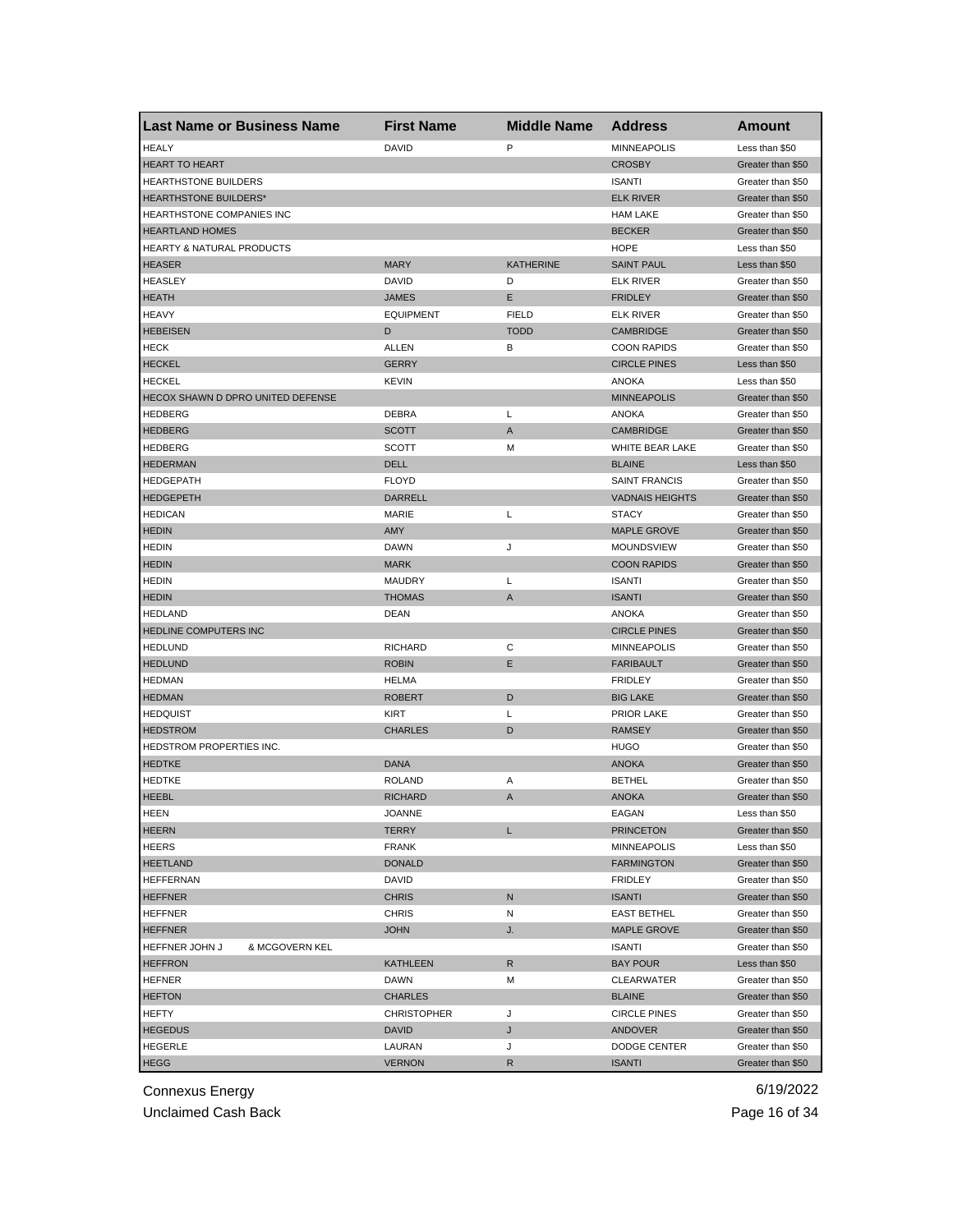| <b>Last Name or Business Name</b> | <b>First Name</b> | <b>Middle Name</b> | <b>Address</b>            | Amount            |
|-----------------------------------|-------------------|--------------------|---------------------------|-------------------|
| <b>HEGGERNESS</b>                 | <b>RICHARD</b>    |                    | <b>ELK RIVER</b>          | Greater than \$50 |
| <b>HEGGLUND</b>                   | <b>DIANE</b>      | M                  | <b>BLAINE</b>             | Greater than \$50 |
| <b>HEGQUIST</b>                   | SHELLEY           |                    | <b>MINNEAPOLIS</b>        | Less than \$50    |
| <b>HEGVIK</b>                     | <b>JAMES</b>      |                    | <b>MINNEAPOLIS</b>        | Less than \$50    |
| <b>HEGVIK</b>                     | JAY               | С                  | <b>ELK RIVER</b>          | Less than \$50    |
| <b>HEICHERT</b>                   | <b>VICTOR</b>     | J                  | <b>YUMA</b>               | Greater than \$50 |
| <b>HEID CONSTRUCTION</b>          |                   |                    | <b>SAINT CLOUD</b>        | Less than \$50    |
| <b>HEIDELBERGER</b>               | <b>DAVID</b>      |                    | <b>OSCEOLA</b>            | Greater than \$50 |
| HEIDELBERGER                      | JEFFREY           | G                  | <b>COON RAPIDS</b>        | Less than \$50    |
| <b>HEIDELBERGER</b>               | RICHARD           | A                  | ANDOVER                   | Greater than \$50 |
| HEIDELBERGER PROPERTIES           |                   |                    | <b>AITKIN</b>             | Greater than \$50 |
| <b>HEIDEMAN</b>                   | <b>CECIE</b>      |                    | <b>LONG LAKE</b>          | Greater than \$50 |
| <b>HEIDEMANN</b>                  | JAMES             |                    | ANDOVER                   | Less than \$50    |
| <b>HEIDEN</b>                     | <b>MONICA</b>     | B                  | <b>BLAINE</b>             | Less than \$50    |
| <b>HEIDENREICH</b>                | <b>TRACY</b>      |                    | <b>LITTLE FALLS</b>       | Less than \$50    |
| <b>HEIDER</b>                     | <b>RANDALL</b>    | W                  | <b>SIOUX FALLS</b>        | Less than \$50    |
| HEIDERSCHEID                      | <b>DOROTHY</b>    | L                  | <b>ANOKA</b>              | Greater than \$50 |
| <b>HEIDERSCHEID</b>               | <b>KENNETH</b>    | M                  | <b>ANOKA</b>              | Greater than \$50 |
| <b>HEIDT</b>                      | HUGH              | R                  | <b>COON RAPIDS</b>        | Greater than \$50 |
| <b>HEIDT</b>                      | <b>RICHARD</b>    | L                  | <b>GOLDEN VALLEY</b>      | Greater than \$50 |
| HEIER                             | <b>SHANE</b>      |                    | SARTELL                   | Less than \$50    |
| <b>HEIFORT</b>                    | <b>WAYNE</b>      | L                  | <b>APPLE VALLEY</b>       | Greater than \$50 |
| <b>HEIGHTS</b>                    | <b>PLAZA</b>      |                    | <b>MINNEAPOLIS</b>        | Greater than \$50 |
| <b>HEIKKILA</b>                   | <b>KURT</b>       | Ε                  | <b>MARINE ON ST CROIX</b> | Less than \$50    |
| HEIL                              | <b>JOHN</b>       | Ε                  | <b>SAINT PAUL</b>         | Greater than \$50 |
| <b>HEILLE</b>                     | <b>DAVID</b>      | G                  | <b>COON RAPIDS</b>        | Greater than \$50 |
| <b>HEILLE</b>                     | MARY              | Κ                  | MAPLE GROVE               | Greater than \$50 |
| <b>HEILLER</b>                    | <b>NOAH</b>       |                    | <b>MORA</b>               | Less than \$50    |
| <b>HEILMAN</b>                    | <b>GEORGE</b>     | L                  | <b>FRIDLEY</b>            | Greater than \$50 |
| <b>HEILMAN</b>                    | <b>RICHARD</b>    | D                  | <b>BLAINE</b>             | Greater than \$50 |
| <b>HEILMAN</b>                    | <b>TERRY</b>      | L                  | SPRING LK PK              | Greater than \$50 |
| <b>HEILMER</b>                    | <b>MARVIN</b>     |                    | <b>MINNEAPOLIS</b>        | Greater than \$50 |
| <b>HEIM</b>                       | <b>ALICIA</b>     |                    | <b>BURNSVILLE</b>         | Less than \$50    |
| <b>HEIMDAL</b>                    | <b>TODD</b>       |                    | <b>FOREST LAKE</b>        | Greater than \$50 |
| <b>HEIMERL</b>                    | LAWRENCE          | D                  | RICE LAKE                 | Greater than \$50 |
| <b>HEIN</b>                       | <b>ALBERT</b>     | J                  | <b>BIG LAKE</b>           | Greater than \$50 |
| <b>HEIN</b>                       | <b>ALICE</b>      | R                  | <b>BETHEL</b>             | Greater than \$50 |
| <b>HEIN</b>                       | DANIEL            | S                  | <b>MANCHESTER</b>         | Less than \$50    |
| <b>HEIN</b>                       | GREG              | M                  | <b>DULUTH</b>             | Greater than \$50 |
| <b>HEIN</b>                       | NATHANEL          | R                  | <b>MCGREGOR</b>           | Less than \$50    |
| <b>HEINE</b>                      | WILLIAM           | M                  | <b>BLAINE</b>             | Greater than \$50 |
| <b>HEINECK</b>                    | EDWARD            | J                  | <b>PRINCETON</b>          | Greater than \$50 |
| <b>HEINECKE</b>                   | <b>BRUCE</b>      | G                  | <b>COLUMBIA HEIGHTS</b>   | Greater than \$50 |
| <b>HEINECKE</b>                   | DONALD            | L                  | <b>COLUMBIA HEIGHTS</b>   | Greater than \$50 |
| <b>HEINECKE</b>                   | EDWARD            | J                  | <b>PRINCETON</b>          | Greater than \$50 |
| <b>HEINECKE</b>                   | <b>LAURIE</b>     | M                  | <b>BETHEL</b>             | Greater than \$50 |
| <b>HEINECKI</b>                   | <b>VICKIE</b>     |                    | SAINT FRANCIS             | Greater than \$50 |
| <b>HEINEN</b>                     | <b>JOHN</b>       | Κ                  | <b>WAITE PARK</b>         | Greater than \$50 |
| <b>HEINEN</b>                     | <b>LEROY</b>      |                    | <b>HAM LAKE</b>           | Greater than \$50 |
| <b>HEINEN</b>                     | <b>MICHAEL</b>    | Α                  | <b>SAINT CLOUD</b>        | Greater than \$50 |
| <b>HEINEN</b>                     | RAY               |                    | <b>PRINCETON</b>          | Greater than \$50 |
| <b>HEINEN</b>                     | <b>RONALD</b>     | Е                  | ZIMMERMAN                 | Less than \$50    |
| <b>HEINKS</b>                     | STEVE             | W                  | <b>PRINCETON</b>          | Less than \$50    |
| <b>HEINO</b>                      | <b>BRENT</b>      |                    | <b>CIRCLE PINES</b>       | Greater than \$50 |
| <b>HEINONEN</b>                   | JAMES             | в                  | <b>CIRCLE PINES</b>       | Less than \$50    |
| <b>HEINONEN</b>                   | <b>RAYMOND</b>    | E.                 | <b>MINNEAPOLIS</b>        | Greater than \$50 |

Unclaimed Cash Back **Page 17 of 34**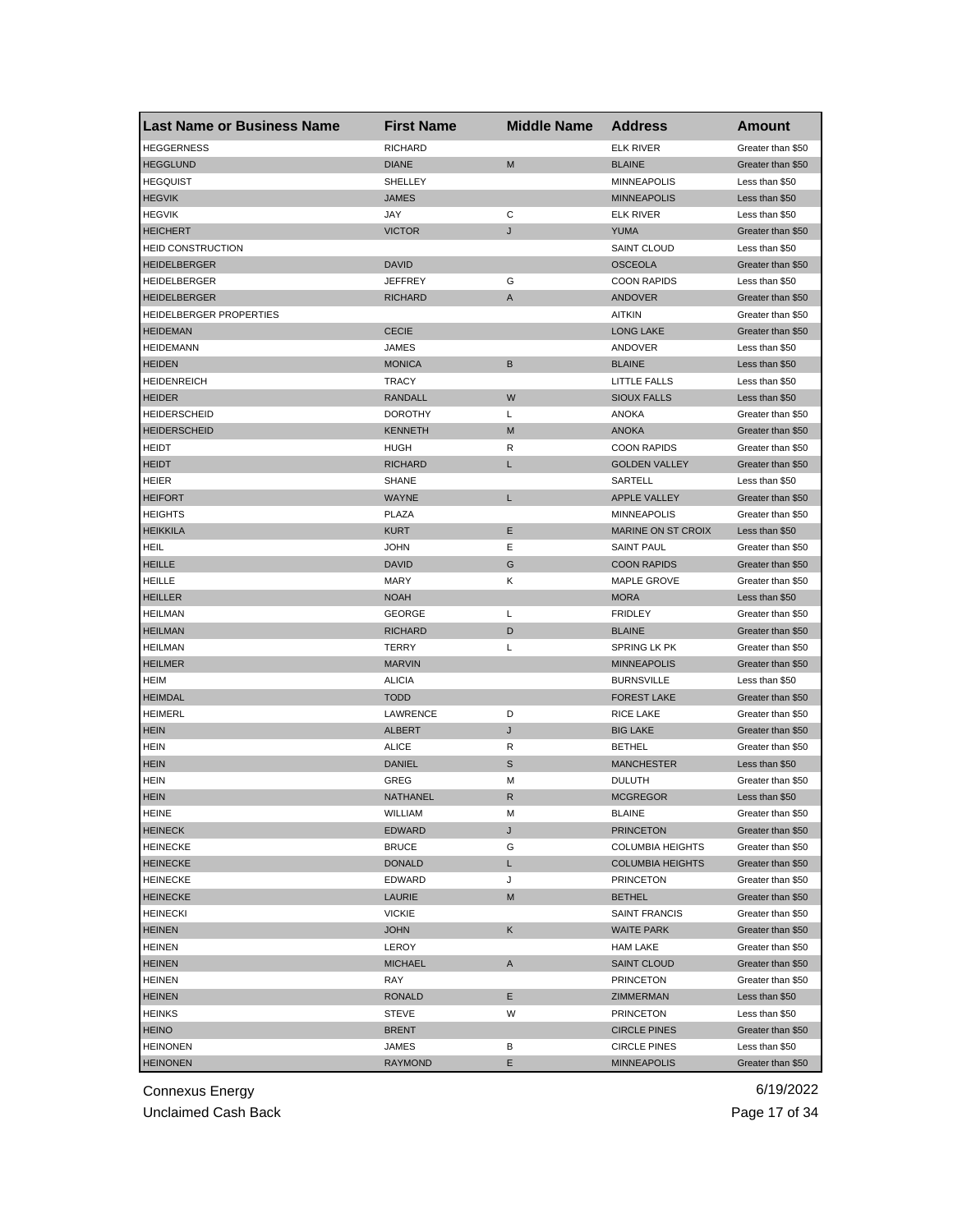| <b>Last Name or Business Name</b>      | <b>First Name</b>  | <b>Middle Name</b> | <b>Address</b>         | Amount            |
|----------------------------------------|--------------------|--------------------|------------------------|-------------------|
| <b>HEINRICH</b>                        | <b>MONTY</b>       | C                  | <b>RICHFIELD</b>       | Greater than \$50 |
| <b>HEINS</b>                           | <b>JOHN</b>        | $\mathsf C$        | <b>AITKIN</b>          | Greater than \$50 |
| <b>HEINSOHN</b>                        | JEFF               | Α                  | <b>MINNEAPOLIS</b>     | Greater than \$50 |
| <b>HEINZ</b>                           | <b>DENNIS</b>      | F                  | <b>CRYSTAL</b>         | Less than \$50    |
| <b>HEIPEL</b>                          | <b>FRANCIS</b>     |                    | <b>OTSEGO</b>          | Greater than \$50 |
| <b>HEISE</b>                           | <b>STANLEY</b>     | R                  | <b>MINNEAPOLIS</b>     | Less than \$50    |
| <b>HELCL</b>                           | <b>STEVEN</b>      | Α                  | <b>COON RAPIDS</b>     | Greater than \$50 |
| <b>HELD</b>                            | <b>DOROTHY</b>     |                    | <b>SAINT PAUL</b>      | Greater than \$50 |
| <b>HELD</b>                            | TERRY              |                    | <b>ANDOVER</b>         | Less than \$50    |
| <b>HELDMAN</b>                         | <b>DAVID</b>       |                    | <b>ANOKA</b>           | Greater than \$50 |
| <b>HELDMAN</b>                         | <b>PEG</b>         |                    | <b>MINNEAPOLIS</b>     | Less than \$50    |
| <b>HELDT</b>                           | <b>PETER</b>       |                    | <b>CAMBRIDGE</b>       | Less than \$50    |
| <b>HELDT</b>                           | WILLIAM            | С                  | <b>BLOOMINGTON</b>     | Less than \$50    |
| <b>HELGASON</b>                        | <b>STUART</b>      | L                  | SOUTH MILWAUKEE        | Greater than \$50 |
| <b>HELGERSON</b>                       | PHILIP             |                    | <b>RAMSEY</b>          | Greater than \$50 |
| <b>HELGESON</b>                        | <b>GREGORY</b>     | н                  | <b>COON RAPIDS</b>     | Greater than \$50 |
| <b>HELGESON</b>                        | KIMBERLY           | М                  | <b>BURNSVILLE</b>      | Less than \$50    |
| <b>HELGESON</b>                        | <b>LEANN</b>       |                    | <b>STANCHFIELD</b>     | Greater than \$50 |
| <b>HELGESON</b>                        | <b>THEODORE</b>    | R                  | <b>PAXICO</b>          | Less than \$50    |
| <b>HELGET</b>                          | <b>DAVID</b>       | V                  | <b>BIG LAKE</b>        | Less than \$50    |
| <b>HELGET</b>                          | GARY               | м                  | <b>MINNEAPOLIS</b>     | Less than \$50    |
| <b>HELGET</b>                          | <b>STEVEN</b>      |                    | <b>RAMSEY</b>          | Greater than \$50 |
| <b>HELIN</b>                           | PAUL               |                    | <b>MINNEAPOLIS</b>     | Greater than \$50 |
| <b>HELIN</b>                           | <b>PAUL</b>        | S                  | <b>CIRCLE PINES</b>    | Greater than \$50 |
| <b>HELIN</b>                           | <b>STEVE</b>       | <b>PATRICK</b>     | <b>LINO LAKES</b>      | Greater than \$50 |
| <b>HELL</b>                            | <b>DELORNE</b>     | J                  | <b>ISANTI</b>          | Less than \$50    |
| HELLER                                 | DAVID              | J                  | <b>BROOKLYN PARK</b>   | Greater than \$50 |
| <b>HELLER</b>                          | <b>DEANNA</b>      | Κ                  | <b>BLAINE</b>          | Greater than \$50 |
| <b>HELLER</b>                          | JANELLE            | м                  | <b>EAST BETHEL</b>     | Greater than \$50 |
| <b>HELLER</b>                          | JANELLE            | M                  | <b>BLAINE</b>          | Less than \$50    |
| <b>HELLER</b>                          | <b>KENNETH</b>     | Г                  | <b>MINNEAPOLIS</b>     | Greater than \$50 |
| <b>HELLER</b>                          | <b>KIM</b>         | M                  | <b>BLAINE</b>          | Less than \$50    |
| HELLERSTEDT                            | <b>ROBERT</b>      | D                  | <b>ELK RIVER</b>       | Greater than \$50 |
| <b>HELLING</b>                         | <b>JOHN</b>        | F                  | <b>ELK RIVER</b>       | Greater than \$50 |
| <b>HELLINGS</b>                        | <b>GREGORY</b>     | J                  | <b>COON RAPIDS</b>     | Less than \$50    |
| <b>HELLMAN</b>                         | <b>MATTHEW</b>     | R                  | <b>MINNEAPOLIS</b>     | Greater than \$50 |
| <b>HELM</b>                            | <b>MARK</b>        | Α                  | <b>EDMOND</b>          | Greater than \$50 |
| HELMBRECHT ROBERTA F BENSON MOBILE MAN |                    |                    | <b>BENSON</b>          | Greater than \$50 |
| <b>HELMIN</b>                          | DARRELL            |                    | <b>HAM LAKE</b>        | Greater than \$50 |
| <b>HELMIN</b>                          | <b>DIANE</b>       |                    | <b>ISANTI</b>          | Greater than \$50 |
| <b>HELMIN</b>                          | JODY               | S                  | <b>BLAINE</b>          | Greater than \$50 |
| <b>HELMIN</b>                          | LAURIE             | L                  | <b>RAMSEY</b>          | Greater than \$50 |
| <b>HELMS</b>                           | <b>RICHARD</b>     | R                  | EAGAN                  | Greater than \$50 |
| <b>HELP U SELL GUARDIAN REALTY</b>     |                    |                    | <b>NEW BRIGHTON</b>    | Less than \$50    |
| HELP-U-SELL                            |                    |                    | <b>COON RAPIDS</b>     | Greater than \$50 |
| <b>HELSETH</b>                         | <b>JULIE</b>       |                    | <b>ISANTI</b>          | Greater than \$50 |
| <b>HELSPER</b>                         | <b>JOHN</b>        | М                  | ANOKA                  | Greater than \$50 |
| <b>HELTEMES</b>                        | <b>NICK</b>        | J                  | SARTEL                 | Less than \$50    |
| <b>HELTEN</b>                          | <b>CHRISTOPHER</b> | С                  | <b>COON RAPIDS</b>     | Greater than \$50 |
| <b>HELTON</b>                          | <b>JAMES</b>       | L                  | <b>HOPKINS</b>         | Greater than \$50 |
| <b>HELWIG</b>                          | LEONARD            | J                  | <b>VADNAIS HEIGHTS</b> | Greater than \$50 |
| <b>HELWIG</b>                          | TROY               | A                  | SPRING LK PK           | Greater than \$50 |
| HEMAEUER                               | JULIE              |                    | <b>COON RAPIDS</b>     | Less than \$50    |
| <b>HEMBRE</b>                          | DAN                | Е                  | <b>MINNEAPOLIS</b>     | Less than \$50    |
| HEMMELGARN                             | ALLEN              | LEE                | ANDOVER                | Greater than \$50 |
| <b>HEMMELGARN</b>                      | DAVID              |                    |                        |                   |
|                                        |                    | A                  | <b>OTSEGO</b>          | Less than \$50    |

Unclaimed Cash Back **Page 18 of 34**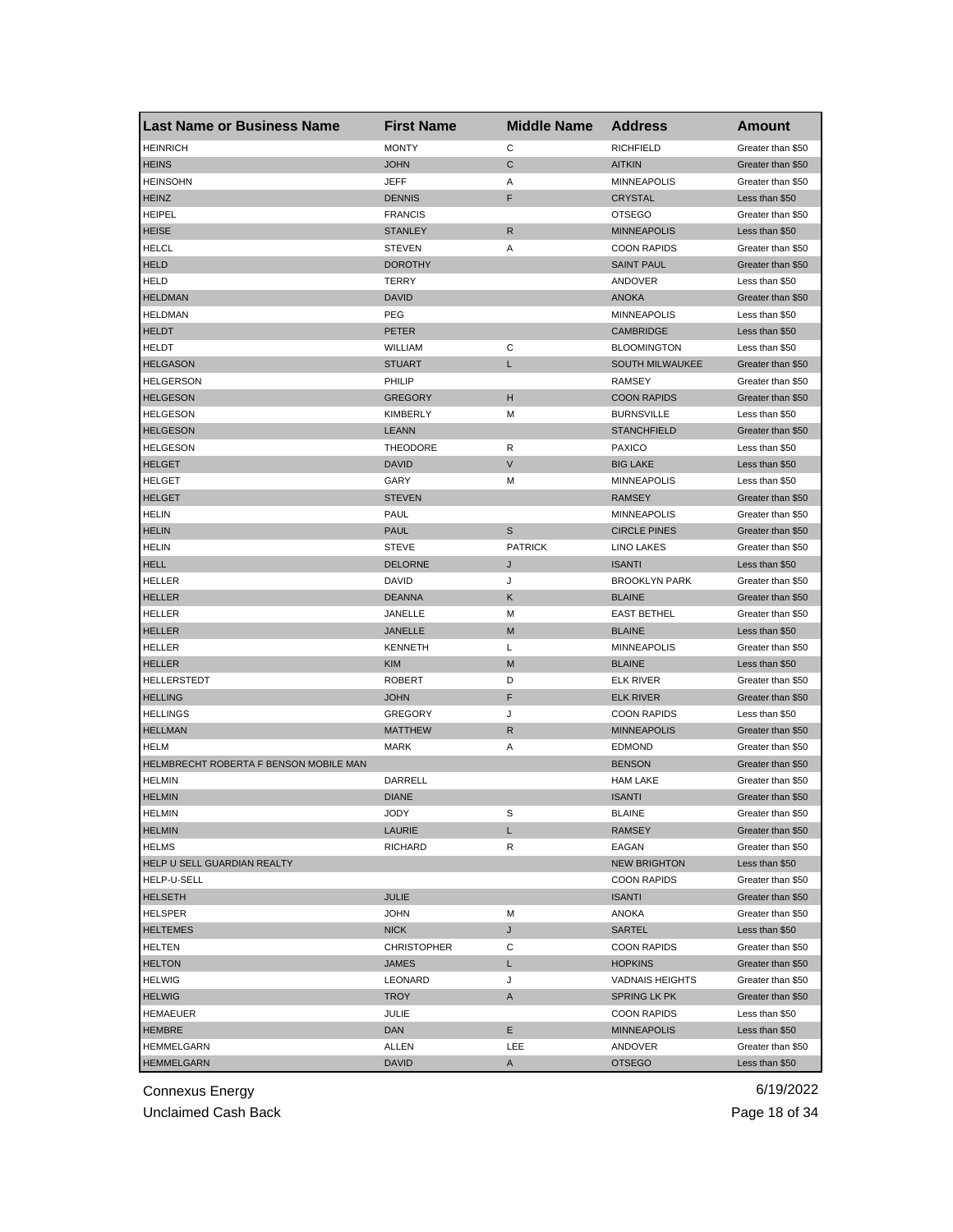| <b>Last Name or Business Name</b> | <b>First Name</b> | <b>Middle Name</b> | <b>Address</b>          | <b>Amount</b>     |
|-----------------------------------|-------------------|--------------------|-------------------------|-------------------|
| <b>HEMMELGARN</b>                 | <b>RICHARD</b>    |                    | <b>WYOMING</b>          | Greater than \$50 |
| <b>HEMMER</b>                     | <b>MARK</b>       |                    | <b>BRAHAM</b>           | Greater than \$50 |
| HEMMER                            | <b>ROBERT</b>     | D                  | <b>FOREST LAKE</b>      | Greater than \$50 |
| <b>HEMMERLE</b>                   | <b>JOHN</b>       | A                  | <b>MINNEAPOLIS</b>      | Greater than \$50 |
| <b>HEMMES</b>                     | <b>LEONA</b>      | C                  | <b>COON RAPIDS</b>      | Greater than \$50 |
| <b>HEMMES</b>                     | <b>LEONA</b>      | C                  | <b>BUFFALO</b>          | Less than \$50    |
| <b>HEMMETER</b>                   | SCOTT             |                    | <b>COLUMBIA HEIGHTS</b> | Greater than \$50 |
| <b>HEMMINGER</b>                  | <b>DAVID</b>      |                    | <b>SAINT CLOUD</b>      | Less than \$50    |
| <b>HEMOND</b>                     | DARLENE           | L                  | <b>LEXINGTON</b>        | Greater than \$50 |
| <b>HEMP</b>                       | <b>CARRIE</b>     | L                  | <b>SAINT PAUL</b>       | Greater than \$50 |
| HEMP                              | WILLIAM           |                    | ANDOVER                 | Greater than \$50 |
| <b>HEMP</b>                       | <b>WILLIAM</b>    |                    | <b>ANOKA</b>            | Greater than \$50 |
| <b>HEMPEL</b>                     | ELISE             | в                  | <b>HOPKINS</b>          | Greater than \$50 |
| <b>HEMPEL</b>                     | <b>JON</b>        |                    | <b>MINNEAPOLIS</b>      | Less than \$50    |
| <b>HEMPHILL</b>                   | CAROLYN           | M                  | <b>ELK RIVER</b>        | Greater than \$50 |
| <b>HEMSWORTH</b>                  | <b>BRIAN</b>      | Κ                  | <b>CAMBRIDGE</b>        | Greater than \$50 |
| <b>HEMSWORTH</b>                  | JAMES             | L                  | <b>ISANTI</b>           | Less than \$50    |
| <b>HEMSWORTH</b>                  | <b>MILDRED</b>    | $\vee$             | <b>SPRING LK PK</b>     | Greater than \$50 |
| <b>HEMSWORTH</b>                  | <b>PAMELA</b>     | N                  | ANOKA                   | Greater than \$50 |
| <b>HENDEL</b>                     | <b>CINDY</b>      | L                  | <b>HAM LAKE</b>         | Greater than \$50 |
| <b>HENDERSON</b>                  | <b>CAMMY</b>      | L                  | <b>ANOKA</b>            | Less than \$50    |
| <b>HENDERSON</b>                  | DALE              |                    | <b>MONTICELLO</b>       | Less than \$50    |
| <b>HENDERSON</b>                  | ERIC              |                    | <b>ANOKA</b>            | Greater than \$50 |
| <b>HENDERSON</b>                  | <b>FERN</b>       | M                  | <b>BLAINE</b>           | Greater than \$50 |
| <b>HENDERSON</b>                  | GREG              |                    | CEDAR                   | Greater than \$50 |
| <b>HENDERSON</b>                  | GREGORY           | A                  | <b>NEWPORT BEACH</b>    | Less than \$50    |
| HENDERSON                         | JAMES             | Ε                  | <b>DAYTON</b>           | Greater than \$50 |
| <b>HENDERSON</b>                  | <b>JEFFREY</b>    | A                  | <b>STACY</b>            | Greater than \$50 |
| <b>HENDERSON</b>                  | KERRY             | L                  | <b>PLYMOUTH</b>         | Greater than \$50 |
| <b>HENDERSON</b>                  | <b>RON</b>        |                    | <b>COON RAPIDS</b>      | Greater than \$50 |
| <b>HENDREN</b>                    | PAMELA            | R                  | TALLAHASSEE             | Greater than \$50 |
| <b>HENDREN</b>                    | <b>STEVEN</b>     | $\mathsf{R}$       | <b>BLAINE</b>           | Less than \$50    |
| <b>HENDRICKS</b>                  | DAN               |                    | <b>ELK RIVER</b>        | Less than \$50    |
| <b>HENDRICKS</b>                  | <b>DEAN</b>       |                    | <b>MORA</b>             | Greater than \$50 |
| <b>HENDRICKS</b>                  | <b>EDWARD</b>     | Е                  | <b>MINNEAPOLIS</b>      | Greater than \$50 |
| <b>HENDRICKS</b>                  | <b>KAREN</b>      | J                  | <b>SPRING LK PK</b>     | Greater than \$50 |
| <b>HENDRICKS</b>                  | <b>WILLIAM</b>    |                    | <b>LOCKWOOD</b>         | Greater than \$50 |
| <b>HENDRICKS</b>                  | <b>WILLIAM</b>    | P                  | <b>MINONG</b>           | Greater than \$50 |
| <b>HENDRICKSON</b>                | <b>CHARLES</b>    |                    | <b>COON RAPIDS</b>      | Greater than \$50 |
| <b>HENDRICKSON</b>                | GRANT             |                    | ZIMMERMAN               | Less than \$50    |
| <b>HENDRICKSON</b>                | JAMES             | L                  | <b>MINNEAPOLIS</b>      | Greater than \$50 |
| <b>HENDRICKSON</b>                | <b>JON</b>        | G                  | EAGAN                   | Greater than \$50 |
| <b>HENDRICKSON</b>                | LAWRENCE          | D                  | <b>GLENDIVE</b>         | Greater than \$50 |
| <b>HENDRICKSON</b>                | PAULA             | L                  | <b>COLUMBIA HEIGHTS</b> | Greater than \$50 |
| <b>HENDRICKSON</b>                | ROGER             | S                  | <b>HOMOSASSA</b>        | Less than \$50    |
| <b>HENDRICKSON</b>                | <b>SHARON</b>     | L                  | <b>COON RAPIDS</b>      | Greater than \$50 |
| <b>HENDRICKSON</b>                | <b>STEPHEN</b>    | С                  | <b>SAINT PAUL</b>       | Greater than \$50 |
| <b>HENEGAR</b>                    | ROBERT            | L                  | <b>CORDOVA</b>          | Greater than \$50 |
| <b>HENGENUEHLE</b>                | TY                |                    | <b>SAUK RAPIDS</b>      | Greater than \$50 |
| <b>HENKE</b>                      | <b>DAVID</b>      | Α                  | <b>OWATONNA</b>         | Greater than \$50 |
| HENLEY                            | WILLIAM           | Ε                  | ANDOVER                 | Greater than \$50 |
| <b>HENNAGIR</b>                   | <b>JACK</b>       | A                  | <b>BIG LAKE</b>         | Less than \$50    |
| <b>HENNAN</b>                     | DAVID             | Μ                  | MINNEAPOLIS             | Less than \$50    |
| <b>HENNEMAN</b>                   | <b>SHEILA</b>     |                    | <b>COON RAPIDS</b>      | Less than \$50    |
| <b>HENNEMANN</b>                  | <b>NICOLE</b>     |                    | <b>PRINCETON</b>        | Less than \$50    |
| <b>HENNESSEY</b>                  | <b>JAMES</b>      | D                  | <b>ANOKA</b>            | Greater than \$50 |

Unclaimed Cash Back **Page 19 of 34**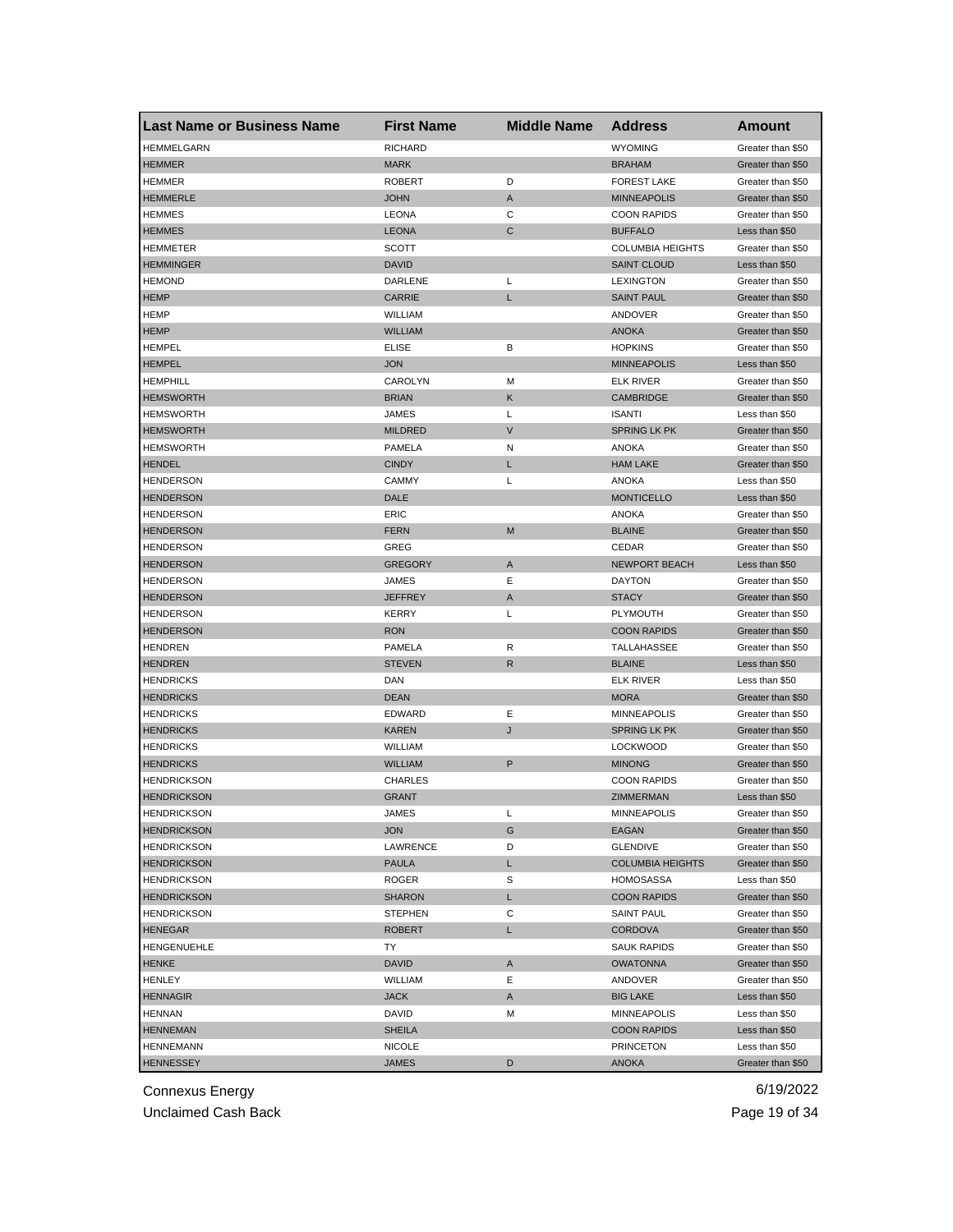| <b>Last Name or Business Name</b> | <b>First Name</b> | <b>Middle Name</b> | <b>Address</b>         | Amount            |
|-----------------------------------|-------------------|--------------------|------------------------|-------------------|
| <b>HENNESSEY</b>                  | <b>KATHLEEN</b>   |                    | <b>FRIDLEY</b>         | Greater than \$50 |
| <b>HENNESSEY</b>                  | <b>KEVIN</b>      | L                  | <b>PRINCETON</b>       | Greater than \$50 |
| <b>HENNESSEY</b>                  | <b>SHAWN</b>      | M                  | ZIMMERMAN              | Greater than \$50 |
| <b>HENNESSY</b>                   | <b>JOSEPH</b>     |                    | <b>SAINT FRANCIS</b>   | Greater than \$50 |
| <b>HENNIG</b>                     |                   |                    | ANOKA                  | Greater than \$50 |
| <b>HENNIG</b>                     | <b>MARK</b>       |                    | <b>CHISAGO CITY</b>    | Greater than \$50 |
| <b>HENNING</b>                    | LARRY             | M                  | CENTERVILLE            | Greater than \$50 |
| <b>HENNING</b>                    | <b>MIKE</b>       |                    | <b>COON RAPIDS</b>     | Greater than \$50 |
| HENNING DAVID HEXOM ELIZABETH     |                   |                    | <b>COON RAPIDS</b>     | Greater than \$50 |
| <b>HENNUM</b>                     | <b>JACK</b>       | D                  | <b>HAM LAKE</b>        | Less than \$50    |
| <b>HENNUM</b>                     | <b>JOHN</b>       | Α                  | WHITE BEAR LAKE        | Greater than \$50 |
| <b>HENQUINET</b>                  | <b>DAWN</b>       |                    | <b>HUGO</b>            | Less than \$50    |
| <b>HENRICHS</b>                   | TIM               | J                  | <b>ELK RIVER</b>       | Greater than \$50 |
| <b>HENRICKSEN</b>                 | <b>JASON</b>      |                    | <b>RAMSEY</b>          | Greater than \$50 |
| <b>HENRICKSON</b>                 | RONALD            | D                  | <b>ARDEN HILLS</b>     | Greater than \$50 |
| <b>HENRIKSON</b>                  | <b>SANDRA</b>     | L                  | <b>ANOKA</b>           | Greater than \$50 |
| <b>HENRY</b>                      | ALLAN             |                    | <b>FOLEY</b>           | Greater than \$50 |
| <b>HENRY</b>                      | <b>BESSIE</b>     | L                  | <b>MINNETONKA</b>      | Greater than \$50 |
| <b>HENRY</b>                      | <b>BRADLEY</b>    | J                  | <b>SAINT PAUL</b>      | Greater than \$50 |
| <b>HENRY</b>                      | <b>GREG</b>       |                    | <b>BROOKLYN CENTER</b> | Greater than \$50 |
| <b>HENRY</b>                      | <b>HENRY</b>      | P                  | <b>BLAINE</b>          | Less than \$50    |
| <b>HENRY</b>                      | <b>JAMES</b>      | Ε                  | <b>PRINCETON</b>       | Less than \$50    |
| <b>HENRY</b>                      | JAMES             | Ε                  | <b>ELK RIVER</b>       | Greater than \$50 |
| <b>HENRY</b>                      | <b>JAMES</b>      | н                  | <b>WOODBURY</b>        | Less than \$50    |
| <b>HENRY</b>                      | JEFF              | Г                  | CEDAR                  | Greater than \$50 |
| <b>HENRY</b>                      | <b>JEFF</b>       | L                  | <b>CEDAR</b>           | Greater than \$50 |
| <b>HENRY</b>                      | <b>JEFFREY</b>    |                    | <b>COON RAPIDS</b>     | Greater than \$50 |
| <b>HENRY</b>                      | <b>KAY</b>        |                    | <b>FOLEY</b>           | Greater than \$50 |
| <b>HENRY</b>                      | KAY               |                    | <b>FOLEY</b>           | Greater than \$50 |
| <b>HENRY</b>                      | KEITH             |                    | <b>FOREST LAKE</b>     | Less than \$50    |
| <b>HENRY</b>                      | RANDAL            | S                  | ANDOVER                | Less than \$50    |
| <b>HENSLEY</b>                    | <b>MARTIN</b>     |                    | <b>PRINCETON</b>       | Greater than \$50 |
| <b>HENSLIN</b>                    | <b>RODNEY</b>     | L                  | <b>EDEN PRAIRIE</b>    | Less than \$50    |
| <b>HENTGES</b>                    | <b>BONNIE</b>     | S                  | <b>COON RAPIDS</b>     | Greater than \$50 |
| <b>HENTGES</b>                    | <b>DUANE</b>      | G                  | <b>BRAHAM</b>          | Less than \$50    |
| <b>HENTGES</b>                    | <b>KEVIN</b>      | L                  | <b>CAMBRIDGE</b>       | Greater than \$50 |
| <b>HENTGES</b>                    | LOREN             |                    | <b>HAM LAKE</b>        | Greater than \$50 |
| <b>HENTGES</b>                    | <b>LOREN</b>      |                    | <b>MINNEAPOLIS</b>     | Greater than \$50 |
| <b>HENTGES</b>                    | М                 | С                  | <b>ELK RIVER</b>       | Greater than \$50 |
| <b>HENTGES</b>                    | <b>ROBERT</b>     | R                  | ZIMMERMAN              | Greater than \$50 |
| <b>HENIGES</b>                    | TERRY             | к                  | <b>MINNEAPOLIS</b>     | Greater than \$50 |
| <b>HENTGES</b>                    | <b>VICTOR</b>     | L                  | <b>APPLETON</b>        | Less than \$50    |
| <b>HENZ</b>                       | MARY              | Г                  | SAINT CLOUD            | Less than \$50    |
| <b>HENZLIK</b>                    | JARED             | W                  | <b>BROOKLYN PK</b>     | Greater than \$50 |
| <b>HENZLIK</b>                    | LYRAE             | С                  | <b>BURNSVILLE</b>      | Greater than \$50 |
| <b>HEPBURN</b>                    | <b>MITCH</b>      |                    | ZIMMERMAN              | Greater than \$50 |
| <b>HEPPNER</b>                    | ONA               |                    | <b>VADNAIS HEIGHTS</b> | Greater than \$50 |
| <b>HER</b>                        | <b>MENG</b>       |                    | <b>FOREST LAKE</b>     | Greater than \$50 |
| HER                               | PANG              |                    | <b>SAINT PAUL</b>      | Less than \$50    |
| HERBER JERRY W CT                 |                   |                    | <b>CEDARBURG</b>       | Greater than \$50 |
| <b>HERBERT</b>                    | <b>ANTHONY</b>    | С                  | <b>STILLWATER</b>      | Less than \$50    |
| <b>HERBERT</b>                    | <b>MARIE</b>      | J                  | ANOKA                  | Greater than \$50 |
| <b>HERBES</b>                     | JANELLE           | KAY                | MILACA                 | Greater than \$50 |
| <b>HERBST</b>                     | LEANDER           | J                  | DEER RIVER             | Less than \$50    |
| HERITAGE DISPLAY GROUP            |                   |                    | <b>WOODBURY</b>        | Greater than \$50 |
| <b>HERMAN</b>                     | <b>DONNA</b>      |                    | <b>HAM LAKE</b>        | Greater than \$50 |
|                                   |                   |                    |                        |                   |

Unclaimed Cash Back **Page 20 of 34**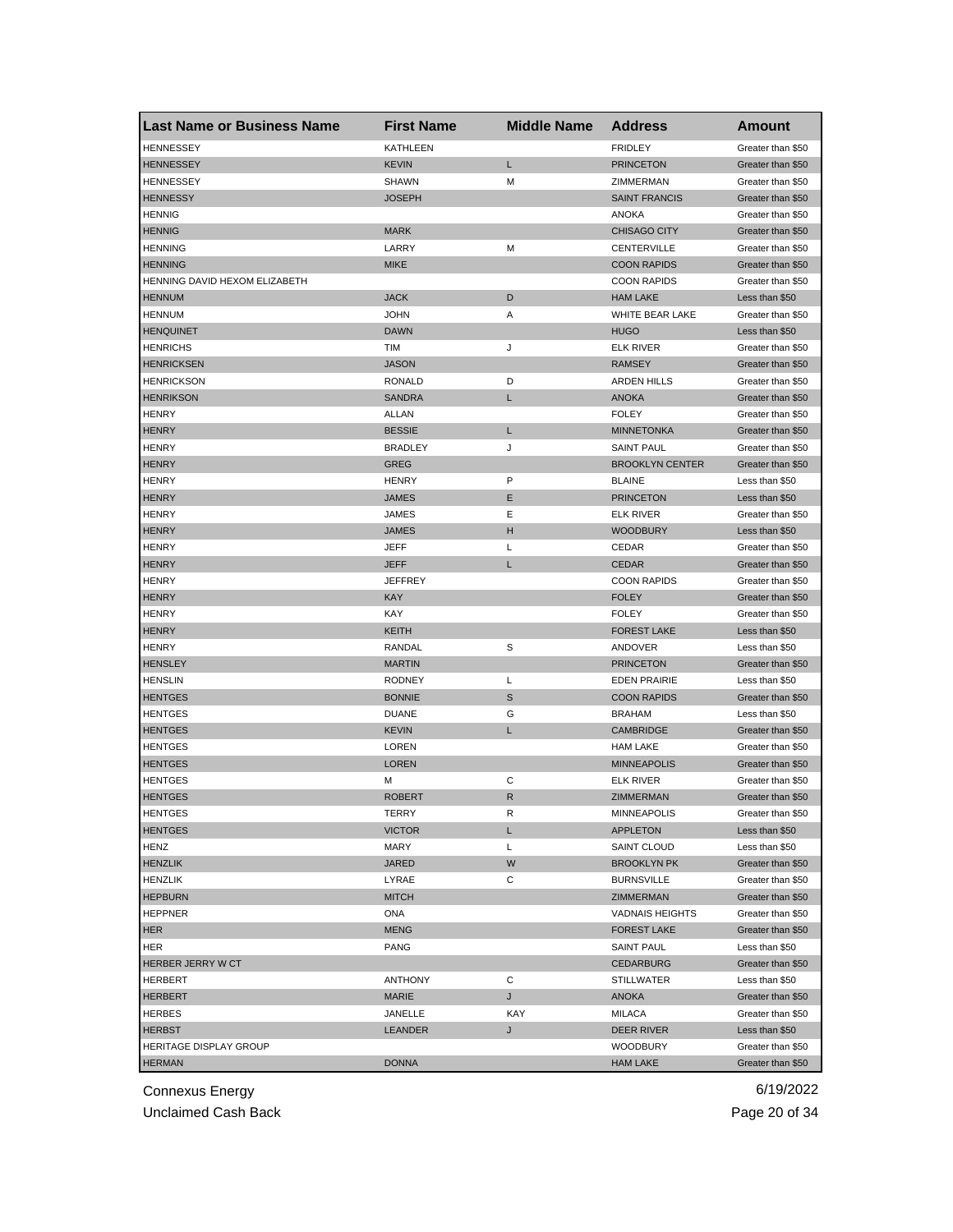| <b>Last Name or Business Name</b>            | <b>First Name</b> | <b>Middle Name</b> | <b>Address</b>                 | <b>Amount</b>                          |
|----------------------------------------------|-------------------|--------------------|--------------------------------|----------------------------------------|
| <b>HERMAN</b>                                | ERIC              | Α                  | ANDOVER                        | Greater than \$50                      |
| <b>HERMAN</b>                                | <b>ERIC</b>       | M                  | <b>MAPLE GROVE</b>             | Less than \$50                         |
| <b>HERMAN</b>                                | <b>FRANK</b>      | Ε                  | <b>MAPLE GROVE</b>             | Greater than \$50                      |
| <b>HERMAN</b>                                | <b>JOAN</b>       |                    | <b>BETHEL</b>                  | Less than \$50                         |
| <b>HERMAN</b>                                | <b>MAUREEN</b>    | С                  | <b>ROGERS</b>                  | Less than \$50                         |
| <b>HERMAN</b>                                | <b>MICHAEL</b>    | J                  | <b>BRAHAM</b>                  | Greater than \$50                      |
| <b>HERMAN</b>                                | PEGGY             | Α                  | ANDOVER                        | Less than \$50                         |
| <b>HERMANN</b>                               | <b>FRANK</b>      |                    | <b>OAKDALE</b>                 | Greater than \$50                      |
| <b>HERMANN</b>                               | <b>JOHN</b>       | Α                  | LAS VEGAS                      | Less than \$50                         |
| <b>HERMANN</b>                               | <b>RALPH</b>      | ı                  | <b>WYOMING</b>                 | Greater than \$50                      |
| <b>HERMANSEN</b>                             | CRAIG             |                    | <b>COON RAPIDS</b>             | Greater than \$50                      |
| <b>HERMANSON</b>                             | <b>ELWIN</b>      |                    | <b>PRINCETON</b>               | Greater than \$50                      |
| <b>HERMANSON</b>                             | RAMONA            |                    | <b>COON RAPIDS</b>             | Greater than \$50                      |
| <b>HERMANSON &amp; SONS</b>                  |                   |                    | <b>HAM LAKE</b>                | Less than \$50                         |
| <b>HERMES</b>                                | <b>JUDITH</b>     | Α                  | <b>COON RAPIDS</b>             | Greater than \$50                      |
| <b>HERMES</b>                                | <b>WILLIAM</b>    | P                  | <b>SAINT PAUL</b>              | Greater than \$50                      |
| HERNANDEZ                                    | LORI              | Α                  | <b>GREELEY</b>                 | Less than \$50                         |
| <b>HERNANDEZ</b>                             | <b>LUCY</b>       |                    | <b>ANOKA</b>                   | Less than \$50                         |
| HERNANDEZ                                    | <b>MARICRUZ</b>   |                    | <b>COTTAGE GROVE</b>           | Less than \$50                         |
| <b>HERNANDEZ</b>                             | <b>MAYRA</b>      | M                  | <b>MINNEAPOLIS</b>             | Less than \$50                         |
| HERNANDEZ                                    | <b>RENE</b>       | L                  | <b>COLUMBIA HEIGHTS</b>        | Less than \$50                         |
| <b>HERNANDEZ</b>                             | WILLIAM           |                    | <b>COON RAPIDS</b>             | Greater than \$50                      |
| HERNESS CONSTRUCTION LLC                     |                   |                    | <b>SAINT CLOUD</b>             | Less than \$50                         |
| <b>HERO</b>                                  | <b>RONALD</b>     | D                  | <b>COON RAPIDS</b>             | Greater than \$50                      |
| <b>HEROFF</b>                                | <b>RENEE</b>      | М                  | <b>CIRCLE PINES</b>            | Less than \$50                         |
| HEROS FAMILY EATERY & SPORTS BAR             |                   |                    | <b>BECKER</b>                  | Greater than \$50                      |
| HERR                                         | <b>TIMOTHY</b>    | S                  | <b>ANOKA</b>                   | Greater than \$50                      |
| <b>HERRBOLDT</b>                             | <b>RODNEY</b>     |                    | <b>COON RAPIDS</b>             | Greater than \$50                      |
| <b>HERRBOLDT</b>                             | SANDRA            | J                  | <b>COON RAPIDS</b>             | Greater than \$50                      |
| <b>HERRBOLDT</b>                             | <b>SHERRI</b>     | С                  | <b>ANOKA</b>                   | Less than \$50                         |
| <b>HERRICK</b>                               | DAVID             | в                  | <b>BETHEL</b>                  | Greater than \$50                      |
| <b>HERRICK</b>                               | <b>DOROTHY</b>    |                    | <b>SAINT LOUIS PARK</b>        | Greater than \$50                      |
| <b>HERRICK</b>                               | <b>ELEANOR</b>    | S                  | ANOKA                          | Less than \$50                         |
| <b>HERRICK</b>                               | <b>TODD</b>       |                    | <b>COON RAPIDS</b>             | Greater than \$50                      |
| <b>HERRICK</b>                               | <b>VIRGIL</b>     | С                  | <b>SAINT PAUL</b>              | Greater than \$50                      |
| <b>HERRICK</b>                               | <b>VIRGIL</b>     | С                  | <b>NEW BRIGHTON</b>            | Less than \$50                         |
| <b>HERRIG</b>                                | KEVIN             | Ε                  | <b>SAINT CLOUD</b>             | Greater than \$50                      |
| <b>HERRMANN</b>                              | <b>JUDITH</b>     |                    | <b>WYOMING</b>                 | Greater than \$50                      |
| <b>HERRMANN</b>                              | <b>WILLIAM</b>    | Κ                  | <b>BROOKLYN CENTER</b>         | Greater than \$50                      |
| HERRMANN DENAE L<br><b>&amp; HAMMEL MIKE</b> |                   |                    | <b>BLAINE</b>                  | Greater than \$50                      |
| <b>HERRON</b>                                | JAMES             | w.                 | SCOTTSDALE                     | Less than \$50                         |
| <b>HERSHBERGER</b>                           | <b>EDWARD</b>     |                    | <b>ANOKA</b>                   | Less than \$50                         |
| <b>HERSHEY</b>                               | <b>JEFFERY</b>    | М                  | ANDOVER                        | Greater than \$50                      |
| <b>HERTING</b>                               | <b>STEVEN</b>     | Е                  | CEDAR                          | Less than \$50                         |
| <b>HERTOG</b>                                | GARY              | Ε                  | SPRING LK PK                   | Greater than \$50                      |
| <b>HERTZ</b>                                 | <b>ANTHONY</b>    |                    | <b>ELK RIVER</b>               | Less than \$50                         |
| <b>HERTZ</b>                                 | <b>TONY</b>       |                    | <b>COON RAPIDS</b>             | Greater than \$50                      |
| <b>HERUTH</b>                                | <b>KYLE</b>       |                    | <b>SAINT PAUL</b>              | Less than \$50                         |
| HERZAN                                       | DAVID             | S                  | <b>CLEAR LAKE</b>              | Less than \$50                         |
|                                              |                   |                    |                                |                                        |
| <b>HERZOG</b>                                | <b>HOWARD</b>     | G                  | <b>ANOKA</b><br><b>WILLMAR</b> | Greater than \$50<br>Greater than \$50 |
| <b>HERZOG</b>                                | JOE               |                    | <b>BROOKPARK</b>               |                                        |
| <b>HERZOG</b>                                | <b>ROBERT</b>     | A                  |                                | Greater than \$50                      |
| <b>HESLEY</b>                                | DEBRA             |                    | ANOKA                          | Greater than \$50                      |
| <b>HESLEY</b>                                | DEBRA             | L                  | <b>BIG LAKE</b>                | Greater than \$50                      |
| HESS                                         | CHARLES           | L                  | <b>ELK RIVER</b>               | Less than \$50                         |
| <b>HESS</b>                                  | <b>DUANE</b>      | М                  | ZIMMERMAN                      | Less than \$50                         |

Unclaimed Cash Back **Page 21 of 34**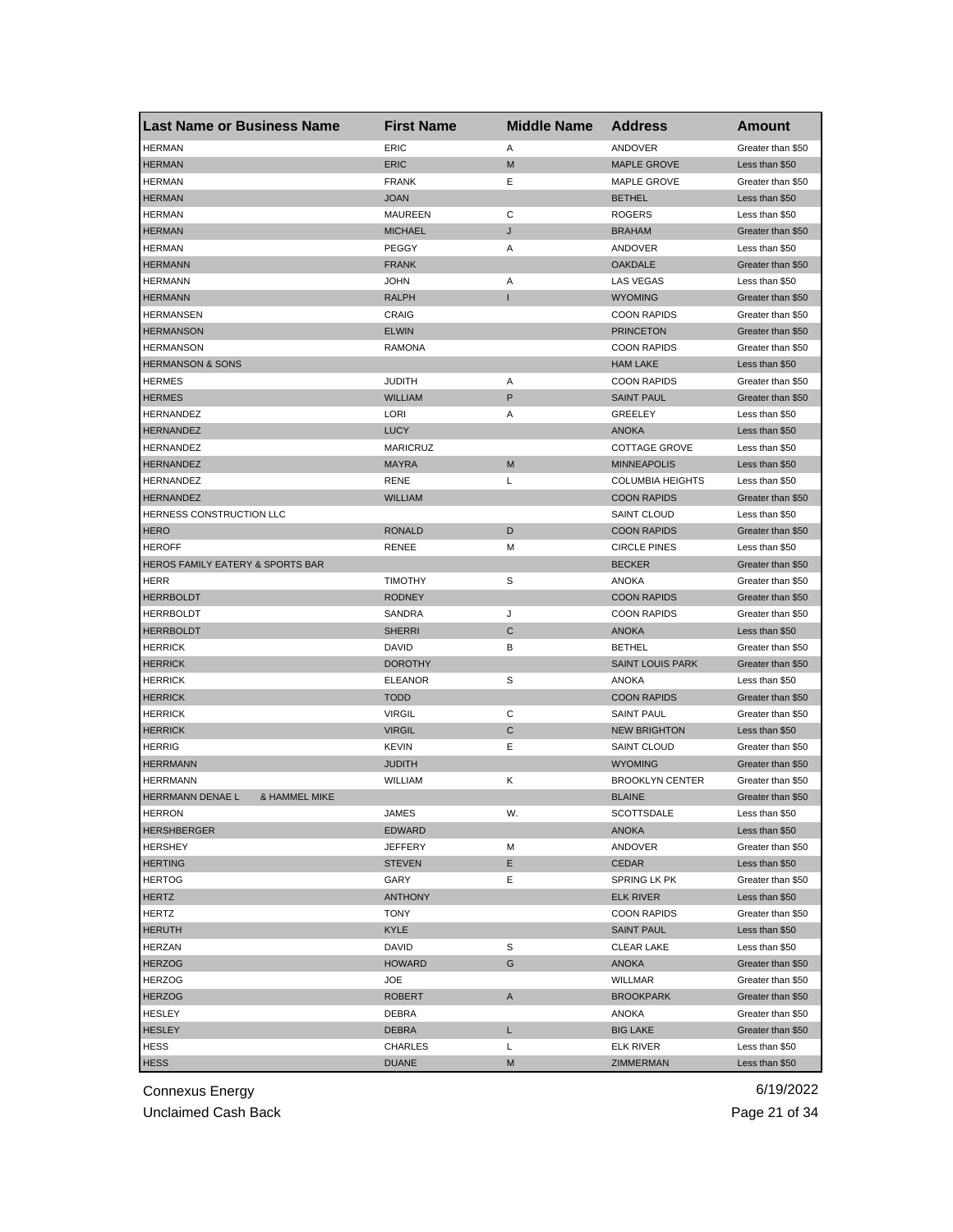| <b>Last Name or Business Name</b>    | <b>First Name</b> | <b>Middle Name</b> | <b>Address</b>          | Amount            |
|--------------------------------------|-------------------|--------------------|-------------------------|-------------------|
| <b>HESS</b>                          | <b>HERBERT</b>    | G                  | <b>BROOKLYN PK</b>      | Greater than \$50 |
| <b>HESS</b>                          | <b>KATHLEEN</b>   | Α                  | <b>RAMSEY</b>           | Greater than \$50 |
| <b>HESS</b>                          | <b>KIM</b>        | Α                  | <b>MINNEAPOLIS</b>      | Less than \$50    |
| <b>HESS</b>                          | <b>TIMOTHY</b>    | Г                  | <b>ANOKA</b>            | Greater than \$50 |
| <b>HESSBURG</b>                      | <b>MERILLY</b>    | Α                  | <b>MINNEAPOLIS</b>      | Less than \$50    |
| <b>HESSE</b>                         | <b>CHARLES</b>    | Ε                  | <b>WATERTOWN</b>        | Greater than \$50 |
| <b>HESSE</b>                         | DAVID             | Г                  | <b>COON RAPIDS</b>      | Less than \$50    |
| <b>HESSIN</b>                        | <b>ZAINAB</b>     | Κ                  | <b>DETROIT</b>          | Less than \$50    |
| <b>HESTON</b>                        | SHEILA            | М                  | <b>COON RAPIDS</b>      | Greater than \$50 |
| <b>HETHERINGTON</b>                  | <b>TAMMY</b>      | R                  | <b>MAPLE GROVE</b>      | Less than \$50    |
| HETTEEN                              | <b>RON</b>        | κ                  | <b>BLAINE</b>           | Greater than \$50 |
| <b>HEULE</b>                         | <b>DANIEL</b>     | R                  | <b>CAMBRIDGE</b>        | Greater than \$50 |
| <b>HEULE</b>                         | JULIE             | в                  | SAINT CROIX FALLS       | Greater than \$50 |
| <b>HEUMANN</b>                       | <b>MARTIN</b>     | A                  | <b>VADNAIS HEIGHTS</b>  | Greater than \$50 |
| <b>HEXOM</b>                         | DAVID             | W                  | ANOKA                   | Greater than \$50 |
| <b>HEXOM</b>                         | <b>RONALD</b>     | D                  | <b>COON RAPIDS</b>      | Greater than \$50 |
| <b>HEXOM</b>                         | <b>RONALD</b>     | D                  | <b>COON RAPIDS</b>      | Greater than \$50 |
| <b>HEY</b>                           | <b>GORDON</b>     |                    | <b>ANDOVER</b>          | Greater than \$50 |
| <b>HEYDA-HANKS ASSOC INC</b>         |                   |                    | <b>SAINT PAUL</b>       | Greater than \$50 |
| <b>HEYEN</b>                         | <b>JOHN</b>       | G                  | <b>CHANHASSEN</b>       | Greater than \$50 |
| <b>HEYEN</b>                         | <b>KIMBERLY</b>   |                    | <b>FRIDLEY</b>          | Greater than \$50 |
| <b>HEYING</b>                        | <b>CINDY</b>      |                    | <b>ANOKA</b>            | Greater than \$50 |
| <b>HEYING-GUTHRIE</b>                | ANGELA            | М.                 | <b>ROGERS</b>           | Less than \$50    |
| HI-TEN BLDRS*XX                      |                   |                    | <b>BIG LAKE</b>         |                   |
|                                      | <b>BRIAN</b>      |                    | <b>BLAINE</b>           | Greater than \$50 |
| HIATT                                |                   |                    |                         | Greater than \$50 |
| <b>HIATT</b>                         | <b>JIM</b>        |                    | <b>BLAINE</b>           | Greater than \$50 |
| HIBLE                                | GARRY             | Ε                  | <b>BABBITT</b>          | Less than \$50    |
| <b>HICKERSON</b>                     | <b>DONALD</b>     | J                  | <b>LAKE NEBAGAMON</b>   | Greater than \$50 |
| <b>HICKERSON</b>                     | <b>ROBYN</b>      | J                  | <b>BLAINE</b>           | Greater than \$50 |
| <b>HICKERSON</b>                     | <b>VIRGINIA</b>   | L                  | <b>COON RAPIDS</b>      | Greater than \$50 |
| <b>HICKMAN</b>                       | <b>CLAYTON</b>    | Г                  | LINO LAKES              | Less than \$50    |
| <b>HICKMAN</b>                       | <b>JEFFERY</b>    | Ε                  | THE VILLAGES            | Less than \$50    |
| <b>HICKS</b>                         | <b>DOUG</b>       |                    | WHITE BEAR LAKE         | Greater than \$50 |
| <b>HICKS</b>                         | <b>DWIGHT</b>     |                    | <b>SAINT PAUL</b>       | Greater than \$50 |
| <b>HICKS</b>                         | <b>DWIGHT</b>     |                    | <b>MINNEAPOLIS</b>      | Less than \$50    |
| <b>HICKS</b>                         | <b>KAYLEA</b>     |                    | <b>SPRING LAKE PARK</b> | Less than \$50    |
| <b>HICKS</b>                         | <b>KRIS</b>       |                    | HAMEL                   | Greater than \$50 |
| <b>HICKS</b>                         | <b>WILLIAM</b>    | W                  | <b>CRESTVIEW</b>        | Less than \$50    |
| <b>HICKS VINCENT G</b><br>& MICHELLE |                   |                    | <b>ANOKA</b>            | Greater than \$50 |
| <b>HIDDEN OAKS LLC</b>               |                   |                    | <b>CHAMPLIN</b>         | Less than \$50    |
| HIEBERT                              | JOHN              |                    | TALLAHASSEE             | Less than \$50    |
| <b>HIEHLE</b>                        | <b>TODD</b>       |                    | <b>ALEXANDRIA</b>       | Greater than \$50 |
| <b>HIEL</b>                          | <b>THUSUONG</b>   |                    | <b>WOODBURY</b>         | Less than \$50    |
| <b>HIELSCHER</b>                     | <b>RICHARD</b>    | н                  | <b>COON RAPIDS</b>      | Greater than \$50 |
| <b>HIERLINGER</b>                    | MARRI             | М                  | ANOKA                   | Greater than \$50 |
| <b>HIERLINGER</b>                    | <b>MERLE</b>      |                    | <b>MINNEAPOLIS</b>      | Greater than \$50 |
| <b>HIGGINS</b>                       | <b>BARBARA</b>    | Ε                  | <b>BLAINE</b>           | Less than \$50    |
| <b>HIGGINS</b>                       | <b>DENNIS</b>     | J                  | <b>MURPHY</b>           | Less than \$50    |
| <b>HIGGINS</b>                       | JERRY             | т                  | <b>COON RAPIDS</b>      | Greater than \$50 |
| <b>HIGGINS</b>                       | MARY              | M                  | <b>RAMSEY</b>           | Less than \$50    |
| <b>HIGGINS</b>                       | <b>RICHARD</b>    |                    | ZIMMERMAN               | Less than \$50    |
| <b>HIGGINS</b>                       | <b>ROBERT</b>     | Е                  | <b>COON RAPIDS</b>      | Greater than \$50 |
| <b>HIGGINS</b>                       | <b>VERNON</b>     | J                  | SAINT CLOUD             | Greater than \$50 |
| <b>HIGH</b>                          | <b>TECH</b>       |                    | <b>COON RAPIDS</b>      | Less than \$50    |
| HIGH PERFORMANCE DESIGNS             |                   |                    | <b>PRINCETON</b>        | Greater than \$50 |
| HIGH POINT LODGE CARE CENTER INC     |                   |                    | <b>CLEAR LAKE</b>       | Greater than \$50 |

Unclaimed Cash Back **Page 22 of 34**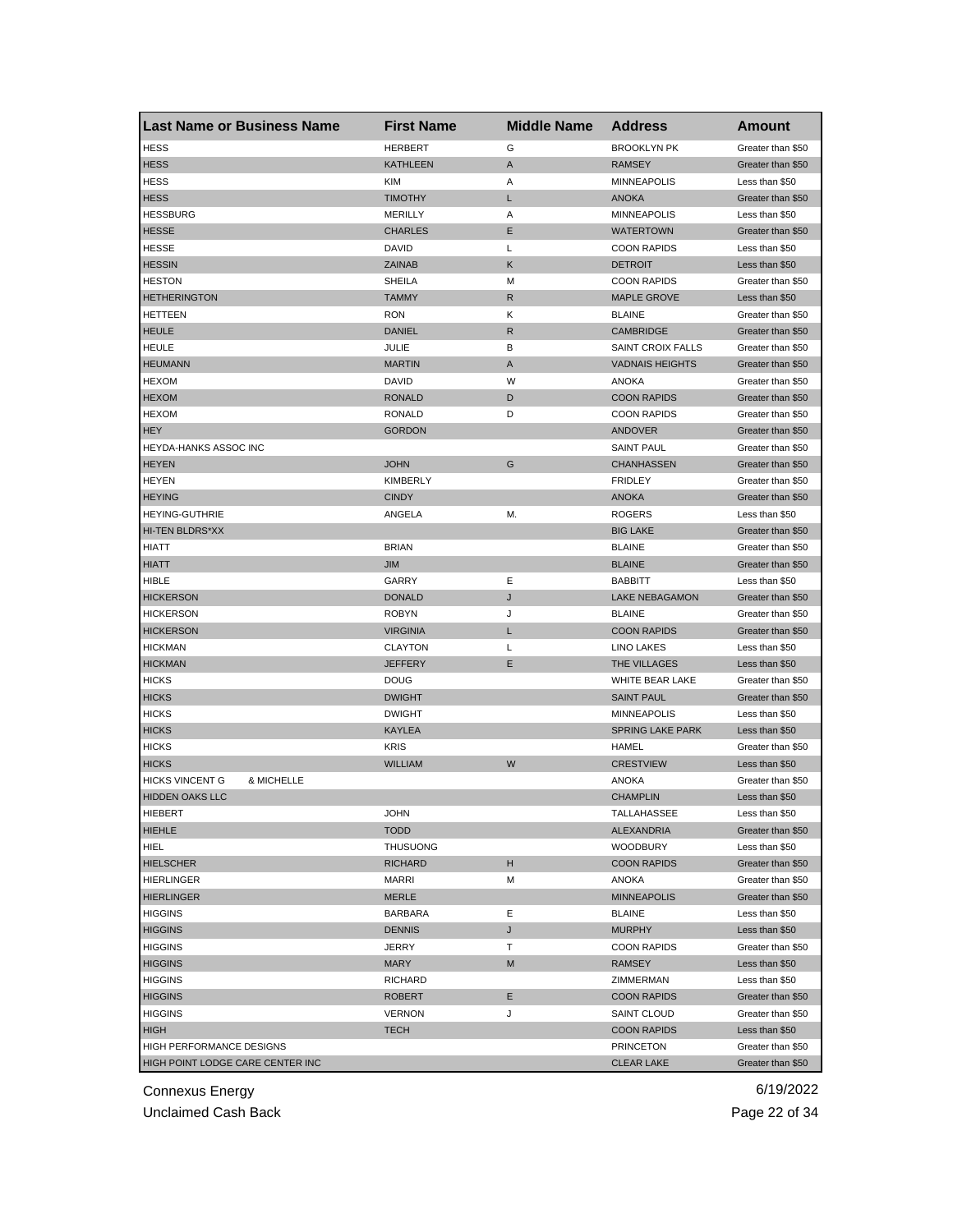| <b>Last Name or Business Name</b> | <b>First Name</b> | <b>Middle Name</b> | <b>Address</b>                | <b>Amount</b>     |
|-----------------------------------|-------------------|--------------------|-------------------------------|-------------------|
| HIGHPOINT REMODELING, LLC         |                   |                    | <b>COON RAPIDS</b>            | Less than \$50    |
| <b>HIGHTECH ROOFING</b>           |                   |                    | <b>BIG LAKE</b>               | Greater than \$50 |
| <b>HILAND</b>                     | <b>TAMMIE</b>     |                    | <b>HARRIS</b>                 | Less than \$50    |
| <b>HILDAHL</b>                    | <b>DAVID</b>      | Α                  | <b>STAPLES</b>                | Greater than \$50 |
| <b>HILDEBRAND</b>                 | <b>DONALD</b>     | J                  | <b>SAINT ALBERT</b>           | Less than \$50    |
| <b>HILDEBRAND</b>                 | <b>JEFF</b>       | D                  | <b>SAN DIEGO</b>              | Less than \$50    |
| <b>HILDEBRANT</b>                 | SANDRA            | Г                  | WHITE BEAR LAKE               | Greater than \$50 |
| <b>HILDEN</b>                     | <b>ANDREW</b>     | J                  | <b>DEERWOOD</b>               | Greater than \$50 |
| <b>HILDEN</b>                     | <b>JOHN</b>       | Г                  | <b>COON RAPIDS</b>            | Greater than \$50 |
| <b>HILDENBRAND</b>                | <b>HEATHER</b>    | S                  | <b>COON RAPIDS</b>            | Less than \$50    |
| <b>HILDRE</b>                     | <b>DOUGLAS</b>    | L                  | <b>BUFFALO</b>                | Greater than \$50 |
| <b>HILGART</b>                    | <b>TIFFANY</b>    |                    | <b>MAPLE GROVE</b>            | Greater than \$50 |
| <b>HILGER</b>                     | <b>CLARA</b>      | Α                  | <b>WOODBURY</b>               | Greater than \$50 |
| <b>HILGER</b>                     | <b>CLARENCE</b>   | W                  | <b>COON RAPIDS</b>            | Less than \$50    |
| <b>HILGERS</b>                    | LIANA             | М                  | RAMSEY                        | Greater than \$50 |
| <b>HILGERS</b>                    | <b>MICHAEL</b>    | Ε                  | <b>MAPLE GROVE</b>            | Greater than \$50 |
| HILL                              | <b>BARBARA</b>    | G                  | <b>BLAINE</b>                 | Greater than \$50 |
| <b>HILL</b>                       | <b>BERNARD</b>    |                    | <b>COON RAPIDS</b>            | Greater than \$50 |
| HILL                              | <b>BRYAN</b>      | Α                  | <b>BECKER</b>                 | Greater than \$50 |
| <b>HILL</b>                       | <b>CATHIE</b>     | L                  | <b>STACY</b>                  | Greater than \$50 |
| HILL                              | <b>CELESTINE</b>  | С                  | <b>COON RAPIDS</b>            | Less than \$50    |
| <b>HILL</b>                       | CHERYL            | Т                  | <b>WOODBURY</b>               | Less than \$50    |
| <b>HILL</b>                       | <b>DENISE</b>     | G                  | <b>COON RAPIDS</b>            | Greater than \$50 |
| <b>HILL</b>                       | <b>DUANE</b>      | A                  | OAK GROVE                     | Greater than \$50 |
| <b>HILL</b>                       | <b>FRANCES</b>    | Ε                  | <b>BIG LAKE</b>               | Greater than \$50 |
| <b>HILL</b>                       | <b>JEFFREY</b>    | A                  | <b>COON RAPIDS</b>            | Greater than \$50 |
| HILL                              | <b>JEREMY</b>     | D                  | <b>MINNEAPOLIS</b>            | Less than \$50    |
| <b>HILL</b>                       | JOHN              | L                  | <b>CIRCLE PINES</b>           | Greater than \$50 |
| <b>HILL</b>                       | <b>JOHN</b>       | R                  | CEDAR                         | Less than \$50    |
| <b>HILL</b>                       | <b>MICHELE</b>    |                    | <b>BLAINE</b>                 | Greater than \$50 |
| HILL                              | <b>PATRICIA</b>   | Α                  |                               |                   |
| <b>HILL</b>                       | <b>PATRICIA</b>   |                    | CAMBRIDGE<br><b>CAMBRIDGE</b> | Greater than \$50 |
|                                   |                   | Α<br>Т             |                               | Greater than \$50 |
| <b>HILL</b>                       | <b>RAYMOND</b>    |                    | <b>COON RAPIDS</b>            | Greater than \$50 |
| <b>HILL</b>                       | <b>REBECCA</b>    |                    | <b>ELK RIVER</b>              | Less than \$50    |
| HILL                              | <b>RICHARD</b>    | Α                  | <b>BRAHAM</b>                 | Greater than \$50 |
| <b>HILL</b>                       | <b>ROBERT</b>     | L                  | <b>LORETTO</b>                | Less than \$50    |
| <b>HILL</b>                       | <b>STEPHANIE</b>  | L                  | <b>SAINT PAUL</b>             | Less than \$50    |
| <b>HILL</b>                       | <b>STEVEN</b>     |                    | <b>ANOKA</b>                  | Greater than \$50 |
| HILL                              | WILLIAM           | Г                  | AMHERST                       | Greater than \$50 |
| <b>HILL</b>                       | <b>WILLIAM</b>    | M                  | <b>SPRING LAKE PARK</b>       | Greater than \$50 |
| <b>HILLCREST</b>                  |                   |                    | <b>MINNEAPOLIS</b>            | Greater than \$50 |
| <b>HILLER</b>                     | <b>DEAN</b>       |                    | <b>PRINCETON</b>              | Greater than \$50 |
| HILLER                            | <b>GUNTER</b>     | М                  | RAMSEY                        | Greater than \$50 |
| <b>HILLER</b>                     | JAMES             |                    | <b>BUFFALO</b>                | Greater than \$50 |
| HILLESHEIM                        | <b>DENNIS</b>     | н                  | <b>BLAINE</b>                 | Greater than \$50 |
| <b>HILLESHEIM</b>                 | LEAH              |                    | <b>SAINT PAUL</b>             | Less than \$50    |
| <b>HILLESTAD</b>                  | <b>SHARON</b>     | J                  | <b>SAINT PAUL</b>             | Greater than \$50 |
| <b>HILLIARD</b>                   | <b>CLIFFORD</b>   | <b>JOHN</b>        | <b>CAMBRIDGE</b>              | Greater than \$50 |
| <b>HILLIARD</b>                   | LAYTON            |                    | PILLAGER                      | Less than \$50    |
| <b>HILLIER</b>                    | <b>BRUCE</b>      |                    | <b>COON RAPIDS</b>            | Greater than \$50 |
| <b>HILLOCK</b>                    | CHARLES           | Κ                  | <b>FINLAYSON</b>              | Less than \$50    |
| <b>HILLS</b>                      | <b>ANDREW</b>     |                    | EAGAN                         | Less than \$50    |
| <b>HILLS</b>                      | <b>LOUISE</b>     | М                  | SAINT CLOUD                   | Less than \$50    |
| <b>HILLS</b>                      | <b>ROBERT</b>     |                    | NORTH BRANCH                  | Greater than \$50 |
| <b>HILLSTROM</b>                  | JON               |                    | <b>BIG LAKE</b>               | Greater than \$50 |
| <b>HILLUKKA</b>                   | <b>JOHN</b>       | С                  | <b>ELK RIVER</b>              | Greater than \$50 |

Unclaimed Cash Back **Page 23 of 34**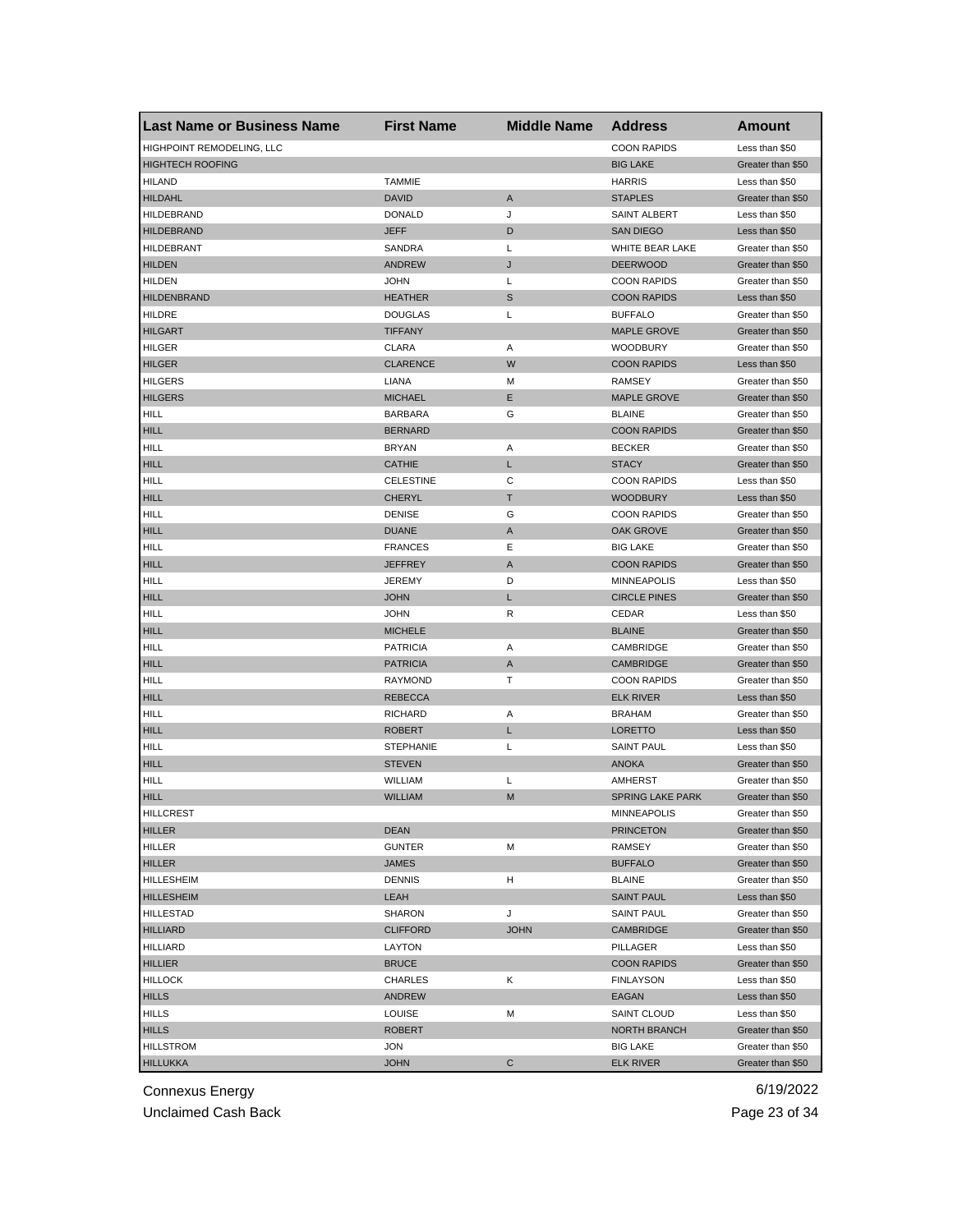| <b>Last Name or Business Name</b> | <b>First Name</b> | <b>Middle Name</b> | <b>Address</b>                         | Amount            |
|-----------------------------------|-------------------|--------------------|----------------------------------------|-------------------|
| <b>HILLYER</b>                    | <b>ROBERT</b>     | M                  | <b>COON RAPIDS</b>                     | Greater than \$50 |
| <b>HILSON</b>                     | <b>RONALD</b>     |                    | <b>COON RAPIDS</b>                     | Greater than \$50 |
| <b>HILTEN</b>                     | <b>ANTHONY</b>    |                    | <b>BIG LAKE</b>                        | Less than \$50    |
| <b>HILTNER</b>                    | <b>DAVID</b>      | J                  | <b>SAINT CLOUD</b>                     | Greater than \$50 |
| <b>HILTNER</b>                    | <b>ROBERT</b>     |                    | <b>MINNEAPOLIS</b>                     | Greater than \$50 |
| <b>HILTON</b>                     | <b>ELINOR</b>     | B                  | WHITE BEAR LAKE                        | Greater than \$50 |
| <b>HILTZ</b>                      | <b>BRAD</b>       |                    | <b>BIG LAKE</b>                        | Greater than \$50 |
| <b>HILTZ</b>                      | <b>ELIZABETH</b>  | F                  | <b>MINNEAPOLIS</b>                     | Less than \$50    |
| <b>HILYAR</b>                     | JAMES             |                    | <b>ELK RIVER</b>                       | Greater than \$50 |
| <b>HILYAR</b>                     | <b>JOHN</b>       |                    | <b>EXCELSIOR</b>                       | Greater than \$50 |
| <b>HIMANGO</b>                    | <b>DOUGLAS</b>    |                    | <b>ANOKA</b>                           | Greater than \$50 |
| <b>HIMLEY</b>                     | <b>DAVID</b>      | A                  | <b>LITTLE FALLS</b>                    | Greater than \$50 |
| <b>HINCE</b>                      | <b>DUANE</b>      | <b>DOUGLAS</b>     | <b>BRAHAM</b>                          | Greater than \$50 |
| <b>HINCE</b>                      | <b>JAMES</b>      | A                  | RANCHO SANTA MARGARI Greater than \$50 |                   |
| <b>HINCHCLIFF</b>                 | <b>JOSEPH</b>     | Α                  | ZIMMERMAN                              | Greater than \$50 |
| <b>HINCHCLIFF</b>                 | <b>LISA</b>       | D                  | <b>BIG LAKE</b>                        | Greater than \$50 |
| <b>HINCHCLIFF</b>                 | <b>ROBERT</b>     | Α                  | ZIMMERMAN                              | Greater than \$50 |
| <b>HINDERSCHEIT</b>               | <b>RUSSELL</b>    |                    | <b>SAINT PAUL</b>                      | Less than \$50    |
| <b>HINES</b>                      | <b>BRYAN</b>      | R                  | ANDOVER                                | Greater than \$50 |
| <b>HINEY</b>                      | <b>GUY</b>        | M                  | <b>BLAINE</b>                          | Greater than \$50 |
| <b>HINGOS</b>                     | CHERYL            | Α                  | <b>SAINT FRANCIS</b>                   | Greater than \$50 |
| <b>HINK</b>                       | <b>RANDALL</b>    | R                  | <b>BUFFALO</b>                         | Greater than \$50 |
| HINKLE                            | CHARLES           |                    | <b>SAINT FRANCIS</b>                   | Greater than \$50 |
| <b>HINKS</b>                      | <b>ERICA</b>      | L                  | <b>BLAINE</b>                          | Less than \$50    |
| <b>HINNENKAMP</b>                 | <b>THOMAS</b>     | F                  | <b>COON RAPIDS</b>                     | Greater than \$50 |
| <b>HINOTE</b>                     | <b>CYNTHIA</b>    |                    | <b>BRANDON</b>                         | Less than \$50    |
| <b>HINRICHS</b>                   | <b>CHARLES</b>    | R                  | <b>BLAINE</b>                          | Greater than \$50 |
| <b>HINRICHS</b>                   | <b>EUGENE</b>     |                    | <b>MINNEAPOLIS</b>                     | Less than \$50    |
| <b>HINRICHS</b>                   | HARVEY            | N                  | LAKE ELMO                              | Greater than \$50 |
| <b>HINRICHS</b>                   | <b>MARY</b>       | <b>JO</b>          | <b>BLOOMINGTON</b>                     | Less than \$50    |
| <b>HINRICHS</b>                   | <b>MATT</b>       |                    | <b>BAXTER</b>                          | Less than \$50    |
| <b>HINRICHS</b>                   | <b>NICHOLAS</b>   | C                  | <b>BLAINE</b>                          | Greater than \$50 |
| <b>HINRICHS</b>                   | <b>RODNEY</b>     | L                  | <b>BIG LAKE</b>                        | Greater than \$50 |
| <b>HINSON</b>                     | <b>TIMOTHY</b>    | R                  | <b>HOUSTON</b>                         | Greater than \$50 |
| <b>HINSPATER</b>                  | DALE              |                    | MAPLE GROVE                            | Greater than \$50 |
| <b>HINTON</b>                     | <b>BRUCE</b>      | Ε                  | <b>SAINT PAUL</b>                      | Greater than \$50 |
| <b>HINTON</b>                     | <b>MIKE</b>       |                    | <b>FOREST LAKE</b>                     | Greater than \$50 |
| <b>HINTZ</b>                      | <b>ALBERT</b>     | Α                  | <b>BOULDER</b>                         | Greater than \$50 |
| <b>HINTZ</b>                      | <b>NANCY</b>      | J                  | <b>COON RAPIDS</b>                     | Less than \$50    |
| <b>HINTZMAN</b>                   | <b>BRENDA</b>     | Κ                  | <b>RAMSEY</b>                          | Greater than \$50 |
| HINZ                              | LARRY             |                    | <b>ROCK CREEK</b>                      | Greater than \$50 |
| <b>HINZ</b>                       | <b>MARTIN</b>     |                    | <b>DULUTH</b>                          | Greater than \$50 |
| HIPENBECKER                       | <b>DAVID</b>      |                    | <b>COON RAPIDS</b>                     | Greater than \$50 |
| <b>HIPP</b>                       | <b>DAWN</b>       | $\circ$            | <b>SAINT PAUL</b>                      | Greater than \$50 |
| HIPP                              | <b>THOMAS</b>     | Е                  | SHEBOYGAN                              | Greater than \$50 |
| <b>HIPPEN</b>                     | <b>MARY</b>       | A                  | <b>COON RAPIDS</b>                     | Greater than \$50 |
| <b>HIPPIE</b>                     | <b>JAMES</b>      | С                  | <b>COON RAPIDS</b>                     | Greater than \$50 |
| <b>HIPPIE</b>                     | <b>JAMES</b>      | F                  | <b>SAINT PAUL</b>                      | Less than \$50    |
| <b>HIPPIE</b>                     | <b>MICHAEL</b>    | G                  | WALKER                                 | Less than \$50    |
| <b>HIPPLER</b>                    | <b>RUTH</b>       | Е                  | AKELEY                                 | Less than \$50    |
| HIPPLER                           | RUTH              | Ε                  | <b>COLUMBIA HEIGHTS</b>                | Greater than \$50 |
| <b>HIPSAG</b>                     | <b>DEAN</b>       | F                  | <b>MILACA</b>                          | Greater than \$50 |
| <b>HIRMAN</b>                     | <b>DORIS</b>      | J                  | <b>ELK RIVER</b>                       | Greater than \$50 |
| <b>HIRMAN</b>                     | GARY              | R                  | <b>BIG LAKE</b>                        | Less than \$50    |
| <b>HIRMAN</b>                     | JAMES             | Α                  | <b>ELK RIVER</b>                       | Less than \$50    |
| <b>HIRSCH</b>                     | <b>BRIAN</b>      | D                  | <b>HAMMOND</b>                         | Less than \$50    |
|                                   |                   |                    |                                        |                   |

Unclaimed Cash Back **Page 24 of 34**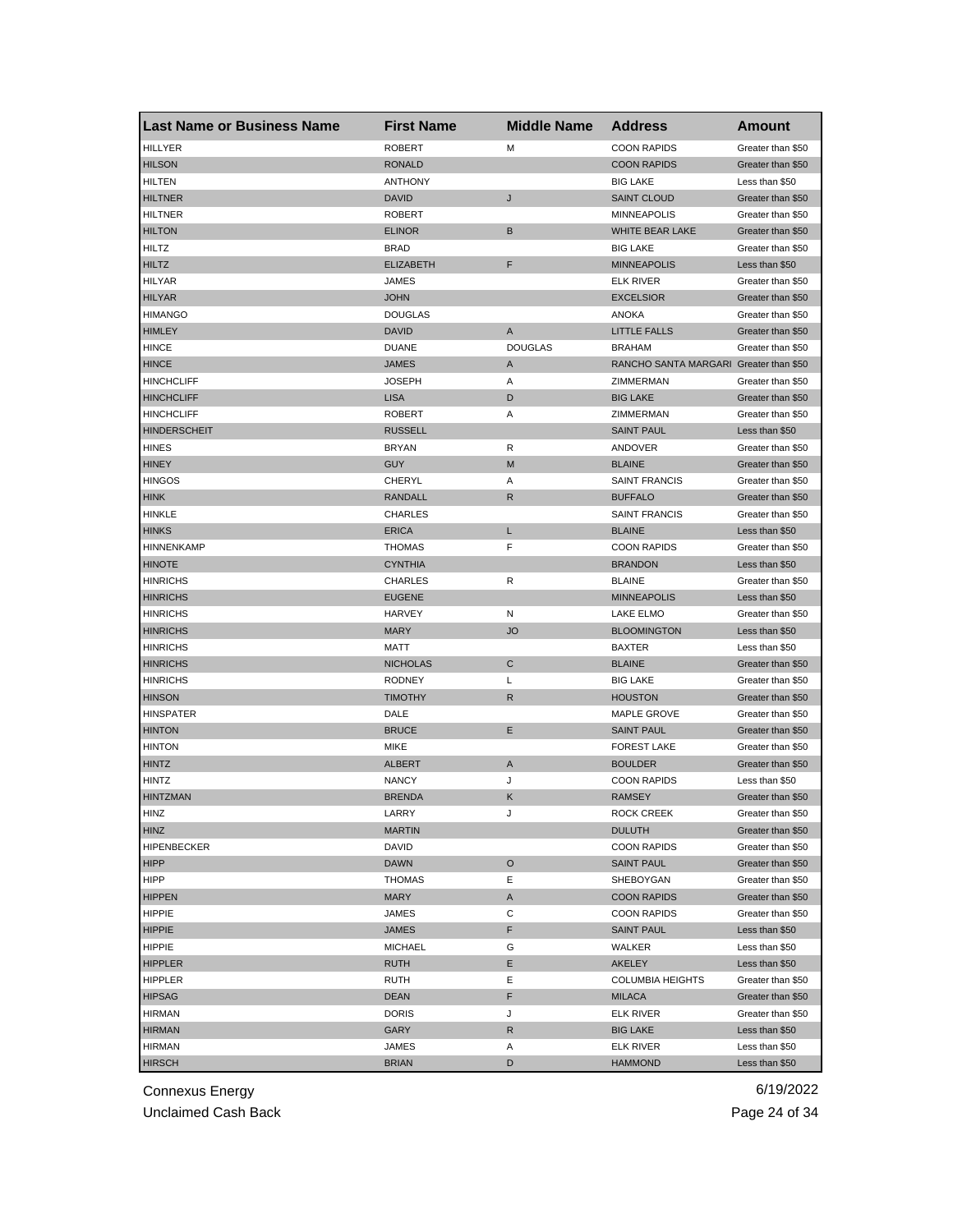| <b>Last Name or Business Name</b> | <b>First Name</b> | <b>Middle Name</b> | <b>Address</b>      | Amount            |
|-----------------------------------|-------------------|--------------------|---------------------|-------------------|
| <b>HIRSCH</b>                     | <b>MARGARET</b>   | C                  | <b>IOWA CITY</b>    | Greater than \$50 |
| <b>HIRSCH</b>                     | <b>NANCY</b>      | J                  | <b>MINNETONKA</b>   | Greater than \$50 |
| <b>HIRSCHEL</b>                   | <b>MARK</b>       | D                  | <b>ANOKA</b>        | Greater than \$50 |
| <b>HIRSCHEY</b>                   | <b>LORI</b>       | Κ                  | <b>EAGAN</b>        | Greater than \$50 |
| <b>HIRSCHEY</b>                   | <b>ROGER</b>      | DALE               | PERHAM              | Greater than \$50 |
| <b>HIRSCHFELT</b>                 | <b>RICHARD</b>    | L                  | <b>COON RAPIDS</b>  | Greater than \$50 |
| <b>HIRSCHMAN</b>                  | DAVID             |                    | <b>BLAINE</b>       | Greater than \$50 |
| <b>HIRSCHMAN</b>                  | <b>JUDITH</b>     |                    | <b>NORTH BRANCH</b> | Less than \$50    |
| HIRT                              | <b>BETH</b>       | D                  | <b>MINNEAPOLIS</b>  | Greater than \$50 |
| <b>HIRT</b>                       | <b>JOHN</b>       | O                  | <b>PUPOSKY</b>      | Greater than \$50 |
| <b>HISEK</b>                      | <b>RONALD</b>     | L                  | <b>SHAKOPEE</b>     | Less than \$50    |
| <b>HISMAN</b>                     | LARRY             | A                  | <b>ALTOONA</b>      | Less than \$50    |
| HIT AND RUN                       |                   |                    | <b>FRIDLEY</b>      | Greater than \$50 |
| <b>HITCHCOCK</b>                  | <b>DAWN</b>       | M                  | <b>FRIDLEY</b>      | Greater than \$50 |
| <b>HITCHCOCK</b>                  | <b>HAROLD</b>     |                    | <b>BLAINE</b>       | Greater than \$50 |
| <b>HITCHINGS</b>                  | <b>TAD</b>        | A                  | <b>ISANTI</b>       | Less than \$50    |
| HITT                              | DANIEL            | R                  | <b>BETHEL</b>       | Greater than \$50 |
| <b>HJELMELAND</b>                 | <b>KELSEY</b>     | Ε                  | <b>MINNEAPOLIS</b>  | Less than \$50    |
| HO                                | CALVIN            |                    | <b>SEATTLE</b>      | Less than \$50    |
| <b>HOAG</b>                       | <b>SADIE</b>      | н                  | <b>ANOKA</b>        | Greater than \$50 |
| <b>HOAGLAND</b>                   | PAUL              |                    | <b>WOODBURY</b>     | Greater than \$50 |
| <b>HOBBS</b>                      | <b>BRENDA</b>     | Κ                  | <b>COON RAPIDS</b>  | Greater than \$50 |
| <b>HOBEN</b>                      | <b>MIKE</b>       | Ε                  | <b>BLAINE</b>       | Greater than \$50 |
| <b>HOBERG</b>                     | <b>SANDRA</b>     | L                  | <b>BLAINE</b>       | Greater than \$50 |
| <b>HOBERT</b>                     | <b>TIMOTHY</b>    | н                  | <b>BETHEL</b>       | Greater than \$50 |
| <b>HOBSON</b>                     | <b>KELLY</b>      | C                  | <b>FOREST LAKE</b>  | Less than \$50    |
|                                   | <b>ROBERT</b>     | Α                  | <b>EDINA</b>        | Greater than \$50 |
| <b>HOCKERT</b>                    |                   |                    |                     |                   |
| <b>HOCKERT</b>                    | <b>SHARON</b>     | L                  | <b>RAMSEY</b>       | Greater than \$50 |
| <b>HOCUM</b>                      | <b>JENNIFER</b>   | L                  | <b>NEW RICHMOND</b> | Greater than \$50 |
| <b>HODAPP</b>                     | KEITH             |                    | <b>COON RAPIDS</b>  | Greater than \$50 |
| HODEL CONSTRUCTION                |                   |                    | <b>BECKER</b>       | Less than \$50    |
| <b>HODGE</b>                      | <b>LOUIS</b>      | S                  | <b>HAM LAKE</b>     | Greater than \$50 |
| <b>HODGIN</b>                     | <b>GLORIA</b>     |                    | WHITE BEAR LAKE     | Greater than \$50 |
| <b>HOEFER</b>                     | <b>HENRY</b>      |                    | <b>PLYMOUTH</b>     | Greater than \$50 |
| <b>HOEFT</b>                      | <b>BEVERLY</b>    | J                  | <b>PRINCETON</b>    | Less than \$50    |
| <b>HOEFT</b>                      | <b>RANDY</b>      | Α                  | <b>MORA</b>         | Greater than \$50 |
| <b>HOEFT</b>                      | <b>THOMAS</b>     | R                  | <b>MAPLETON</b>     | Greater than \$50 |
| <b>HOEHLE</b>                     | GARY              | G                  | <b>CLEAR LAKE</b>   | Greater than \$50 |
| <b>HOEHN</b>                      | <b>ALAN</b>       |                    | <b>COON RAPIDS</b>  | Less than \$50    |
| <b>HOEKSTRA</b>                   | <b>RICHARD</b>    | D                  | <b>WYOMING</b>      | Greater than \$50 |
| HOEL                              | GENAVON           | м                  | <b>BOISE</b>        | Greater than \$50 |
| <b>HOEPNER</b>                    | <b>PAUL</b>       | Κ                  | <b>ROSEVILLE</b>    | Greater than \$50 |
| <b>HOERNEMANN</b>                 | TRACY             |                    | <b>BLAINE</b>       | Greater than \$50 |
| <b>HOESCHEN</b>                   | <b>DAVID</b>      | J                  | SARTELL             | Greater than \$50 |
| <b>HOEY</b>                       | <b>BARBARA</b>    | Е                  | LE SUEUR            | Greater than \$50 |
| <b>HOEY</b>                       | <b>THOMAS</b>     | Е                  | <b>CHAMPLIN</b>     | Less than \$50    |
| <b>HOEYKENS</b>                   | RANDY             | R                  | <b>BLAINE</b>       | Greater than \$50 |
| <b>HOEYKENS</b>                   | <b>RUSSELL</b>    | С                  | <b>MORA</b>         | Greater than \$50 |
| <b>HOEYKENS</b>                   | THOMAS            | Ε                  | <b>HAM LAKE</b>     | Greater than \$50 |
| <b>HOFBAUER</b>                   | <b>JOSEPH</b>     | L                  | <b>NAPLES</b>       | Greater than \$50 |
| <b>HOFF</b>                       | <b>COLLETTE</b>   | L                  | <b>COON RAPIDS</b>  | Less than \$50    |
| <b>HOFF</b>                       | <b>JOSH</b>       | P                  | ANOKA               | Less than \$50    |
| <b>HOFF</b>                       | KRISTI            |                    | MINNEAPOLIS         | Less than \$50    |
| <b>HOFFA</b>                      | <b>MATTHEW</b>    | R                  | <b>ROSEVILLE</b>    | Greater than \$50 |
| <b>HOFFARD</b>                    | GLEN              | М                  | <b>CIRCLE PINES</b> | Greater than \$50 |
| <b>HOFFER</b>                     | <b>ROCKY</b>      | A                  | <b>ANOKA</b>        | Greater than \$50 |

Unclaimed Cash Back **Page 25 of 34**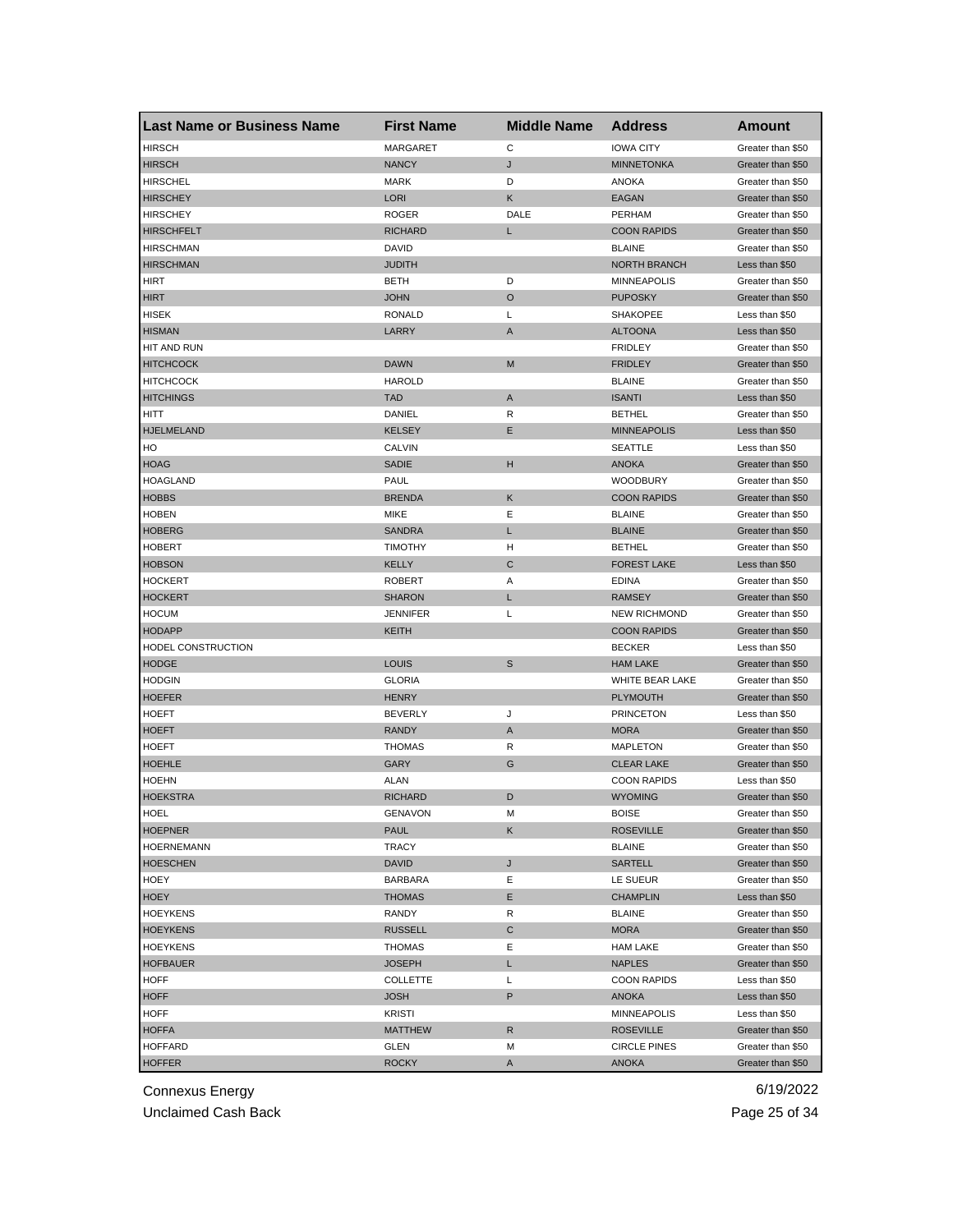| <b>Last Name or Business Name</b> |                | <b>First Name</b> | <b>Middle Name</b> | <b>Address</b>         | <b>Amount</b>     |
|-----------------------------------|----------------|-------------------|--------------------|------------------------|-------------------|
| <b>HOFFER</b>                     |                | <b>TIMOTHY</b>    | Α                  | <b>DULUTH</b>          | Greater than \$50 |
| <b>HOFFIE</b>                     |                | <b>MICHELLE</b>   |                    | <b>HANSKA</b>          | Greater than \$50 |
| <b>HOFFIES</b>                    |                | <b>BRIAN</b>      | L                  | WAVERLY                | Greater than \$50 |
| <b>HOFFLANDER</b>                 |                | <b>JOHN</b>       | M                  | <b>BLAINE</b>          | Greater than \$50 |
| <b>HOFFMAN</b>                    |                | <b>BRUCE</b>      |                    | ROCKAWAY BEACH         | Greater than \$50 |
| <b>HOFFMAN</b>                    |                | <b>CHARLES</b>    |                    | <b>COON RAPIDS</b>     | Greater than \$50 |
| <b>HOFFMAN</b>                    |                | <b>CHARLES</b>    |                    | CEDAR                  | Greater than \$50 |
| <b>HOFFMAN</b>                    |                | <b>CRAIG</b>      |                    | <b>BIG LAKE</b>        | Less than \$50    |
| <b>HOFFMAN</b>                    |                | <b>JOHN</b>       | F                  | <b>MINNEAPOLIS</b>     | Greater than \$50 |
| <b>HOFFMAN</b>                    |                | <b>KAY</b>        | Τ                  | <b>VADNAIS HEIGHTS</b> | Greater than \$50 |
| <b>HOFFMAN</b>                    |                | <b>KEVIN</b>      | Α                  | <b>CHISAGO CITY</b>    | Less than \$50    |
| <b>HOFFMAN</b>                    |                | LARRY             |                    | <b>BIG LAKE</b>        | Greater than \$50 |
| <b>HOFFMAN</b>                    |                | LEWIS             |                    | <b>KANSAS CITY</b>     | Greater than \$50 |
| <b>HOFFMAN</b>                    |                | <b>LYNNE</b>      | A                  | <b>SAINT CLOUD</b>     | Greater than \$50 |
| <b>HOFFMAN</b>                    |                | <b>MARGARET</b>   | Α                  | <b>BLAINE</b>          | Greater than \$50 |
| <b>HOFFMAN</b>                    |                | <b>MARK</b>       | L                  | <b>DAYTON</b>          | Greater than \$50 |
| <b>HOFFMAN</b>                    |                | ORVILLE           | J                  | <b>LEXINGTON</b>       | Greater than \$50 |
| <b>HOFFMAN</b>                    |                | <b>RON</b>        | J                  | <b>BLAINE</b>          | Greater than \$50 |
| <b>HOFFMAN</b>                    |                | SCOTT             |                    | <b>DETROIT LAKES</b>   | Greater than \$50 |
| <b>HOFFMAN</b>                    |                | <b>SHAWN</b>      | J                  | <b>MINNEAPOLIS</b>     | Less than \$50    |
| <b>HOFFMAN</b>                    |                | <b>STEVEN</b>     | В                  | <b>RIVER FALLS</b>     | Less than \$50    |
| <b>HOFFMAN</b>                    |                | <b>STEVEN</b>     | G                  | <b>VADNAIS HEIGHTS</b> | Greater than \$50 |
| <b>HOFFMANN</b>                   |                | <b>BRAD</b>       | Κ                  | <b>COON RAPIDS</b>     | Greater than \$50 |
| <b>HOFFMANN</b>                   |                | <b>KAREN</b>      | M                  | <b>ANOKA</b>           | Greater than \$50 |
| <b>HOFFMANN</b>                   |                | WERNER            | J                  | ANDOVER                | Greater than \$50 |
|                                   |                |                   |                    |                        |                   |
| <b>HOFFNER</b>                    |                | <b>RILEY</b>      | A                  | <b>BLAINE</b>          | Less than \$50    |
| <b>HOFIUS</b>                     |                | DAVID             | J<br>F             | <b>BIG LAKE</b>        | Greater than \$50 |
| <b>HOFIUS</b>                     |                | <b>MILO</b>       |                    | <b>ELK RIVER</b>       | Greater than \$50 |
| <b>HOFLOCK</b>                    |                | CAROL             |                    | <b>ORANGE PARK</b>     | Greater than \$50 |
| <b>HOFLOCK</b>                    |                | <b>LORETTA</b>    | D                  | <b>ISANTI</b>          | Greater than \$50 |
| <b>HOFMANN</b>                    |                | <b>MATHEW</b>     |                    | PLYMOUTH               | Greater than \$50 |
| <b>HOFMANN</b>                    |                | <b>THOMAS</b>     | M                  | <b>COON RAPIDS</b>     | Greater than \$50 |
| <b>HOFMANN</b>                    |                | WALTER            | н                  | <b>BROOKLYN CENTER</b> | Less than \$50    |
| <b>HOFSTADTER</b>                 |                | <b>KIMBERLY</b>   | <b>KAY</b>         | <b>MANCHESTER</b>      | Greater than \$50 |
| <b>HOGAN</b>                      |                | <b>JOHNATHAN</b>  | С                  | <b>MAPLE GROVE</b>     | Greater than \$50 |
| <b>HOGAN</b>                      |                | KELLY             | M                  | <b>BRAINERD</b>        | Less than \$50    |
| <b>HOGAN</b>                      |                | KELLY             | P                  | <b>LINO LAKES</b>      | Greater than \$50 |
| <b>HOGAN</b>                      |                | <b>MICHAEL</b>    | J                  | <b>SHAFER</b>          | Greater than \$50 |
| <b>HOGAN</b>                      |                | <b>MOLLIE</b>     | Α                  | <b>MINNEAPOLIS</b>     | Greater than \$50 |
| <b>HOGAN HEATHER I</b>            | & JOHNSON TROY |                   |                    | <b>BLAINE</b>          | Less than \$50    |
| HOGENMILLER                       |                | SIEVEN            |                    | ANDOVER                | Greater than \$50 |
| <b>HOGFELDT</b>                   |                | <b>ROBERT</b>     | A                  | ZIMMERMAN              | Less than \$50    |
| <b>HOGLUND</b>                    |                | R                 | W                  | <b>HOPKINS</b>         | Less than \$50    |
| <b>HOGLUND</b>                    |                | <b>ROBERT</b>     |                    | <b>MINNEAPOLIS</b>     | Greater than \$50 |
| <b>HOGLUND CHERIL</b>             | & CARLSON JANE |                   |                    | <b>COON RAPIDS</b>     | Greater than \$50 |
| <b>HOGMIRE</b>                    |                | <b>DOUGLAS</b>    | R                  | <b>LAKE ELMO</b>       | Less than \$50    |
| <b>HOGREN</b>                     |                | GARY              |                    | <b>BLAINE</b>          | Less than \$50    |
| <b>HOGSTAD</b>                    |                | <b>JAMES</b>      | S                  | <b>BROOKLYN PARK</b>   | Less than \$50    |
| <b>HOHENAUER</b>                  |                | ANN               | М                  | <b>BLAINE</b>          | Greater than \$50 |
| <b>HOHENWALD</b>                  |                | <b>GERALD</b>     |                    | <b>BROOK PARK</b>      | Greater than \$50 |
| <b>HOHLEN</b>                     |                | EARL              | H                  | PHOENIX                | Greater than \$50 |
| <b>HOHMAN</b>                     |                | <b>WENDY</b>      | M                  | <b>EDEN PRAIRIE</b>    | Greater than \$50 |
| HOHNSTADT                         |                | ERIC              | С                  | MARINE ON ST CROIX     | Greater than \$50 |
| <b>HOIUM</b>                      |                | DAVID             | L                  | <b>FOLEY</b>           | Greater than \$50 |
| <b>HOIUM</b>                      |                | HELEN             | Е                  | <b>EDINA</b>           | Greater than \$50 |
| <b>HOKANSON</b>                   |                | <b>JENNIFER</b>   | S                  | <b>ANDOVER</b>         | Less than \$50    |

Unclaimed Cash Back **Page 26 of 34**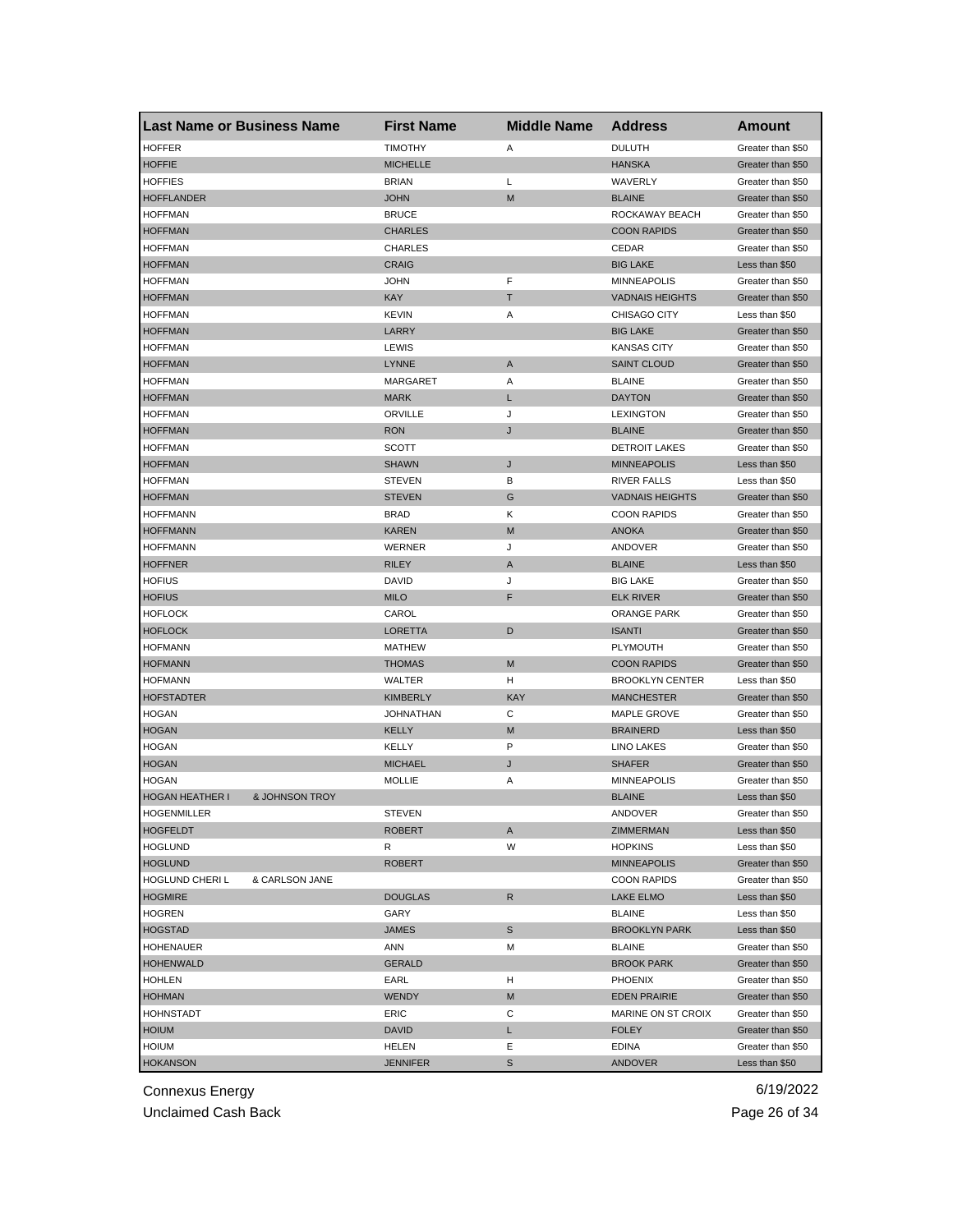| <b>Last Name or Business Name</b>     | <b>First Name</b> | <b>Middle Name</b> | <b>Address</b>                           | Amount                                 |
|---------------------------------------|-------------------|--------------------|------------------------------------------|----------------------------------------|
| <b>HOKANSON</b>                       | <b>KATHLEEN</b>   |                    | <b>BROOKLYN CENTER</b>                   | Greater than \$50                      |
| <b>HOKANSON</b>                       | <b>MARK</b>       | J                  | <b>LAKE CITY</b>                         | Greater than \$50                      |
| <b>HOKANSON</b>                       | WARREN            | V                  | <b>JACKSONVILLE</b>                      | Greater than \$50                      |
| <b>HOKANSON HARLAN G</b>              |                   |                    | <b>HAM LAKE</b>                          | Greater than \$50                      |
| HOL                                   | <b>THOMAS</b>     | G                  | <b>PRIOR LAKE</b>                        | Greater than \$50                      |
| <b>HOLASEK</b>                        | <b>DANIEL</b>     | Ε                  | <b>SAINT FRANCIS</b>                     | Greater than \$50                      |
| <b>HOLBROOK</b>                       | <b>DONNA</b>      | С                  | <b>HAM LAKE</b>                          | Greater than \$50                      |
| <b>HOLCOMB</b>                        | <b>BETTY</b>      | C                  | <b>SAINT FRANCIS</b>                     | Greater than \$50                      |
| <b>HOLCOMB</b>                        | <b>DONALD</b>     | D                  | <b>BLAINE</b>                            | Greater than \$50                      |
| <b>HOLCOMB</b>                        | <b>DONALD</b>     | D                  | <b>BROOKLYN CENTER</b>                   | Greater than \$50                      |
| <b>HOLCOMB</b>                        | <b>ERVING</b>     | Ε                  | <b>GLADSTONE</b>                         | Greater than \$50                      |
| <b>HOLCOMB</b>                        | <b>RANDOLPH</b>   | <b>NMN</b>         | <b>TRAVERSE CITY</b>                     | Less than \$50                         |
| <b>HOLCOMBE</b>                       | <b>JANET</b>      | L                  | YOUNG AMERICA                            | Less than \$50                         |
| <b>HOLDEN</b>                         | <b>BRITTANY</b>   |                    | <b>CIRCLE PINES</b>                      | Less than \$50                         |
| <b>HOLDEN</b>                         | <b>CHARLES</b>    | D                  | ANDOVER                                  | Greater than \$50                      |
| <b>HOLDEN</b>                         | <b>JAY</b>        | $\mathsf{R}$       | <b>BLAINE</b>                            | Greater than \$50                      |
| <b>HOLDEN</b>                         | WILLIAM           | R                  | <b>FALCON HEIGHTS</b>                    | Greater than \$50                      |
| <b>HOLDERNESS</b>                     | <b>TIMOTHY</b>    |                    | ANDOVER                                  | Greater than \$50                      |
| HOLDERNESS DONALD L<br>& MARJORIE L   |                   |                    | <b>COON RAPIDS</b>                       | Less than \$50                         |
| <b>HOLEN</b>                          | <b>MARION</b>     | B                  | <b>COON RAPIDS</b>                       | Greater than \$50                      |
| <b>HOLEN</b>                          | <b>ROBERT</b>     |                    | <b>SAINT FRANCIS</b>                     | Greater than \$50                      |
| <b>HOLEWA</b>                         | JIM               |                    | <b>MILACA</b>                            | Greater than \$50                      |
| HOLIDAY INN EXPRESS                   |                   |                    | <b>MINNETONKA</b>                        | Greater than \$50                      |
| <b>HOLIEN</b>                         | <b>DONALD</b>     | J                  | <b>ANOKA</b>                             | Greater than \$50                      |
| <b>HOLKER</b>                         | DAVID             |                    | <b>BLAINE</b>                            | Greater than \$50                      |
| <b>HOLKESTAD</b>                      | <b>KENNETH</b>    |                    | <b>RAMSEY</b>                            | Greater than \$50                      |
| HOLLADAY                              | WILLIAM           | J                  | <b>CYPRESS</b>                           | Less than \$50                         |
| <b>HOLLAND</b>                        | <b>ANN</b>        | M                  | <b>ISANTI</b>                            | Greater than \$50                      |
| <b>HOLLAND</b>                        | <b>BETTY</b>      | L                  | <b>BIG LAKE</b>                          | Greater than \$50                      |
| <b>HOLLAND</b>                        | <b>BONNIE</b>     | L                  | <b>BLAINE</b>                            | Greater than \$50                      |
| <b>HOLLAND</b>                        | <b>BRIAN</b>      |                    | MAPLE GROVE                              | Greater than \$50                      |
| <b>HOLLAND</b>                        | <b>CHRISTINE</b>  | M                  | <b>NORTH BRANCH</b>                      | Greater than \$50                      |
| HOLLAND                               | DALE              | S                  | MELBOURNE BEACH                          | Greater than \$50                      |
| <b>HOLLAND</b>                        | <b>DAVID</b>      | B                  | <b>BROOMFIELD</b>                        | Greater than \$50                      |
| <b>HOLLAND</b>                        | <b>EUGENE</b>     |                    | <b>CIRCLE PINES</b>                      | Less than \$50                         |
| <b>HOLLAND</b>                        | <b>GILBERT</b>    | J                  | <b>PEQUOT LAKES</b>                      | Greater than \$50                      |
| <b>HOLLAND</b>                        | <b>HENRIETTA</b>  |                    | <b>ISANTI</b>                            | Greater than \$50                      |
| <b>HOLLAND</b>                        | KELLY             |                    | <b>ELK RIVER</b>                         | Greater than \$50                      |
| <b>HOLLAND</b>                        | LESTER            | W                  | <b>ROGERS</b>                            | Greater than \$50                      |
| <b>HOLLANITSCH</b>                    | <b>GREGORY</b>    | Е                  | WHITE BEAR LAKE                          | Greater than \$50                      |
| HOLLE                                 | MARK              | J                  | <b>BLAINE</b>                            |                                        |
| <b>HOLLE CONSTRUCTION COMPANY INC</b> |                   |                    | <b>MINNEAPOLIS</b>                       | Greater than \$50<br>Greater than \$50 |
| <b>HOLLEN</b>                         | <b>MICHAEL</b>    | т                  | <b>HAM LAKE</b>                          | Greater than \$50                      |
| <b>HOLLENBECK</b>                     | <b>SUSI</b>       | L                  | <b>COON RAPIDS</b>                       | Greater than \$50                      |
| <b>HOLLENKAMP</b>                     | WILLIAM           | P                  | ZIMMERMAN                                | Greater than \$50                      |
| <b>HOLLER</b>                         | <b>PETER</b>      | <b>MICHAEL</b>     |                                          | Greater than \$50                      |
|                                       |                   |                    | <b>SIOUX FALLS</b><br><b>COON RAPIDS</b> |                                        |
| <b>HOLLIHAN</b><br><b>HOLLINDER</b>   | WILLIAM           | J                  |                                          | Greater than \$50                      |
|                                       | <b>ROBERT</b>     |                    | <b>CLEAR LAKE</b>                        | Greater than \$50                      |
| <b>HOLLINGSWORTH</b>                  | KRAIG             | N                  | <b>BLAINE</b>                            | Greater than \$50                      |
| <b>HOLLISTER</b>                      | <b>EUGENE</b>     | A                  | <b>LINDSTROM</b>                         | Greater than \$50                      |
| HOLLIVAY                              | <b>KENNETTE</b>   |                    | <b>MINNEAPOLIS</b>                       | Less than \$50                         |
| <b>HOLLOWAY</b>                       | <b>ELVEN</b>      | R                  | <b>BLAINE</b>                            | Greater than \$50                      |
| <b>HOLLOWAY</b>                       | <b>GREGORY</b>    | н                  | <b>MOUND</b>                             | Greater than \$50                      |
| <b>HOLM</b>                           | <b>BETTY</b>      | J                  | <b>BAXTER</b>                            | Greater than \$50                      |
| <b>HOLM</b>                           | CHAD              | J                  | CAMBRIDGE                                | Greater than \$50                      |
| <b>HOLM</b>                           | <b>DAVID</b>      | A                  | <b>CHANHASSEN</b>                        | Less than \$50                         |

Unclaimed Cash Back **Page 27 of 34**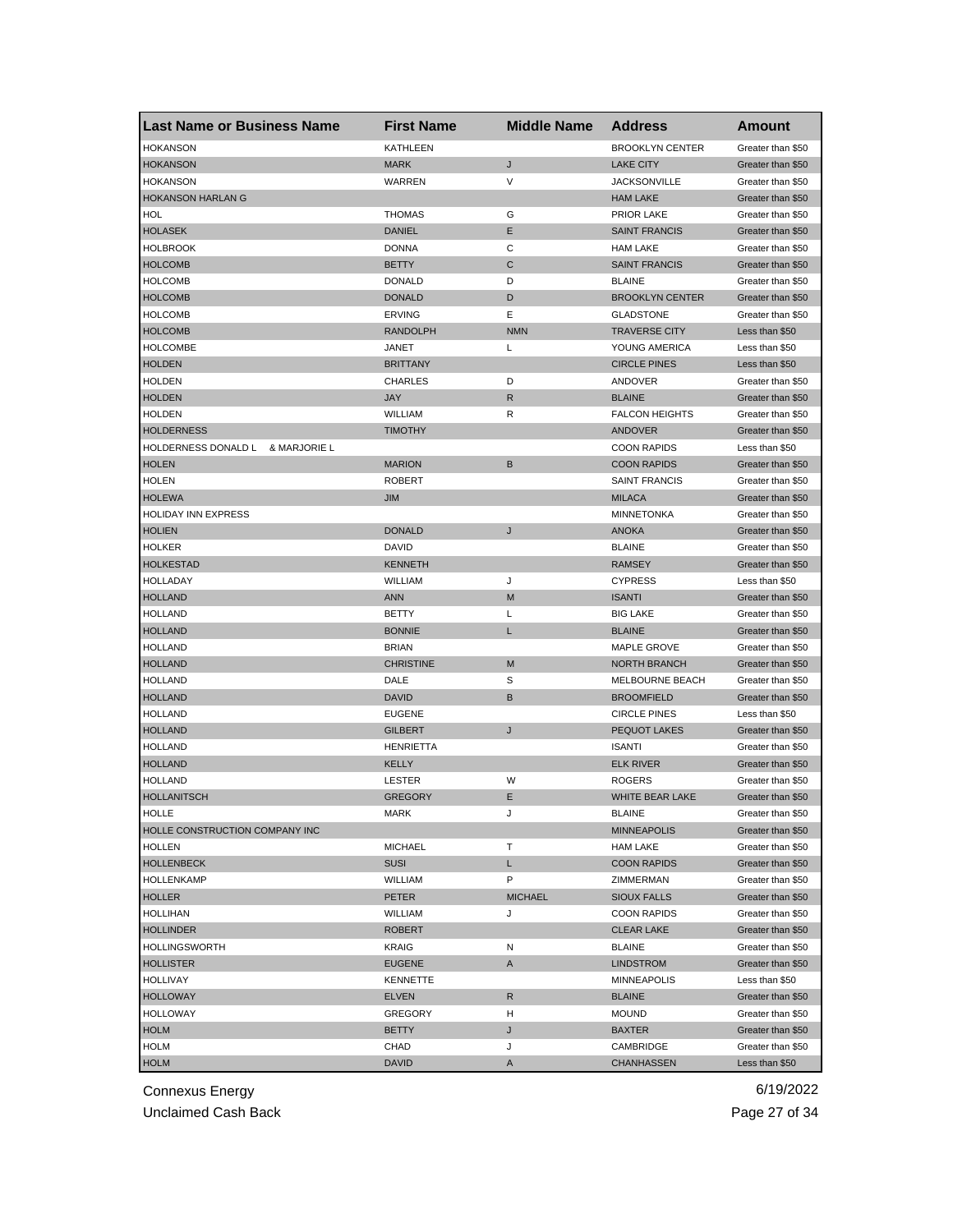| <b>Last Name or Business Name</b>                               | <b>First Name</b> | <b>Middle Name</b> | <b>Address</b>       | Amount                                 |
|-----------------------------------------------------------------|-------------------|--------------------|----------------------|----------------------------------------|
| <b>HOLM</b>                                                     | <b>ELSIE</b>      |                    | <b>ROSEMOUNT</b>     | Greater than \$50                      |
| <b>HOLM</b>                                                     | <b>GODFRIED</b>   | Κ.                 | <b>SAINT PAUL</b>    | Less than \$50                         |
| <b>HOLM</b>                                                     | <b>GREGORY</b>    | S                  | <b>HAM LAKE</b>      | Greater than \$50                      |
| <b>HOLM</b>                                                     | <b>HARVEY</b>     | W                  | <b>COON RAPIDS</b>   | Greater than \$50                      |
| <b>HOLM</b>                                                     | <b>LONNIE</b>     | O                  | <b>BLAINE</b>        | Greater than \$50                      |
| <b>HOLM</b>                                                     | <b>MARK</b>       | Е                  | <b>NORTH OAKS</b>    | Greater than \$50                      |
| <b>HOLM</b>                                                     | <b>MARLIN</b>     | D                  | <b>PRIOR LAKE</b>    | Greater than \$50                      |
| <b>HOLM</b>                                                     | <b>SANDY</b>      |                    | <b>BLAINE</b>        | Greater than \$50                      |
| <b>HOLMAN</b>                                                   | <b>DENNIS</b>     | С                  | <b>BISMARCK</b>      | Greater than \$50                      |
| <b>HOLMAN</b>                                                   | KRISTINA          | L                  | <b>MINNEAPOLIS</b>   | Less than \$50                         |
| <b>HOLMBERG</b>                                                 | ARNOLD            |                    | <b>MINNEAPOLIS</b>   | Greater than \$50                      |
| <b>HOLMBERG</b>                                                 | GARRY             | M                  | <b>COON RAPIDS</b>   | Greater than \$50                      |
| <b>HOLMBERG</b>                                                 | <b>TIMOTHY</b>    | W                  | CEDAR                | Less than \$50                         |
| <b>HOLMBOE</b>                                                  | <b>DEAN</b>       | A                  | <b>COON RAPIDS</b>   | Greater than \$50                      |
| <b>HOLMES</b>                                                   | <b>BRIAN</b>      | J                  | <b>BIG LAKE</b>      | Greater than \$50                      |
| <b>HOLMES</b>                                                   | <b>DUANE</b>      | L                  | <b>COON RAPIDS</b>   | Greater than \$50                      |
| <b>HOLMES</b>                                                   | <b>HAROLD</b>     | R                  | <b>FRIDLEY</b>       | Greater than \$50                      |
| <b>HOLMES</b>                                                   | SCOTT             | P                  | <b>ROSEVILLE</b>     | Greater than \$50                      |
| <b>HOLMES</b>                                                   | SHELLY            |                    | <b>COON RAPIDS</b>   | Greater than \$50                      |
| <b>HOLMES DONALD N</b>                                          |                   |                    | <b>BETHEL</b>        | Greater than \$50                      |
| <b>HOLMGREN</b>                                                 | DALE              | R                  | MAPLE GROVE          | Greater than \$50                      |
| <b>HOLMGREN</b>                                                 | <b>EDNA</b>       | В                  | <b>MINNEAPOLIS</b>   | Less than \$50                         |
| <b>HOLMGREN</b>                                                 | <b>ROB</b>        | Α                  | <b>TENSTRIKE</b>     | Greater than \$50                      |
| <b>HOLMGREN</b>                                                 | <b>RUBY</b>       | G                  | <b>SAINT PAUL</b>    | Greater than \$50                      |
| HOLMQUIST                                                       | DAVID             | Ε                  | ANDOVER              | Greater than \$50                      |
| <b>HOLMQUIST</b>                                                | JEAN              | B                  | <b>COON RAPIDS</b>   | Greater than \$50                      |
| <b>HOLMQUIST</b>                                                | JOHN              | Α                  | ANOKA                | Greater than \$50                      |
| <b>HOLMQUIST</b>                                                | <b>NORMAN</b>     |                    | <b>ANOKA</b>         | Greater than \$50                      |
| <b>HOLMQUIST</b>                                                | WILLIAM           | С                  | WEBSTER              | Greater than \$50                      |
| <b>HOLMSTROM</b>                                                | <b>CHESTER</b>    |                    | <b>ANOKA</b>         | Greater than \$50                      |
| HOLSBECK                                                        | JERRY             | R                  | ANOKA                | Greater than \$50                      |
| <b>HOLST</b>                                                    | <b>DAVID</b>      | A                  | <b>MINNEAPOLIS</b>   | Less than \$50                         |
| HOLST                                                           | THELMA            | R                  | ANOKA                | Greater than \$50                      |
| <b>HOLT</b>                                                     | <b>DANENE</b>     | J                  | PINE CITY            | Greater than \$50                      |
| <b>HOLT</b>                                                     | <b>MARK</b>       | S                  | VANCOUVER            | Less than \$50                         |
| <b>HOLT</b>                                                     | <b>STEFANI</b>    |                    | <b>COON RAPIDS</b>   | Greater than \$50                      |
| HOLTE                                                           | JAMES             | С                  | <b>SAINT PAUL</b>    | Greater than \$50                      |
| <b>HOLTEN</b>                                                   | DAVID             |                    | <b>ANOKA</b>         | Greater than \$50                      |
| HOLTHAUS                                                        | <b>RON</b>        |                    | <b>BIG LAKE</b>      | Greater than \$50                      |
| <b>HOLTON</b>                                                   | <b>ROBERT</b>     |                    | <b>COON RAPIDS</b>   | Greater than \$50                      |
| <b>HOLTZ</b>                                                    | GORDON            | W                  | <b>STACY</b>         | Greater than \$50                      |
| <b>HOLUM</b>                                                    | SCOTT             |                    | <b>COON RAPIDS</b>   | Greater than \$50                      |
| HOLZ                                                            | WILLIAM           | Е                  | <b>SAINT PAUL</b>    | Greater than \$50                      |
| <b>HOLZER</b>                                                   | <b>BENJAMIN</b>   |                    | ALEXANDRIA           | Less than \$50                         |
| HOLZHEU                                                         | VANESSA           |                    | ANKENY               | Less than \$50                         |
| <b>HOLZKNECHT</b>                                               | DANIEL            | S                  | <b>BROOKLYN PARK</b> | Greater than \$50                      |
| <b>HOLZMAN</b>                                                  | CATHERINE         | Ε                  | <b>MINNEAPOLIS</b>   | Less than \$50                         |
| <b>HOLZNAGEL</b>                                                | <b>CHRIS</b>      | E                  | <b>COON RAPIDS</b>   | Greater than \$50                      |
| <b>HOLZSCHUH</b>                                                | <b>FLOYD</b>      |                    | NORTH BRANCH         | Greater than \$50                      |
| HOMA                                                            | THOMAS            | M                  | <b>BLAINE</b>        | Greater than \$50                      |
| <b>HOMAN</b>                                                    | CRAIG             | G                  | <b>SAINT FRANCIS</b> | Greater than \$50                      |
| HOMART COMMUNITY CENTERS                                        |                   |                    |                      | Greater than \$50                      |
|                                                                 |                   |                    | <b>BLOOMINGTON</b>   |                                        |
| HOMES BY HANSON/DAY INC                                         |                   |                    | <b>COON RAPIDS</b>   | Greater than \$50                      |
| <b>HOMES BY STEWART</b><br>HOMESIDE LENDING INC LOAN #DV0726062 |                   |                    | <b>CIRCLE PINES</b>  | Greater than \$50<br>Greater than \$50 |
|                                                                 |                   |                    | <b>SAN ANTONIO</b>   |                                        |
| <b>HOMIAK</b>                                                   | GINA              | M                  | <b>HICKORY</b>       | Less than \$50                         |

Unclaimed Cash Back **Page 28 of 34**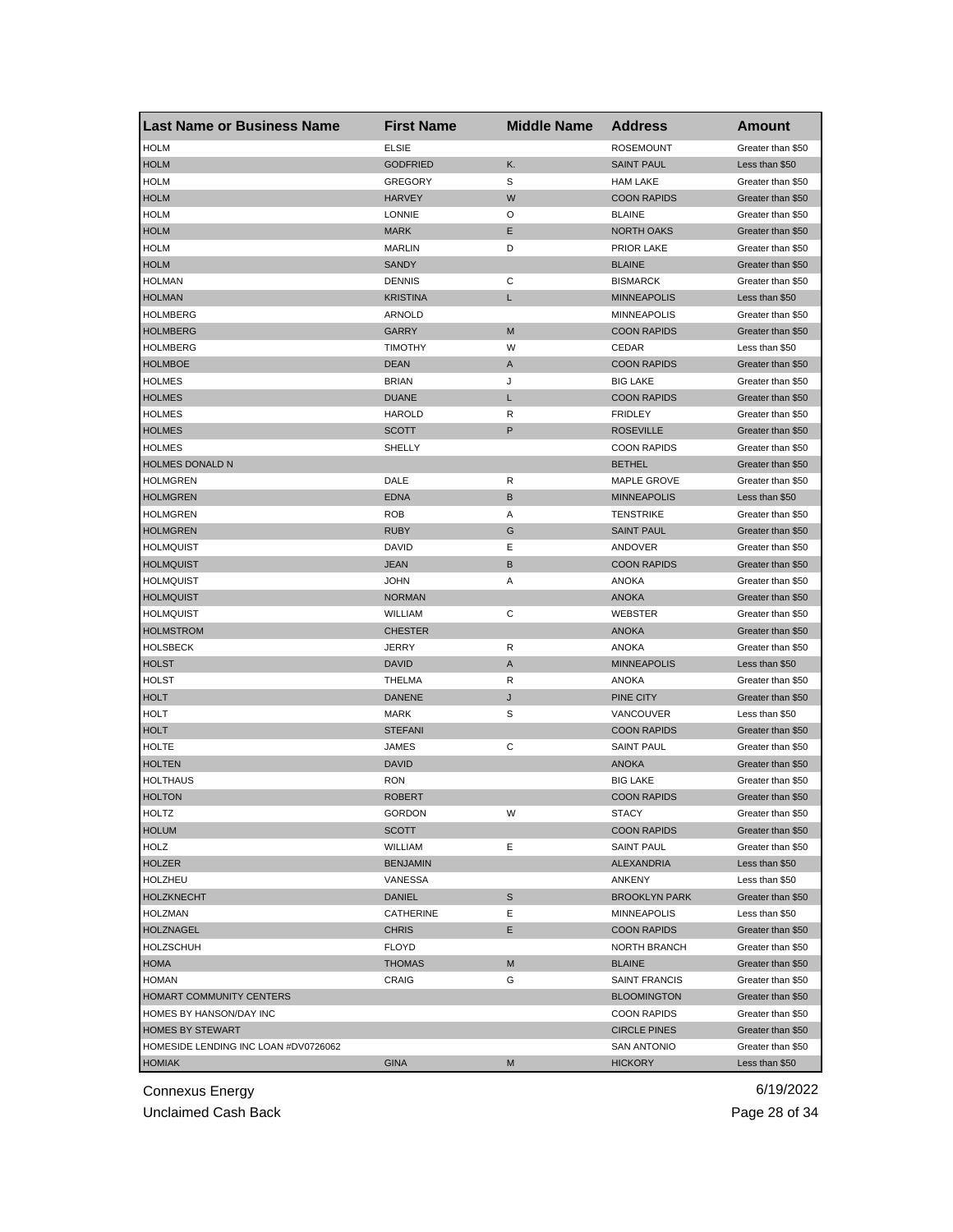| <b>Last Name or Business Name</b> | <b>First Name</b> | <b>Middle Name</b> | <b>Address</b>          | Amount            |
|-----------------------------------|-------------------|--------------------|-------------------------|-------------------|
| <b>HOMMER</b>                     | <b>HUBERT</b>     | J                  | EAGAN                   | Greater than \$50 |
| <b>HOMMES</b>                     | <b>TIMOTHY</b>    | J                  | <b>PRINCETON</b>        | Greater than \$50 |
| <b>HONDEL</b>                     | LILLIAN           |                    | <b>ISANTI</b>           | Greater than \$50 |
| HONER AUTO REFINISHING CTY RD 45  |                   |                    | <b>PRINCETON</b>        | Greater than \$50 |
| <b>HONG</b>                       | HO                | С                  | <b>BLAINE</b>           | Greater than \$50 |
| <b>HONNOLD</b>                    | <b>ERWIN</b>      | Ε                  | ZIMMERMAN               | Greater than \$50 |
| HONZALEK                          | <b>STEVEN</b>     | J                  | DELAFIELD               | Greater than \$50 |
| <b>HOOD</b>                       | <b>ALAN</b>       | W                  | <b>CHRISTCHURCH</b>     | Greater than \$50 |
| <b>HOOD</b>                       | <b>CHRIS</b>      | Г                  | <b>BLAINE</b>           | Greater than \$50 |
| <b>HOOD</b>                       | <b>JOHN</b>       | E                  | <b>FOREST LAKE</b>      | Greater than \$50 |
| <b>HOOK</b>                       | <b>GEORGE</b>     | С                  | <b>MINNEAPOLIS</b>      | Greater than \$50 |
| <b>HOOKER</b>                     | <b>DENNIS</b>     | L                  | <b>ROBBINSDALE</b>      | Greater than \$50 |
| <b>HOOKER</b>                     | <b>RICHARD</b>    | С                  | <b>CIRCLE PINES</b>     | Less than \$50    |
| <b>HOOKER</b>                     | <b>RITA</b>       |                    | <b>FRIDLEY</b>          | Greater than \$50 |
| <b>HOOLIHAN</b>                   | <b>MATT</b>       |                    | <b>MARCELL</b>          | Greater than \$50 |
| <b>HOOVER</b>                     | <b>DALE</b>       | Τ                  | <b>MINNEAPOLIS</b>      | Greater than \$50 |
| HOOZE 4 BY 4                      |                   |                    | <b>ANOKA</b>            | Greater than \$50 |
| <b>HOP</b>                        | <b>JEFFERY</b>    | R                  | <b>BLAINE</b>           | Greater than \$50 |
| <b>HOPE</b>                       | DARRYL            | L                  | <b>COON RAPIDS</b>      | Greater than \$50 |
| <b>HOPEWELL</b>                   | <b>PAMELA</b>     |                    | <b>ANOKA</b>            | Less than \$50    |
| <b>HOPF</b>                       | <b>VIRGINIA</b>   | M                  | <b>CLEAR LAKE</b>       | Less than \$50    |
| <b>HOPKINS</b>                    | <b>BRENDA</b>     |                    | ANNANDALE               | Less than \$50    |
| <b>HOPKINS</b>                    | <b>JOSEPH</b>     | J                  | <b>BETHEL</b>           | Greater than \$50 |
| <b>HOPKINS</b>                    | <b>RICHARD</b>    | <b>JOHN</b>        | <b>COON RAPIDS</b>      | Greater than \$50 |
| <b>HOPKINS</b>                    | <b>STEPHANIE</b>  |                    | <b>WINTER HAVEN</b>     | Greater than \$50 |
| <b>HOPKINS</b>                    | <b>VICTORIA</b>   | R                  | <b>COON RAPIDS</b>      | Greater than \$50 |
| <b>HOPP</b>                       | <b>DOUGLAS</b>    |                    | <b>STAFFORD</b>         | Less than \$50    |
| <b>HOPPE</b>                      | <b>JAMES</b>      | R                  | <b>NORTH BRANCH</b>     | Greater than \$50 |
| <b>HOPPE</b>                      | <b>MICHAEL</b>    |                    |                         |                   |
|                                   |                   |                    | <b>MINNEAPOLIS</b>      | Greater than \$50 |
| HOPPE CONST INC                   |                   |                    | <b>MOUNDSVIEW</b>       | Less than \$50    |
| <b>HOPPENRATH</b>                 | <b>DOUGLAS</b>    | Ε                  | <b>COON RAPIDS</b>      | Greater than \$50 |
| <b>HOPPER</b>                     | <b>SCOT</b>       | $\mathsf{R}$       | <b>ANOKA</b>            | Greater than \$50 |
| <b>HOPPERT</b>                    | <b>KATHLEEN</b>   | C                  | <b>HAM LAKE</b>         | Less than \$50    |
| <b>HOPPING</b>                    | <b>JAMES</b>      |                    | <b>CLEAR LAKE</b>       | Greater than \$50 |
| <b>HORACEK</b>                    | <b>CLARICE</b>    | Ε                  | <b>BETHEL</b>           | Less than \$50    |
| <b>HORGEN</b>                     | <b>BRENT</b>      |                    | <b>ISANTI</b>           | Greater than \$50 |
| <b>HORMAN</b>                     | <b>MIKE</b>       | С                  | <b>NISSWA</b>           | Greater than \$50 |
| <b>HORN</b>                       | LENORA            |                    | <b>MINNEAPOLIS</b>      | Less than \$50    |
| <b>HORN</b>                       | <b>ROBERT</b>     | L                  | <b>DULUTH</b>           | Greater than \$50 |
| <b>HORN</b>                       | <b>ROBERTA</b>    | J                  | <b>COLORADO SPRINGS</b> | Less than \$50    |
| HORNE                             | ZACH              |                    | CENTURIA                | Less than \$50    |
| <b>HORNER</b>                     | <b>LELAND</b>     |                    | <b>FORESTON</b>         | Greater than \$50 |
| <b>HORNER</b>                     | <b>MICHAEL</b>    | т                  | <b>ANOKA</b>            | Less than \$50    |
| <b>HORNER</b>                     | <b>MICHAEL</b>    | W                  | <b>CANNON FALLS</b>     | Greater than \$50 |
| <b>HORNER</b>                     | SCOTT             | R                  | <b>ALBERTVILLE</b>      | Less than \$50    |
| <b>HORNER</b>                     | <b>STEPHEN</b>    |                    | <b>FOREST LAKE</b>      | Greater than \$50 |
| <b>HORNING</b>                    | CARA              | Α                  | <b>BLAINE</b>           | Greater than \$50 |
| <b>HORNING</b>                    | <b>GERANE</b>     | J                  | <b>LINDSTROM</b>        | Greater than \$50 |
| <b>HORNING</b>                    | JERRY             | D                  | ANOKA                   | Greater than \$50 |
| <b>HORSCH</b>                     | <b>NANCY</b>      |                    | <b>CHAMPLIN</b>         | Less than \$50    |
| <b>HORSCH</b>                     | SANDRA            | Κ                  | <b>HAM LAKE</b>         | Greater than \$50 |
| <b>HORSTMAN</b>                   | <b>DENISE</b>     | Е                  | <b>BOYCEVILLE</b>       | Greater than \$50 |
| <b>HORTIAN</b>                    | RACHAEL           |                    | <b>COON RAPIDS</b>      | Greater than \$50 |
| <b>HORTIAN</b>                    | <b>RON</b>        |                    | <b>COON RAPIDS</b>      | Greater than \$50 |
| <b>HORTON</b>                     | CHARLES           | Ε                  | <b>CIRCLE PINES</b>     | Greater than \$50 |
| <b>HORTON</b>                     | KARI              |                    | <b>CHAMPLIN</b>         | Greater than \$50 |

Unclaimed Cash Back **Page 29 of 34**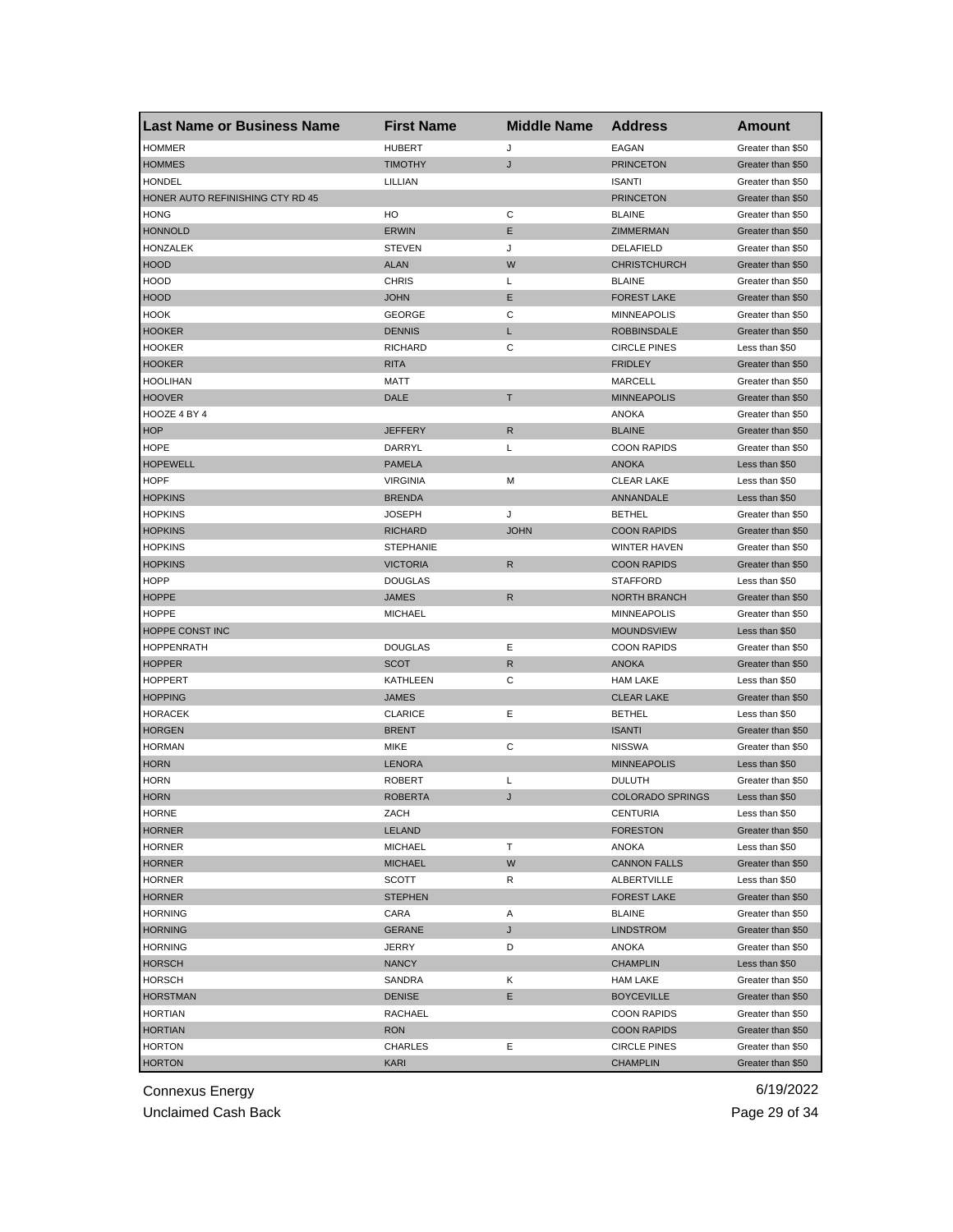| <b>Last Name or Business Name</b> | <b>First Name</b>  | <b>Middle Name</b> | <b>Address</b>          | <b>Amount</b>                          |
|-----------------------------------|--------------------|--------------------|-------------------------|----------------------------------------|
| <b>HORTON</b>                     | PAMELA             | J                  | <b>COON RAPIDS</b>      | Less than \$50                         |
| <b>HORVATH</b>                    | <b>STEPHEN</b>     |                    | <b>MINNEAPOLIS</b>      | Less than \$50                         |
| <b>HORVATH</b>                    | TIM                | S                  | MARINE ON ST CROIX      | Greater than \$50                      |
| <b>HOSAIN</b>                     | <b>STEPHANI</b>    | D                  | <b>COLORADO SPRINGS</b> | Greater than \$50                      |
| <b>HOSFORD</b>                    | <b>ROBERT</b>      | J                  | <b>OTSEGO</b>           | Greater than \$50                      |
| <b>HOSKINS</b>                    | <b>CHRISTOPHER</b> | A                  | <b>ARDEN HILLS</b>      | Greater than \$50                      |
| <b>HOSKINS</b>                    | LAUREL             | G                  | CAMBRIDGE               | Greater than \$50                      |
| <b>HOSKINS</b>                    | <b>MARTHA</b>      |                    | <b>SCANDIA</b>          | Less than \$50                         |
| <b>HOSTETLER</b>                  | <b>BRUCE</b>       |                    | PEQUOT LAKES            | Greater than \$50                      |
| <b>HOSTETLER</b>                  | <b>RAY</b>         | D                  | <b>COON RAPIDS</b>      | Greater than \$50                      |
| <b>HOTCHKISS</b>                  | PETER              | L                  | <b>COON RAPIDS</b>      | Greater than \$50                      |
| <b>HOTCHKISS</b>                  | <b>RANDOLPH</b>    |                    | <b>NEW HOPE</b>         | Greater than \$50                      |
| <b>HOTSENPILLER</b>               | JD                 |                    | <b>FOREST LAKE</b>      | Less than \$50                         |
| HOTSY EQUIPMENT OF MINNESOTA      |                    |                    | <b>FRIDLEY</b>          | Less than \$50                         |
| HOTT                              | <b>JEFF</b>        |                    | <b>COON RAPIDS</b>      | Greater than \$50                      |
| <b>HOUCHINS</b>                   | <b>BARBARA</b>     | J                  | <b>COON RAPIDS</b>      | Greater than \$50                      |
| <b>HOUCK</b>                      | <b>DONALD</b>      | J                  | <b>MOORHEAD</b>         | Greater than \$50                      |
| <b>HOUCK</b>                      | <b>HAROLD</b>      |                    | <b>SAINT CLOUD</b>      | Greater than \$50                      |
| <b>HOUDEK</b>                     | <b>KENNETH</b>     | J                  | <b>MINNEAPOLIS</b>      | Less than \$50                         |
| <b>HOUDEK</b>                     | <b>PATRICIA</b>    | M                  | <b>ELK RIVER</b>        | Greater than \$50                      |
| <b>HOUG</b>                       | <b>TODD</b>        | С                  | <b>SAINT FRANCIS</b>    | Greater than \$50                      |
| <b>HOUGH</b>                      | <b>BARBARA</b>     | Α                  | <b>MARSHFIELD</b>       | Greater than \$50                      |
| <b>HOUGH</b>                      | <b>CURT</b>        | Г                  | <b>COON RAPIDS</b>      | Less than \$50                         |
| <b>HOUGH</b>                      | <b>JOSH</b>        | P                  | <b>CEDAR</b>            | Greater than \$50                      |
| <b>HOUGH</b>                      | LAURIE             |                    | <b>COON RAPIDS</b>      | Greater than \$50                      |
| <b>HOUGH</b>                      | LAURIE             | Κ                  | <b>ANDOVER</b>          | Greater than \$50                      |
| <b>HOUGHTLING</b>                 | <b>THOMAS</b>      | Г                  | <b>PORTLAND</b>         | Less than \$50                         |
| <b>HOULE</b>                      | <b>CECIL</b>       | т                  | <b>VADNAIS HEIGHTS</b>  | Greater than \$50                      |
| <b>HOULE</b>                      | DARIN              |                    | <b>COON RAPIDS</b>      | Greater than \$50                      |
| <b>HOULE</b>                      | <b>GUY</b>         | R                  | <b>LINO LAKES</b>       | Greater than \$50                      |
| <b>HOULE</b>                      | IDA                | В                  | WHITE BEAR LAKE         | Greater than \$50                      |
| <b>HOULE</b>                      | <b>ROBERT</b>      | L                  | <b>FOREST LAKE</b>      | Greater than \$50                      |
| HOULE DUANE T NEW WAVE LAUDRAMAT  |                    |                    | <b>SAINT FRANCIS</b>    | Greater than \$50                      |
| <b>HOULISTON</b>                  | <b>HARRY</b>       |                    | <b>NORTH ST PAUL</b>    | Greater than \$50                      |
| <b>HOUSE</b>                      | CHAD               | Α                  | <b>STACY</b>            | Less than \$50                         |
| <b>HOUSE</b>                      | <b>DANIEL</b>      | J                  | <b>HINCKLEY</b>         | Greater than \$50                      |
| <b>HOUSE</b>                      | <b>JEFF</b>        | М                  | <b>ANOKA</b>            | Less than \$50                         |
| HOUSE OF VIDEO                    |                    |                    | <b>MAPLE GROVE</b>      | Greater than \$50                      |
| <b>HOUSKA</b>                     | VALDEMAR           | J                  | <b>BELLE PLAINE</b>     | Greater than \$50                      |
| <b>HOUSTON</b>                    | KARA               | B                  | <b>ROGERS</b>           | Less than \$50                         |
| <b>HOUWMAN</b>                    | LORI               | м                  | <b>NEW BRIGHTON</b>     | Greater than \$50                      |
| <b>HOVAN</b>                      | LEONARD            | Е                  | <b>COON RAPIDS</b>      | Greater than \$50                      |
| <b>HOVDA</b>                      | DAVID              | С                  | <b>MINNEAPOLIS</b>      | Greater than \$50                      |
| <b>HOVDESTAD</b>                  | <b>MIRANDA</b>     | Е                  | <b>CLEAR LAKE</b>       | Greater than \$50                      |
| <b>HOVER</b>                      | <b>ELEANOR</b>     |                    | <b>MONTICELLO</b>       | Greater than \$50                      |
| <b>HOVERSON</b>                   | <b>SUZANNE</b>     | L                  | <b>MINNEAPOLIS</b>      | Greater than \$50                      |
| HOVEY                             | LYNN               | Α                  | <b>GRESHAM</b>          | Greater than \$50                      |
| <b>HOVIND</b>                     | <b>ANTHONY</b>     | D                  | <b>BIG LAKE</b>         | Greater than \$50                      |
| <b>HOVIND</b>                     | <b>CYNTHIA</b>     | L                  | <b>PRINCETON</b>        | Greater than \$50                      |
| <b>HOVING</b>                     | <b>JOHN</b>        | R                  | <b>BLAINE</b>           | Greater than \$50                      |
| <b>HOVLAND</b>                    | GILBERT            | L                  | SARASOTA                | Greater than \$50                      |
| <b>HOVLAND</b>                    | <b>MARLOW</b>      |                    | <b>SARASOTA</b>         | Greater than \$50                      |
|                                   |                    | Α                  |                         |                                        |
| <b>HOVORKA</b>                    | JAMES              |                    | ELK RIVER               | Less than \$50                         |
| <b>HOVORKA</b><br><b>HOWARD</b>   | JAMES              | Κ<br>J             | <b>MORA</b>             | Greater than \$50<br>Greater than \$50 |
|                                   | <b>ANTHONY</b>     |                    | ANDOVER                 |                                        |
| <b>HOWARD</b>                     | DALE               | J                  | <b>ANDOVER</b>          | Greater than \$50                      |

Unclaimed Cash Back **Page 30 of 34**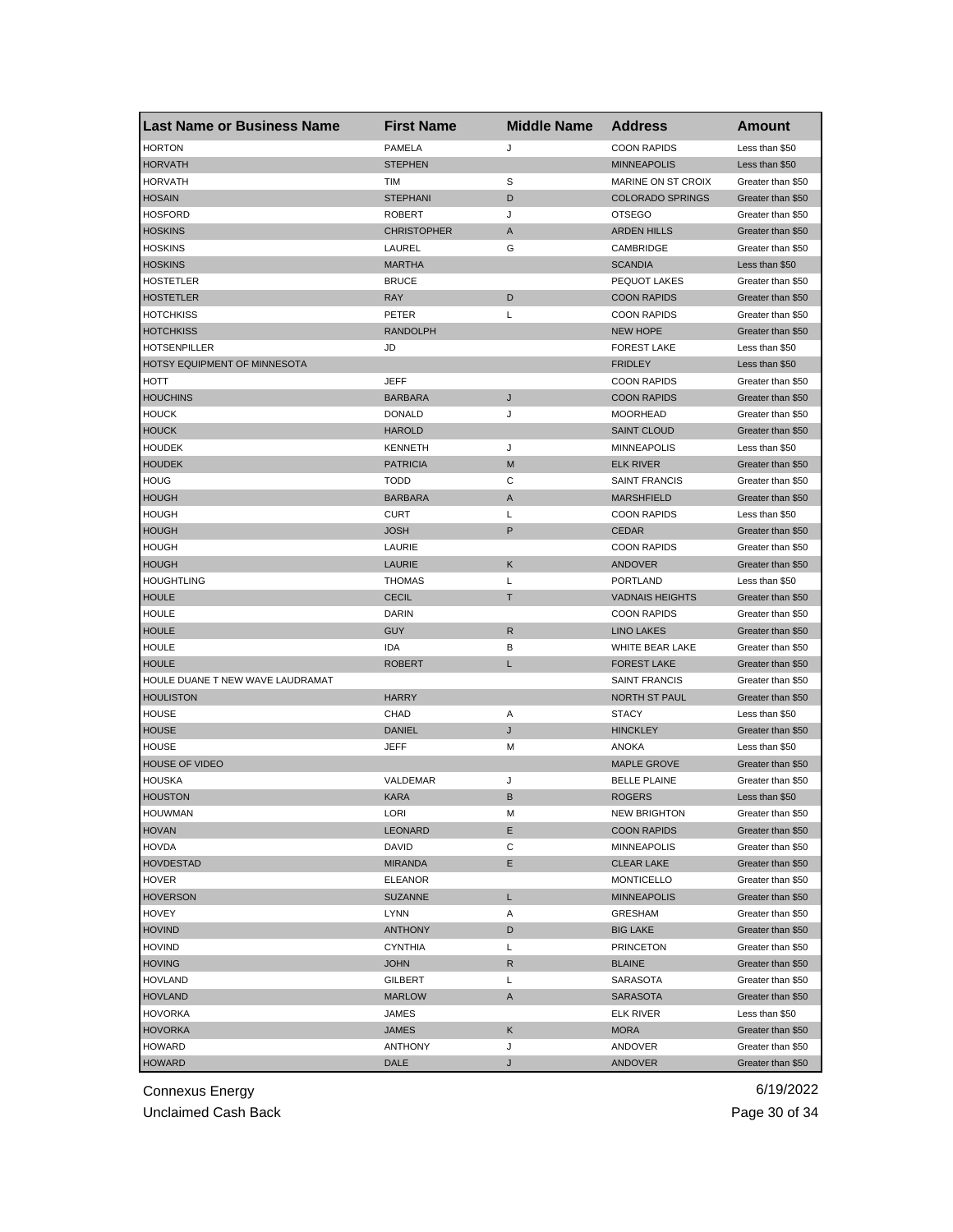| <b>Last Name or Business Name</b> | <b>First Name</b> | <b>Middle Name</b> | <b>Address</b>         | Amount                                 |
|-----------------------------------|-------------------|--------------------|------------------------|----------------------------------------|
| <b>HOWARD</b>                     | <b>DALTON</b>     | J                  | <b>BLAINE</b>          | Greater than \$50                      |
| <b>HOWARD</b>                     | <b>DIXIE</b>      | L                  | <b>BLAINE</b>          | Greater than \$50                      |
| <b>HOWARD</b>                     | <b>DONALD</b>     | Г                  | <b>FORT WORTH</b>      | Greater than \$50                      |
| <b>HOWARD</b>                     | <b>HELEN</b>      | W                  | <b>MEDFIELD</b>        | Greater than \$50                      |
| <b>HOWARD</b>                     | JAMES             | W                  | <b>CIRCLE PINES</b>    | Greater than \$50                      |
| <b>HOWARD</b>                     | <b>JOHN</b>       | С                  | <b>BLAINE</b>          | Greater than \$50                      |
| <b>HOWARD</b>                     | <b>KATHRYN</b>    | M                  | <b>COON RAPIDS</b>     | Greater than \$50                      |
| <b>HOWARD</b>                     | LANCE             | Κ                  | <b>EDEN PRAIRIE</b>    | Less than \$50                         |
| <b>HOWARD</b>                     | <b>OSCAR</b>      | С                  | <b>MINNEAPOLIS</b>     | Greater than \$50                      |
| <b>HOWARD</b>                     | <b>ROBIN</b>      | L                  | <b>CIRCLE PINES</b>    | Greater than \$50                      |
| <b>HOWARD</b>                     | <b>TIMOTHY</b>    | Г                  | ELK RIVER              | Less than \$50                         |
| <b>HOWE</b>                       | <b>BARBARA</b>    | M                  | <b>LAKE ELMO</b>       | Greater than \$50                      |
| HOWE                              | JEFF              |                    | <b>COON RAPIDS</b>     | Greater than \$50                      |
| <b>HOWE</b>                       | JEFFREY           | L                  | <b>VADNAIS HEIGHTS</b> | Greater than \$50                      |
| <b>HOWE</b>                       | JILL              | H                  | OAKDALE                | Greater than \$50                      |
| <b>HOWE</b>                       | <b>JOLENE</b>     |                    | ZIMMERMAN              | Less than \$50                         |
| <b>HOWE</b>                       | RALPH             | н                  | <b>HANOVER</b>         | Greater than \$50                      |
| <b>HOWE</b>                       | <b>SCOTT</b>      |                    | ANDOVER                | Greater than \$50                      |
| HOWE                              | SHARLENE          | м                  | <b>CIRCLE PINES</b>    | Less than \$50                         |
| <b>HOWE</b>                       | <b>TERRY</b>      | A                  | <b>COON RAPIDS</b>     | Greater than \$50                      |
| <b>HOWE</b>                       | <b>WAYNE</b>      |                    | <b>BIG LAKE</b>        | Less than \$50                         |
| <b>HOWE</b>                       | WENDY             |                    | <b>COON RAPIDS</b>     | Greater than \$50                      |
| <b>HOWELL</b>                     | <b>AARON</b>      | J                  | <b>HOPKINS</b>         | Less than \$50                         |
| <b>HOWELL</b>                     | <b>HELEN</b>      | V                  | <b>ANOKA</b>           | Greater than \$50                      |
| <b>HOWERTON</b>                   | JAMES             | <b>SPENCER</b>     | <b>BLAINE</b>          | Greater than \$50                      |
| <b>HOWIE</b>                      | <b>JASON</b>      | L                  | <b>FOREST LAKE</b>     | Less than \$50                         |
| <b>HOWIE</b>                      | JEFFREY           | Α                  | <b>COON RAPIDS</b>     | Less than \$50                         |
| <b>HOWIE</b>                      | PETER             | C                  | <b>HUGO</b>            | Greater than \$50                      |
| <b>HOWITZ</b>                     | <b>LINDSEY</b>    | G                  | <b>FOREST LAKE</b>     | Less than \$50                         |
| <b>HOYBOOK</b>                    | <b>DOUGLAS</b>    |                    | <b>MINNEAPOLIS</b>     | Greater than \$50                      |
| HOYEZ                             | JANA              |                    | <b>KEEWATIN</b>        | Greater than \$50                      |
| <b>HOYT</b>                       | <b>NANCY</b>      | L                  | <b>ST MICHAEL</b>      | Less than \$50                         |
| HRI CONCRETE CONSTRUCTION INC     |                   |                    | RAMSEY                 | Less than \$50                         |
| <b>HRUBY</b>                      | <b>PATRICIA</b>   |                    | <b>COON RAPIDS</b>     | Greater than \$50                      |
| <b>HRUSKA</b>                     | WALTER            |                    | ANDOVER                | Less than \$50                         |
| <b>HUBBARD</b>                    | <b>BRUCE</b>      | A                  | <b>COON RAPIDS</b>     | Greater than \$50                      |
| <b>HUBBARD</b>                    | <b>DONALD</b>     | F                  | <b>COON RAPIDS</b>     | Greater than \$50                      |
| <b>HUBBARD</b>                    | <b>MARILYN</b>    | J                  | <b>MERRIFIELD</b>      | Less than \$50                         |
| <b>HUBBARD</b>                    | TRENT             |                    | <b>BLAINE</b>          | Greater than \$50                      |
| <b>HUBER</b>                      | <b>CHUCK</b>      | Т                  | <b>BUYCK</b>           | Greater than \$50                      |
| HUBER                             | GERALD            | Е                  | BLAINE                 | Greater than \$50                      |
| <b>HUBER</b>                      | <b>GREGORY</b>    | V                  | <b>COON RAPIDS</b>     | Greater than \$50                      |
| <b>HUBER</b>                      | JAN               |                    | <b>HAMILTON</b>        | Greater than \$50                      |
| <b>HUBER</b>                      | <b>JOE</b>        |                    | <b>PRINCETON</b>       | Greater than \$50                      |
| HUBER                             | MORT              | J                  | <b>SAINT PAUL</b>      | Greater than \$50                      |
| <b>HUBER</b>                      | <b>RANDY</b>      |                    | <b>GOLDEN VALLEY</b>   | Greater than \$50                      |
| <b>HUBER</b>                      | <b>THOMAS</b>     | Е                  | SAINT CROIX FALLS      | Greater than \$50                      |
| <b>HUBERG</b>                     | PETER             |                    | <b>SHOREVIEW</b>       | Greater than \$50                      |
| <b>HUBERS</b>                     | GERALD            | H                  | <b>NOBLE</b>           | Less than \$50                         |
|                                   |                   |                    |                        | Less than \$50                         |
| <b>HUBERS</b>                     | <b>NICK</b>       |                    | <b>MENDOTA HGTS</b>    |                                        |
| <b>HUBERS</b>                     | RICHARD           | G                  | ANDOVER                | Greater than \$50<br>Greater than \$50 |
| <b>HUBERT</b>                     | <b>BRET</b>       | A                  | <b>CIRCLE PINES</b>    |                                        |
| HUBERT                            | <b>MERRITH</b>    |                    | APOPKA                 | Less than \$50                         |
| <b>HUBERT</b>                     | WENDELL           |                    | <b>CLIVE</b>           | Greater than \$50                      |
| <b>HUBERTY</b>                    | LEE               | R                  | <b>COON RAPIDS</b>     | Less than \$50                         |
| <b>HUBLEY</b>                     | <b>LEONA</b>      |                    | <b>COON RAPIDS</b>     | Greater than \$50                      |

Unclaimed Cash Back **Page 31 of 34**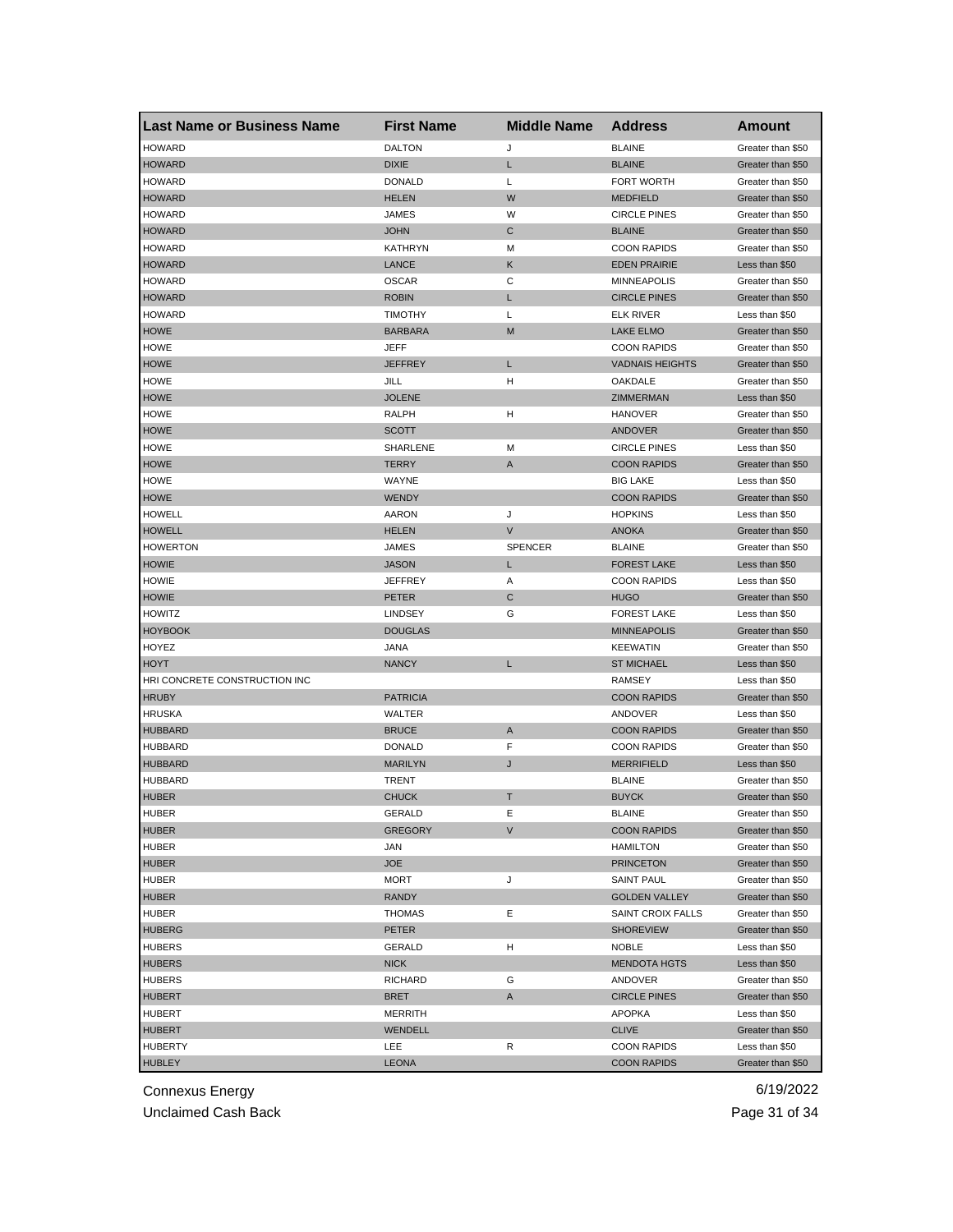| <b>Last Name or Business Name</b>      | <b>First Name</b> | <b>Middle Name</b> | <b>Address</b>          | Amount            |
|----------------------------------------|-------------------|--------------------|-------------------------|-------------------|
| <b>HUBLEY</b>                          | <b>ROGER</b>      | Α                  | THE VILLAGES            | Greater than \$50 |
| <b>HUBLEY</b>                          | <b>ROGER</b>      | A                  | <b>MARCO ISLAND</b>     | Less than \$50    |
| <b>HUBNER</b>                          | FRED              |                    | <b>RAMSEY</b>           | Greater than \$50 |
| HUD #271-651786                        |                   |                    | <b>MINNEAPOLIS</b>      | Greater than \$50 |
| HUD #271-699672                        |                   |                    | <b>BIG LAKE</b>         | Greater than \$50 |
| <b>HUD/METRO</b>                       | <b>REALTY</b>     |                    | <b>SAINT LOUIS PARK</b> | Greater than \$50 |
| HUDAK                                  | <b>MARK</b>       | Α                  | CAMBRIDGE               | Less than \$50    |
| <b>HUDDLE</b>                          | <b>PAULETTE</b>   | Y                  | <b>BROOK PARK</b>       | Greater than \$50 |
| <b>HUDEK</b>                           | <b>PATRICIA</b>   | L                  | <b>FRIDLEY</b>          | Greater than \$50 |
| <b>HUDEK</b>                           | RICHARD           | J                  | <b>CEDAR</b>            | Greater than \$50 |
| <b>HUDSON</b>                          | <b>CHARLES</b>    |                    | <b>COON RAPIDS</b>      | Greater than \$50 |
| <b>HUDSON</b>                          | <b>ELAINE</b>     |                    | <b>COON RAPIDS</b>      | Less than \$50    |
| <b>HUDSON</b>                          | <b>HOWARD</b>     |                    | ZIMMERMAN               | Less than \$50    |
| <b>HUDSON</b>                          | <b>IRENE</b>      | A                  | <b>COON RAPIDS</b>      | Greater than \$50 |
| <b>HUDSON</b>                          | JEFF              |                    | <b>HOPKINS</b>          | Less than \$50    |
| <b>HUDSON</b>                          | <b>RONALD</b>     | W                  | <b>MINNEAPOLIS</b>      | Greater than \$50 |
| <b>HUDY</b>                            | <b>RICK</b>       |                    | <b>FOREST LAKE</b>      | Less than \$50    |
| <b>HUEBNER</b>                         | <b>JOHN</b>       |                    | <b>ANDOVER</b>          | Greater than \$50 |
| <b>HUEBNER</b>                         | <b>TODD</b>       | Α                  | <b>CHAMPLIN</b>         | Greater than \$50 |
| <b>HUEBNER</b>                         | <b>TRACY</b>      | D                  | <b>MINNEAPOLIS</b>      | Less than \$50    |
| <b>HUERD</b>                           | <b>JEROME</b>     | M                  | <b>ANOKA</b>            | Less than \$50    |
| <b>HUERD</b>                           | <b>LESTER</b>     | C                  | <b>ALEXANDRIA</b>       | Less than \$50    |
| <b>HUESMAN</b>                         | <b>JOLEEN</b>     | R                  | <b>COON RAPIDS</b>      | Greater than \$50 |
| <b>HUETTL</b>                          | CAROL             | B                  | <b>MINNEAPOLIS</b>      | Greater than \$50 |
| HUETTL                                 | DALE              | Ε                  | <b>COON RAPIDS</b>      | Greater than \$50 |
| <b>HUETTL</b>                          | LAURIE            | L                  | <b>COON RAPIDS</b>      | Greater than \$50 |
| HUEY                                   | <b>LISA</b>       |                    | CEDAR                   | Greater than \$50 |
| <b>HUFF</b>                            | <b>CASSANDRA</b>  |                    | <b>GILBERT</b>          | Less than \$50    |
| <b>HUFF</b>                            | <b>HAROLD</b>     | L                  | <b>COON RAPIDS</b>      | Greater than \$50 |
| <b>HUFF</b>                            | <b>JASON</b>      | D                  | <b>BIG LAKE</b>         | Less than \$50    |
| <b>HUFF</b>                            | SANDRA            | J                  | <b>BLAINE</b>           | Greater than \$50 |
| <b>HUFF</b>                            | <b>WILLIE</b>     |                    | <b>DICKINSON</b>        | Less than \$50    |
| <b>HUFFAKER</b>                        | DEREK             | D                  | <b>NEW ORLEANS</b>      | Greater than \$50 |
| <b>HUFFER</b>                          | <b>MICHAEL</b>    | J                  | <b>ROSEMOUNT</b>        | Greater than \$50 |
| <b>HUFFMAN</b>                         | <b>KIMBERLY</b>   | M                  | <b>CENTURIA</b>         | Less than \$50    |
| <b>HUFFMAN</b>                         | <b>ROBERT</b>     |                    | PLYMOUTH                | Less than \$50    |
| HUGGETT                                | <b>SUSAN</b>      |                    | <b>BRAINERD</b>         | Less than \$50    |
| <b>HUGHES</b>                          | <b>COLLEEN</b>    |                    | <b>LINO LAKES</b>       | Greater than \$50 |
| <b>HUGHES</b>                          | <b>DAWN</b>       |                    | <b>COON RAPIDS</b>      | Greater than \$50 |
| <b>HUGHES</b>                          | <b>FRANCIS</b>    | M                  | <b>CAMBRIDGE</b>        | Greater than \$50 |
| <b>HUGHES</b>                          | FRANK             | м                  | <b>BLAINE</b>           | Greater than \$50 |
| <b>HUGHES</b>                          | <b>GORDON</b>     | F                  | <b>MINNEAPOLIS</b>      | Greater than \$50 |
| <b>HUGHES</b>                          | JUDITH            |                    | <b>BLAINE</b>           | Greater than \$50 |
| <b>HUGHES</b>                          | LOUIS             | P                  | ZIMMERMAN               | Greater than \$50 |
| <b>HUGHES</b>                          | MARGARET          | L                  | <b>FOREST LAKE</b>      | Less than \$50    |
| <b>HUGHES</b>                          | <b>MICHAEL</b>    | Е                  | ANOKA                   | Less than \$50    |
| <b>HUGHES</b>                          | <b>MICHELLE</b>   | M                  | <b>WYOMING</b>          | Less than \$50    |
| <b>HUGHES</b>                          | <b>PATRICK</b>    | S                  | <b>SAINT CLOUD</b>      | Greater than \$50 |
| <b>HUGHES</b>                          | ROBIN             |                    | <b>BLAINE</b>           | Greater than \$50 |
| <b>HUGHES</b>                          | <b>STACEE</b>     | R                  | <b>ANOKA</b>            | Greater than \$50 |
| <b>HUGHES</b>                          | TORY              | Ε                  | <b>SAINT PAUL</b>       | Less than \$50    |
| <b>HUGHES</b>                          | <b>WILLIAM</b>    | н                  | SAINT BONIFACIUS        | Greater than \$50 |
| HUGHES DOUGLAS ROBERT DBA LINO LKS SPI |                   |                    | LINO LAKES              | Greater than \$50 |
| <b>HUGUNIN</b>                         | <b>MARC</b>       |                    | <b>STILLWATER</b>       | Less than \$50    |
| <b>HUIRAS</b>                          | <b>MICHAEL</b>    | Α                  | <b>COON RAPIDS</b>      | Greater than \$50 |
| <b>HUISMAN</b>                         | <b>JEFFERY</b>    | A                  | SARTELL                 | Less than \$50    |
|                                        |                   |                    |                         |                   |

Unclaimed Cash Back **Page 32 of 34**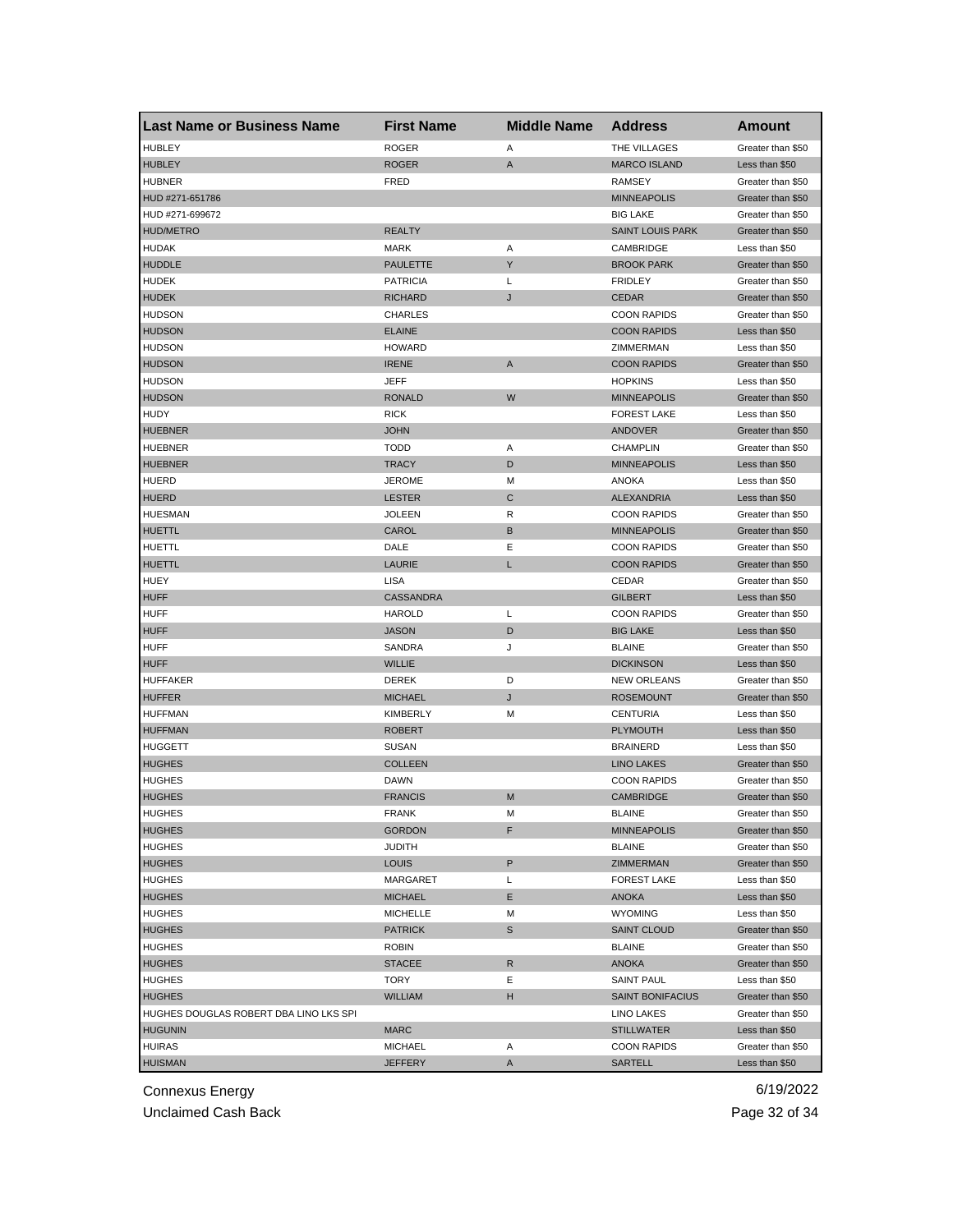| <b>Last Name or Business Name</b> | <b>First Name</b> | <b>Middle Name</b> | <b>Address</b>        | Amount            |
|-----------------------------------|-------------------|--------------------|-----------------------|-------------------|
| <b>HUISMAN</b>                    | <b>MISHA</b>      |                    | <b>COON RAPIDS</b>    | Less than \$50    |
| <b>HUISMAN</b>                    | <b>ROSEMARY</b>   | $\mathsf{C}$       | <b>BLAINE</b>         | Greater than \$50 |
| <b>HULBERT</b>                    | <b>DAWN</b>       |                    | <b>AUSTIN</b>         | Less than \$50    |
| <b>HULBERT</b>                    | <b>KIM</b>        | D                  | <b>FRIDLEY</b>        | Greater than \$50 |
| <b>HULEGAARD</b>                  | <b>BRYAN</b>      | Г                  | CAMBRIDGE             | Greater than \$50 |
| <b>HULEGAARD</b>                  | <b>DARRIN</b>     |                    | <b>COON RAPIDS</b>    | Less than \$50    |
| HULEGAARD                         | <b>DARRIN</b>     | G                  | <b>COON RAPIDS</b>    | Less than \$50    |
| <b>HULL</b>                       | <b>DANNETTE</b>   | L                  | ANDOVER               | Less than \$50    |
| <b>HULL COMPANY</b>               |                   |                    | <b>BIG LAKE</b>       | Greater than \$50 |
| <b>HULLERMAN</b>                  | MICHAEL           |                    | <b>BLAINE</b>         | Greater than \$50 |
| <b>HULLINGER</b>                  | <b>NORMAN</b>     | D                  | <b>ISANTI</b>         | Greater than \$50 |
| <b>HULTIN</b>                     | <b>STANLEY</b>    | R                  | <b>MONTICELLO</b>     | Greater than \$50 |
| <b>HULTMAN</b>                    | DAVE              | Α                  | <b>BRAHAM</b>         | Greater than \$50 |
| <b>HULTMAN</b>                    | <b>KARLA</b>      | Κ                  | <b>COON RAPIDS</b>    | Greater than \$50 |
| <b>HULTMAN</b>                    | <b>RACHELLE</b>   |                    | <b>SAINT PAUL</b>     | Less than \$50    |
| <b>HULVERSON</b>                  | <b>JOHN</b>       |                    | <b>MILACA</b>         | Less than \$50    |
| HUMAN SERVICES SUPPORTNET         |                   |                    | <b>SAINT PAUL</b>     | Greater than \$50 |
| <b>HUME</b>                       | <b>TED</b>        | L                  | <b>BIG LAKE</b>       | Greater than \$50 |
| <b>HUMISTON</b>                   | <b>MATTHEW</b>    | н                  | <b>PROVO</b>          | Less than \$50    |
| <b>HUMLICEK</b>                   | LARRY             | D                  | <b>CHARLOTTE</b>      | Less than \$50    |
| <b>HUMMEL</b>                     | HELEN             | Е                  | PLYMOUTH              | Greater than \$50 |
| <b>HUMMEL</b>                     | <b>THOMAS</b>     | J                  | <b>CHAMPLIN</b>       | Greater than \$50 |
| HUMPHREY                          | <b>ELAINE</b>     | F                  | <b>HANOVER</b>        | Greater than \$50 |
|                                   | <b>JAMES</b>      |                    |                       |                   |
| <b>HUMPHREY</b>                   |                   |                    | <b>ELK RIVER</b>      | Greater than \$50 |
| <b>HUMPHREY</b>                   | <b>JEREMY</b>     | W                  | ELK RIVER             | Less than \$50    |
| <b>HUMPHREY</b>                   | <b>JON</b>        |                    | <b>MINNEAPOLIS</b>    | Greater than \$50 |
| <b>HUMPHREY</b>                   | <b>MELISSA</b>    | Α                  | <b>FRIDLEY</b>        | Greater than \$50 |
| <b>HUMPHREY</b>                   | <b>PATSEY</b>     |                    | <b>ELK RIVER</b>      | Greater than \$50 |
| <b>HUMPHREY</b>                   | <b>RICHARD</b>    | н                  | <b>OJIBWA</b>         | Greater than \$50 |
| <b>HUMPHREY</b>                   | <b>ROBERT</b>     | E                  | <b>CAMBRIDGE</b>      | Greater than \$50 |
| <b>HUMPHREYS</b>                  | <b>DONALD</b>     |                    | <b>HAM LAKE</b>       | Greater than \$50 |
| <b>HUMPHREYS</b>                  | <b>RYAN</b>       | J                  | <b>BURNS TOWNSHIP</b> | Less than \$50    |
| HUN E BEARS                       |                   |                    | <b>CIRCLE PINES</b>   | Greater than \$50 |
| <b>HUN E BEARS</b>                |                   |                    | <b>CIRCLE PINES</b>   | Greater than \$50 |
| <b>HUNN</b>                       | <b>JOHN</b>       | L                  | <b>PRINCETON</b>      | Greater than \$50 |
| HUNNICUTT-HOOK                    | <b>AKASHA</b>     |                    | <b>CRYSTAL</b>        | Less than \$50    |
| <b>HUNSBERGER</b>                 | <b>ROGER</b>      | M                  | ANDOVER               | Greater than \$50 |
| <b>HUNT</b>                       | Α                 | G                  | <b>CIRCLE PINES</b>   | Greater than \$50 |
| <b>HUNT</b>                       | <b>BECKY</b>      | J                  | <b>MINNEAPOLIS</b>    | Less than \$50    |
| <b>HUNT</b>                       | <b>DAWN</b>       | M                  | ANDOVER               | Greater than \$50 |
| <b>HUNT</b>                       | GARY              |                    | CAPE CORAL            | Less than \$50    |
| <b>HUNT</b>                       | <b>GLEN</b>       | R                  | CEDAR                 | Greater than \$50 |
| <b>HUNT</b>                       | <b>HERBERT</b>    |                    | <b>MORA</b>           | Greater than \$50 |
| <b>HUNT</b>                       | <b>JOHN</b>       | F                  | <b>FOREST LAKE</b>    | Greater than \$50 |
| HUNT                              | <b>KENNETH</b>    | R                  | MINNEAPOLIS           | Greater than \$50 |
| <b>HUNT</b>                       | <b>MATTHEW</b>    | В                  | CAMBRIDGE             | Less than \$50    |
| <b>HUNT</b>                       | <b>NORMA</b>      | в                  | <b>COON RAPIDS</b>    | Less than \$50    |
| <b>HUNT</b>                       | <b>SHELDON</b>    | R                  | <b>CRYSTAL</b>        | Greater than \$50 |
| <b>HUNT</b>                       | <b>VERNICE</b>    |                    | DANUBE                | Greater than \$50 |
| <b>HUNTER</b>                     | CARL              | M                  | <b>BIG LAKE</b>       | Greater than \$50 |
| HUNTER                            | CAROL             | Μ                  | <b>STACY</b>          | Greater than \$50 |
| <b>HUNTER</b>                     | <b>GERALD</b>     | D                  | CEDAR                 | Greater than \$50 |
| HUNTER                            | GREGORY           |                    | <b>COON RAPIDS</b>    | Greater than \$50 |
| <b>HUNTER</b>                     | JAMES             |                    | SAINT PETERSBURG      | Greater than \$50 |
| <b>HUNTER</b>                     | JAYME             | L                  | ANKENY                | Less than \$50    |
| <b>HUNTER</b>                     | JEREMY            |                    | ZIMMERMAN             | Less than \$50    |

Unclaimed Cash Back **Page 33 of 34**